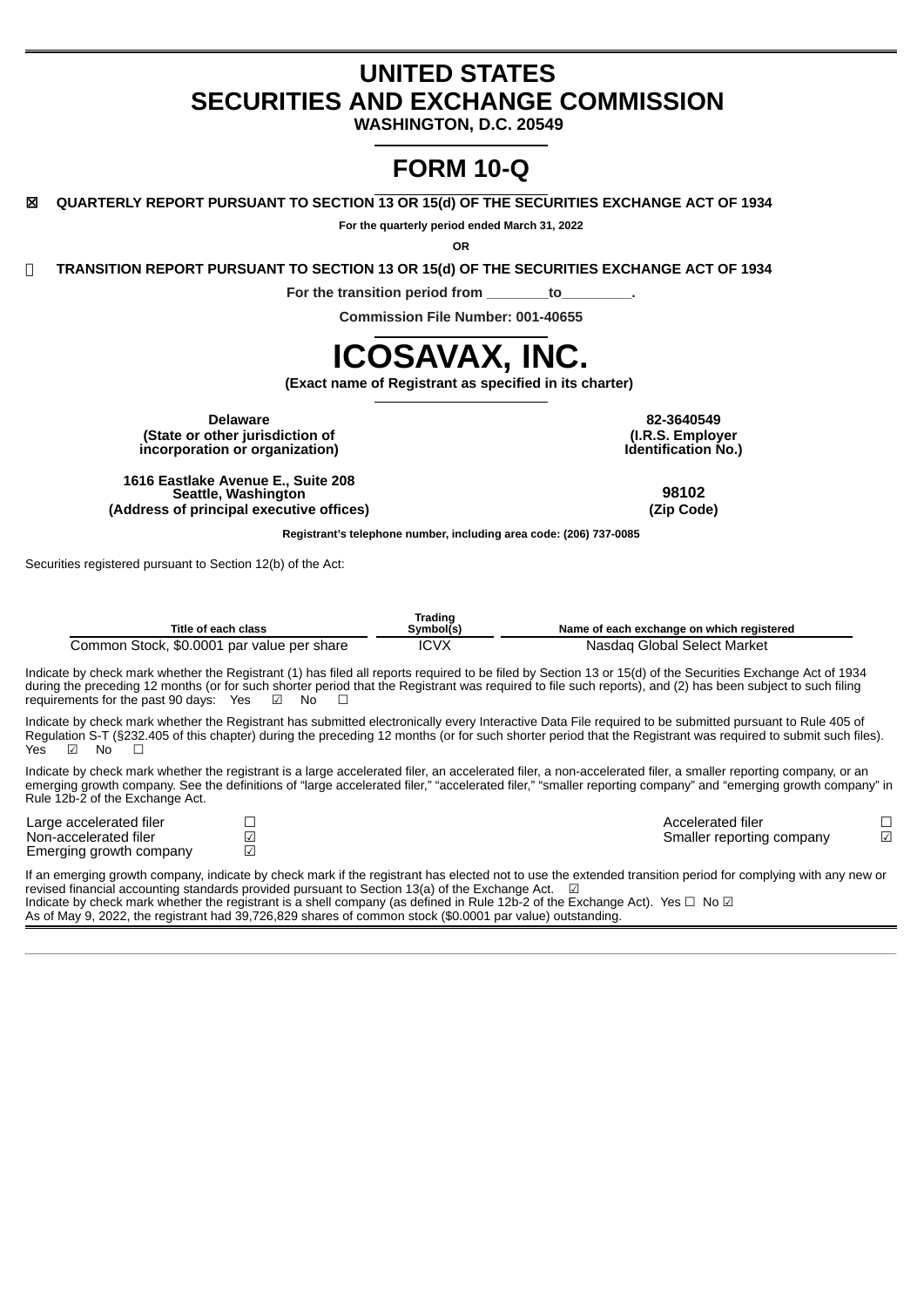# PART I. FINANCIAL [INFORMATION](#page-2-0)

| Item 1            | <b>Financial Statements</b>                                                                   |                |
|-------------------|-----------------------------------------------------------------------------------------------|----------------|
|                   |                                                                                               | $\mathbf 2$    |
|                   | <b>Condensed Balance Sheets</b>                                                               | $\overline{c}$ |
|                   | <b>Condensed Statements of Operations and Comprehensive Loss</b>                              |                |
|                   |                                                                                               | 3              |
|                   | <b>Condensed Statements of Convertible Preferred Stock and Stockholders' Equity (Deficit)</b> | 4              |
|                   | <b>Condensed Statements of Cash Flows</b>                                                     | 5              |
|                   | <b>Notes to Unaudited Condensed Financial Statements</b>                                      | 6              |
| Item <sub>2</sub> | <b>Management's Discussion and Analysis of Financial Condition and Results of Operations</b>  | 20             |
| Item 3            | <b>Quantitative and Qualitative Disclosures About Market Risk</b>                             |                |
|                   |                                                                                               | 28             |
| Item 4            | <b>Controls and Procedures</b>                                                                | 28             |
|                   |                                                                                               |                |
|                   | PART II. OTHER INFORMATION                                                                    |                |
| Item 1            | <b>Legal Proceedings</b>                                                                      |                |
|                   |                                                                                               | 29             |
| Item 1A           | <b>Risk Factors</b>                                                                           |                |
|                   |                                                                                               | 29             |
| Item <sub>2</sub> | Unregistered Sales of Equity Securities and Use of Proceeds                                   | 79             |
| Item 3            | <b>Defaults Upon Senior Securities</b>                                                        |                |
|                   |                                                                                               | 80             |
| Item 4            | <b>Mine Safety Disclosures</b>                                                                | 80             |
| Item 5            | <b>Other Information</b>                                                                      |                |
|                   |                                                                                               | 80             |
| Item 6            | <b>Exhibits</b>                                                                               | 80             |
|                   | <b>Signatures</b>                                                                             | 82             |
|                   |                                                                                               |                |
|                   |                                                                                               |                |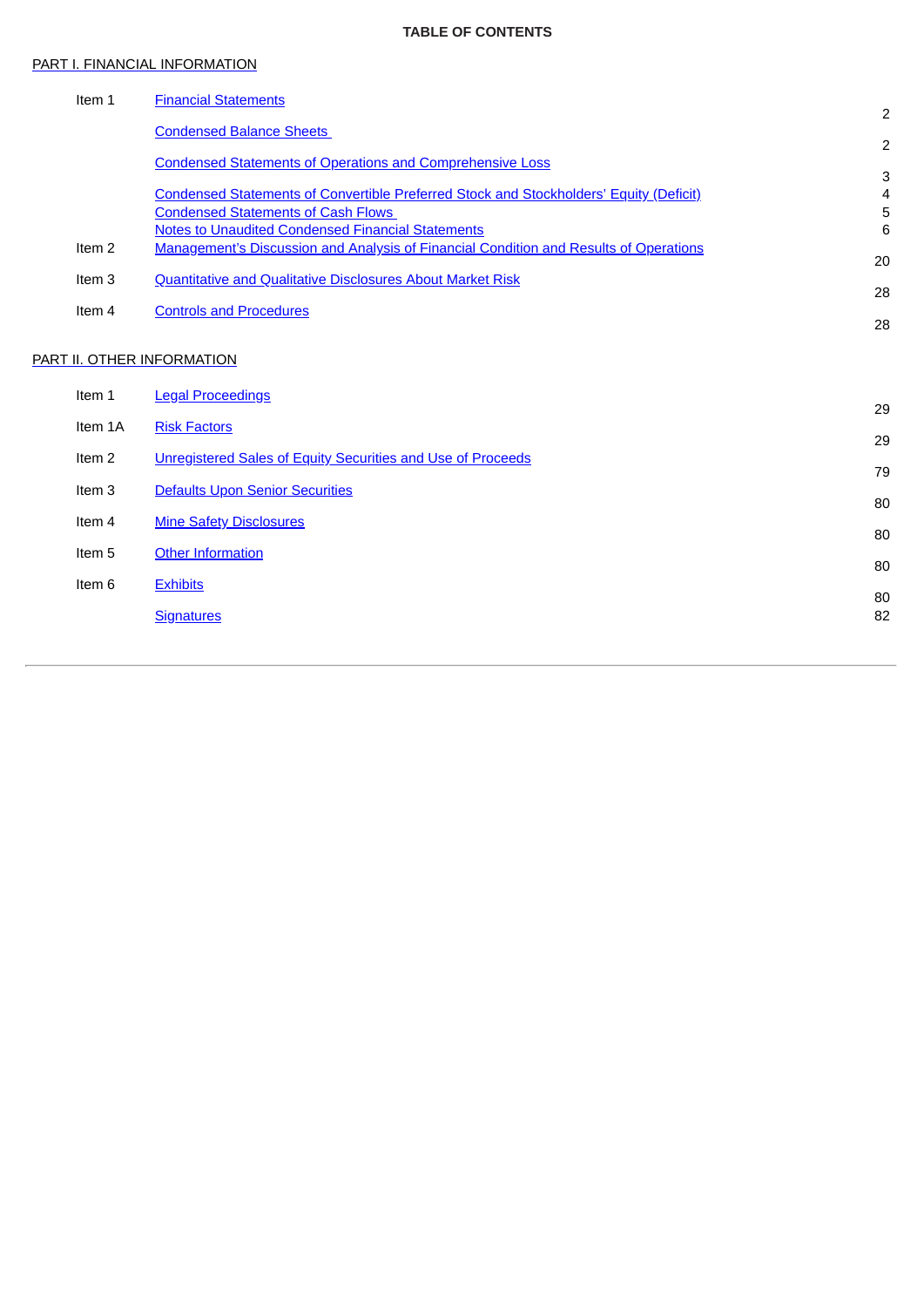# <span id="page-2-1"></span><span id="page-2-0"></span>**Item 1. Financial Statements**

# **ICOSAVAX, INC. Condensed Balance Sheets** (Unaudited) (in thousands, except share and par value data)

|                                                                                                                                                                                                                                                                  | <b>March 31,</b><br>2022 |           | December 31,<br>2021 |  |
|------------------------------------------------------------------------------------------------------------------------------------------------------------------------------------------------------------------------------------------------------------------|--------------------------|-----------|----------------------|--|
| <b>Assets</b>                                                                                                                                                                                                                                                    |                          |           |                      |  |
| Current assets:                                                                                                                                                                                                                                                  |                          |           |                      |  |
| Cash                                                                                                                                                                                                                                                             | \$                       | 261.357   | \$<br>279,082        |  |
| Restricted cash                                                                                                                                                                                                                                                  |                          | 1.061     | 1,642                |  |
| Prepaid expenses and other current assets                                                                                                                                                                                                                        |                          | 7.681     | 5,829                |  |
| Total current assets                                                                                                                                                                                                                                             |                          | 270.099   | 286,553              |  |
| Right-of-use assets – operating leases                                                                                                                                                                                                                           |                          | 3,309     |                      |  |
| Property and equipment, net                                                                                                                                                                                                                                      |                          | 3,237     | 1,076                |  |
| <b>Total assets</b>                                                                                                                                                                                                                                              | \$                       | 276.645   | \$<br>287,629        |  |
| Liabilities and stockholders' equity                                                                                                                                                                                                                             |                          |           |                      |  |
| <b>Current liabilities:</b>                                                                                                                                                                                                                                      |                          |           |                      |  |
| Accounts payable                                                                                                                                                                                                                                                 | \$                       | 6.019     | \$<br>3,899          |  |
| Accrued and other current liabilities                                                                                                                                                                                                                            |                          | 7.448     | 4,757                |  |
| Current portion of operating lease liabilities                                                                                                                                                                                                                   |                          | 530       |                      |  |
| Deferred revenue                                                                                                                                                                                                                                                 |                          |           | 582                  |  |
| <b>Total current liabilities</b>                                                                                                                                                                                                                                 |                          | 13,997    | 9,238                |  |
| Operating lease liabilities, net of current portion                                                                                                                                                                                                              |                          | 2,964     |                      |  |
| Other noncurrent liabilities                                                                                                                                                                                                                                     |                          | 144       | 171                  |  |
| <b>Total liabilities</b>                                                                                                                                                                                                                                         |                          | 17,105    | 9,409                |  |
| Commitments and contingencies (Note 2)                                                                                                                                                                                                                           |                          |           |                      |  |
| Stockholders' equity:                                                                                                                                                                                                                                            |                          |           |                      |  |
| Common stock, \$0.0001 par value; 500,000,000 shares authorized at March 31, 2022<br>and December 31, 2021; 39,724,867 and 39,429,103 shares issued as of March 31, 2022<br>and December 31, 2021, respectively; 39,524,526 and 39,175,279 shares outstanding as |                          |           |                      |  |
| of March 31, 2022 and December 31, 2021, respectively                                                                                                                                                                                                            |                          | 5         |                      |  |
| Additional paid-in capital<br>Accumulated deficit                                                                                                                                                                                                                |                          | 377,137   | 372,284              |  |
|                                                                                                                                                                                                                                                                  |                          | (117,602) | (94,069)             |  |
| Total stockholders' equity                                                                                                                                                                                                                                       |                          | 259,540   | 278,220              |  |
| Total liabilities, convertible preferred stock and stockholders' equity                                                                                                                                                                                          | \$                       | 276,645   | \$<br>287,629        |  |

*See accompanying notes to financial statements*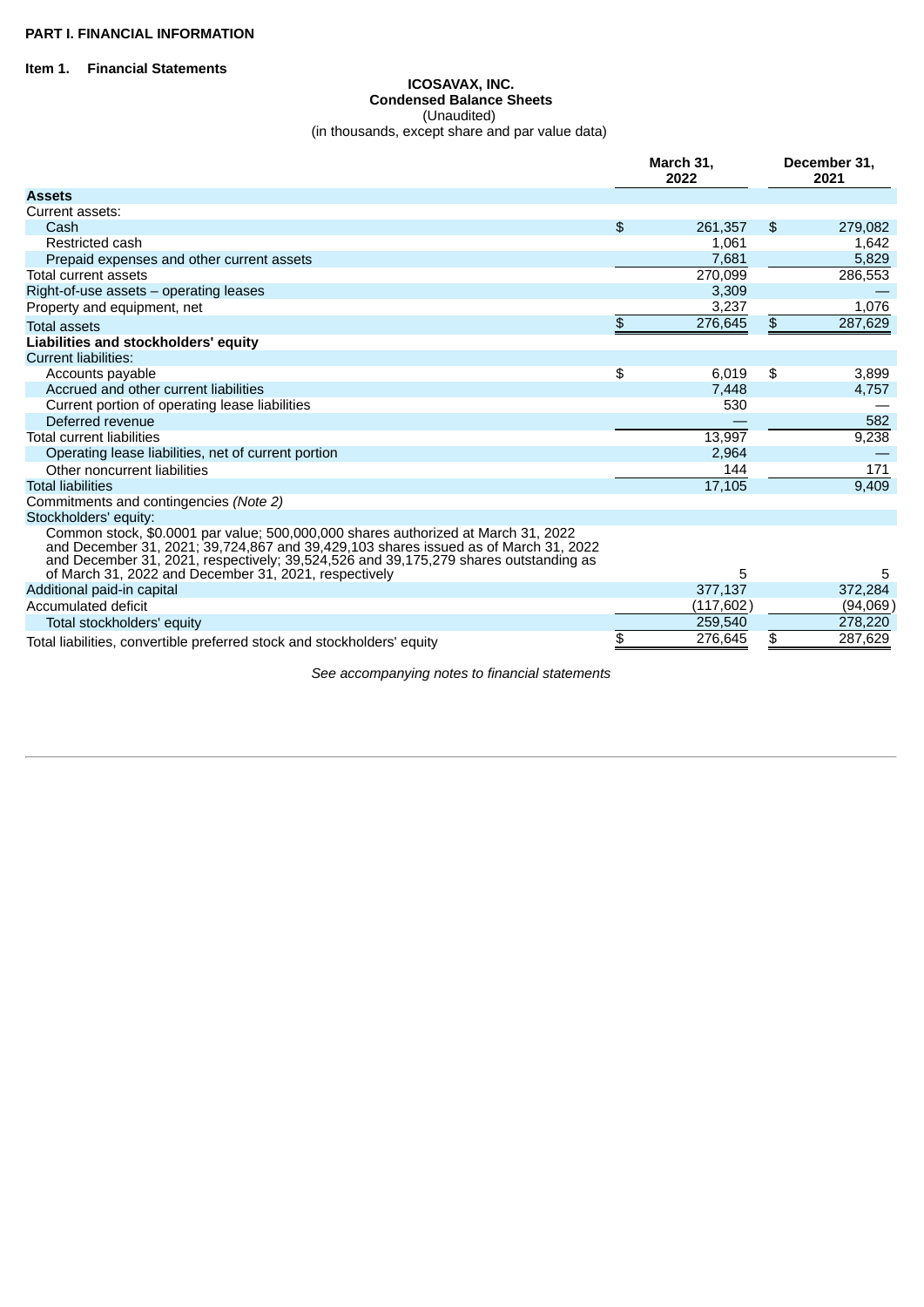# **ICOSAVAX, INC.**

**Condensed Statements of Operations and Comprehensive Loss**

(Unaudited)

(in thousands, except share and per share data)

<span id="page-3-0"></span>

|                                                               | Three Months Ended March 31, |            |    |           |
|---------------------------------------------------------------|------------------------------|------------|----|-----------|
|                                                               |                              | 2022       |    | 2021      |
| <b>Grant revenue</b>                                          | £.                           | 582        | \$ | 2,001     |
| Operating expenses:                                           |                              |            |    |           |
| Research and development                                      |                              | 17,913     |    | 5,553     |
| General and administrative                                    |                              | 6,322      |    | 1,091     |
| Total operating expenses                                      |                              | 24,235     |    | 6,644     |
| Loss from operations                                          |                              | (23, 653)  |    | (4,643)   |
| Other income (expense):                                       |                              |            |    |           |
| Change in fair value of embedded derivative liability         |                              |            |    | (205)     |
| Loss on extinguishment of convertible promissory note         |                              |            |    | (754)     |
| Interest and other                                            |                              | 120        |    | (249)     |
| Total other income (expense)                                  |                              | 120        |    | (1,208)   |
| Net loss and comprehensive loss                               |                              | (23, 533)  | \$ | (5,851)   |
| Net loss per share, basic and diluted                         |                              | (0.60)     | \$ | (2.11)    |
| Weighted-average common shares outstanding, basic and diluted |                              | 39,401,805 |    | 2,769,962 |

*See accompanying notes to financial statements*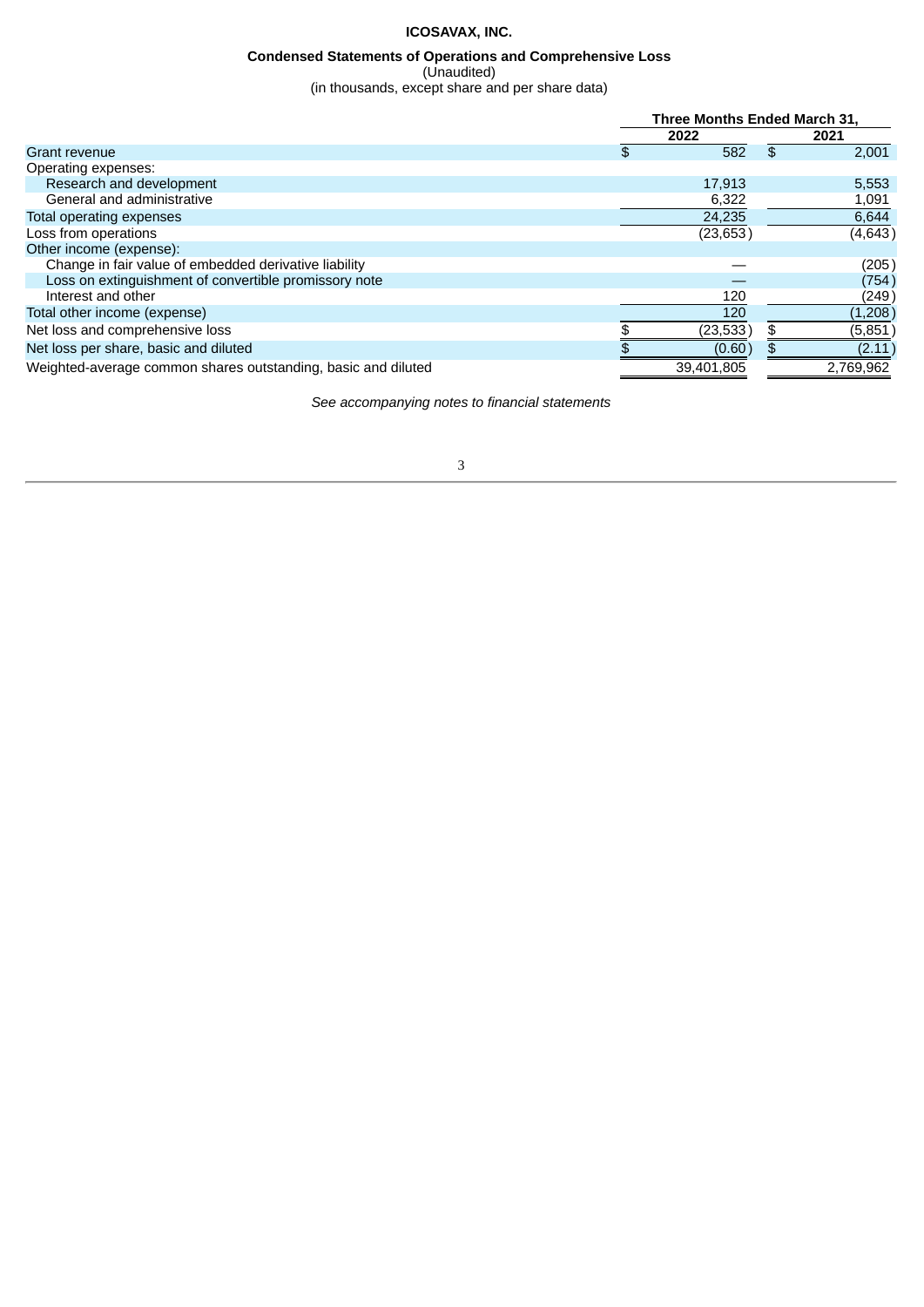# **ICOSAVAX, INC.**

**Condensed Statements of Convertible Preferred Stock and Stockholders' Equity (Deficit)**

(Unaudited)

(in thousands, except share amounts)

<span id="page-4-0"></span>

|                          |        |                                    |        | <b>Additional</b>         |    | <b>Total</b>                        |
|--------------------------|--------|------------------------------------|--------|---------------------------|----|-------------------------------------|
|                          |        |                                    |        | Paid-in<br>Accumulated    |    | Stockholders'                       |
| <b>Shares</b>            | Amount | <b>Shares</b>                      | Amount | <b>Deficit</b><br>Capital |    | <b>Equity</b>                       |
| $\overline{\phantom{0}}$ |        | 39,175,279                         | ь      | 372,284                   |    | 278,220<br>\$                       |
|                          |        |                                    |        |                           |    |                                     |
|                          |        |                                    |        |                           |    |                                     |
|                          |        |                                    |        |                           |    | 27                                  |
|                          |        |                                    |        |                           |    |                                     |
|                          |        | 295,764                            |        | 276                       |    | 276                                 |
|                          |        |                                    |        | 4.550                     |    | 4.550                               |
|                          |        |                                    |        |                           |    | (23, 533)                           |
| $\overline{\phantom{0}}$ |        | 39.524.526                         | 5      | 377.137                   |    | 259,540                             |
|                          |        | <b>Convertible Preferred Stock</b> | 53.483 | <b>Common Stock</b>       | 27 | (94,069)<br>(23, 533)<br>(117, 602) |

|                                                                                                                                    |                                    |    |         |                     |    |                | <b>Additional</b> |                    |     | Total         |
|------------------------------------------------------------------------------------------------------------------------------------|------------------------------------|----|---------|---------------------|----|----------------|-------------------|--------------------|-----|---------------|
|                                                                                                                                    | <b>Convertible Preferred Stock</b> |    |         | <b>Common Stock</b> |    |                | Paid-in           | <b>Accumulated</b> |     | Stockholders' |
|                                                                                                                                    | <b>Shares</b>                      |    | Amount  | <b>Shares</b>       |    | Amount         | Capital           | <b>Deficit</b>     |     | (Deficit)     |
| Balance at December 31, 2020                                                                                                       | 32,198,879                         | \$ | 30,062  | 2,639,026           | \$ | $\overline{2}$ | \$<br>393         | \$<br>(27,098)     | \$  | (26, 703)     |
| Issuance of Series A-1 convertible preferred<br>stock<br>for cash of \$0.9615 per share net of<br>\$0.1 million of issuance costs  | 21,944,874                         |    | 21,005  |                     |    |                |                   |                    |     |               |
| Issuance of Series B-1 convertible preferred<br>stock<br>for cash of \$2.82172 per share net of<br>\$0.3 million in issuance costs | 32,958,612                         |    | 92,654  |                     |    |                |                   |                    |     |               |
| Issuance of Series B-2 convertible preferred<br>stock<br>from convertible note                                                     | 2,805,850                          |    | 7,917   |                     |    |                |                   |                    |     |               |
| Shares released from restriction upon vesting<br>οf<br>early-exercised stock options                                               |                                    |    |         | 100,238             |    |                | 63                |                    |     | 63            |
| Exercise of common stock options                                                                                                   |                                    |    |         | 35,143              |    |                | 29                |                    |     | 29            |
| Vesting of shares of restricted common stock                                                                                       |                                    |    |         | 117,369             |    |                |                   |                    |     |               |
| Stock-based compensation                                                                                                           |                                    |    | —       |                     |    |                | 276               |                    |     | 276           |
| Net loss and comprehensive loss                                                                                                    |                                    |    |         |                     |    |                |                   | (5,851)            |     | (5,851)       |
| Balance at March 31, 2021                                                                                                          | 89,908,215                         | £. | 151,638 | 2,891,776           | S  | $\overline{2}$ | \$<br>761         | (32, 949)          | \$. | (32, 186)     |

*See accompanying notes to financial statements*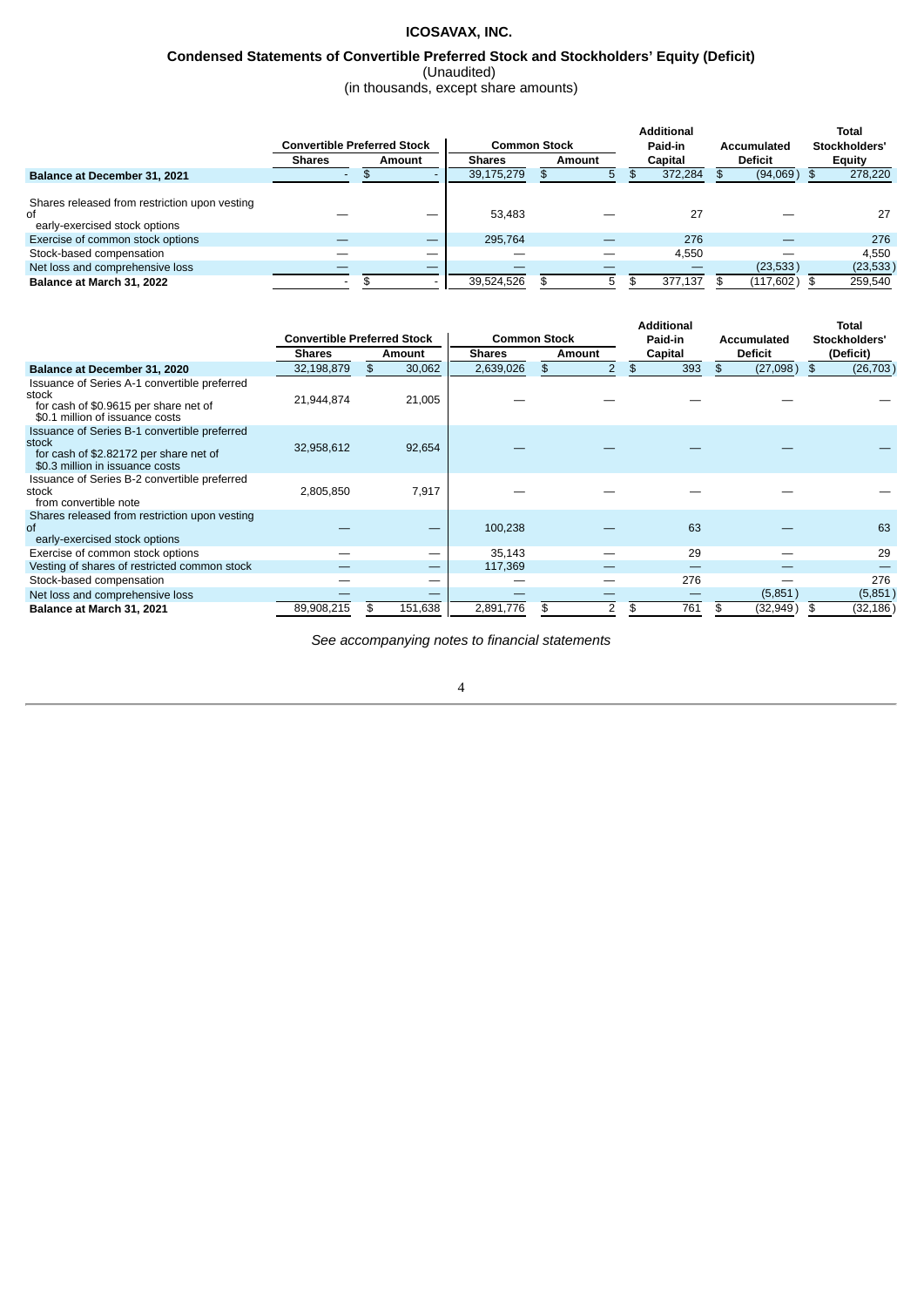# **ICOSAVAX, INC.**

#### **Condensed Statements of Cash Flows**

(Unaudited) (in thousands)

<span id="page-5-0"></span>

|                                                                                                 | <b>Three Months Ended</b><br>March 31, |                  |      |              |
|-------------------------------------------------------------------------------------------------|----------------------------------------|------------------|------|--------------|
|                                                                                                 |                                        | 2022             |      | 2021         |
| <b>Operating activities:</b>                                                                    |                                        |                  |      |              |
| Net loss                                                                                        | \$                                     | (23, 533)        | - \$ | (5,851)      |
| Adjustments to reconcile net loss to cash used in operating activities:                         |                                        |                  |      |              |
| Stock-based compensation                                                                        |                                        | 4,550            |      | 276          |
| Depreciation                                                                                    |                                        | 43               |      | $\mathbf{1}$ |
| Non-cash lease expense                                                                          |                                        | 185              |      |              |
| Non-cash interest expense                                                                       |                                        |                  |      | 264          |
| Change in fair value of embedded derivative liability                                           |                                        |                  |      | 205          |
| Loss on extinguishment of convertible promissory note                                           |                                        |                  |      | 754          |
| Changes in operating assets and liabilities:                                                    |                                        |                  |      |              |
| Prepaids and other current assets                                                               |                                        | (1,852)          |      | 436          |
| Accounts payable                                                                                |                                        | 1,038            |      | (205)        |
| Accrued and other current liabilities                                                           |                                        | 2,691            |      | (761)        |
| Deferred revenue                                                                                |                                        | (582)            |      | 699          |
| Net cash used in operating activities                                                           |                                        | (17, 460)        |      | (4, 182)     |
| <b>Investing activities:</b>                                                                    |                                        |                  |      |              |
| Purchases of property and equipment                                                             |                                        | (1, 122)         |      | (134)        |
| Net cash used in investing activities                                                           |                                        | (1, 122)         |      | (134)        |
| <b>Financing activities:</b>                                                                    |                                        |                  |      |              |
| Proceeds from issuance of convertible preferred stock, net of issuance costs                    |                                        |                  |      | 113,659      |
| Proceeds from exercise of stock options, including early exercise                               |                                        | 276              |      | 120          |
| Net cash provided by financing activities                                                       |                                        | $\overline{276}$ |      | 113,779      |
| Net (decrease) increase in cash and restricted cash                                             |                                        | (18, 306)        |      | 109,463      |
| Cash and restricted cash at beginning of period                                                 |                                        | 280,724          |      | 15,498       |
| Cash and restricted cash at end of period                                                       | \$                                     | 262,418          | \$   | 124,961      |
| Supplemental disclosure of noncash activities                                                   |                                        |                  |      |              |
| Purchases of property and equipment included in accounts payable and accrued liabilities        | \$                                     | 1,224            | \$   |              |
| Right-of-use assets and lease liabilities recognized upon commencement of lease                 | \$                                     | 3,370            | \$   |              |
| Conversion of convertible note (including accrued interest) and derivative liability for Series |                                        |                  |      |              |
| B-2 convertible preferred stock                                                                 | \$                                     |                  | \$   | 7,917        |
| Deferred offering costs included in accounts payable and accrued and other current liabilities  | \$                                     |                  | \$   | 81           |
| Issuance costs and amounts payable for convertible preferred stock included in accounts         |                                        |                  |      |              |
| payable and accrued liabilities                                                                 | \$                                     |                  | \$   | 163          |
|                                                                                                 |                                        |                  |      |              |

*See accompanying notes to financial statements*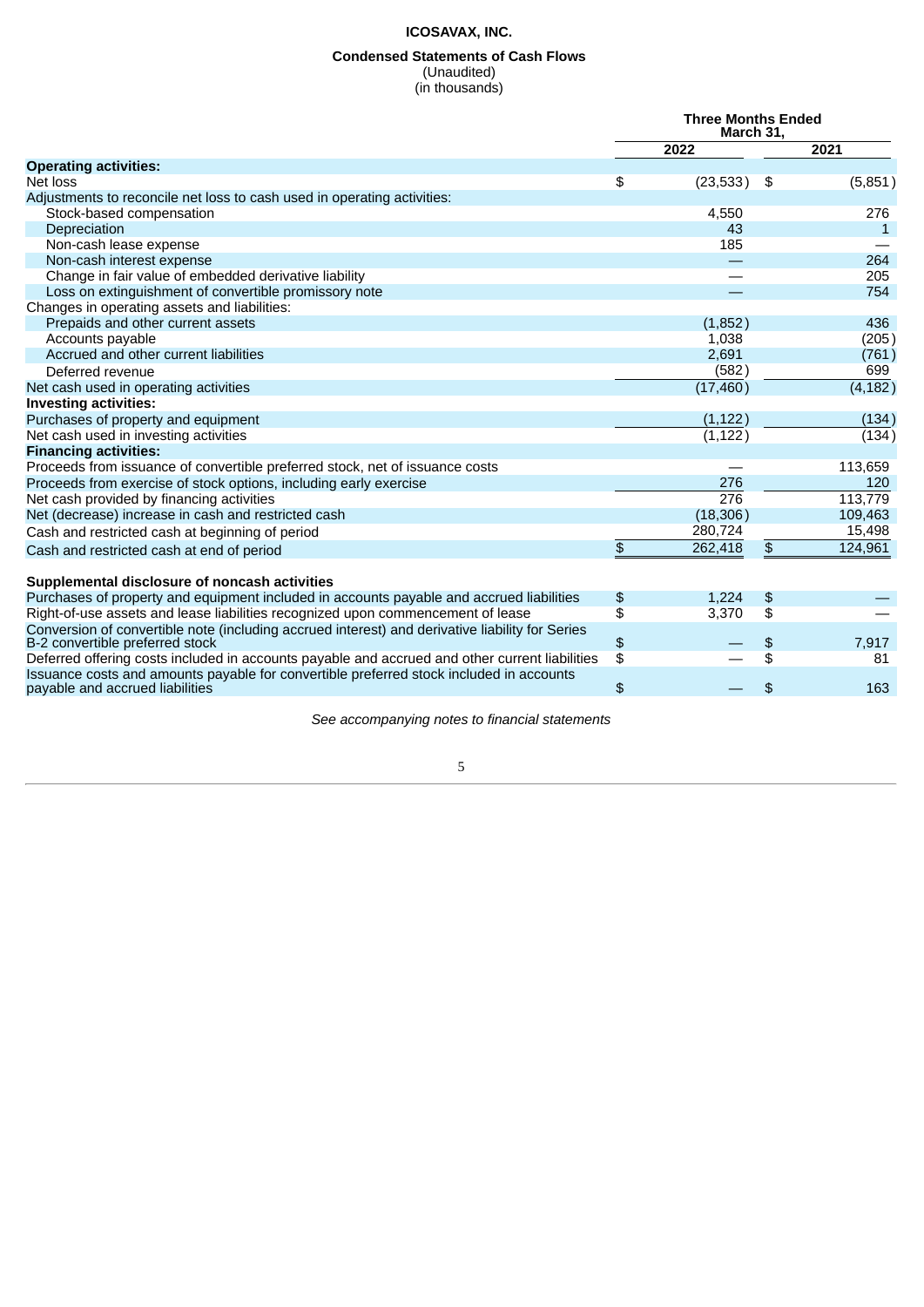# **NOTES TO CONDENSED FINANCIAL STATEMENTS (Unaudited)**

# <span id="page-6-0"></span>**1. Description of Business**

# *Organization*

Icosavax, Inc. (the "Company") was incorporated in the state of Delaware on November 1, 2017, and is located in Seattle, Washington. The Company is focused on the research and development of vaccines against infectious diseases. The Company was founded on computationally designed virus-like particle technology, exclusively licensed for a variety of infectious disease indications from the Institute for Protein Design at the University of Washington.

The Company's business involves inherent risks. These risks include, among others, dependence on key personnel, licensors and third-party service providers, patentability of the Company's products and processes, the immunogenicity, efficacy and safety of the Company's vaccine candidates and the potential of the Company's novel vaccine technology platform. In addition, any of the Company's vaccine candidates, and the Company's vaccine technology platform, could become obsolete or diminished in value by discoveries and developments at other organizations.

In July 2021, the Company effected a 1-for-4.1557 reverse stock split of its issued and outstanding shares of common stock and a proportional adjustment to the existing conversion ratios for each series of the Company's convertible preferred stock. Accordingly, all share and per share amounts for all periods presented in the accompanying condensed financial statements and notes thereto have been adjusted retroactively, where applicable, to reflect this reverse stock split and adjustment of the convertible preferred stock conversion ratios.

On August 2, 2021, the Company completed its initial public offering ("IPO") pursuant through which it issued 12,133,333 shares of its common stock at a public offering price of \$15.00 per share, and on August 2, 2021, the Company sold an additional 1,819,999 shares pursuant to the exercise by the underwriters of their option to purchase additional shares. The Company received net proceeds from its IPO, inclusive of the exercise by the underwriters of their option to purchase additional shares, of \$190.7 million, after deducting underwriting discounts and commissions and offering expenses. Upon the closing of the IPO, all 89,908,215 shares of the then outstanding convertible preferred stock automatically converted into 21,634,898 shares of common stock.

# *Liquidity*

The Company had an accumulated deficit of \$117.6 million, cash of \$261.4 million, and restricted cash of \$1.1 million at March 31, 2022.

Management believes the Company has sufficient capital to execute its strategic plan and fund operations through at least the next twelve months from the date these condensed financial statements are issued.

The Company has devoted substantially all its resources to organizing and staffing the Company, business planning, raising capital, in-licensing intellectual property rights, developing vaccine candidates, scaling up manufacturing of vaccine candidates, and preparing for its ongoing and planned preclinical studies and clinical trials. The Company has a limited operating history, and the sales and income potential of its business is unproven. The Company has incurred net losses and negative cash flows from operating activities since its inception and expects to continue to incur net losses into the foreseeable future as it continues the development of its vaccine candidates. From inception to March 31, 2022, the Company has funded its operations primarily through the sale of its convertible preferred stock and common stock.

As the Company continues to pursue its business plan, it expects to finance its operations through equity offerings, debt financings or other capital sources, including potential strategic collaborations, licenses, and other similar arrangements. However, there can be no assurance that any additional financing or strategic transactions will be available to the Company on acceptable terms, if at all. If events or circumstances occur such that the Company does not obtain additional funding, it may need to delay, reduce or eliminate its product development or future commercialization efforts, which could have a material adverse effect on the Company's business, results of operations or financial condition. The accompanying financial statements do not include any adjustments that might be necessary if the Company were unable to continue as a going concern.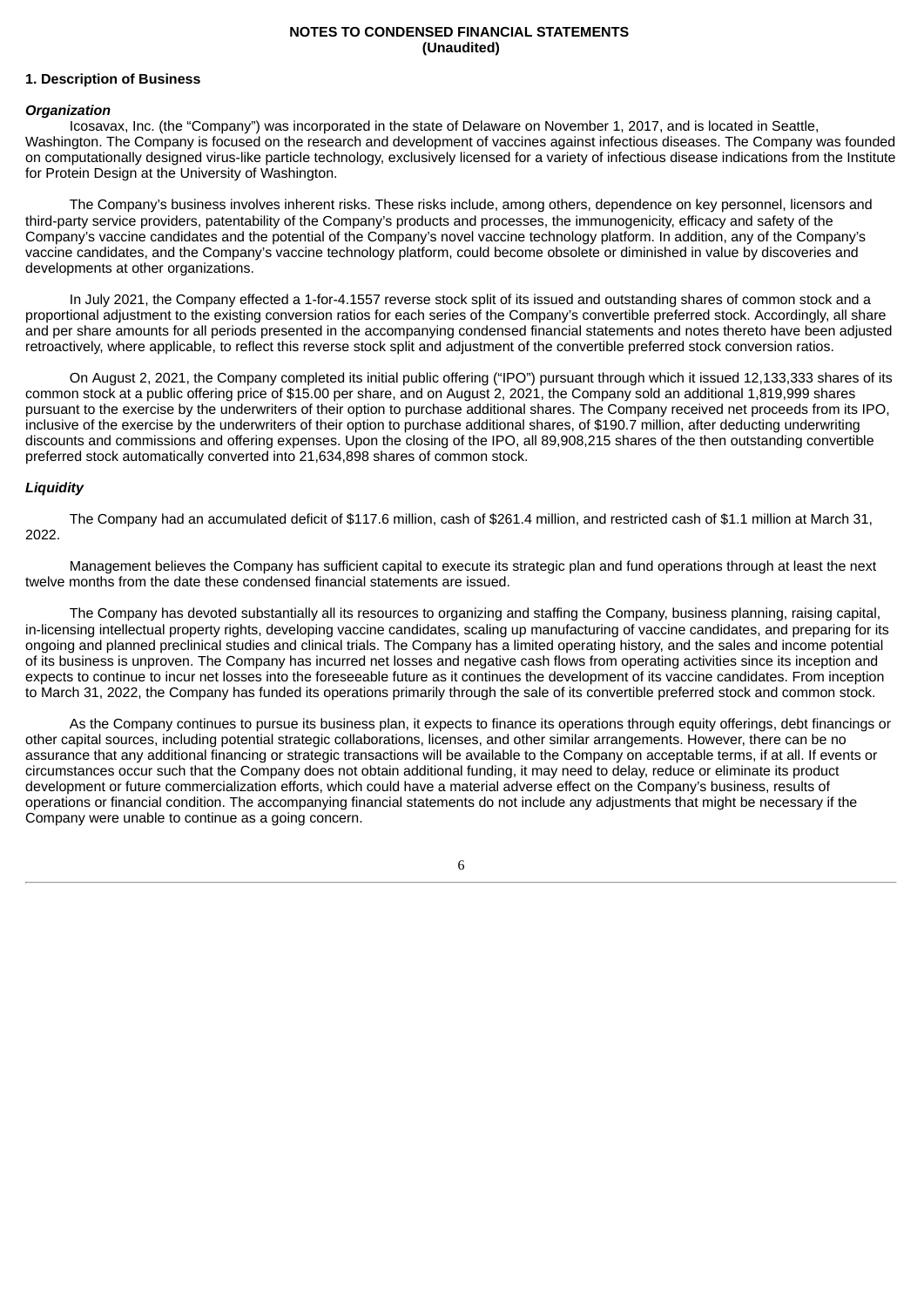# **2. Summary of Significant Accounting Policies**

# *Basis of Presentation*

The accompanying unaudited condensed financial statements as of March 31, 2022 and for the three months ended March 31, 2022 and 2021 have been prepared in conformity with generally accepted accounting principles ("GAAP") in the United States of America for interim financial information and pursuant to Article 10 of Regulation S-X of the Securities Act of 1933, as amended (the "Securities Act"). Accordingly, they do not include all of the information and notes required by GAAP for complete financial statements. These unaudited condensed financial statements include only normal and recurring adjustments that the Company believes are necessary to fairly state the Company's financial position and the results of its operations and cash flows. The results for the three months ended March 31, 2022 are not necessarily indicative of the results expected for the full fiscal year or any subsequent interim period. The condensed balance sheet at December 31, 2021 has been derived from the audited financial statements at that date but does not include all disclosures required by GAAP for complete financial statements. Because all of the disclosures required by GAAP for complete financial statements are not included herein, these unaudited condensed financial statements and the notes accompanying them should be read in conjunction with the Company's audited financial statements for the year ended December 31, 2021 included in the Annual Report on Form 10-K (the "Annual Report") that the Company filed with the Securities and Exchange Commission (the "SEC") on March 30, 2022.

#### *Use of Estimates*

The Company's significant accounting policies are described in Note 2, "Summary of significant accounting policies," of the Company's audited financial statements for the year ended December 31, 2021 included in the Annual Report. There have been no material changes to the significant accounting policies previously disclosed in those audited financial statements.

The full extent to which the COVID-19 pandemic will directly or indirectly impact the Company's business, results of operations and financial condition, including expenses, clinical trials and research and development costs, will depend on future developments that are highly uncertain, including as a result of new information that may emerge concerning COVID-19 and the actions taken to contain or treat COVID-19, as well as the economic impact on local, regional, national and international markets. The Company has considered potential impacts arising from the COVID-19 pandemic and is not presently aware of any events or circumstances that would require the Company to update its estimates, judgments or revise the carrying value of its assets or liabilities.

#### *Fair Value of Financial Instruments*

The accounting guidance defines fair value, establishes a consistent framework for measuring fair value, and expands disclosure for each major asset and liability category measured at fair value on either a recurring or nonrecurring basis. Fair value is defined as an exit price representing the amount that would be received to sell an asset or paid to transfer a liability in an orderly transaction between market participants. As such, fair value is a market-based measurement that should be determined based on assumptions that market participants would use in pricing an asset or liability.

The carrying amounts of all cash, restricted cash, prepaid expenses and other assets, accounts payable, and accrued and other current liabilities are considered to be representative of their respective fair values due to their short maturities.

# *Derivative Liability, Convertible Notes Discount and Amortization*

The Company's convertible note (see Note 7) had conversion and redemption features that met the definition of an embedded derivative and were therefore subject to bifurcation and derivative accounting. The initial recognition of the fair value of the derivative resulted in a discount to the convertible note, with a corresponding derivative liability. The discount to the convertible note was amortized using the effective interest method. The amortization of the discount is included in interest and other income (expense) in the statements of operations and comprehensive loss. The derivative liability related to these features was recorded at estimated fair value and remeasured on a recurring basis. Any changes in fair value were reflected as change in fair value of derivative liability in the statements of operations and comprehensive loss at each reporting date while such instruments were outstanding. The derivative liability was settled in March 2021 upon conversion of the underlying convertible note into Series B convertible preferred stock, resulting in a loss on extinguishment of the convertible promissory note.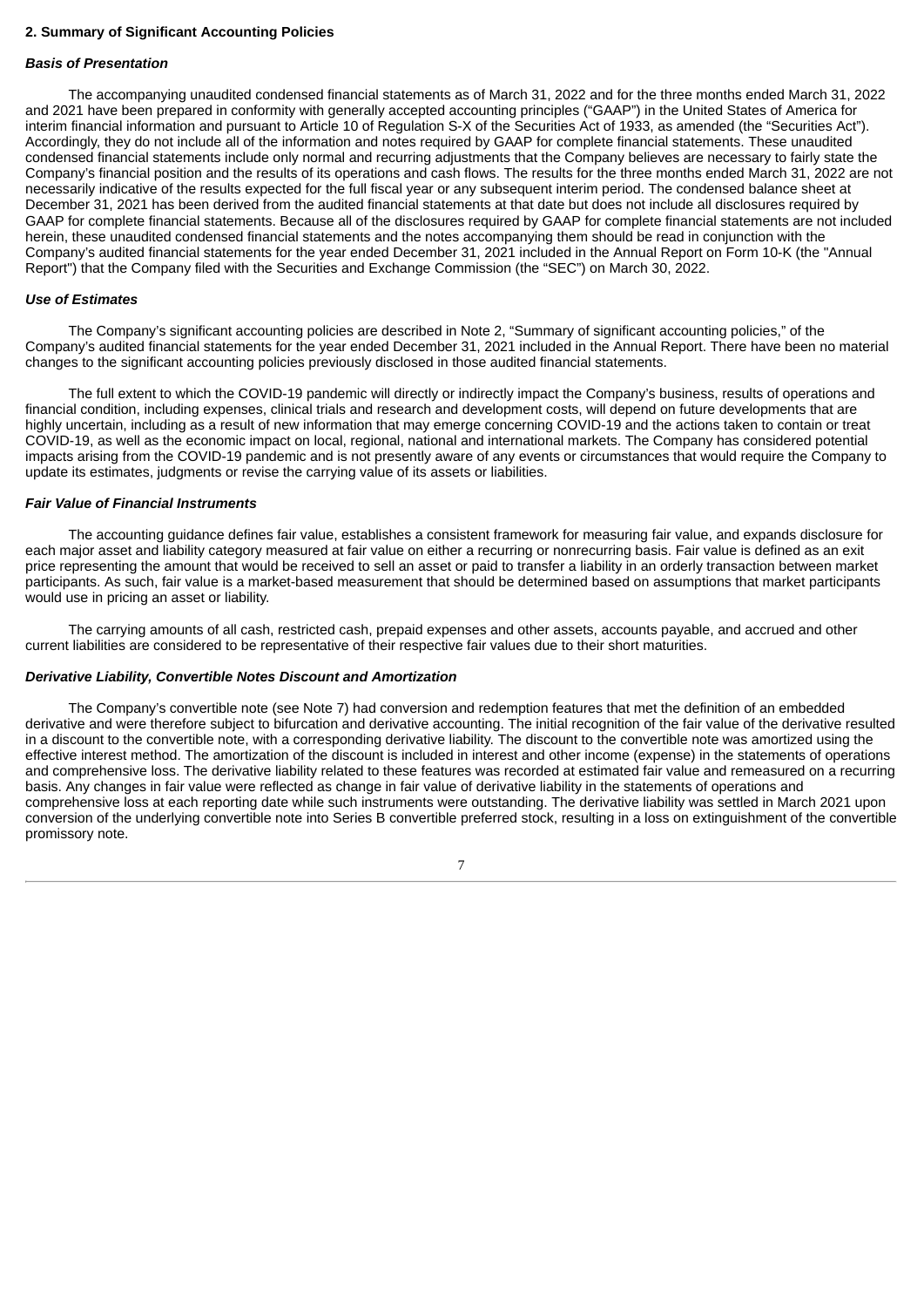#### *Leases*

At the inception of a contractual arrangement, the Company determines whether the contract contains a lease by assessing whether there is an identified asset and whether the contract conveys the right to control the use of the identified asset in exchange for consideration over a period of time. If both criteria are met, the Company records the associated lease liability and corresponding right-of-use ("ROU") asset upon commencement of the lease using the implicit rate or a discount rate based on a credit-adjusted secured borrowing rate commensurate with the term of the lease. The Company additionally evaluates leases at their inception to determine if they are to be accounted for as an operating lease or a finance lease. A lease is accounted for as a finance lease if it meets one of the following five criteria: the lease has a purchase option that is reasonably certain of being exercised, the present value of the future cash flows is substantially all of the fair market value of the underlying asset, the lease term is for a significant portion of the remaining economic life of the underlying asset, the title to the underlying asset transfers at the end of the lease term, or if the underlying asset is of such a specialized nature that it is expected to have no alternative uses to the lessor at the end of the term. Leases that do not meet the finance lease criteria are accounted for as an operating lease. Operating lease assets represent a right to use an underlying asset for the lease term and operating lease liabilities represent an obligation to make lease payments arising from the lease. Operating lease liabilities with a term greater than one year and their corresponding ROU assets are recognized on the balance sheet at the commencement date of the lease based on the present value of lease payments over the expected lease term. Certain adjustments to the ROU asset may be required for items such as initial direct costs paid or incentives received. As the Company's leases do not typically provide an implicit rate, the Company utilizes the appropriate incremental borrowing rate, determined as the rate of interest that the Company would have to pay to borrow on a collateralized basis over a similar term and in a similar economic environment. Lease cost is recognized on a straight-line basis over the lease term and variable lease payments are recognized as operating expenses in the period in which the obligation for those payments is incurred. Variable lease payments primarily include common area maintenance, utilities, real estate taxes, insurance, and other operating costs that are passed on from the lessor in proportion to the space leased by the Company. The Company has elected the practical expedient to not separate lease and non-lease components.

#### *Liability for Early Exercise of Stock Options*

Certain individuals were granted the ability to early exercise their stock options. The shares of common stock issued from the early exercise of unvested stock options are restricted and continue to vest in accordance with the original vesting schedule. The Company has the option to repurchase any unvested shares at the original purchase price upon any voluntary or involuntary termination. The shares purchased by the employees and non-employees pursuant to the early exercise of stock options are not deemed, for accounting purposes, to be outstanding until those shares vest. The cash received in exchange for exercised and unvested shares related to stock options granted is recorded as a liability for the early exercise of stock options on the accompanying balance sheets and will be reclassified as common stock and additional paid-in capital as the shares vest. Unvested shares issued under early exercise provisions subject to repurchase by the Company totaled 200,341 and 253,824 shares as of March 31, 2022 and December 31, 2021, respectively. As of March 31, 2022 and December 31, 2021, the Company recorded \$0.1 million and \$0.2 million respectively, associated with shares issued with repurchase rights as other noncurrent liabilities in the accompanying condensed balance sheets.

#### *Commitments and Contingencies*

The Company recognizes a liability with regard to loss contingencies when it believes it is probable a liability has been incurred, and the amount can be reasonably estimated. If some amount within a range of loss appears at the time to be a better estimate than any other amount within the range, the Company accrues that amount. When no amount within the range is a better estimate than any other amount the Company accrues the minimum amount in the range.

In the event the Company becomes subject to claims or suits arising in the ordinary course of business, the Company would accrue a liability for such matters when it is probable that future expenditures will be made and such expenditures can be reasonably estimated.

8

The Company has not recorded any such liabilities at either March 31, 2022 or December 31, 2021.

#### *Net Loss Per Share*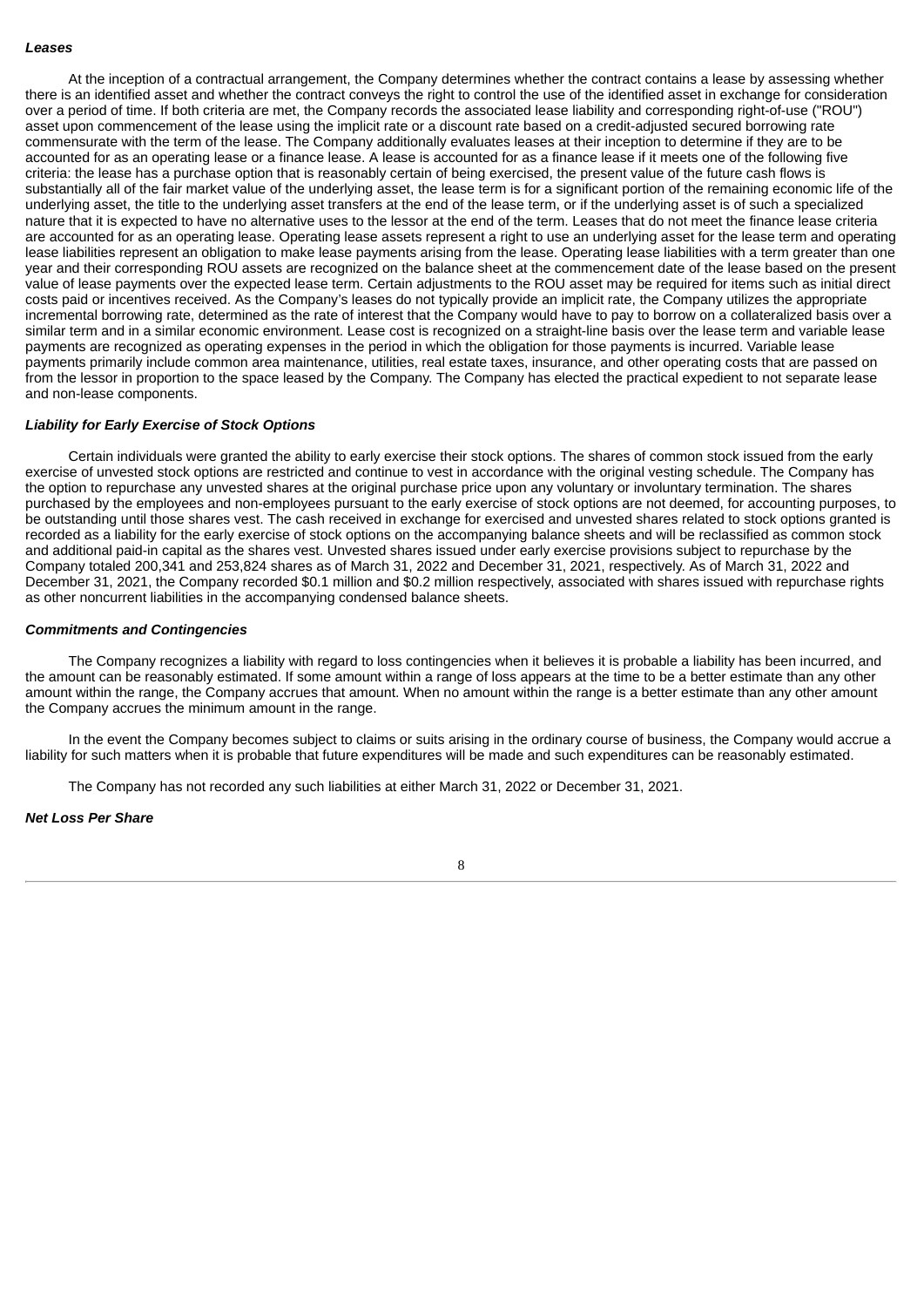Basic net loss per share is calculated by dividing the net loss attributable to common stockholders by the weighted- average number of shares of common stock outstanding for the period. Diluted net loss per share is computed by dividing the net loss by the weighted average number of shares of common stock and common stock equivalents outstanding for the period. Common stock equivalents are only included when their effect is dilutive. The Company's potentially dilutive securities include outstanding stock options under the Company's equity incentive plan and have been excluded from the computation of diluted net loss per share as they would be anti-dilutive to the net loss per share. For all periods presented, there is no difference in the number of shares used to calculate basic and diluted shares outstanding due to the Company's net loss position.

The following tables summarize the computation of the basic and diluted net loss per share (in thousands, except share and per share data):

|                                                                                  | <b>Three Months Ended</b><br><b>March 31.</b> |    |            |  |  |
|----------------------------------------------------------------------------------|-----------------------------------------------|----|------------|--|--|
|                                                                                  | 2022                                          |    |            |  |  |
| Numerator:                                                                       |                                               |    |            |  |  |
| Net loss                                                                         | \$<br>(23,533)                                | \$ | (5,851)    |  |  |
| Denominator:                                                                     |                                               |    |            |  |  |
| Weighted-average common shares outstanding, basic and<br>diluted                 | 39,602,146                                    |    | 3,674,126  |  |  |
| Less: Weighted average unvested common stock                                     | (200,341)                                     |    | (904, 164) |  |  |
| Weighted average shares used to compute net loss per<br>share, basic and diluted | 39,401,805                                    |    | 2,769,962  |  |  |
| Net loss per share, basic and diluted                                            | (0.60)                                        |    | (2.11)     |  |  |

The following table sets forth the outstanding potentially dilutive securities that have been excluded in the calculation of diluted net loss per share because their inclusion would be anti-dilutive.

|                                                 |           | As of March 31, |  |  |  |
|-------------------------------------------------|-----------|-----------------|--|--|--|
|                                                 | 2022      | 2021            |  |  |  |
| Series A convertible preferred stock            |           | 54,143,753      |  |  |  |
| Series B convertible preferred stock            |           | 35.764.462      |  |  |  |
| Common stock options and restricted stock units | 8,525,522 | 1,717,446       |  |  |  |
| Unvested common stock                           | 200,341   | 849,884         |  |  |  |
| Total                                           | 8,725,863 | 92,475,545      |  |  |  |

#### *Segments*

The Company has determined that it operates and manages one operating segment, which is the business of researching and developing vaccines against infectious diseases. The Company's chief operating decision maker, its chief executive officer, reviews financial information on an aggregate basis for the purpose of allocating resources. All assets of the Company are located in the United States.

#### *Recent Accounting Pronouncements*

#### *Recently Adopted Accounting Standards*

In December 2019, the FASB issued ASU 2019-12, Income Taxes—Simplifying the Accounting for Income Taxes ("ASU 2019-12"). The new guidance simplifies the accounting for income taxes by removing several exceptions in the current standard and adding guidance to reduce complexity in certain areas, such as requiring that an entity reflect the effect of an enacted change in tax laws or rates in the annual effective tax rate computation in the interim period that includes the enactment date. The new standard is effective for fiscal years beginning after December 15, 2021, and interim periods within fiscal years beginning after December 15, 2022 for all non-public entities, with early adoption permitted, and is effective for fiscal years beginning after December 15, 2020, including interim periods within those annual periods for public entities. Early adoption is permitted. The Company adopted ASU 2019-12 on January 1, 2021 and the standard did not have a material impact on its condensed financial statements and related disclosures.

*Recently Issued Accounting Standards*

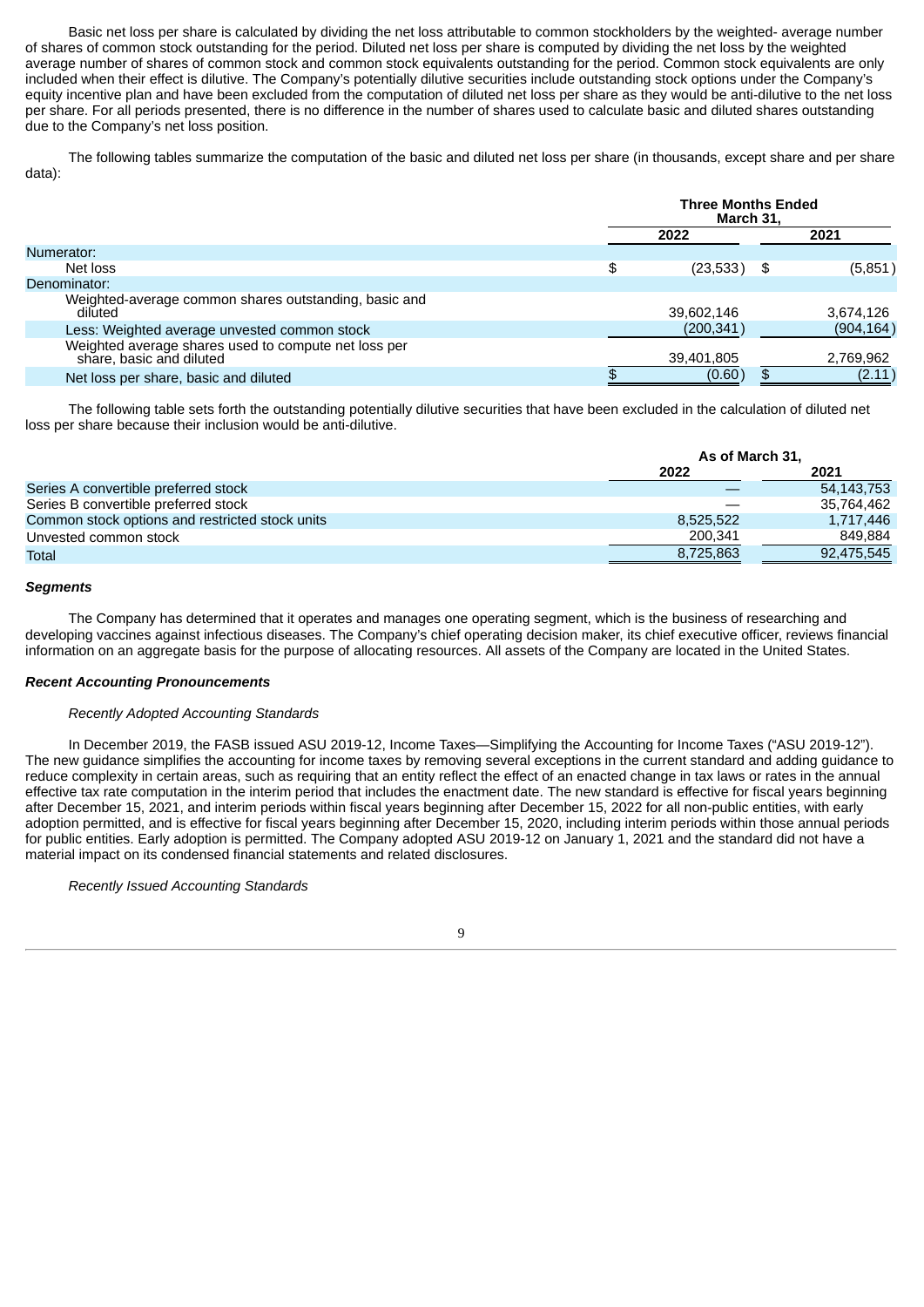There were no recently issued accounting standards that the Company believes have had or will have a material impact on its financial position or results of operations.

#### **3. Fair Value Measurements**

The accounting guidance defines fair value, establishes a consistent framework for measuring fair value and expands disclosure for each major asset and liability category measured at fair value on either a recurring or nonrecurring basis. Fair value is defined as an exit price, representing the amount that would be received to sell an asset or paid to transfer a liability in an orderly transaction between market participants. As such, fair value is a market-based measurement that should be determined based on assumptions that market participants would use in pricing an asset or liability. As a basis for considering such assumptions, the accounting guidance establishes a three-tier fair value hierarchy, which prioritizes the inputs used in measuring fair value as follows:

**Level 1**—Unadjusted quoted prices in active markets that are accessible at the measurement date for identical, unrestricted assets or liabilities.

Level 2—Quoted prices for similar assets and liabilities in active markets, quoted prices in markets that are not active, or inputs which are observable, either directly or indirectly, for substantially the full term of the asset or liability.

**Level 3**—Prices or valuation techniques that require inputs that are both significant to the fair value measurement and unobservable (i.e., supported by little or no market activity).

No transfers between levels have occurred during the periods presented.

There were no assets or liabilities measured at fair value on a recurring basis as of either March 31, 2022 or December 31, 2021.

As further described in Note 7, the Company issued a convertible promissory note in August 2020. The convertible promissory note contained certain features that met the definition of a derivative and were required to be bifurcated. The Company accounted for these as a single derivative comprising all the features requiring bifurcation. The fair value of the derivative liability was estimated using a scenariobased analysis comparing the probability-weighted present value of the convertible promissory note payoff at maturity with and without the bifurcated features. The Company considered possible outcomes available to the noteholders, including various financing dissolution scenarios. In addition, the probabilities applied to various scenarios, the time to liquidity for each scenario, and the discount rate were the key unobservable inputs.

The following table summarizes information about the significant unobservable inputs used in the fair value measurements for the derivative liability:

|                            | <b>March 19, 2021</b>    |
|----------------------------|--------------------------|
| Probability of financing   | 100%                     |
| Probability of dissolution | $\overline{\phantom{a}}$ |
| Time to liquidity (years)  |                          |
| Discount rate              | 7.6%                     |

The Company adjusted the carrying value of the derivative liability within the convertible promissory note to the estimated fair value at each reporting date, with any related increases or decreases in the fair value recorded as change in fair value of derivative liability in the statements of operations and comprehensive loss. For the three months ended March 31, 2021, the Company recognized \$0.2 million of other income in the statements of operations and comprehensive loss related to increases in the fair value of the embedded derivative liability.

On March 19, 2021, in connection with the closing of the Series B convertible preferred stock financing, the convertible promissory note (including accrued interest) and derivative liability converted into 2,805,850 shares of Series B-2 convertible preferred stock. As a result of the conversion, the Company recorded a loss on extinguishment of convertible promissory notes of \$0.8 million in other expense in the condensed statements of operations and comprehensive loss for the three months ended March 31, 2021, which included the derecognition of unamortized debt issuance costs.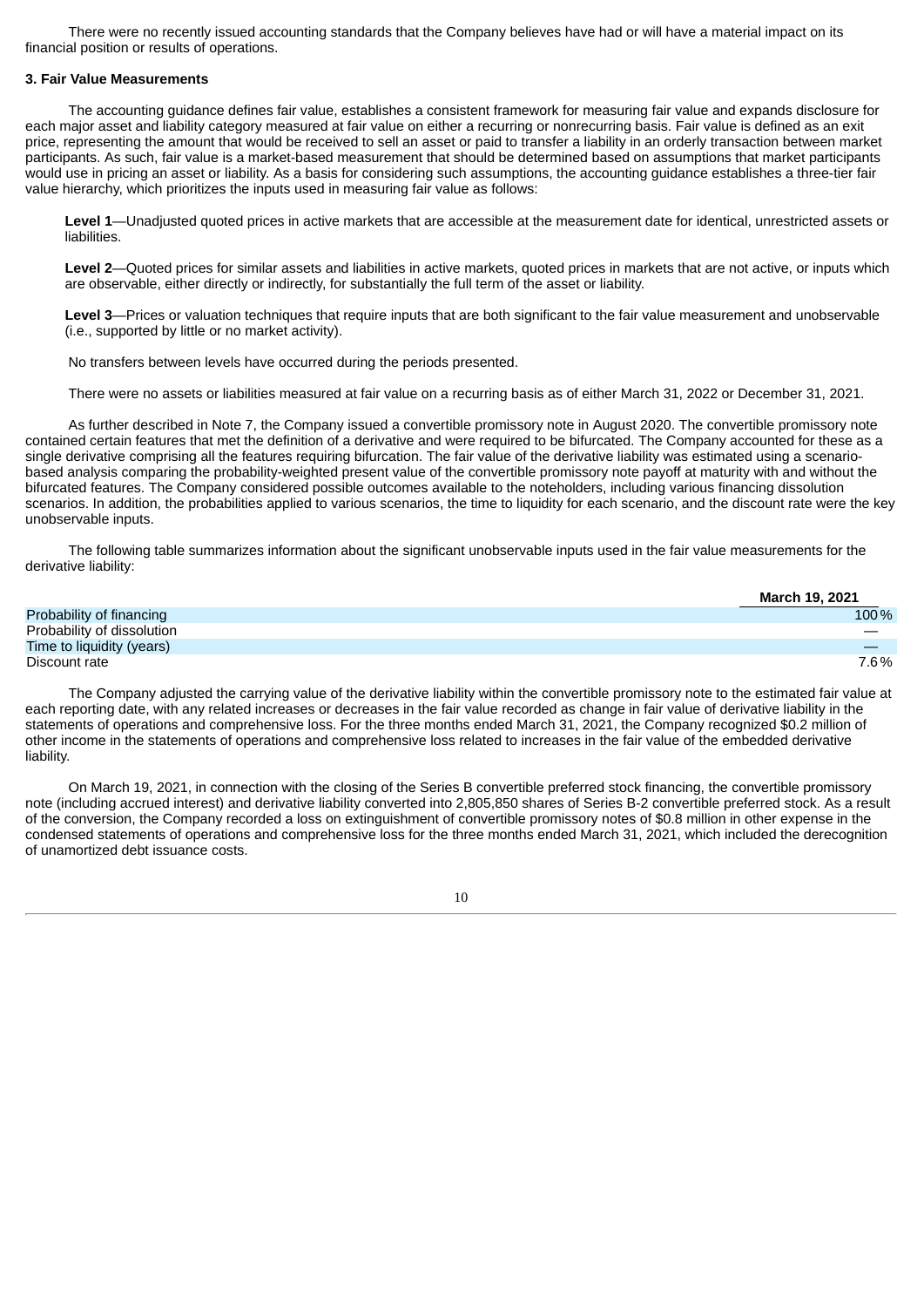The following table provides a reconciliation of the fair value of the derivative liability using Level 3 significant unobservable inputs (in thousands):

|                                                                                                                                       | <b>Derivative Liability</b> |
|---------------------------------------------------------------------------------------------------------------------------------------|-----------------------------|
| Fair value at December 31, 2020                                                                                                       | (1,604)                     |
| Change in fair value of embedded derivative liability                                                                                 | (205)                       |
| Reclassification of derivative liability into convertible preferred stock resulting from conversion of convertible<br>promissory note | 1,809                       |
| Fair value at March 31, 2021                                                                                                          |                             |

# **4. Grant Agreement**

# *Bill & Melinda Gates Foundation Grant Agreement*

In support of the Company's development of its IVX-411 COVID-19 vaccine for pandemic use, in September 2020, the Company entered into the grant agreement (the "Grant Agreement") with the Bill & Melinda Gates Foundation ("BMGF"), under which it was awarded a grant totaling up to \$10.0 million (the "Grant"). The Grant supported development activities, including the Company's regulatory filing preparations and its Phase 1/2 clinical trial of IVX-411. The Grant terminated in accordance with its terms on March 31, 2022. Concurrent with and in connection with the Grant Agreement, the Company entered into a Global Access Commitments Agreement ("GACA") with BMGF. Under the terms of the GACA, among other things, the Company agreed to make a certain amount of its IVX-411 COVID-19 vaccine for pandemic use available and accessible at affordable pricing to people in certain low- and middle-income countries, if the vaccine is commercialized.

Payments received in advance that were related to future performance were deferred and recognized as revenue when the research and development activities were performed. Cash payments received under the Grant Agreement were restricted as to their use until eligible expenditures were incurred.

At March 31, 2022, the Company had no restricted cash and deferred revenue, and at December 31, 2021, had \$0.6 million of restricted cash and deferred revenue, representing funds received from BMGF and the Company's estimate of costs to be reimbursed and revenue to be recognized, respectively, in the next twelve months under the Grant Agreement.

During the three months ended March 31, 2021, the Company received \$2.7 million in funding from BMGF. The Company received no funding from BMGF during the three months ended March 31, 2022.

During the three months ended March 31, 2022 and 2021, the Company recognized revenue from the Grant Agreement of \$0.6 million and \$2.0 million, respectively. The Company had received the full \$10.0 million in funding under the Grant Agreement as of December 31, 2021, and through March 31, 2022, the Company has recognized \$10.0 million in revenue since the inception of the Grant Agreement.

# **5. Additional Balance Sheet Information**

Accrued and other current liabilities consist of the following (in thousands):

|                                             | As of March 31,<br>2022 |    |       |
|---------------------------------------------|-------------------------|----|-------|
| Taxes payable                               | 35                      | £. |       |
| Accrued paid time off                       | 480                     |    | 342   |
| <b>Accrued bonus</b>                        | 729                     |    | 2,216 |
| Other accrued liabilities                   | 5.759                   |    | 1,977 |
| Accrued 401k                                | 213                     |    | 156   |
| <b>ESPP liability</b>                       | 232                     |    | 66    |
| Total accrued and other current liabilities | 7.448                   |    | 4.757 |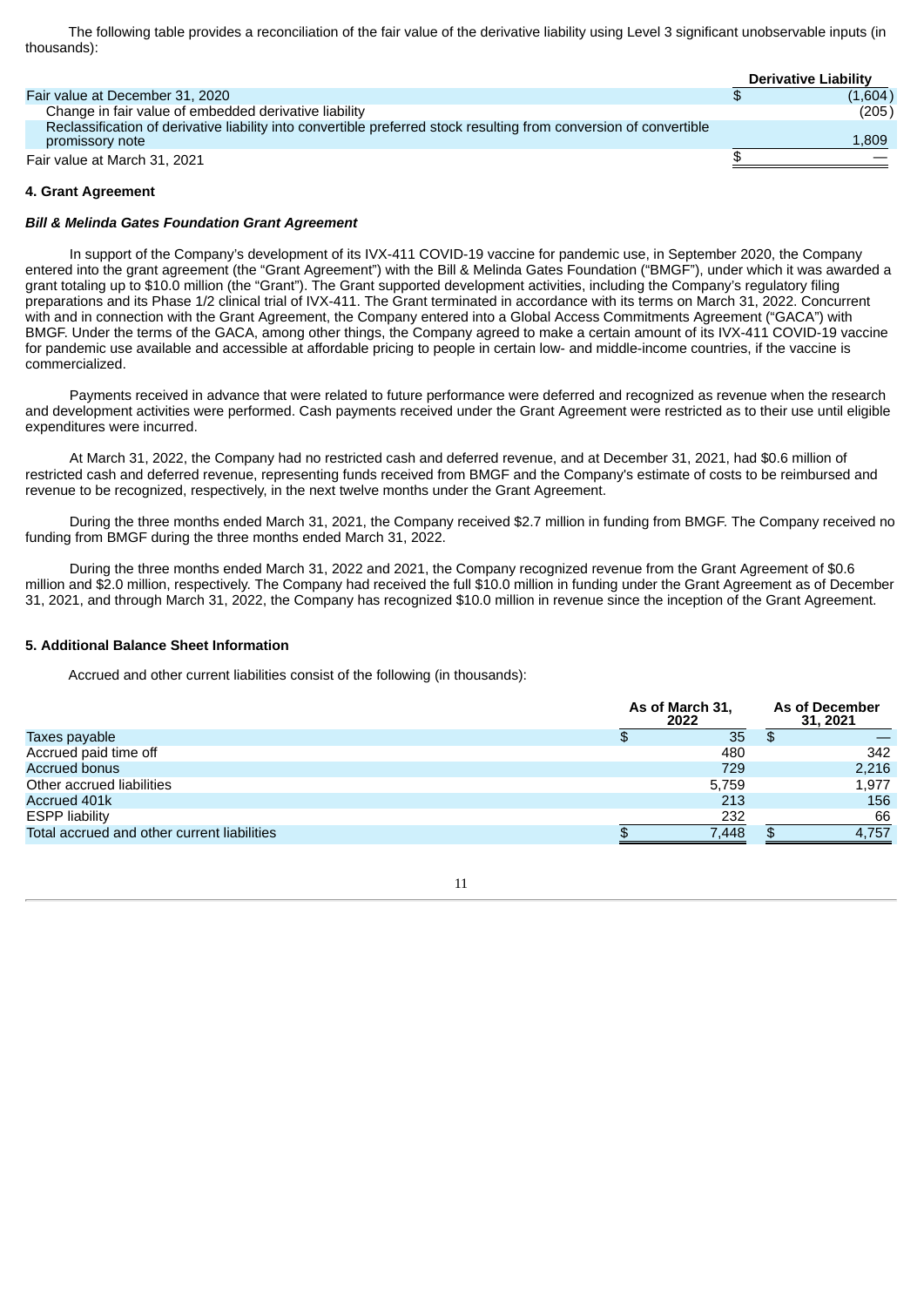# **6. License Agreements**

# *License Agreement with the National Institutes of Health*

The Company is a party to a non-exclusive patent license agreement (as amended, the "NIH Agreement") with a U.S. government entity, the National Institutes of Health, represented by National Institute of Allergy and Infectious Disease ("NIAID"), which was originally entered into in June 2018. Under the NIH Agreement, the Company obtained a non-exclusive, worldwide, royalty-bearing, sublicensable license under certain NIAID patent rights, and transfer of know-how and biological materials for use in adjuvanted or non-adjuvanted vaccines for the prevention, cure, or treatment of RSV and metapneumovirus (hMPV) infection in humans.

Under the NIH Agreement, the Company is required to use commercially reasonable efforts to meet certain specified development, sales and regulatory milestones related to the licensed products within specified time periods. In consideration of the rights granted to the Company under the NIH Agreement, the Company paid a licensing fee upon execution of the NIH Agreement of \$100,000, and will pay annual minimum royalty payments starting in the second year after the initial sale of each licensed product which can be credited against any earned royalties due for sales made in the year. The Company is obligated to pay aggregate potential milestone payments of up to \$8.6 million with respect to future development and commercial milestones. Additionally, the Company has agreed to pay a tiered royalty of a low single digit percentage on net sales of all products applicable to the license. Additional royalties would be due in connection with sublicenses. The Company's royalty obligations continue for each licensed product for so long as licensed patent rights exist and have not expired, been revoked, lapsed, or held unenforceable.

The NIH Agreement will terminate upon the last expiration of the patent rights or the Company may terminate the entirety of the agreement upon discontinuation of development or sales of licensed products and provision of written notice thereof to NIH.

The Company made no payments associated with the license during the three months ended March 31, 2022, and during the three months ended March 31, 2021, the Company paid a negligible amount in fees associated with the license, which were recorded as research and development expenses.

# *License Agreements with University of Washington*

#### *License Agreement with respect to RSV and Other Pathogens*

The Company is a party to an exclusive license agreement with the University of Washington ("UW"), originally entered into in June 2018 (as amended, the "UW 2018 Agreement"). Under the UW 2018 Agreement, UW granted the Company an exclusive, worldwide, royaltybearing, sublicensable license under certain UW patents to make, use, sell, offer to sell, import, and otherwise exploit any product covered by the licensed patents, or licensed products, for the prophylactic and/or therapeutic treatment of RSV infection and five other infectious diseases. UW also granted the Company a non-exclusive, worldwide license under certain know-how related to the licensed patents. The licensed patents and know-how generally relate to computationally designed nanoparticles and vaccines based upon such designs, and relate to the Company's proprietary two-component virus-like-particle technology. The Company's rights and obligations under the UW 2018 Agreement are subject to certain U.S. government rights, certain global access commitment rights for humanitarian purposes to BMGF, certain rights to Howard Hughes Medical Institute ("HHMI"), and certain other limited rights retained by UW.

The Company issued 192,276 shares of common stock on August 1, 2018 in exchange for the UW 2018 Agreement's exclusive license. The shares issued were recorded at their estimated fair value, which is de minimis, with the related expense classified as research and development in 2018.

Under the UW 2018 Agreement, the Company is required to use commercially reasonable efforts to meet certain specified development, sales and regulatory milestones related to the licensed products within specified time periods. In consideration of the rights granted to the Company under the UW 2018 Agreement, the Company is required to pay an annual maintenance fee in the mid four figures starting in 2020. Additionally, the Company is required to pay minimum annual royalties following the first year after commercial sale of each licensed product. There are milestone payments due upon the completion of certain development, regulatory, and commercial milestones for licensed products in the future. The aggregate potential milestone payments for future development, regulatory, and sales-based milestones are \$1.35 million per indication, up to a maximum of \$8.1 million in total milestone payments. Additionally, the Company has agreed to pay a royalty of a low single digit percentage on net sales of all licensed products. Additional royalties would be due in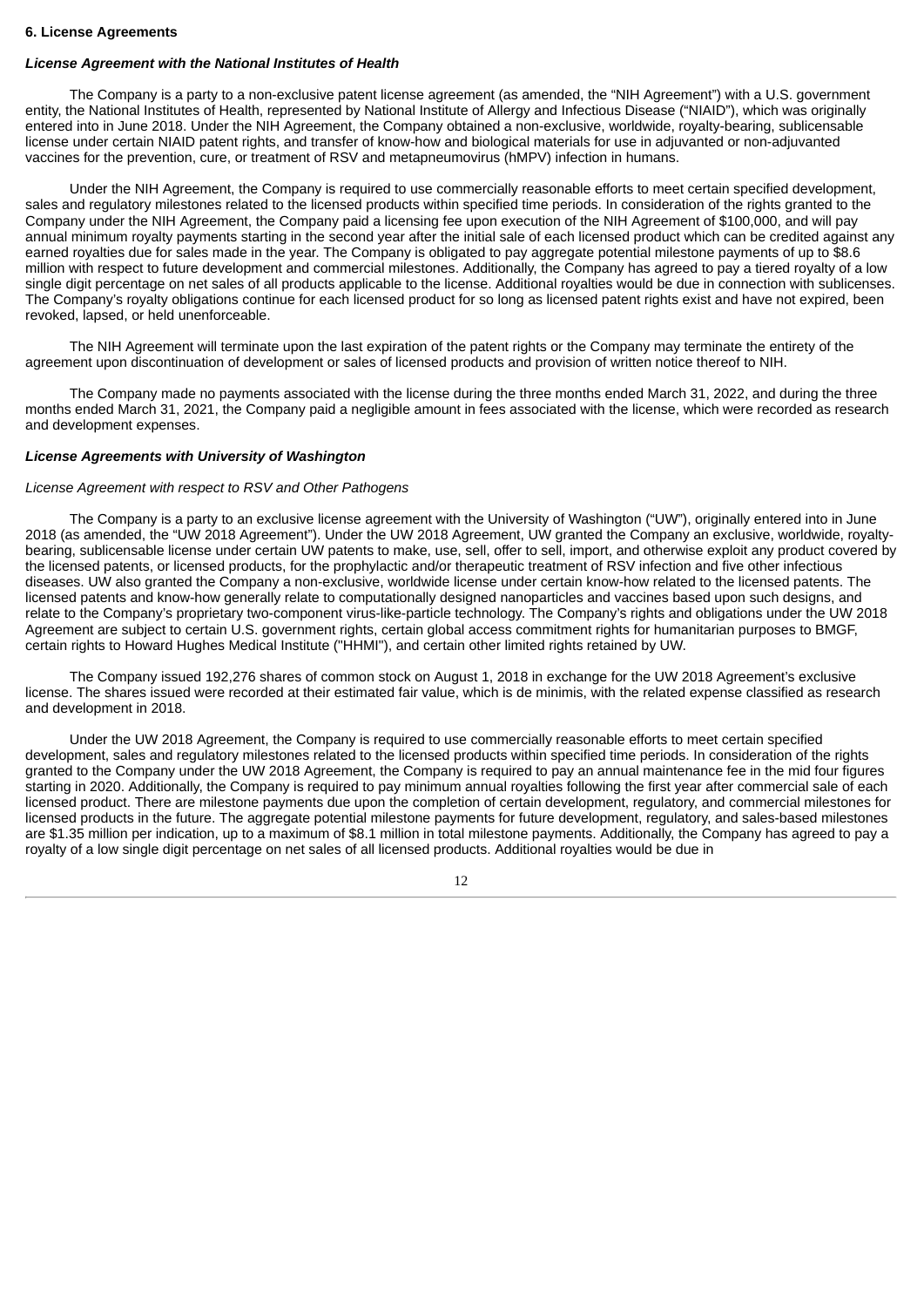connection with sublicenses. The Company's royalty obligations continue for each licensed product for so long as licensed patent rights exist and have not expired, been revoked, lapsed, or held unenforceable.

Unless terminated earlier, the UW 2018 Agreement will remain in effect until all licensed patent rights have terminated and all obligations due to UW have been fulfilled. The last-to-expire licensed patent, if issued, is expected to expire in 2041, subject to any adjustment or extension of patent term that may be available. UW can terminate the UW 2018 Agreement if the Company breaches or fails to perform one of its material duties under the UW 2018 Agreement and the Company is unable to remedy the default within an agreed upon time period that can be extended by UW. The Company may terminate the UW 2018 Agreement at will with prior written notice to UW.

#### *Option and License Agreement with Respect to COVID-19*

The Company is also a party to an option and license agreement, originally entered into in July 2020 (as amended, the "UW 2020 Agreement"). Under the UW 2020 Agreement, UW granted the Company a non-exclusive, worldwide (excluding South Korea), sublicensable license under certain UW patents to make, use, sell, offer to sell, import, or otherwise exploit any product covered by the licensed patents for the prophylactic and/or therapeutic treatments of SARS-CoV-2 infection. Under an option exercised by the Company, UW granted the Company an exclusive license under the licensed patents for the United States, Canada, Mexico, and Europe (including Switzerland and the United Kingdom) starting in 2025. UW also granted the Company a non-exclusive, worldwide license under certain know-how related to the licensed patents. The licensed patents and know-how generally relate to computationally designed nanoparticles and vaccines based upon such designs. The Company's rights and obligations under the UW 2020 Agreement are subject to certain U.S. government rights, certain global access commitment rights for humanitarian purposes to BMGF, certain rights to HHMI, and certain other limited rights retained by UW.

Under the UW 2020 Agreement, the Company is required to use commercially reasonable efforts to meet certain specified development, sales and regulatory milestones related to the licensed products within specified time periods. The Company has agreed to pay a royalty of a low single digit percentage on net sales of all products applicable to the license. However, the Company will not be required to pay royalties on net sales of any licensed product under the UW 2020 Agreement if the Company is required to pay royalties on net sales under the UW 2018 Agreement. Additional royalties would be due in connection with sublicenses and milestones. The Company's royalty obligations continue for each licensed product for so long as licensed patent rights exist and have not expired, been revoked, lapsed, or held unenforceable.

Unless terminated earlier, the UW 2020 Agreement will remain in effect until all licensed patent rights have terminated and all obligations due to UW have been fulfilled. The last-to-expire licensed patent, if issued, is expected to expire in 2041, subject to any adjustment or extension of patent term that may be available. UW can terminate the UW 2020 Agreement if the Company breaches or fails to perform one of its material duties under the UW 2020 Agreement and the Company is unable to remedy the default within an agreed upon time period that can be extended by UW. The Company may terminate the UW 2020 Agreement at will with prior written notice to UW.

During the three months ended March 31, 2022 and 2021, the Company paid negligible amounts in fees associated with the 2018 and 2020 Agreements.

#### *License Agreement with Respect to Influenza*

The Company is a party to a license agreement with UW ("UW Flu License Agreement") entered into in September 2021. Pursuant to the UW Flu License Agreement, UW granted the Company a non-exclusive, worldwide, royalty-bearing, sublicensable (subject to certain restrictions) license under certain UW patents to make, use, sell, offer to sell, import, and otherwise exploit any product covered by the licensed patents ("Licensed Flu Products"), for the prophylactic and/or therapeutic treatment of influenza. UW also granted the Company a non-exclusive, worldwide license to use certain know-how related to the licensed patents. The licensed patents and know-how generally relate to computationally designed nanoparticles and vaccines based upon such designs, and relate to the Company's proprietary twocomponent virus-like-particle technology and nanoparticle-based influenza virus vaccines. The United States federal government and HHMI have similar rights under the UW Flu License Agreement and the UW 2018 Agreement described above in "License Agreement with respect to RSV and Other Pathogens".

The Company is obligated to use commercially reasonable efforts to commercialize Licensed Flu Products, and to initiate a clinical trial with respect to such Licensed Flu Products by a specified date in 2025. If the Company is unable to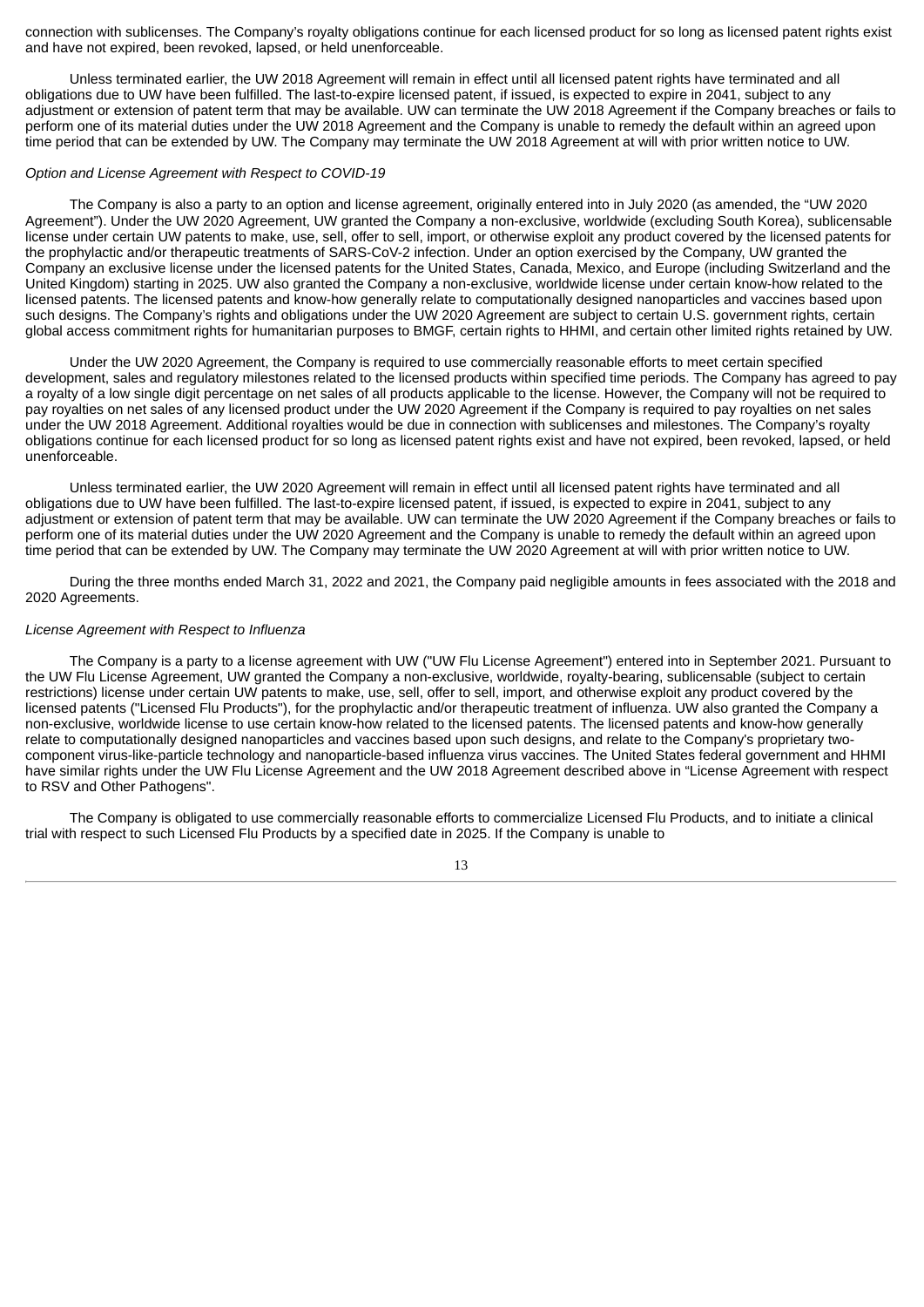initiate a clinical trial by the specified date and cannot agree with UW to modify such obligation or does not cure by meeting such obligation, then UW may terminate the UW Flu License Agreement.

Under the UW Flu License Agreement, the Company paid UW a one-time upfront license fee, and after September 2023 and for the remainder of the term of the UW Flu License Agreement, the Company is required to pay tiered minimum annual fees ranging from the mid four figures to the mid five figures, with such fees creditable against royalty payments. The Company is required to pay UW up to an aggregate of \$6.4 million for payments related to development and commercial milestones. The Company is also required to pay UW a fixed, low single-digit percentage royalty on net sales of Licensed Flu Products by the Company and its sublicensees, subject to certain reductions if the Company is required to pay for third-party intellectual property rights in order to commercialize the Licensed Flu Products. The Company is not obligated to pay duplicate royalties on net sales of any Licensed Flu Products if the Company is already required to pay a royalty on such net sales under the UW 2018 Agreement and the UW 2020 Agreement.

Unless terminated earlier, the UW Flu License Agreement will remain in effect until all licensed patent rights have terminated and all obligations due to UW have been fulfilled. The last-to-expire licensed patent, if issued, is expected to expire in 2041, subject to any adjustment or extension of patent term that may be available. UW can terminate the UW Flu License Agreement if the Company breaches or fails to perform one of its material duties under the UW Flu License Agreement and is unable to remedy the default within an agreed upon time period that can be extended by UW. The Company can terminate the UW Flu License Agreement at will with prior written notice to UW.

During the three months ended March 31, 2022, the Company paid a negligible amount in fees associated with the UW Flu License Agreement.

#### *License Agreement with the University of Texas*

The Company is a party to an exclusive patent license agreement with the University of Texas at Austin ("UT") with respect to its hMPV antigen utilized in the IVX-A12 program (the "UT Agreement"). The UT Agreement was entered into in June 2021. Under the UT Agreement, UT granted the Company an exclusive, worldwide, royalty-bearing, sublicensable license under certain patent rights, to use licensed know-how for prevention, cure, amelioration or treatment of respiratory disease caused by metapneumovirus infection in all vaccine fields, excluding up to one mRNA-based vaccine.

The Company is obligated to pay aggregate potential milestone payments of up to \$4.6 million with respect to future development and commercial milestones.

Unless terminated earlier, the UT Agreement will remain in effect until all the licensed patent rights have expired. The Company may terminate the UT Agreement with prior written notice to UT. UT may terminate the UT Agreement in whole or in part, or narrow the vaccine field, reduce the territory, or convert the license from exclusive to non-exclusive if the Company: (i) fails to meet its payment obligations, (ii) commits an uncured breach, (iii) commits three or more cured breaches within a specified time period, (iv) challenges the validity, enforceability, or scope of the licensed patent rights, or (v) undergoes certain insolvency-related events.

During the three months ended March 31, 2022, the Company paid a negligible amount in fees associated with the UT Agreement.

# **7. Convertible Promissory Note**

In August 2020, the Company issued a \$6.5 million convertible promissory note ("Convertible Promissory Note"). The Convertible Promissory Note accrued interest at a rate of 6% a year with a maturity date two years from issuance.

The Convertible Promissory Note could be converted or redeemed as follows (i) automatically converted in a qualified Series B financing transaction from which the Company would receive total gross proceeds of not less than \$5.0 million at a conversion price equal to 85% of the per share price paid by investors for such securities, (ii) automatically converted upon initial public offering at a conversion price equal to 85% of the per share price off common stock in the initial public offering, (iii) optionally converted into Series A-3 convertible preferred stock if a change in control, IPO, or qualified Series B financing had not occurred prior to the maturity date at a price equal to an amount determined by dividing \$140 million by the fully diluted capitalization of the Company at the time of conversion, or (iv) repaid upon a change in control for an amount equal to the issue price plus accrued and unpaid interest or an amount as would have been payable if the noteholders had optionally converted into shares of Series A-3 convertible preferred stock. The Convertible Promissory Note was converted in March 2021 in connection with the Series B financing.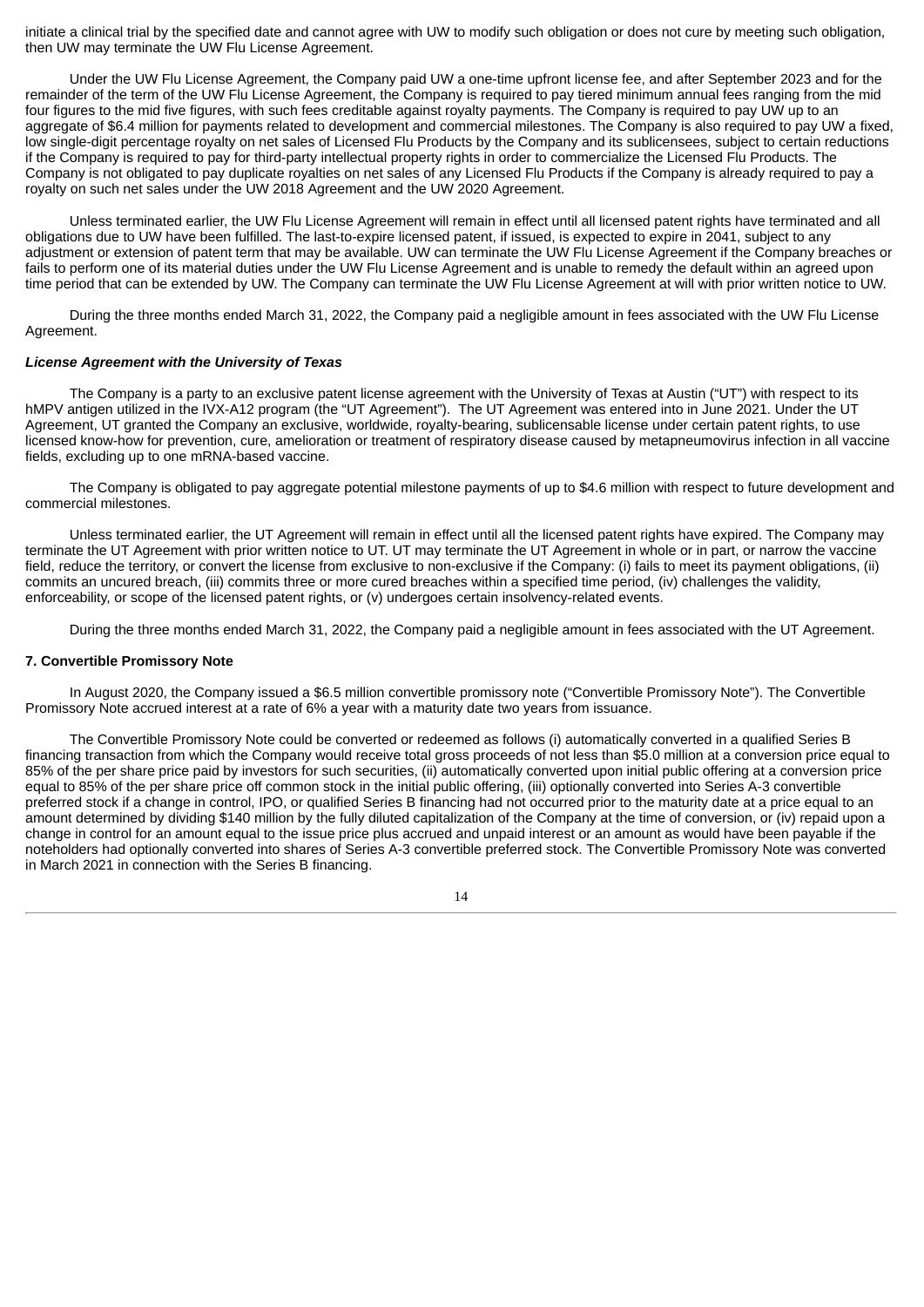The Convertible Promissory Note was accounted for in accordance with ASC 470-20, Debt with Conversion and Other Options ("ASC 470-20") and ASC 815-15, Derivatives and Hedging - Embedded Derivatives ("ASC 815-15"). Under ASC 815-15, an embedded feature is required to be bifurcated if all three conditions are met: (1) economic characteristics and risks of the embedded derivative are not clearly and closely related to the economic characteristics and risks of the host contract, (2) the hybrid instrument is not remeasured at fair value under otherwise applicable GAAP with changes in fair value reported in earnings as they occur, and (3) a separate instrument which the same terms as the embedded derivative would be considered a derivative instrument subject to derivative accounting (the initial net investment for the hybrid instrument should not be considered to be the initial net investment for the embedded derivative). The Company bifurcated certain features that were required to be accounted for separately as a single embedded derivative. The initial fair value of this derivative of \$1.8 million was recorded as a liability, and as a reduction to the carrying value of the Convertible Promissory Note. The Company also incurred a negligible amount of issuance costs related to the Convertible Promissory Note, which were also recorded as a reduction to the Convertible Promissory Note on the condensed balance sheet.

The debt discount comprised the initial fair value of the derivative liability and the issuance costs, and was amortized using the effective interest method over the two-year contractual term of the Convertible Promissory Note and presented as a direct reduction of the debt liability. The debt discount was being amortized at an effective interest rate of 23.8%.

Interest expense incurred in connection with the Convertible Promissory Note consisted of the following (in thousands):

|                                                          | <b>Three Months Ended</b><br><b>March 31, 2021</b> |     |
|----------------------------------------------------------|----------------------------------------------------|-----|
| Coupon interest at 6%                                    |                                                    | 86  |
| Accretion of discount and amortization of issuance costs |                                                    |     |
| Total interest expense on Convertible Promissory Note    |                                                    | 263 |

On March 19, 2021, in connection with the closing of the Series B convertible preferred stock financing, the Convertible Promissory Note (including accrued interest) and derivative liability converted into 2,805,850 shares of Series B-2 convertible preferred stock at an issuance price of \$2.39846 per share. As a result of the conversion, the Company recorded a loss on extinguishment of convertible promissory notes of \$0.8 million in other expense in the condensed statements of operations and comprehensive loss for the three months ended March 31, 2021, which included the unamortized debt issuance costs.

#### **8. Leases**

In January 2020, and amended in March 2020, the Company entered into a lease agreement for office and laboratory space in Seattle, Washington. The lease agreement is twelve months and provides for renewal options. The monthly base rent is approximately \$16,000. The lease agreement is considered short-term and therefore, no right-of-use asset or lease liability has been recorded.

In December 2021, the Company entered into a lease agreement for corporate office and laboratory space in Seattle, Washington. The Company took possession of certain leased space at various dates in January 2022 and March 2022. The lease agreement expires in December 2027 and provides for a one-time option to extend for a period of five additional years. The lease agreement provides the Company with an allowance for tenant improvements of \$5.3 million that will be reimbursed to the Company or paid on its behalf as construction of improvements occurs. The monthly base rent will be \$0.2 million for the first year and will increase by 3.0% per year over the initial term. In addition, the Company is obligated to pay for common area maintenance and other costs. Under the terms of the lease agreement, the Company is required to maintain a standby letter of credit of \$1.1 million at the execution of the lease agreement, reduced to \$0.9 million at the first anniversary, and further reduced to \$0.7 million at the second anniversary of the lease.

Classification of ROU assets and lease liabilities and the weighted-average remaining lease term and discount rate associated with operating leases are as follows (\$ in thousands):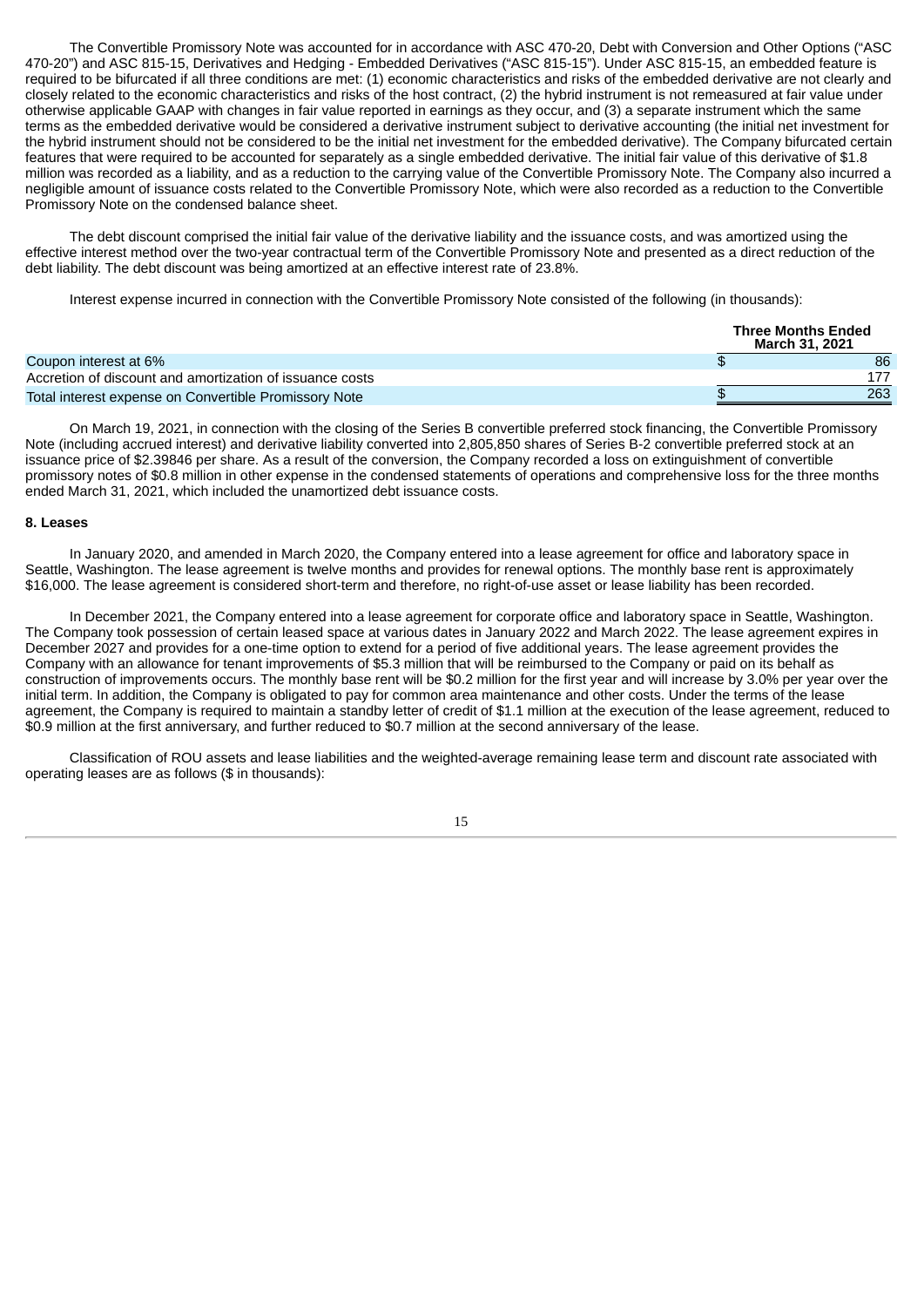|                                                   | As of March 31,<br>2022 | As of December<br>31, 2021 |  |  |
|---------------------------------------------------|-------------------------|----------------------------|--|--|
| <b>ROU assets:</b>                                |                         |                            |  |  |
| ROU assets - operating leases                     | \$<br>3.309             | \$                         |  |  |
| <b>Lease liabilities:</b>                         |                         |                            |  |  |
| Current portion of operating lease liabilities    | 530                     |                            |  |  |
| Noncurrent portion of operating lease liabilities | 2,964                   |                            |  |  |
| Total lease liabilities                           | \$<br>3.494             | \$                         |  |  |
| Weighted-average remaining lease term (in years): |                         |                            |  |  |
| Operating leases                                  | 5.8                     |                            |  |  |
| Weighted-average discount rate:                   |                         |                            |  |  |
| Operating leases                                  | 8.0%                    |                            |  |  |

The components of lease costs are as follows (in thousands):

|                        | <b>Three Months Ended</b><br><b>March 31.</b> |      |
|------------------------|-----------------------------------------------|------|
|                        | 2022                                          | 2021 |
| Operating lease costs  | 185                                           |      |
| Short-term lease costs | 141                                           | 14   |
| Total lease costs      | 326                                           | 14   |

The maturities of lease liabilities and reconciliation to the present value of lease liabilities are as follows (in thousands):

|                                           | As of March 31, 2022 |
|-------------------------------------------|----------------------|
| 2022                                      | \$                   |
| 2023                                      | 2,137                |
| 2024                                      | 2,201                |
| 2025                                      | 2,267                |
| 2026                                      | 2,335                |
| Thereafter                                | 2,405                |
| Total undiscounted lease payments         | 11,345               |
| Less: lease incentives                    | (5, 301)             |
| Less: imputed interest                    | (2,550)              |
| Total lease liabilities                   | 3,494                |
| Less: current lease liabilities           | (530)                |
| Lease liabilities, net of current portion | 2,964                |

# **9. Convertible Preferred Stock and Stockholders' Equity (Deficit)**

# *Convertible Preferred Stock*

Prior to its conversion into common stock in connection with the Company's IPO in August 2021, the Company's convertible preferred stock was classified as temporary equity on the Company's balance sheets in accordance with authoritative guidance. Convertible preferred stock authorized and issued and its principal terms as of March 31, 2021 consisted of the following (\$ amounts in thousands):

|              | <b>Shares</b><br><b>Authorized and</b><br>Outstanding | <b>Shares Issued</b><br>and<br>Outstanding | <b>Shares of</b><br><b>Common Stock</b><br>Issuable upon<br><b>Conversion</b> |     | Aggregate<br>Liquidation<br><b>Preference</b> | Carrying<br>Value |
|--------------|-------------------------------------------------------|--------------------------------------------|-------------------------------------------------------------------------------|-----|-----------------------------------------------|-------------------|
| Series A-1   | 49.193.959                                            | 49.193.959                                 | 11,837,711                                                                    | \$  | 47.300                                        | \$<br>46.917      |
| Series A-2   | 4.949.794                                             | 4.949.794                                  | 1.191.082                                                                     | \$  | 3.807                                         | \$<br>4,150       |
| Series B-1   | 32,958,612                                            | 32,958,612                                 | 7,930,924                                                                     | \$  | 93,000                                        | \$<br>92,654      |
| Series B-2   | 2,805,850                                             | 2,805,850                                  | 675.181                                                                       |     | 6,730                                         | 7,917             |
| <b>Total</b> | 89.908.215                                            | 89.908.215                                 | 21.634.898                                                                    | \$. | 150,837                                       | 151,638           |

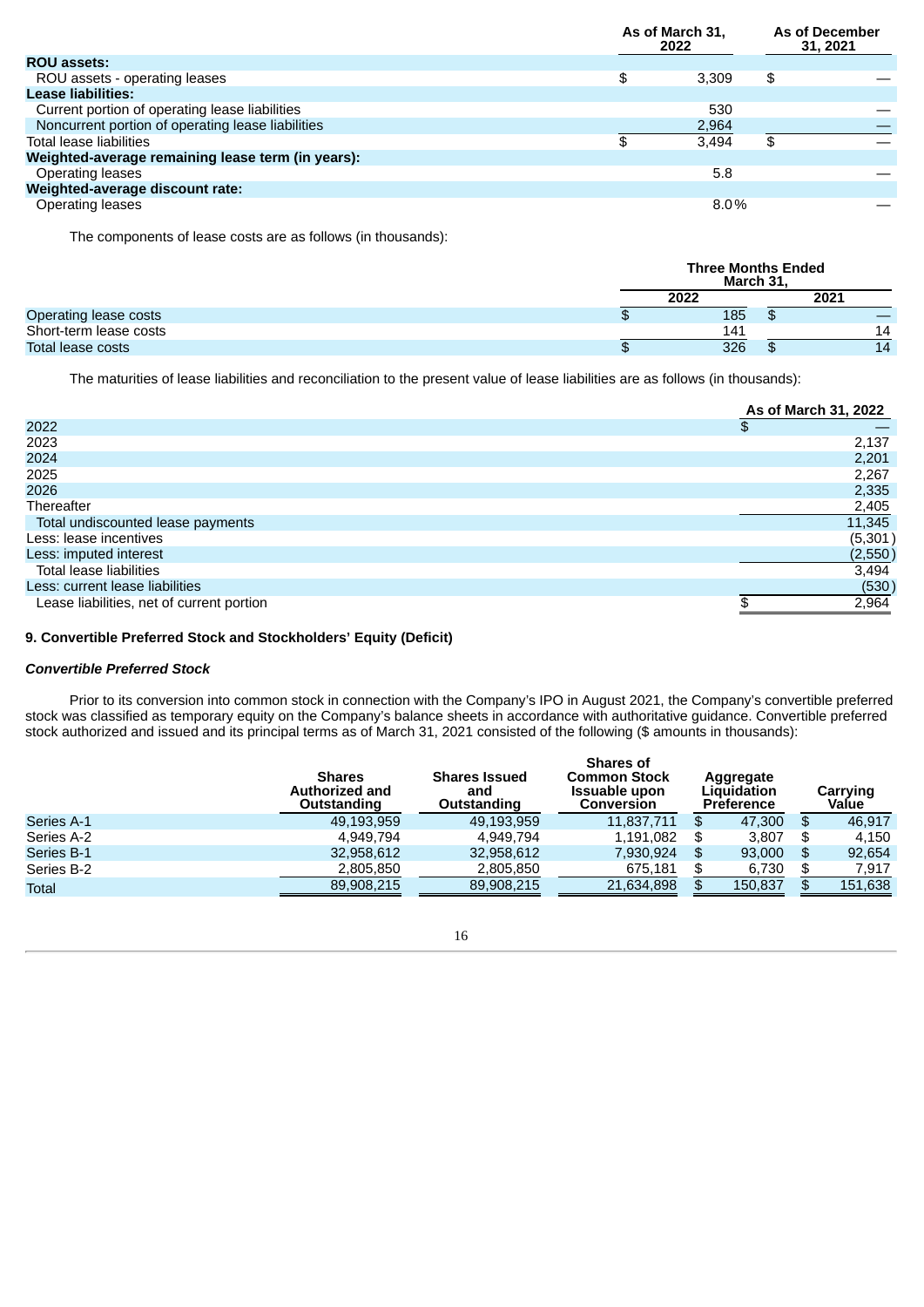In February 2021, the Company triggered a milestone closing associated with its Series A-1 convertible preferred stock resulting in the issuance of 21,944,874 shares.

In March 2021, before the Company effected a 1-for-4.1557 reverse stock split of its issued and outstanding shares of common stock and a proportional adjustment to the existing conversion ratios for each series of the Company's convertible preferred stock in July 2021, the Company entered into a convertible preferred stock purchase agreement for the issuance of 35,764,462 shares of Series B convertible preferred stock, \$0.0001 par value per share, of which 32,958,612 shares of Series B-1 and 2,805,850 shares of Series B-2 were issued. The Series B convertible preferred stock financing resulted in net cash proceeds of \$92.7 million, net of \$0.35 million in issuance costs from the sale of 32,958,612 shares of Series B-1 convertible preferred stock at a price of \$2.82172 per share. In addition, the Convertible Promissory Note of \$6.5 million that the Company issued in August 2020, including accrued interest as of the date of conversion of \$0.2 million, was converted into 2,805,850 shares of Series B-2 convertible preferred stock on March 19, 2021 at 85% of the offering's share price.

In connection with the Company's IPO in August 2021, all outstanding shares of the convertible preferred stock converted into 21,634,898 shares of common stock and the related carrying value was reclassified to common stock and additional paid-in capital. There were no shares of convertible preferred stock outstanding as of the closing of the IPO.

In addition, on August 2, 2021, the Company amended and restated its certificate of incorporation to authorize 500,000,000 shares of common stock and 50,000,000 shares of preferred stock, which shares of preferred stock are currently undesignated. The Company does not have any outstanding preferred stock as of March 31, 2022.

#### *Common Stock*

As of March 31, 2022 and December 31, 2021, of the Company's 500,000,000 authorized shares of common stock, 39,724,867 and 39,429,103 shares were issued, respectively. As of March 31, 2022 and December 31, 2021, shares outstanding, which excludes common stock issued from the early exercise of unvested stock options, were 39,524,526 and 39,175,279, respectively.

# *Equity Incentive Plans*

In 2017, the Company established an equity incentive plan (the "2017 Plan") under which incentives may be granted to officers, employees, directors, consultants and advisors. Awards under the 2017 Plan consisted of restricted stock and incentive and non-qualified stock options to purchase shares of common stock of the Company.

During 2021, the Company's stockholders approved the 2021 Incentive Plan (the "2021 Plan"), which became effective in July 2021. The 2021 Plan provides for the grant of incentive stock options, non-qualified stock options, stock appreciation rights, restricted stock, dividend equivalents, restricted stock units ("RSU") and other stock or cash-based awards. The number of shares of the Company's common stock initially reserved for issuance under the 2021 Plan is 4,600,000 shares; plus the shares of common stock remaining available for issuance under the 2017 Plan as of the effective date of the 2021 Plan, as well as any shares subject to outstanding awards under the 2017 Plan as of the effective date of the 2021 Plan that become available for issuance under the 2021 Plan thereafter in accordance with its terms. The number of shares initially available for issuance increases annually on January 1 of each calendar year beginning in 2022 and ending in and including 2031, equal to the lesser of (A) 5% of the shares outstanding on the final day of the immediately preceding calendar year and (B) a smaller number of shares as determined by our board of directors. The reserve for the 2021 Plan increased by 5%, or 1,971,455 shares, effective January 1, 2022. No more than 50,000,000 shares of common stock may be issued under the 2021 Plan upon the exercise of incentive stock options.

The 2021 Plan is administered by the Board of Directors of the Company or a committee appointed by the Board of Directors, which determines the types of awards to be granted, including the number of shares subject to the awards, the exercise price and the vesting schedule. All option and service-based RSU awards are subject to a time-based vesting period which will generally be four years. Performance-based RSU awards are subject to vesting conditions based on the achievement of specified milestones related to development of vaccine candidates. Certain option and RSU awards provide for accelerated vesting if there is a change in control or if other contractually specified contingencies are met.

The term of stock options granted under the 2021 Plan cannot exceed ten years (or five years in the case of incentive stock options granted to certain significant stockholders). Options shall not have an exercise price less than 100% of the fair market value of the Company's common stock on the grant date (or 110% in the case of incentive stock

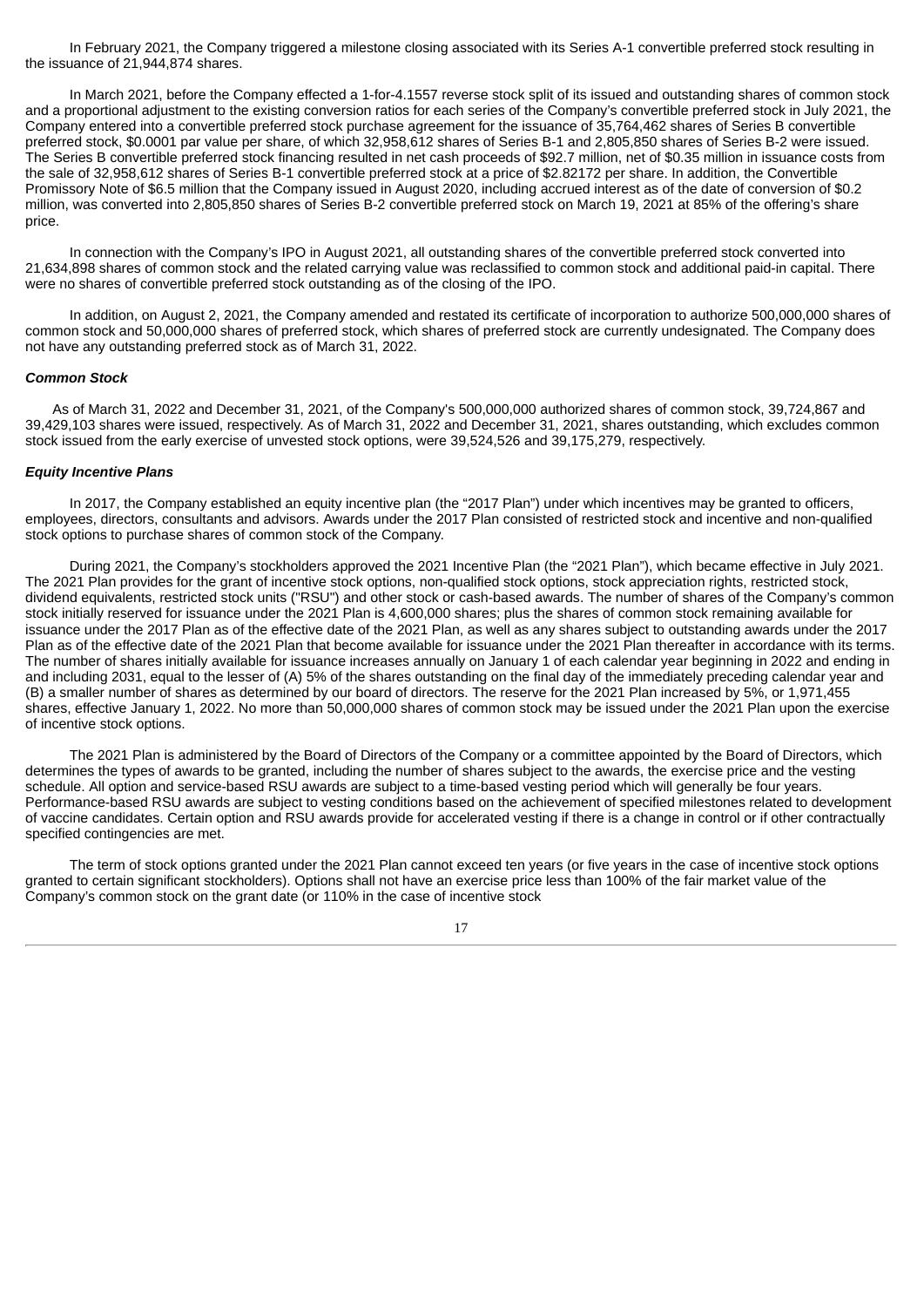options granted to certain significant stockholders), except with respect to certain substitute awards granted in connection with a corporate transaction.

Common stock reserved for future issuance consisted of the following:

|                                                                           | As of March 31,<br>2022 |
|---------------------------------------------------------------------------|-------------------------|
| Common stock options and restricted stock units granted and outstanding   | 8.525.522               |
| Shares available for issuance under the equity incentive plans            | 3.771.600               |
| Shares available for issuance under the 2021 Employee Stock Purchase Plan | 777.685                 |
| Total common stock reserved for issuance                                  | 13.074.807              |

A summary of the status of the options issued under the Company's equity incentive plans as of March 31, 2022, and information with respect to the changes in options outstanding is as follows:

|                                                     | <b>Options</b><br><b>Outstanding</b> |    | Weighted<br>Average<br><b>Exercise</b><br><b>Price Per</b><br><b>Share</b> | Weighted<br>Average<br>Remaining<br><b>Contractual</b><br>Term (Years) | Aggregate<br><b>Intrinsic Value</b> |
|-----------------------------------------------------|--------------------------------------|----|----------------------------------------------------------------------------|------------------------------------------------------------------------|-------------------------------------|
| Balance at December 31, 2021                        | 6,591,727                            | \$ | 8.04                                                                       | 9.26                                                                   |                                     |
| Authorized increase in plan shares                  |                                      |    |                                                                            |                                                                        |                                     |
| Granted                                             | 1,258,140                            |    | 17.48                                                                      |                                                                        |                                     |
| Exercised (including early)                         | (295,764)                            |    | 0.94                                                                       | --                                                                     | 4,290,213                           |
| Balance at March 31, 2022                           | 7,554,103                            | £. | 9.89                                                                       | 9.19                                                                   | 11,365,470                          |
| Vested and expected to vest as of<br>March 31, 2022 | 7,554,103                            | \$ | 9.89                                                                       | 9.19                                                                   | 11,365,470                          |
| Vested and exercisable at<br>March 31, 2022         | 1,563,412                            |    | 5.99                                                                       | 9.00                                                                   | 3,058,199                           |

Exercisable options in the table above reflect the number of options vested as of the date reported. The 2021 Plan permits early exercises of options. Cash received for early exercise of unvested options is recognized as an other noncurrent liability in the accompanying balance sheet and totaled \$0.1 million at March 31, 2022.

The aggregate intrinsic value in the table above is calculated as the difference between the exercise price of the underlying options and the fair value of the Company's common stock for all options that were in-the-money as of March 31, 2022.

During the three months ended March 31, 2022, the Company granted 1,258,140 options, with a grant date fair value of \$16.5 million. The weighted-average grant date fair value of employee option grants during the three months ended March 31, 2022 was \$13.08 per share.

A summary of the status of RSUs issued under the Company's equity incentive plans as of March 31, 2022, and information with respect to the changes in RSUs outstanding is as follows:

|                                    | <b>Service-based RSUs</b> |     | <b>Performance-based RSUs</b>                        |        |                                                             |       |
|------------------------------------|---------------------------|-----|------------------------------------------------------|--------|-------------------------------------------------------------|-------|
|                                    | <b>Units</b>              |     | Weighted<br><b>Average Grant-</b><br>Date Fair Value | Units  | Weighted<br><b>Average Grant-</b><br><b>Date Fair Value</b> |       |
| Nonvested at December 31, 2021     | 388,500                   | \$. | 25.96                                                |        |                                                             |       |
| Granted                            | 522.919                   |     | 17.60                                                | 60,000 |                                                             | 18.74 |
| Nonvested at March 31, 2022        | 911.419                   | \$  | 21.16                                                | 60,000 | \$.                                                         | 18.74 |
| Expected to vest at March 31, 2022 | 911.419                   | \$  | 21.16                                                |        |                                                             |       |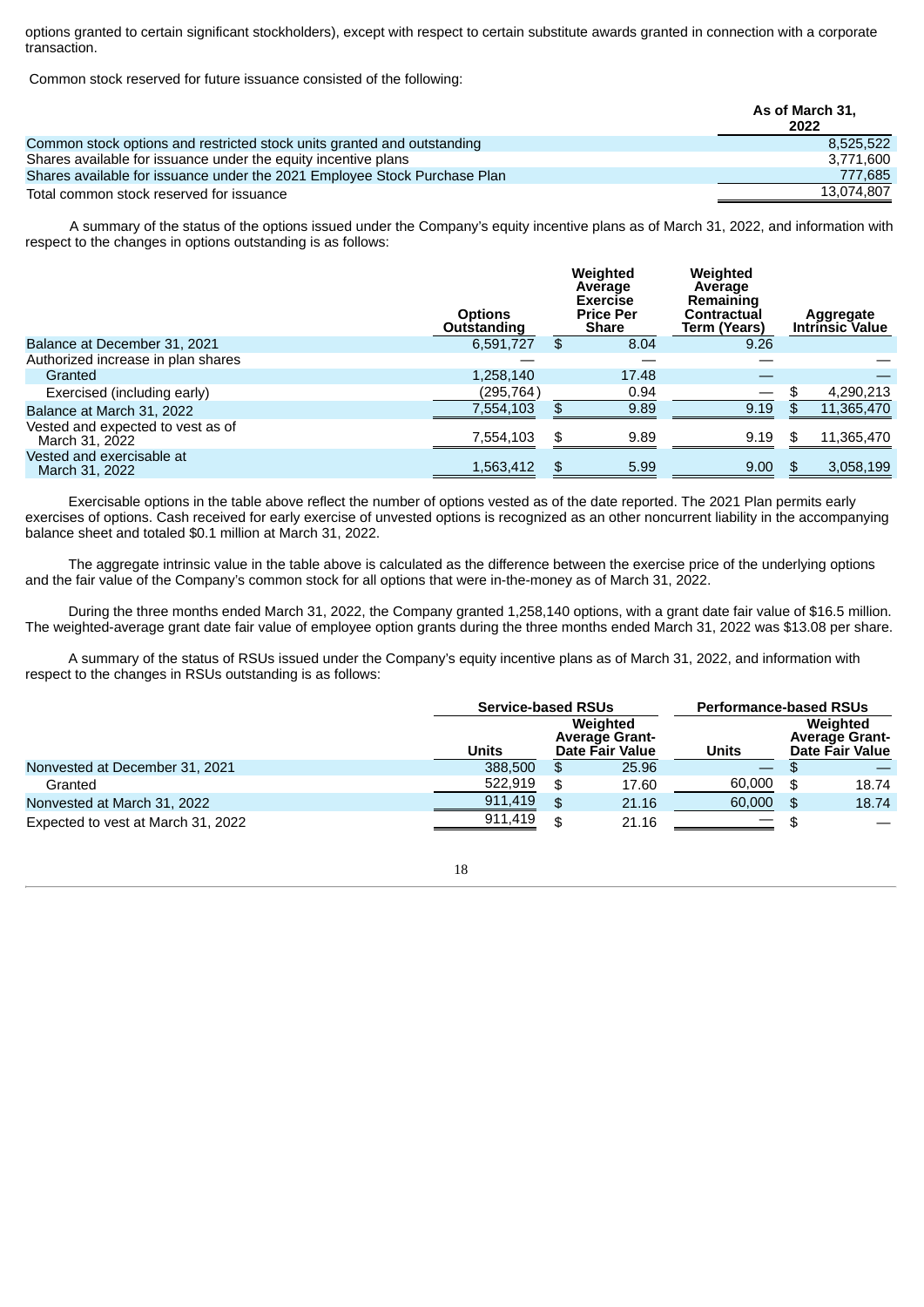# *Employee Stock Purchase Plan*

During 2021, the Company's stockholders approved the 2021 Employee Stock Purchase Plan (the "ESPP"), which became effective in July 2021. The ESPP permits eligible employees who elect to participate in an offering under the ESPP to have up to 15% of their eligible earnings withheld, subject to certain limitations, to purchase shares of common stock pursuant to the ESPP. The price of common stock purchased under the ESPP is equal to 85% of the lower of the fair market value of the common stock at the commencement date of each offering period or the relevant date of purchase. The number of shares of common stock initially reserved for issuance under the ESPP is 400,000 shares. The number of shares of common stock reserved for issuance under the ESPP increased on January 1, 2022 and each January 1 thereafter through January 1, 2031, in an amount equal to the lower of (1) 1% of the aggregate number of shares of common stock of the Company outstanding on the final day of the immediately preceding calendar year and (2) such smaller number of shares of common stock as determined by the Board, provided that no more than 15,000,000 shares of our common stock may be issued under the ESPP. The reserve for the ESPP increased by 1% or 394,291 shares, on January 1, 2022. As of March 31, 2022, 16,606 shares have been purchased by employees under the ESPP. Stock-based compensation expense related to the ESPP for the three months ended March 31, 2022 and 2021 was \$0.1 million and \$0, respectively.

# *Stock-Based Compensation Expense*

Stock-based compensation expense for all equity awards and the ESPP has been reported in the condensed statements of operations and comprehensive loss as follows (in thousands):

|                            | <b>Three Months Ended</b> | March 31. |      |
|----------------------------|---------------------------|-----------|------|
|                            | 2022                      |           | 2021 |
| Research and development   | 1,687                     |           | 113  |
| General and administrative | 2.863                     |           | 163  |
| <b>Total</b>               | 4.550                     |           | 276  |

The Company recognizes compensation expense for options and RSU awards granted to employees and the board of directors based on their grant date fair value. The compensation expense is recognized over the vesting period of 4 years on a straight-line basis.

The fair value of each stock option granted was determined using the Black-Scholes option pricing model. The assumptions used in the Black-Scholes option pricing model to determine the fair value of the employee and nonemployee stock option grants issued during years ended were as follows:

|                                 | <b>Three Months Ended</b><br><b>March 31.</b> |                     |
|---------------------------------|-----------------------------------------------|---------------------|
|                                 | 2022                                          | 2021                |
| Risk-free rate of interest      | 1.43%-2.12%                                   | $0.53\% - 0.64\%$   |
| Expected term (years)           | 5.77 - 6.08 years                             | $5.48 - 6.12$ years |
| Expected stock price volatility | 89.3% - 118.1%                                | 86.0% - 87.9%       |
| Dividend yield                  | 0%                                            | 0%                  |

As of March 31, 2022, the unrecognized compensation cost related to outstanding stock options and RSU awards was \$52.3 million and \$17.3 million, respectively and is expected to be recognized as expense over a weighted-average period of approximately 3.38 years.

#### **10. Income Taxes**

There was no provision for income taxes recorded during the three months ended March 31, 2022 or 2021. The Company's deferred tax assets continue to be reduced by a full valuation allowance.

The Company is subject to income taxes in the United States and its effective tax rate is calculated quarterly based upon current assumptions relating to the full year's estimated operating results and various tax-related items. Each quarter an estimate of the annual effective tax rate is updated should the Company revise its forecast of earnings based upon its operating results. If there is a change in the estimated effective annual tax rate, a cumulative adjustment is made. The Company's effective tax rate was 0% for the three months ended March 31, 2022 and 2021. The difference between

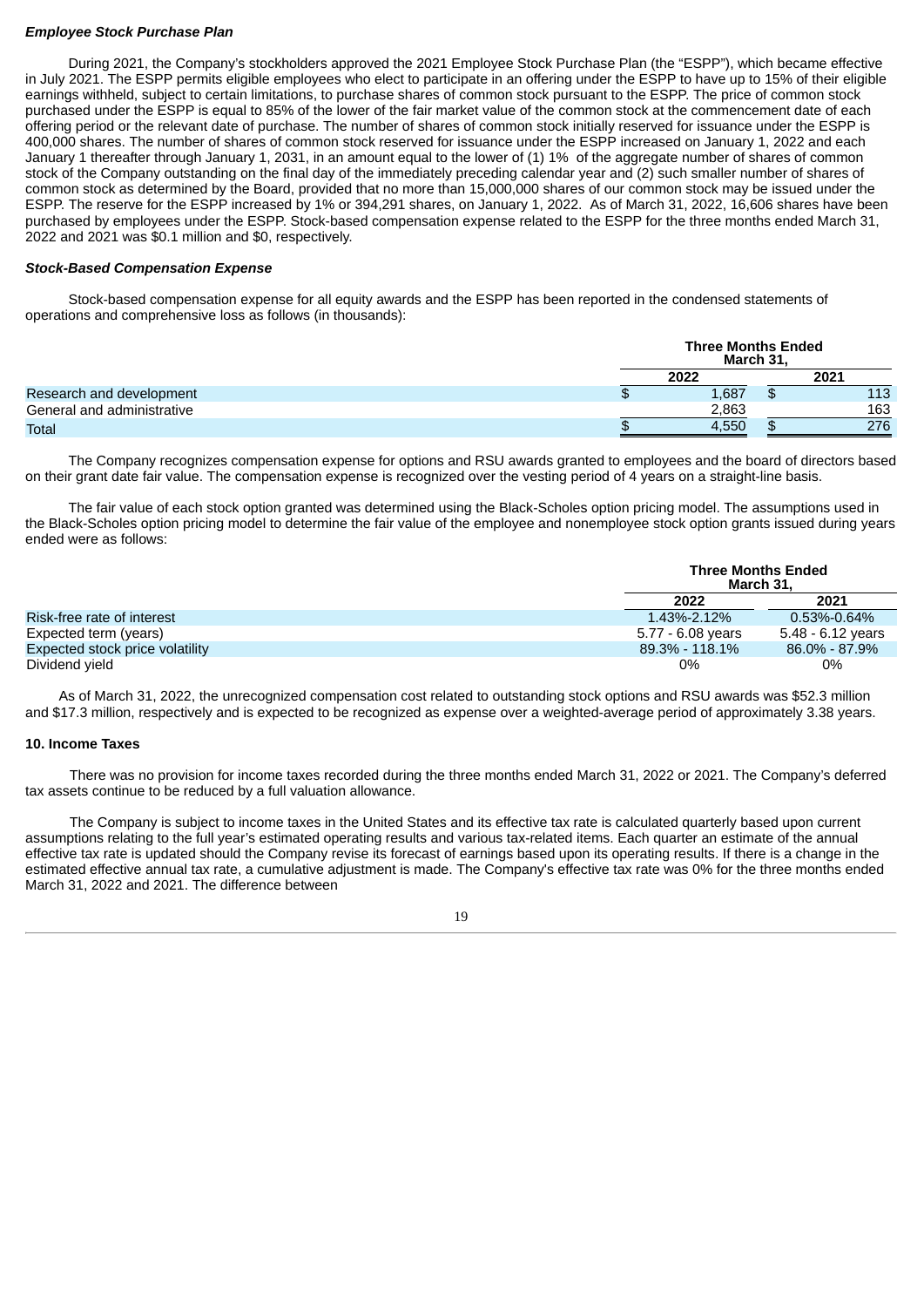the effective tax rate of 0% and the U.S. federal statutory rate of 21% for the three months ended March 31, 2022 and 2021 was primarily due to recognizing a full valuation allowance on deferred tax assets.

As of March 31, 2022, the Company determined that, based on an evaluation of the four sources of taxable income that may be available under the tax law to realize a tax benefit for deductible temporary differences and carryforwards, and all available evidence, both positive and negative, including the Company's latest forecasts and cumulative losses in recent years, it was more likely than not that none of its deferred tax assets would be realized and therefore the Company continued to record a full valuation allowance. No current tax liability or expense has been recorded in the financial statements.

#### **11. Employee Savings Plan**

The Company has a defined contribution 401(k) savings plan for those employees who meet minimum eligibility requirements. Under the terms of the plan, eligible employees may contribute up to 90% of their annual compensation to the plan, subject to Internal Revenue Service limitations. The Company may also, at its sole discretion, make contributions to the plan. The Company did not make any contributions to the plan during the three months ended March 31, 2022 or 2021.

#### **Item 2. Management's Discussion and Analysis of Financial Condition and Results of Operations**

<span id="page-20-0"></span>The following discussion and analysis and the unaudited condensed consolidated financial statements included in this Quarterly Report on Form 10-Q (Quarterly Report) should be read in conjunction with the financial statements and notes thereto for the year ended December 31, 2021 and the related Management's Discussion and Analysis of Financial Condition and Results of Operations, both of which are contained in the Annual Report on Form 10-K (Annual Report), filed with the Securities and Exchange Commission (SEC), on March 30, 2022.

#### **Forward-Looking Statements**

This Quarterly Report contains forward-looking statements within the meaning of Section 27A of the Securities Act of 1933, as amended (the Securities Act), and Section 21E of the Securities Exchange Act of 1934, as amended (the Exchange Act). All statements other than statements of historical facts contained in this Quarterly Report, including statements regarding our future results of operations and financial position, business strategy, research and development plans, potential of our technology, the anticipated timing, costs, design, conduct and results of our ongoing and planned preclinical studies and clinical trials for our vaccine candidates, the timing and likelihood of regulatory filings and approvals for our vaccine candidates, our ability to commercialize our vaccine candidates, if approved, the impact of COVID-19 on our business, the pricing and reimbursement of our vaccine candidates, if approved, the potential to develop future vaccine candidates, the potential benefits of strategic collaborations and our intent to enter into any strategic arrangements, the timing and likelihood of success, plans and objectives of management for future operations, and future results of anticipated vaccine development efforts, are forward-looking statements. These statements involve known and unknown risks, uncertainties and other important factors that may cause our actual results, performance or achievements to be materially different from any future results, performance or achievements expressed or implied by the forward-looking statements.

In some cases, you can identify forward-looking statements by terms such as "may," "will," "should," "expect," "plan," "anticipate," "could," "intend," "target," "project," "contemplates," "believes," "estimates," "predicts," "potential" or "continue" or the negative of these terms or other similar expressions. The forward-looking statements in this Quarterly Report are only predictions. We have based these forwardlooking statements largely on our current expectations and projections about future events and financial trends that we believe may affect our business, financial condition and results of operations. These forward-looking statements speak only as of the date of this Quarterly Report and are subject to a number of risks, uncertainties and assumptions, including those described in Part II, Item 1A, "Risk Factors" of this Quarterly Report. The events and circumstances reflected in our forward-looking statements may not be achieved or occur and actual results could differ materially from those projected in the forward-looking statements. Moreover, we operate in an evolving environment. New risk factors and uncertainties may emerge from time to time, and it is not possible for management to predict all risk factors and uncertainties. Except as required by applicable law, we do not plan to publicly update or revise any forward-looking statements contained herein, whether as a result of any new information, future events, changed circumstances or otherwise.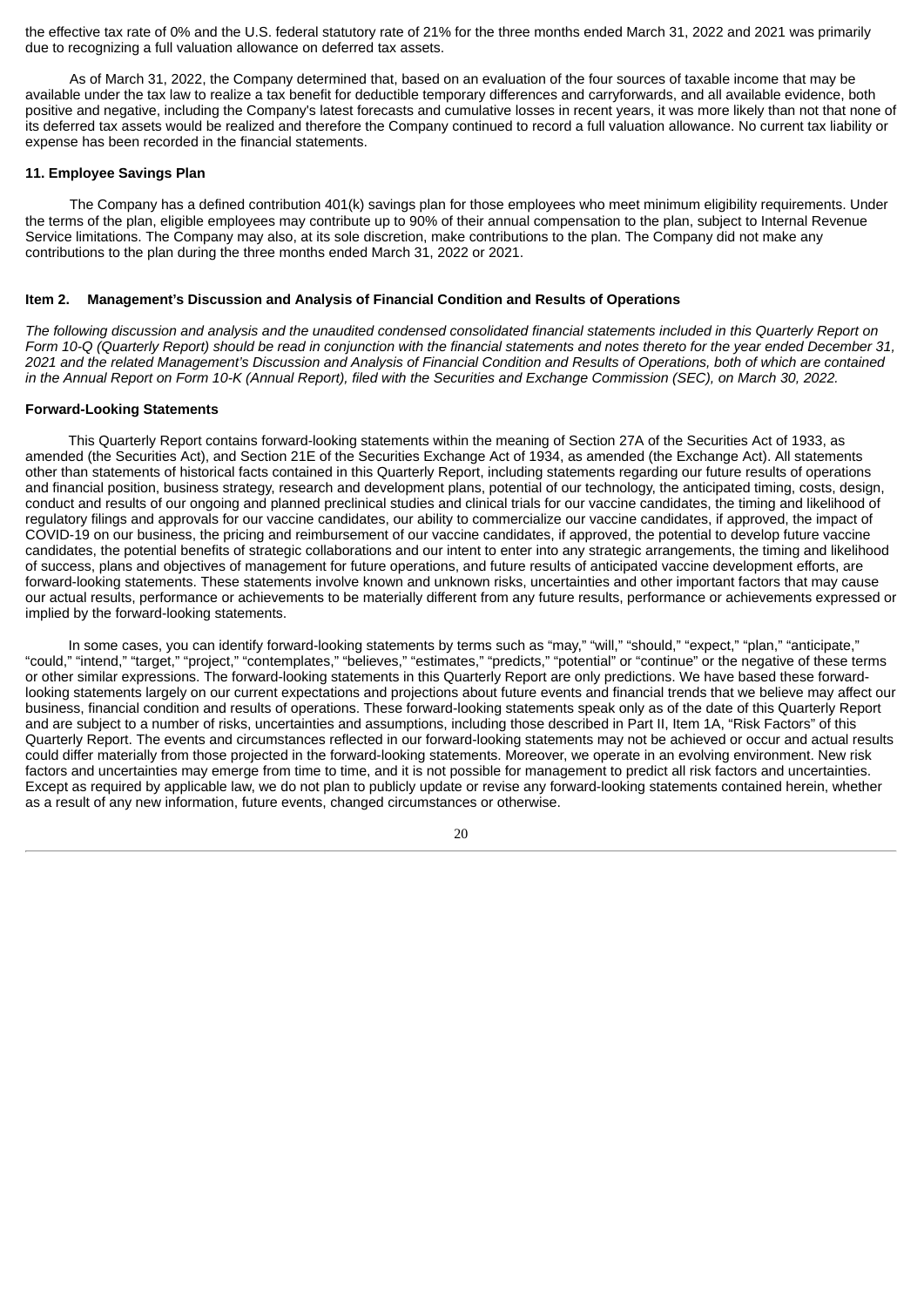#### **Overview**

We are a biopharmaceutical company leveraging our innovative virus-like particle (VLP) platform technology to develop vaccines against infectious diseases, with an initial focus on life-threatening respiratory diseases. Our VLP platform technology is designed to enable multivalent, particle-based display of complex viral antigens, which we believe will induce broad, robust, and durable protection against the specific viruses targeted. Our pipeline includes vaccine candidates targeting some of the most prevalent viral causes of pneumonia. We are developing these candidates for older adults, a patient population with high unmet need. Our vaccine candidate IVX-A12 is a bivalent candidate, or a mixture of two different VLP candidates. IVX-A12 combines IVX-121, a vaccine candidate designed to target respiratory syncytial virus (RSV), and IVX-241, a vaccine candidate designed to target human metapneumovirus (hMPV). There are currently no vaccines approved for either RSV or hMPV, which are two common causes of pneumonia in older adults. We initiated a clinical trial of IVX-121 in September 2021, with interim topline data expected in June of 2022. Contingent on favorable results from the IVX-121 clinical trial and completion of GMP manufacturing of IVX-241, we plan to submit an investigational new drug application (IND) to the U.S. Food and Drug Administration (FDA) and, thereafter, initiate a clinical trial of our combination vaccine candidate, IVX-A12, in the second half of 2022.

We are developing additional vaccine candidates as part of our strategy to develop combination VLP vaccines targeting the viral causes of pneumonia in older adults. We are conducting a Phase 1/2 clinical trial of our coronavirus disease 2019 (COVID-19) candidate IVX-411 in Australia and reported interim topline results on this clinical trial in March 2022. Overall, although an immune response was observed and the initial reactogenicity data were favorable, the level of immunogenicity response was below our expectations. We are conducting further analysis of the data and our IVX-411 vaccine candidate, including an investigation into the manufacture, shipment, and vaccine administration in the Phase 1/2 clinical trial. We will further evaluate our plans with respect to our current COVID-19 vaccine candidates based on the results of these efforts. We also have licensed the rights to develop and commercialize an influenza VLP vaccine from the University of Washington (UW) and have an emerging flu program.

We commenced our operations in 2017 and have devoted substantially all of our resources to date to organizing and staffing our company, business planning, raising capital, in-licensing intellectual property rights, developing vaccine candidates, scaling up manufacturing of vaccine candidates, and preparing for our preclinical studies and current and planned clinical trials. Our operations to date have been funded primarily through the sale and issuance of convertible preferred stock and our common stock, generating net proceeds of \$340.2 million. In August 2021, we completed our initial public offering (IPO) with the sale of 13,953,332 shares of common stock at an IPO price of \$15.00 per share with net proceeds of \$190.7 million, which included the exercise in full by the underwriters of their option to purchase 1,819,999 additional shares. Prior to our IPO, we had funded our operations primarily through the sale of convertible preferred stock and had previously raised \$149.5 million in net proceeds. As of March 31, 2022, we had cash of \$261.4 million and restricted cash of \$1.1 million.

We have incurred significant operating losses since inception. Our net loss for the three months ended March 31, 2022 was \$23.5 million. As of March 31, 2022, we had an accumulated deficit of \$117.6 million. Our net losses may fluctuate significantly from quarter-toquarter and year-to-year, depending on the timing of our clinical development activities, other research and development activities and capital expenditures. We expect to continue to incur significant expenses and increasing operating losses for the foreseeable future. We anticipate our expenses will increase substantially as we seek to advance our vaccine candidates through preclinical and clinical development, expand our research and development activities, develop new vaccine candidates, complete clinical trials, seek regulatory approval and, if we receive regulatory approval, commercialize our products, as well as hire additional personnel, and protect our intellectual property.

Based on our current operating plan, we believe that our existing cash and restricted cash will be sufficient to fund our operations through at least 2024. We have never generated any revenue from product sales and do not expect to generate any revenues from product sales unless and until we successfully complete development of and obtain regulatory approval for our vaccine candidates, which will not be for several years, if ever. As a result, we will need substantial additional funding to support our continuing operations and pursue our growth strategy. Until such time as we can generate significant revenue from sales of our vaccine candidates, if ever, we expect to finance our cash needs through equity offerings, debt financings or other capital sources, including potential collaborations, licenses, and other similar arrangements. However, we may not be able to raise additional funds or enter into such other arrangements when needed or on favorable terms, or at all. If we are unable to raise additional capital or enter into such arrangements when needed, we could be forced to delay, limit, reduce or terminate our research and development programs or future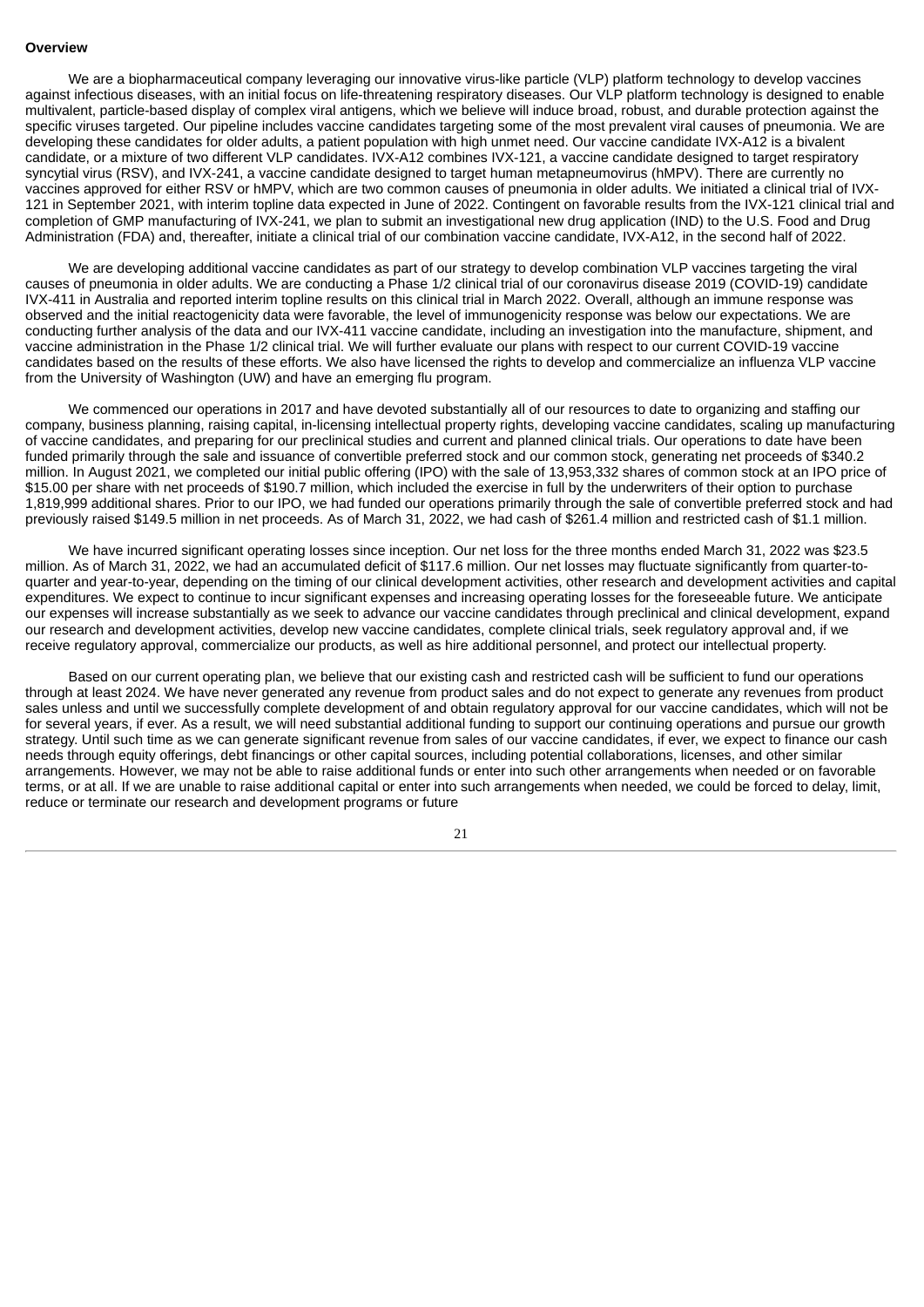commercialization efforts, or grant rights to develop and market our vaccine candidates to third parties where we might otherwise prefer to develop and market such vaccine candidates ourselves.

# **COVID-19**

The global COVID-19 pandemic continues to evolve, and we will continue to monitor the COVID-19 situation closely. The extent of the impact of the COVID-19 pandemic on our business, operations and clinical development timelines and plans remains uncertain, and will depend on certain developments, including its impact on our clinical trial enrollment, trial sites, manufacturers, contract research organizations (CROs) and other third parties with whom we do business, as well as its impact on regulatory authorities and our key scientific and management personnel. The ultimate impact of the COVID-19 pandemic, including the impact of new variants of the virus that causes COVID-19, or a similar health epidemic is highly uncertain and subject to change. To the extent possible, and consistent with applicable guidance from federal, state and local authorities, we are conducting business as usual, with necessary or advisable modifications to employee travel. We will continue to actively monitor the evolving situation related to COVID-19 and may take further actions that alter our operations, including those that may be required by federal, state or local authorities, or that we determine are in the best interests of our employees and other third parties with whom we do business. At this point, the extent to which the COVID-19 pandemic may affect our business, operations and development timelines and plans, including the resulting impact on our expenditures and capital needs, remains uncertain and is subject to change

#### **Components of Results of Operations**

#### *Grant Revenue*

To date, we have not generated any revenues from the commercial sale of approved products, and we do not expect to generate revenues from the commercial sale of our vaccine candidates for at least the foreseeable future, if ever. For the three months ended March 31, 2022 and 2021, revenue was derived from the September 2020 grant agreement (the Grant Agreement) with the Bill & Melinda Gates Foundation (BMGF), pursuant to which BMGF awarded a grant totaling up to \$10.0 million in support of our development of a COVID-19 vaccine for pandemic use (IVX-411). The Grant Agreement terminated in accordance with its terms on March 31, 2022. We do not currently expect future grant revenues to be a material source of funding.

# *Operating Expenses*

# *Research and Development*

Research and development expenses consist primarily of external and internal costs related to the development of vaccine candidates. Research and development expenses are recognized as incurred and payments made prior to the receipt of goods or services to be used in research and development are capitalized until the goods or services are received.

#### External costs include:

- expenses incurred in connection with outsourced research and preclinical studies;
- expenses incurred in connection with conducting clinical trials and site payments for time and pass-through expenses and expenses incurred under agreements with CROs, other vendors, or service providers engaged to conduct our trials;
- expenses incurred in connection with manufacturing of our vaccine candidates and related intermediates under agreements with contract development and manufacturing organizations or other service providers;
- the cost of consultants engaged in research and development related services and the cost to manufacture vaccine candidates for use in our preclinical studies and clinical trials;
- costs related to regulatory compliance; and
- the cost of annual license fees and milestone payments under our license agreements.

Internal costs include:

- employee-related expenses, including salaries, related benefits, travel and stock-based compensation expenses for employees engaged in research and development functions;
- facilities, depreciation and other expenses, which include allocated expenses for rent and maintenance of facilities, insurance, laboratory consumables and supplies.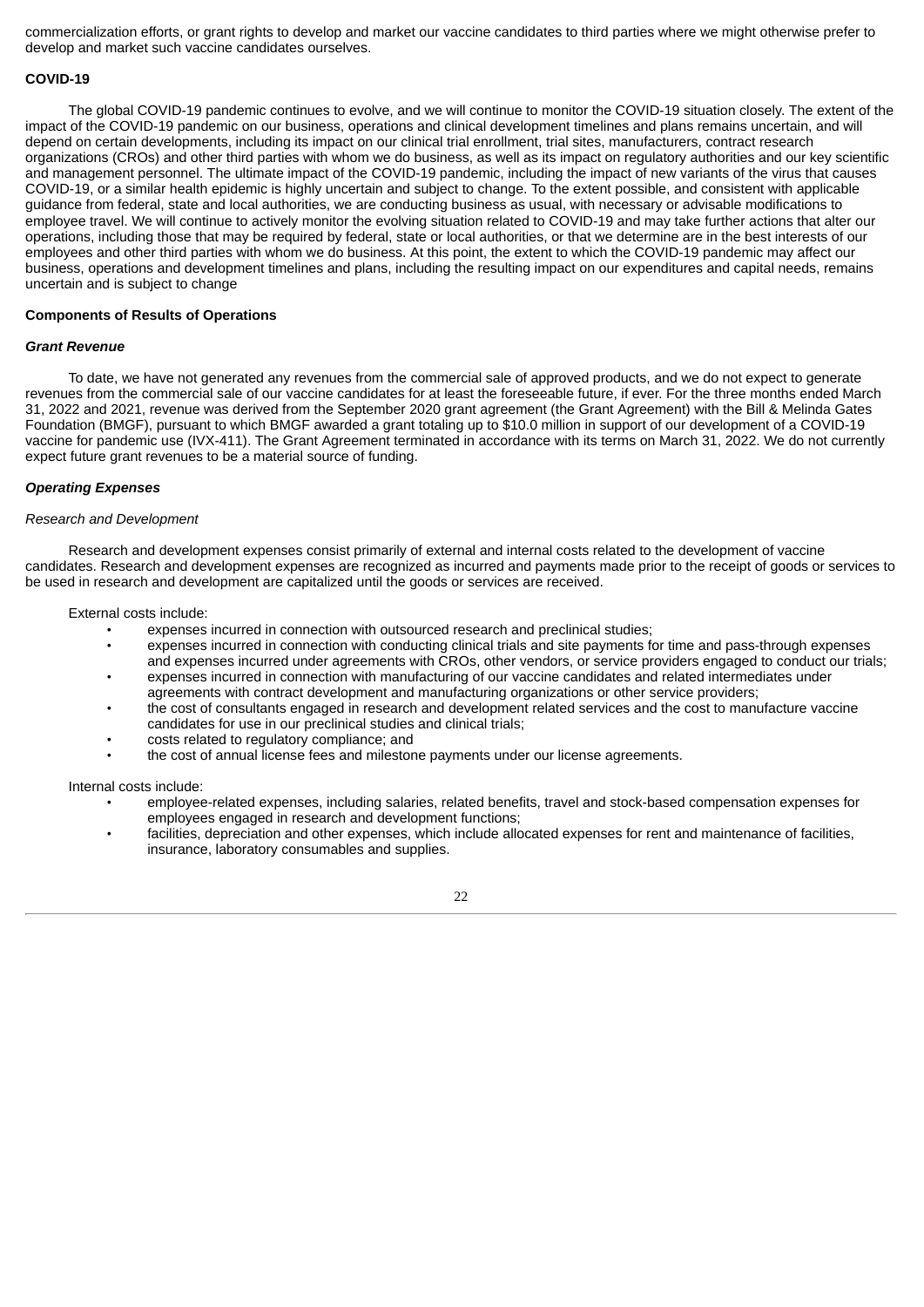Research and development activities are central to our business model. There are numerous factors associated with the successful development and regulatory approval of any of our vaccine candidates, including future trial design and various regulatory requirements, as well as the safety and efficacy of our vaccine candidates, which cannot be determined with accuracy at this time. We may never succeed in obtaining regulatory approval for any of our vaccine candidates. Vaccine candidates in later stages of clinical development generally have higher development costs than those in earlier stages of clinical development, primarily due to the increased size and duration of later-stage clinical trials. At this time, we cannot reasonably estimate or know the nature, timing and costs of the efforts that will be necessary to complete the preclinical and clinical development of any of our vaccine candidates. In addition, we cannot forecast which vaccine candidates may be subject to future collaborations, when such arrangements will be secured, if at all, and to what degree such arrangements would affect our development plans and capital requirements. However, we expect that our research and development expenses will increase substantially in connection with our planned preclinical and clinical development activities in the near term and in the future.

Our future development costs may vary significantly based on factors such as:

- the number and scope of preclinical and regulatory filing-enabling studies;
- the number of trials required for approval;
- the number of sites included in the trials;
- the countries in which the trials are conducted;
- the length of time required to enroll eligible subjects:
- the number of subjects that participate in the trials;
- the number of doses evaluated in the trials;
- the costs and timing of manufacturing our vaccine candidates;
- the drop-out or discontinuation rates of clinical trial subjects;
- potential additional safety monitoring requested by regulatory agencies;
- the duration of subject participation in the trials and follow-up;
- the phase of development of the vaccine candidate:
- the impact of any interruptions to our operations or to those of the third parties with whom we work due to the ongoing COVID-19 pandemic; and
- the efficacy and safety profile of the vaccine candidate.

#### *General and Administrative*

General and administrative expenses consist of personnel-related costs, including salaries, payroll taxes, employee benefits, and stock-based compensation charges for personnel in executive, finance and other administrative functions. Other significant costs include facility-related costs, legal fees relating to intellectual property and corporate matters, professional fees for accounting and consulting services, and insurance costs. We anticipate that our general and administrative expenses will increase substantially for the foreseeable future to support our continued research and development activities, pre-commercial preparation activities for our vaccine candidates, and, if any vaccine candidate receives marketing approval, commercialization activities. We also anticipate increased expenses related to audit, legal, regulatory, and tax-related services associated with maintaining compliance with exchange listing and SEC requirements, director and officer insurance premiums, and investor relations costs associated with operating as a public company.

# *Change in Fair Value of Derivative Liability*

We issued a convertible promissory note in August 2020. We bifurcated certain embedded features that were required to be accounted for separately as a single derivative liability. The initial recognition of the fair value of the derivative resulted in a reduction to the carrying value of the convertible promissory note, a discount which is then amortized to interest expense over the term of the note. We adjusted the carrying value of the derivative liability to its estimated fair value at each reporting date, with any related changes in fair value recorded as change in fair value of derivative liability in our statements of operations and comprehensive loss. The convertible promissory note converted into 2,805,850 shares of our Series B-2 convertible preferred stock in March 2021.

Prior to the conversion of the convertible promissory note into our Series B-2 convertible preferred stock in March 2021, the fair value of the derivative liability was estimated using a scenario-based analysis comparing the probability-weighted present value of the convertible promissory note payoff at maturity with and without the bifurcated features, considering possible outcomes available to the noteholders, including various financing dissolution scenarios.

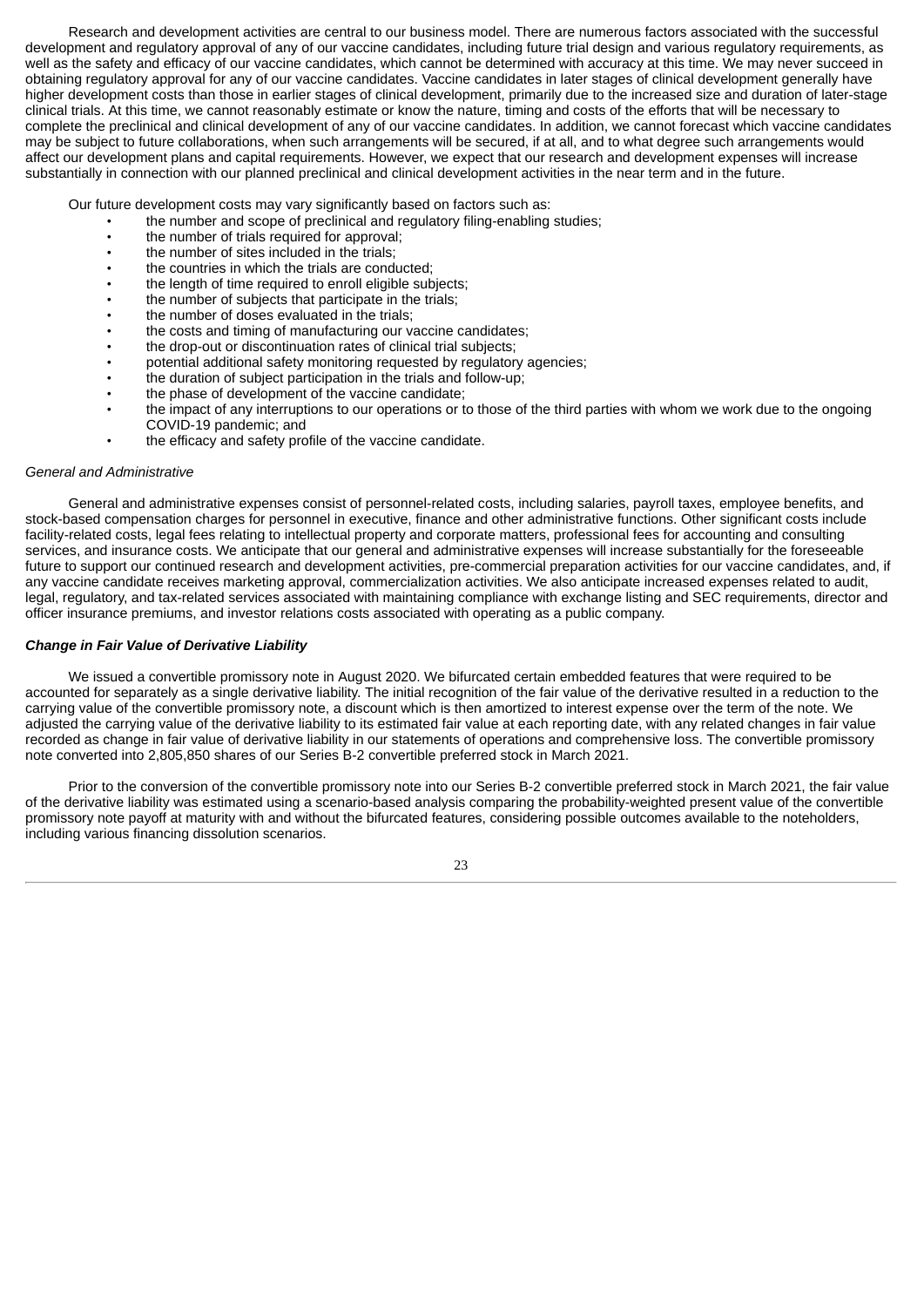# *Loss on Extinguishment of Convertible Promissory Note*

We recorded a loss on extinguishment of convertible promissory note of \$0.8 million during the three months ended March 31, 2021. in connection with the conversion of our convertible promissory note issued in August 2020. See Note 7 to the unaudited condensed financial statements included in this Quarterly Report for more information on this transaction.

# *Interest and Other Income (Expense)*

Interest income consists of interest income earned on interest bearing demand accounts.

Interest expense consisted of interest on our outstanding convertible promissory note at a per annum interest rate of 6.0% and noncash interest expense related to discount amortization prior to its conversion into shares of our Series B-2 convertible preferred stock in March 2021.

# **Results of Operations**

# *Comparison of the Three Months Ended March 31, 2022 and 2021*

The following table summarizes our results of operations for the three months ended March 31, 2022 and 2021 (in thousands):

|                                                       | <b>Three Months Ended</b><br>March 31. |           |     |         |                |
|-------------------------------------------------------|----------------------------------------|-----------|-----|---------|----------------|
|                                                       |                                        | 2022      |     | 2021    | Change         |
| Grant revenue                                         | \$                                     | 582       | \$  | 2,001   | \$<br>(1, 419) |
| Operating expenses:                                   |                                        |           |     |         |                |
| Research and development                              |                                        | 17,913    |     | 5,553   | 12,360         |
| General and administrative                            |                                        | 6,322     |     | 1,091   | 5,231          |
| Total operating expenses                              |                                        | 24,235    |     | 6.644   | 17,591         |
| Loss from operations                                  |                                        | (23, 653) |     | (4,643) | (19, 010)      |
| Other income (expense)                                |                                        |           |     |         |                |
| Change in fair value of embedded derivative liability |                                        |           |     | (205)   | 205            |
| Loss on extinguishment of convertible promissory note |                                        |           |     | (754)   | 754            |
| Interest and other                                    |                                        | 120       |     | (249)   | 369            |
| Total other income (expense)                          |                                        | 120       |     | (1,208) | 1,328          |
| Net loss and comprehensive loss                       |                                        | (23, 533) | \$. | (5,851) | (17, 682)      |

# *Grant Revenue*

We recognized revenue from the Grant Agreement of \$0.6 million for the three months ended March 31, 2022 compared to \$2.0 million for the three months ended March 31, 2021. We had received the full \$10.0 million in funding under the Grant Agreement as of December 31, 2021, and through March 31, 2022, we have recognized \$10.0 million in revenue since the inception of the Grant Agreement.

# *Research and Development Expenses*

Research and development expenses were \$17.9 million for the three months ended March 31, 2022, compared to \$5.6 million for the three months ended March 31, 2021. The increase of \$12.4 million was due to a \$7.3 million increase in direct costs related to preclinical development and manufacturing, a \$1.6 million increase in personnel related expenses due to increased headcount to support our development activities, a \$1.6 million increase related to non-cash stock-based compensation expense, a \$1.5 million increase in direct costs related to clinical development and manufacturing, and a \$0.4 million increase in other expenses.

We track outsourced development, outsourced personnel costs and other external research and development costs of specific programs. We do not track our internal research and development costs on a program-by-program basis.

Research and development expenses are summarized by program in the table below (in thousands):

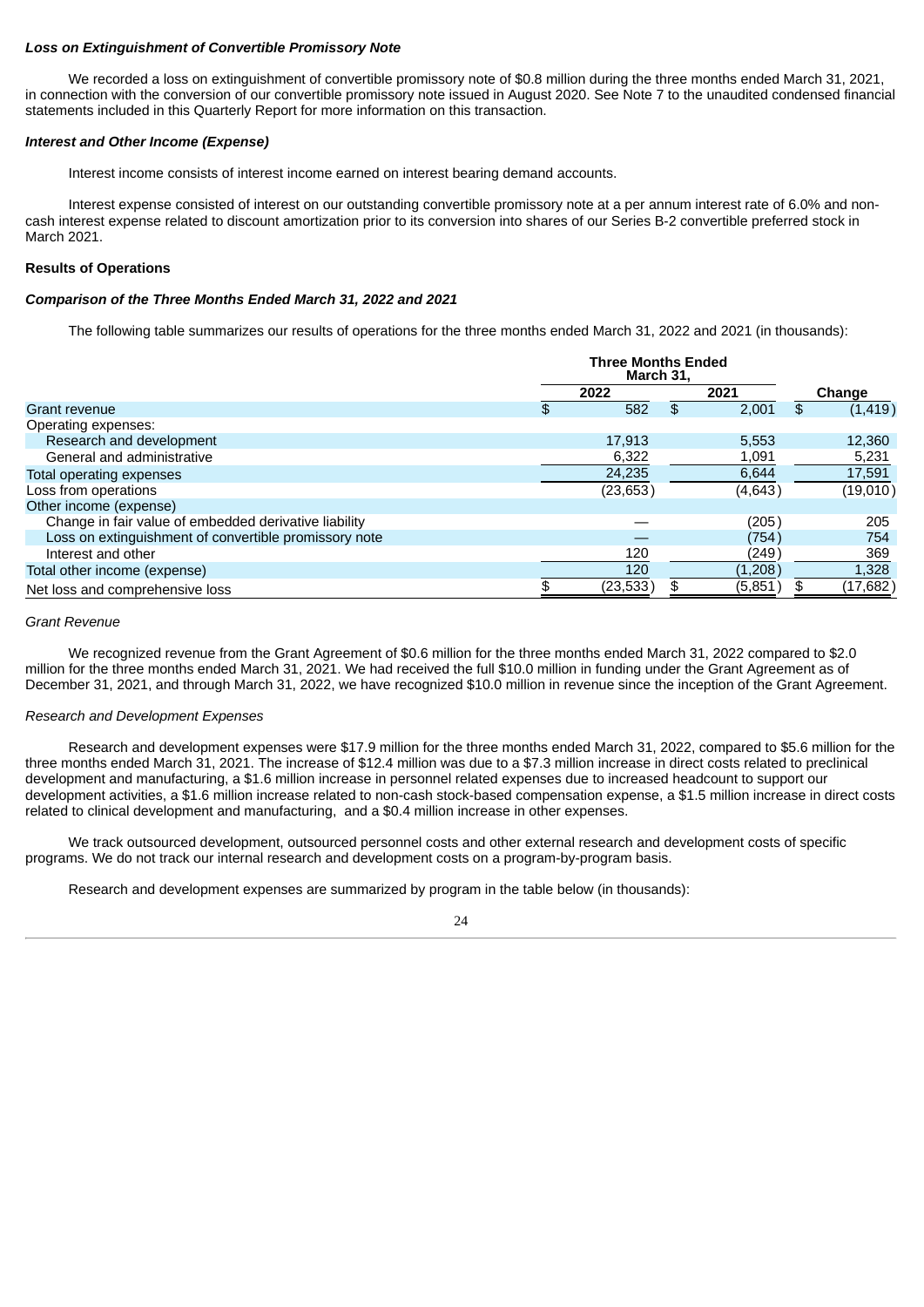|                                              | <b>Three Months Ended</b><br><b>March 31.</b> |       |
|----------------------------------------------|-----------------------------------------------|-------|
|                                              | 2022                                          | 2021  |
| RSV-hMPV                                     | 8.456                                         | 2,618 |
| SARS-CoV-2                                   | 3.346                                         | 1.992 |
| Unallocated research and development expense | 6,111                                         | 943   |
| Total research and development expense       | 17.913                                        | 5,553 |

# *General and Administrative Expenses*

General and administrative expenses were \$6.3 million for the three months ended March 31, 2022, compared to \$1.1 million for the three months ended March 31, 2021. The increase of \$5.2 million consisted of increased non-cash stock-based compensation expense of \$2.7 million, increased personnel-related expenses of \$0.9 million, increased professional services, including audit and legal fees, of \$0.8 million, increased insurance costs of \$0.5 million, and increased other expenses of \$0.3 million.

# *Other Income (Expense)*

Other income (expense) was income of \$0.1 million for the three months ended March 31, 2022, compared to expense of (\$1.2) million for the three months ended March 31, 2021. The \$1.3 million change was the result of a loss on extinguishment of convertible promissory note of \$0.8 million in 2021, a loss recognized on the change in fair value of derivative liability of \$0.2 million, and a decrease in interest expense of \$0.3 million.

# **Liquidity and Capital Resources**

We have incurred significant operating losses since our inception and anticipate we will continue to incur significant operating losses for the foreseeable future as we continue to develop our current and future vaccine candidates, and may never become profitable. Since our inception, we have funded our operations primarily through the sale of our convertible preferred stock and common stock. In August 2021, we completed our IPO with the sale of 13,953,332 shares of common stock, which included the exercise in full by the underwriters of their option to purchase 1,819,999 additional shares, at an IPO price of \$15.00 per share with net proceeds of \$190.7 million. Prior to our IPO, we had funded our operations primarily through the sale of convertible preferred stock and had previously raised \$149.5 million in net proceeds. As of March 31, 2022, we had cash of \$261.4 million, restricted cash of \$1.1 million and an accumulated deficit of \$117.6 million.

# *Funding Requirements*

Based on our current operating plan we believe that our existing cash and restricted cash will be sufficient to meet our anticipated operating expenses and capital expenditures through at least 2024. However, our forecast of the period of time through which our financial resources will be adequate to support our operations is a forward-looking statement that involves risks and uncertainties, and actual results could vary materially. We have based this estimate on assumptions that may prove to be wrong, and we could deplete our capital resources sooner than we expect. Additionally, the process of testing vaccine candidates in clinical trials is costly, and the timing of progress and expenses in these trials is uncertain.

Our future capital requirements will depend on many factors, including:

- the initiation, type, number, scope, results, costs and timing of, our ongoing and planned clinical trials and preclinical studies or clinical trials of other potential vaccine candidates we may choose to pursue in the future, including feedback received from regulatory authorities;
- the costs and timing of manufacturing for current or future vaccine candidates, including commercial scale manufacturing if any vaccine candidate is approved;
- the costs, timing and outcome of regulatory review of current or future vaccine candidates;
- any delays and cost increases that may result from the COVID-19 pandemic;
- the costs of obtaining, maintaining and enforcing our patents and other intellectual property rights;
- our efforts to enhance operational systems and hire additional personnel to satisfy our obligations as a public company, including enhanced internal controls over financial reporting;
- the costs associated with hiring additional personnel and consultants as our business grows, including additional executive officers and clinical development personnel;
- the terms and timing of establishing and maintaining collaborations, licenses and other similar arrangements;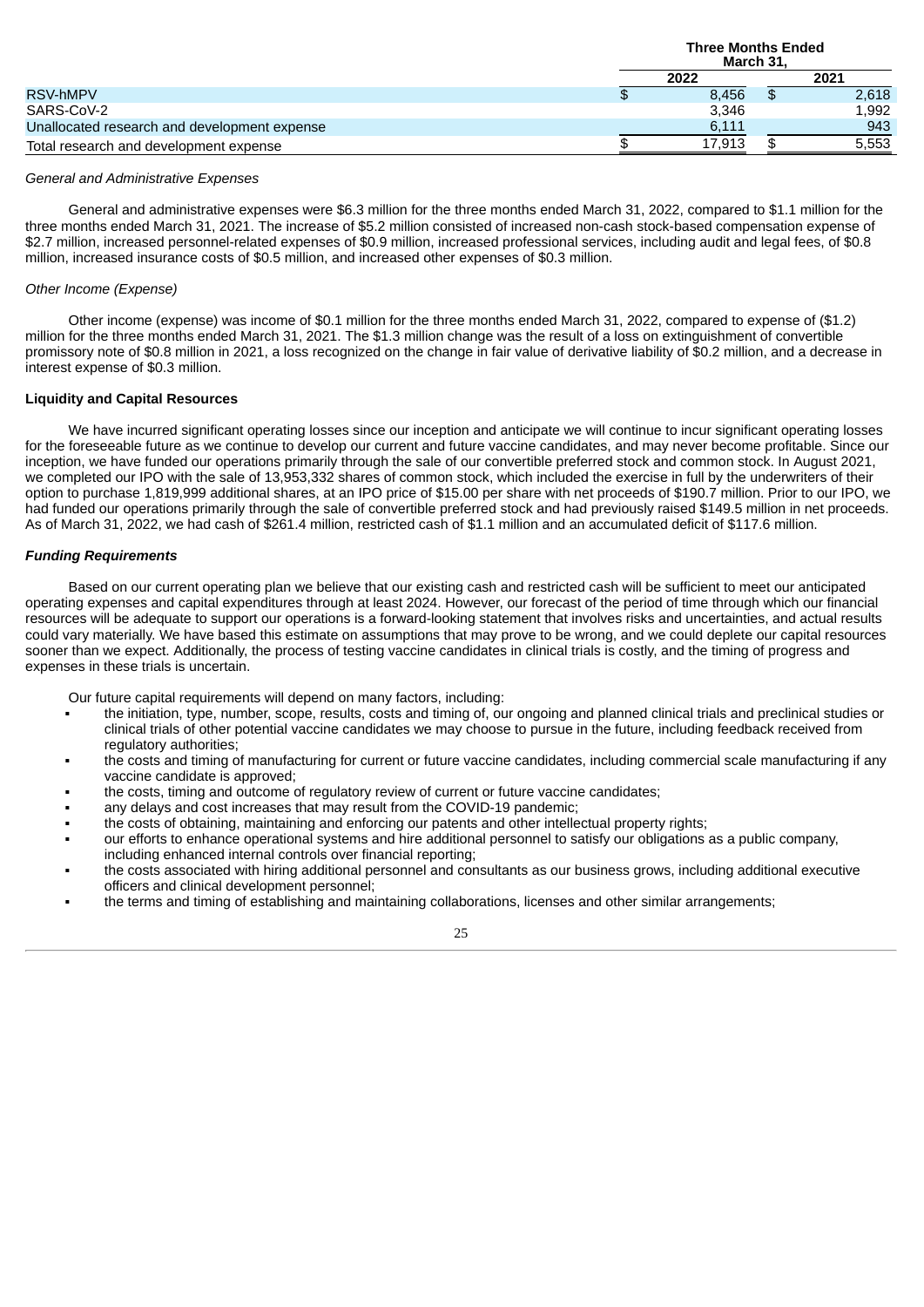- the timing and amount of the milestone or other payments we must make to current and future licensors;
- the costs and timing of establishing or securing sales and marketing capabilities if a current or future vaccine candidate is approved;
- our ability to achieve sufficient market acceptance, coverage and adequate reimbursement from third-party payors and adequate market share and revenue for any approved products;
- patients' willingness to pay out-of-pocket for any approved products in the absence of coverage and/or adequate reimbursement from third-party payors; and
- costs associated with any products or technologies that we may in-license or acquire.

Our existing cash and restricted cash will not be sufficient to complete development of IVX-A12, IVX-411, an influenza vaccine candidate, or any other vaccine candidate. Accordingly, we will be required to obtain further funding to achieve our business objectives.

Until such time, if ever, as we can generate substantial product revenues to support our cost structure, we expect to finance our cash needs through equity offerings, debt financings or other capital sources, including potential collaborations, licenses, and other similar arrangements. However, we may be unable to raise additional funds or enter into such other arrangements when needed on favorable terms or at all. To the extent that we raise additional capital through the sale of equity or convertible debt securities, the ownership interest of our stockholders could be diluted, and the terms of these securities may include liquidation or other preferences that adversely affect the rights of our common stockholders. Debt financing and equity financing, if available, may involve agreements that include covenants limiting or restricting our ability to take specific actions, such as incurring additional debt, making capital expenditures or declaring dividends. If we raise funds through collaborations, or other similar arrangements with third parties, we may have to relinquish valuable rights to our technologies, future revenue streams, research programs or vaccine candidates or grant licenses on terms that may not be favorable to us and/or may reduce the value of our common stock. If we are unable to raise additional funds through equity or debt financings when needed, we may be required to delay, limit, reduce or terminate our product development or future commercialization efforts or grant rights to develop and market our vaccine candidates to third parties where we might otherwise prefer to develop and market such vaccine candidates ourselves.

# *Cash Flows*

The following table sets forth a summary of the net cash flow activity for each of the periods set forth below (in thousands):

|                                        | <b>Three Months Ended</b><br><b>March 31,</b> |     |          |  |
|----------------------------------------|-----------------------------------------------|-----|----------|--|
|                                        | 2022                                          |     | 2021     |  |
| Net cash (used in) provided by         |                                               |     |          |  |
| Operating activities                   | \$<br>(17, 460)                               | \$  | (4, 182) |  |
| Investing activities                   | (1, 122)                                      |     | (134)    |  |
| Financing activities                   | 276                                           |     | 113,779  |  |
| Net change in cash and restricted cash | (18, 306)                                     | \$. | 109,463  |  |

# *Operating Activities*

Net cash used in operating activities for the three months ended March 31, 2022 was \$17.5 million, consisting primarily of our net loss incurred during the period of \$23.5 million adjusted for \$4.6 million of non-cash expenses and \$1.5 million for net changes in operating assets and liabilities. Non-cash expenses consisted primarily of \$4.6 million in stock-based compensation expense. The net change in operating assets and liabilities consisted of a \$1.9 million increase in prepaids and other current assets, a \$3.7 million increase in accounts payable and accrued and other current liabilities, \$0.2 million decrease related to operating lease right-of-use assets, and a \$0.6 million decrease in deferred revenue.

Net cash used in operating activities for the three months ended March 31, 2021 was \$4.2 million, consisting primarily of our net loss incurred during the period of \$5.9 million adjusted for \$1.5 million of non-cash expenses, and \$0.2 million for net changes in operating assets and liabilities. Non-cash expenses consisted primarily of \$0.2 million non-cash interest expense, \$0.2 million of non-cash expense recognized related to the change in fair value of the derivative liability, \$0.3 million in stock-based compensation, and \$0.8 million loss on extinguishment of convertible promissory note. The net change in operating assets and liabilities consisted of a \$0.7 million increase in deferred revenue and \$0.4 million decrease in prepaid and other current assets, partially offset by a \$0.9 million decrease in accounts payable and accrued and other current liabilities.

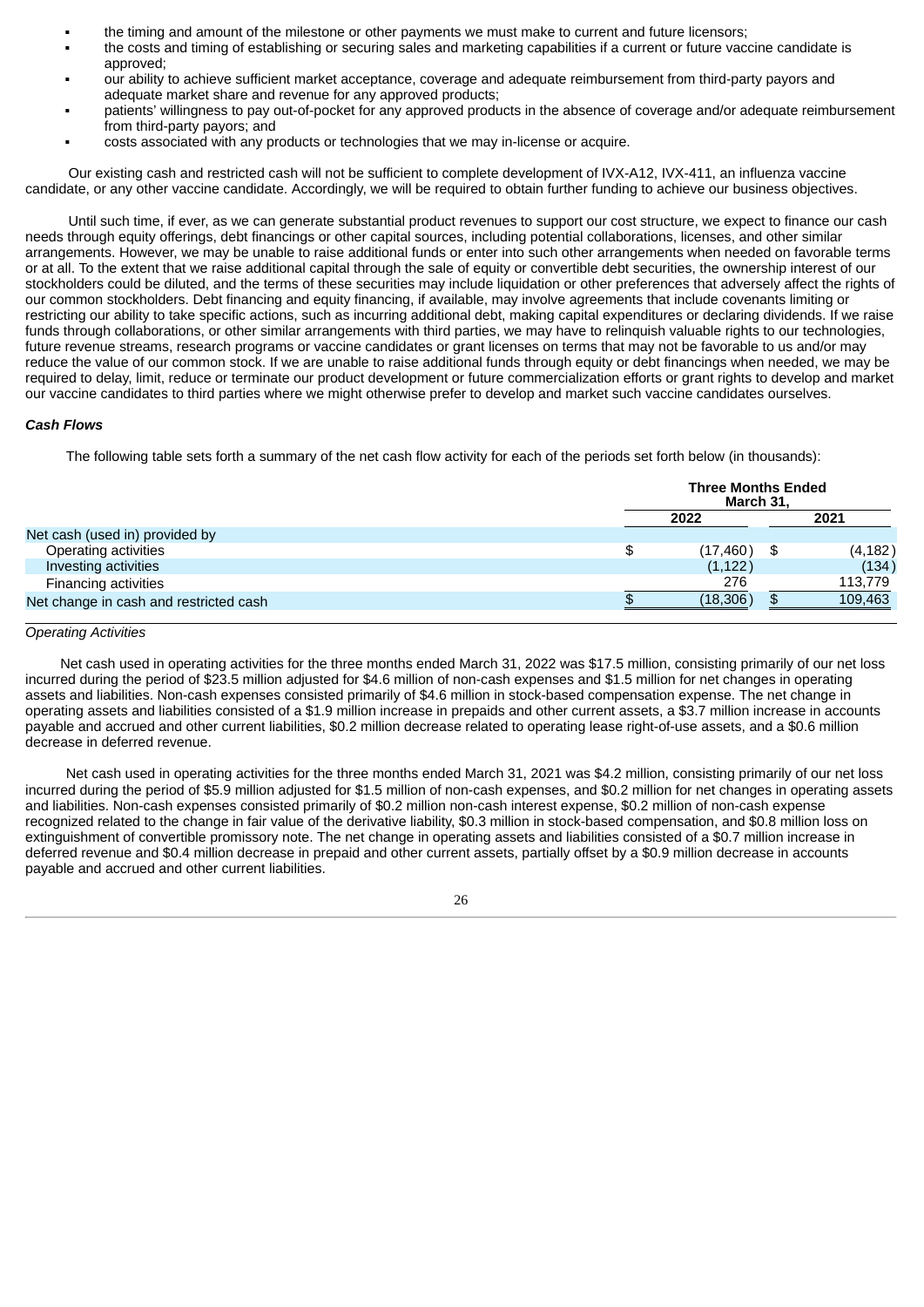#### *Investing Activities*

Net cash used in investing activities for the three months ended March 31, 2022 and 2021 was \$1.1 million and \$0.1 million, respectively, for purchases of property and equipment.

#### *Financing Activities*

Net cash provided by financing activities for the three months ended March 31, 2022 was \$0.3 million consisting of proceeds from exercises of stock options.

Net cash provided by financing activities for the three months ended March 31, 2021 was \$113.8 million consisting of \$21.0 million in proceeds related to the issuance of Series A-1 convertible preferred stock in February 2021, \$92.7 million in proceeds related to the issuance of Series B-1 convertible preferred stock in March 2021, and \$0.1 million proceeds from exercises of stock options, including early exercises.

#### **Contractual Obligations and Commitments**

As we describe in Note 8 of the accompanying unaudited condensed financial statements, we have a lease agreement for corporate office and laboratory space in Seattle, Washington. The lease agreement expires in December 2027 and provides for a one-time option to extend for a period of five additional years. We expect that lease payments will begin in January 2023, and the monthly base rent will be \$0.2 million for the first year and will increase by 3.0% per year over the initial term. In addition, we are obligated to pay for common area maintenance and other costs. The lease agreement provides us with an allowance for tenant improvements of \$5.3 million that will be reimbursed to us or paid on our behalf as construction of improvements occurs. Under the terms of the lease agreement, we are required to maintain a standby letter of credit of \$1.1 million at the execution of the lease agreement, reduced to \$0.9 million at the first anniversary, and further reduced to \$0.7 million at the second anniversary of the lease.

Under our license agreements, we have milestone payment obligations that are contingent upon the achievement of specified development, regulatory, and commercial sales milestones and are required to make certain royalty payments in connection with the sale of products developed under the agreements. As of March 31, 2022 and 2021, we are unable to estimate the timing or likelihood of achieving the milestones or making future product sales and, therefore, any related payments are not reflected as contractual obligations herein.

We enter into contracts in the normal course of business for contract research services, contract manufacturing services, professional services and other services and products for operating purposes. These contracts generally provide for termination after a notice period, and, therefore, are cancelable contracts and not included as contractual obligations herein.

See the descriptions of these agreements provided above and in the section of the Annual Report titled "Business—Material Agreements" for additional information on these license agreements.

#### **Critical Accounting Policies and Significant Judgments and Estimates**

Our financial statements are prepared in accordance with generally accepted accounting principles in the United States (GAAP). The preparation of our financial statements requires us to make estimates and assumptions that affect the reported amounts of assets, liabilities, costs, and expenses and the disclosure of contingent assets and liabilities in our financial statements and accompanying notes. We evaluate our estimates and judgments on an ongoing basis. We base our estimates on historical experience, known trends and events, and on various other factors that we believe are reasonable under the circumstances, the results of which form the basis for making judgments about the carrying values of assets and liabilities that are not readily apparent from other sources. Our actual results may differ materially from these estimates under different assumptions or conditions.

We describe our significant accounting policies in Note 2 of the accompanying unaudited condensed financial statements and in Note 2 to the audited financial statements contained in the Annual Report. During the three months ended March 31, 2022, there were no material changes to our significant accounting policies from those described in the Annual Report.

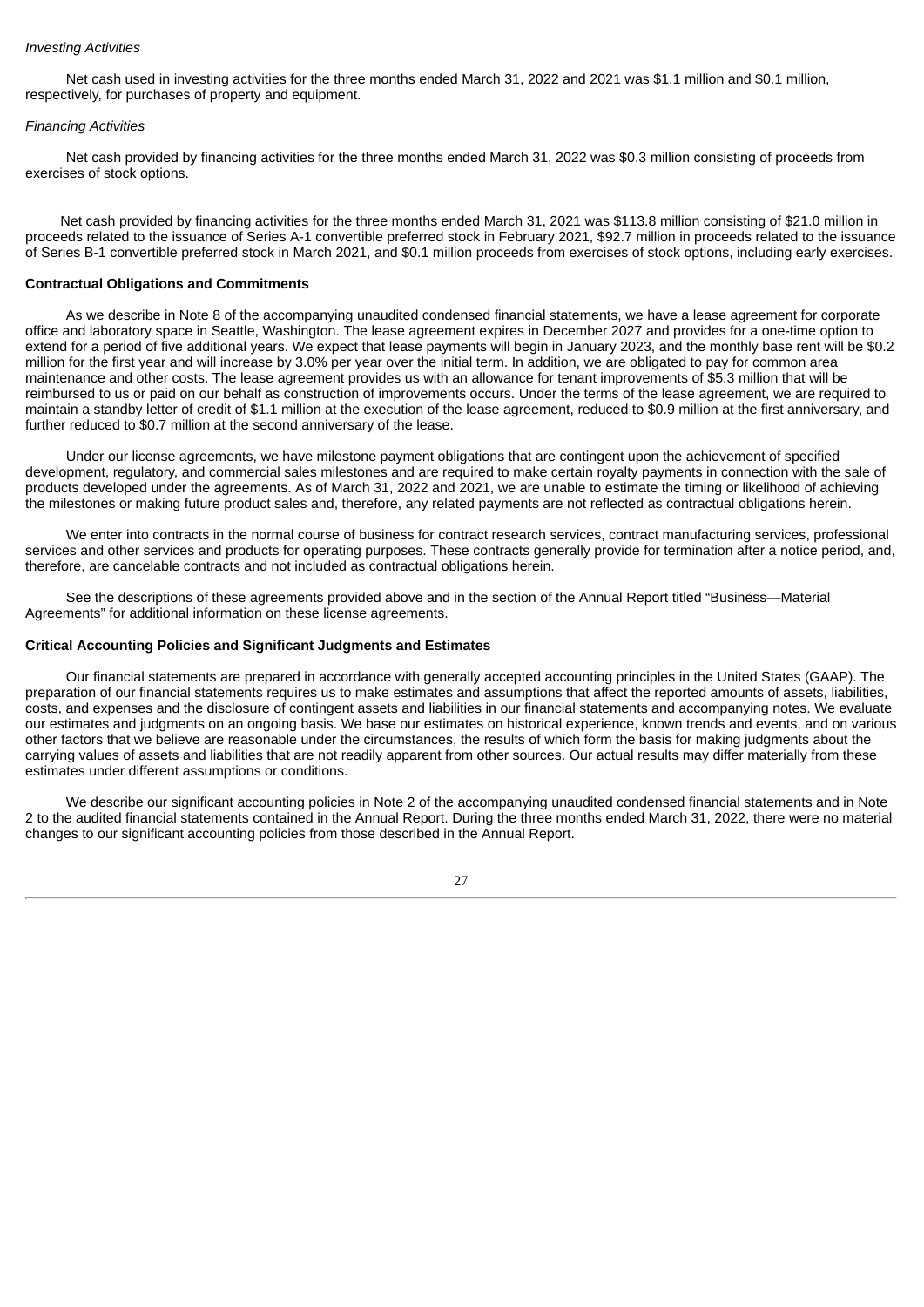# **JOBS Act and Smaller Reporting Company**

As an emerging growth company under the Jumpstart Our Business Startups Act of 2012 (JOBS Act), we can take advantage of an extended transition period for complying with new or revised accounting standards. This allows an emerging growth company to delay the adoption of certain accounting standards until those standards would otherwise apply to private companies. We have irrevocably elected not to avail ourselves of this exemption from new or revised accounting standards and, therefore, will be subject to the same new or revised accounting standards as other public companies that are not emerging growth companies. We intend to rely on other exemptions provided by the JOBS Act, including without limitation, not being required to comply with the auditor attestation requirements of Section 404(b) of Sarbanes-Oxley. As a result, our financial statements may not be comparable to companies that comply with new or revised accounting pronouncements as of public company effective dates.

We will remain an emerging growth company until the earliest of (i) the last day of the fiscal year following the fifth anniversary of the consummation of our IPO, (ii) the last day of the fiscal year in which we have total annual gross revenue of at least \$1.07 billion, (iii) the first day of the fiscal year in which we are deemed to be a "large accelerated filer" as defined in Rule 12b-2 under the Exchange Act, which would occur if the market value of our common stock held by non-affiliates exceeded \$700.0 million as of the last business day of the second fiscal quarter of the prior year, or (iv) the date on which we have issued more than \$1.0 billion in non-convertible debt securities during the prior three-year period.

We are also a smaller reporting company as defined in the Exchange Act. We may continue to be a smaller reporting company even after we are no longer an emerging growth company. We may take advantage of certain of the scaled disclosures available to smaller reporting companies and will be able to take advantage of these scaled disclosures for so long as our voting and non-voting common stock held by non-affiliates is less than \$250.0 million measured on the last business day of our second fiscal quarter, or our annual revenue is less than \$100.0 million during the most recently completed fiscal year and our voting and non-voting common stock held by non-affiliates is less than \$700.0 million measured on the last business day of our second fiscal quarter.

#### **Recent Accounting Pronouncements**

See Note 2 to the accompanying unaudited condensed financial statements for discussion of recent accounting pronouncements, if any.

# **Off-Balance Sheet Arrangements**

During the periods presented we did not have, nor do we currently have, any off-balance sheet arrangements as defined under SEC rules.

# <span id="page-28-0"></span>**Item 3. Quantitative and Qualitative Disclosures about Market Risk**

#### *Interest Rate Risk*

Our cash and restricted cash consist of cash in readily available checking accounts and money market funds. As a result, the fair value of our portfolio is relatively insensitive to interest rate changes.

# *Effects of Inflation*

Inflation generally affects us by increasing our cost of labor and research and development contract costs. We do not believe inflation has had a material effect on our results of operations during the periods presented in our financial statements included elsewhere in this Quarterly Report.

# <span id="page-28-1"></span>**Item 4. Controls and Procedures**

#### **Conclusion Regarding the Effectiveness of Disclosure Controls and Procedures**

We maintain disclosure controls and procedures that are designed to ensure that information required to be disclosed in our periodic and current reports that we file with the SEC is recorded, processed, summarized and reported within the time periods specified in the SEC's rules and forms, and that such information is accumulated and communicated to our management, including our principal executive officer and principal financial officer, as appropriate, to allow timely decisions regarding required disclosure. In designing and evaluating the disclosure controls and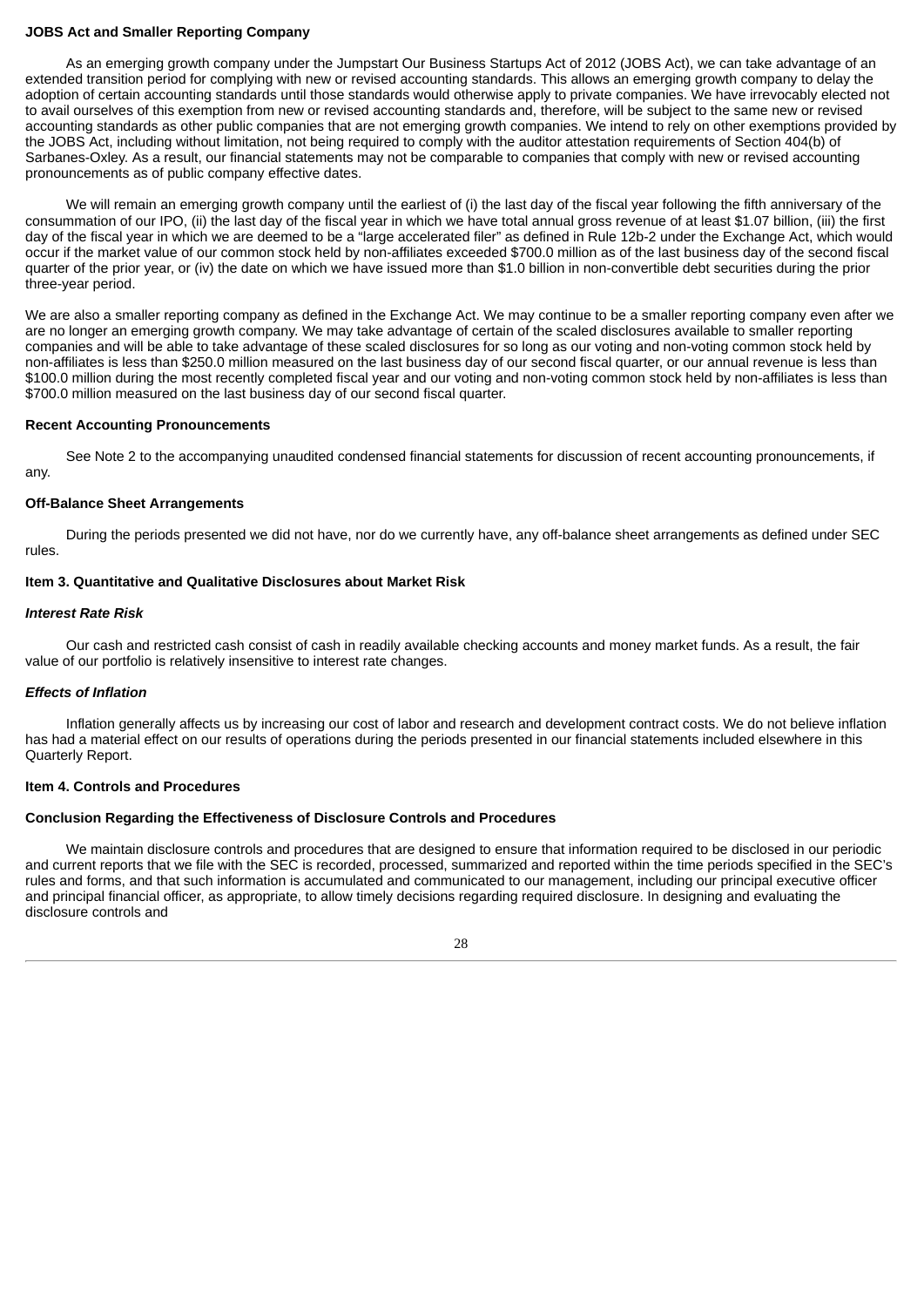procedures, management recognized that any controls and procedures, no matter how well designed and operated, can provide only reasonable and not absolute assurance of achieving the desired control objectives. In reaching a reasonable level of assurance, management necessarily was required to apply its judgment in evaluating the cost-benefit relationship of possible controls and procedures. In addition, the design of any system of controls also is based in part upon certain assumptions about the likelihood of future events, and there can be no assurance that any design will succeed in achieving its stated goals under all potential future conditions; over time, control may become inadequate because of changes in conditions, or the degree of compliance with policies or procedures may deteriorate. Because of the inherent limitations in a cost-effective control system, misstatements due to error or fraud may occur and not be detected.

Our management, with the participation of our principal executive officer and principal financial officer, has evaluated, as of the end of the period covered by this Quarterly Report, the effectiveness of our disclosure controls and procedures (as defined in Rules 13a-15(e) and 15d-15(e) under the Exchange Act). Based on that evaluation, our principal executive officer and principal financial officer have concluded that as of March 31, 2022, our disclosure controls and procedures were effective at the reasonable assurance level.

# **Changes in Internal Control Over Financial Reporting**

There have been no changes in our internal control over financial reporting during the quarter ended March 31, 2022 that have materially affected, or are reasonably likely to materially affect, our internal control over financial reporting.

# <span id="page-29-0"></span>**PART II. OTHER INFORMATION**

# <span id="page-29-1"></span>**Item 1. Legal Proceedings**

We are not currently subject to any material legal proceedings. From time to time, we may be involved in legal proceedings or subject to claims incident to the ordinary course of business. Regardless of the outcome, such proceedings or claims can have an adverse impact on us because of defense and settlement costs, diversion of resources and other factors, and there can be no assurances that favorable outcomes will be obtained.

# <span id="page-29-2"></span>**Item 1A. Risk Factors**

Investing in our common stock involves a high degree of risk. You should consider carefully the risks and uncertainties described below, together with all of the other information included in this Quarterly Report and in the Annual Report on Form 10-K that we filed with the SEC on March 30, 2022, including our financial statements and related notes and "Management's Discussion and Analysis of Financial Condition and Results of Operations," before making an investment decision to purchase or sell shares of our common stock. If any of the following risks are realized, our business, financial condition, results of operations and prospects could be materially and adversely affected. In that event, the trading price of our common stock could decline, and you could lose part or all of your investment. The risks described below are not the only ones that we may face, and additional risks or uncertainties not known to us or that we currently deem immaterial may also impair our business and future prospects.

# **Summary of Risks Related to Our Business**

The principal risks and uncertainties affecting our business include the following:

- We have a limited operating history, have incurred significant operating losses since our inception and expect to incur significant losses for the foreseeable future. We may never generate any revenue or become profitable or, if we achieve profitability, we may not be able to sustain it.
- We will require substantial additional financing to achieve our goals, and a failure to obtain this necessary capital when needed on acceptable terms, or at all, could force us to delay, limit, reduce or terminate our development programs, commercialization efforts or other operations.
- We are early in our development efforts and two of our vaccine candidates are in the clinical stage and the rest are in the preclinical stage. If we are unable to successfully develop, obtain regulatory approval or ultimately commercialize vaccine candidates, or experience significant delays in doing so, our business will be materially harmed.
- Our approach to the discovery and development of vaccine candidates is unproven, including our plan to pursue combination vaccine candidates using our VLP technology, and we do not know whether we will be able to develop any products of commercial value, or if competing approaches will limit the commercial value of our vaccine candidates.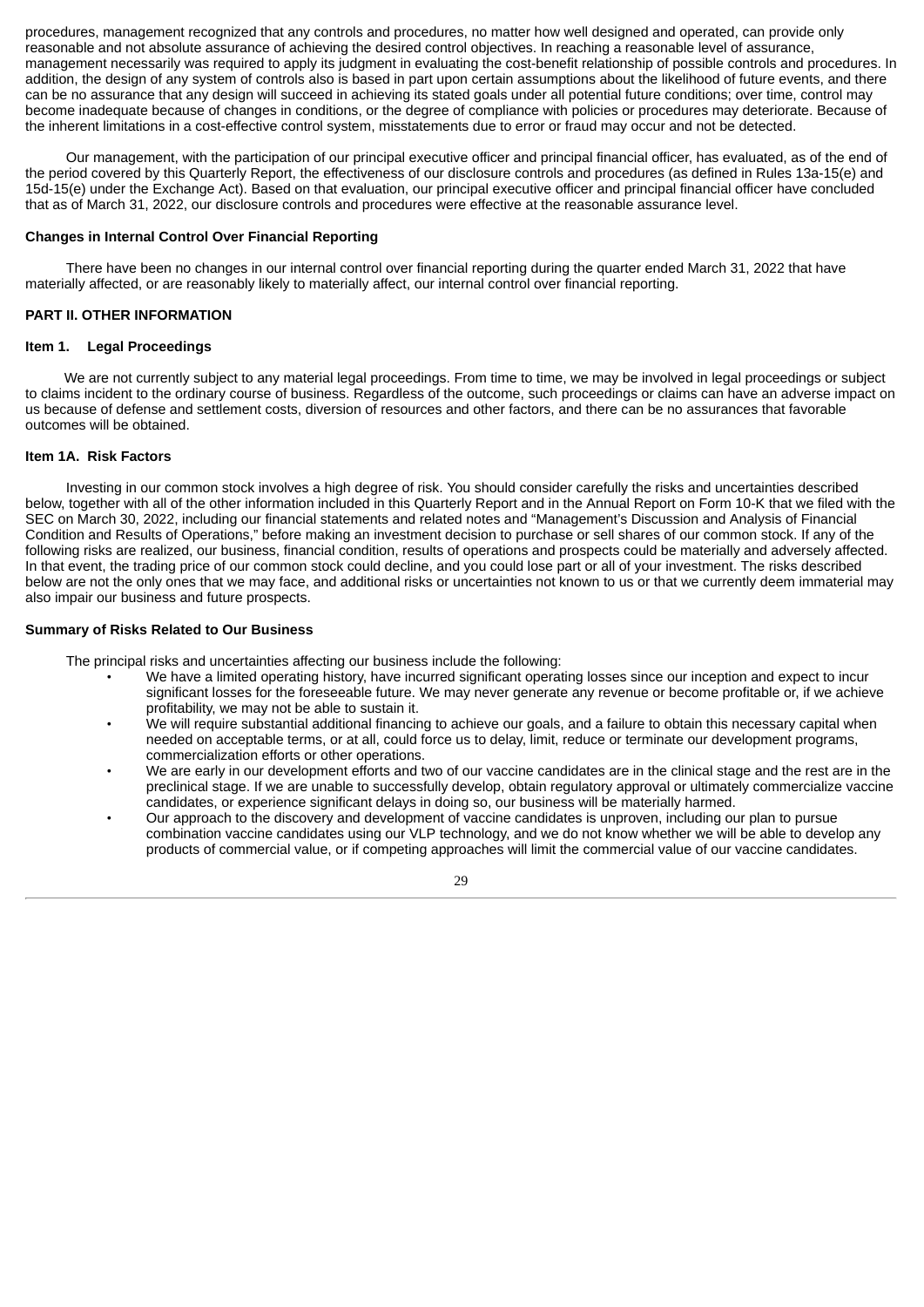- Our business is highly dependent on the success of IVX-A12, which is in the early stages of development. If we are unable to obtain approval for IVX-A12 or effectively commercialize IVX-A12, our business would be significantly harmed.
- Preclinical and clinical development involves a lengthy and expensive process with an uncertain outcome, and the results of preclinical studies and early clinical trials are not necessarily predictive of future results. We have not completed clinical trials for any of our vaccine candidates, and we may not have favorable results in preclinical studies or clinical trials, or receive regulatory approval on a timely basis, if at all.
- Any difficulties or delays in the commencement or completion, or the termination or suspension, of our planned clinical trials could result in increased costs to us, delay or limit our ability to generate revenue or adversely affect our commercial prospects.
- We rely on third parties to conduct many of our preclinical studies and clinical trials. If these third parties do not successfully carry out their contractual duties, comply with applicable regulatory requirements or meet expected deadlines, our development programs and our ability to seek or obtain regulatory approval for or commercialize our vaccine candidates may be delayed.
- We rely on third parties for the manufacture of our vaccine candidates for preclinical and clinical development and expect to continue to do so for the foreseeable future. This reliance on third parties increases the risk that we will not have sufficient quantities of our vaccine candidates or products or such quantities at an acceptable cost, or on acceptable timing, which could delay, prevent or impair our development or commercialization efforts.
- We face significant competition, and if our competitors develop technologies or vaccine candidates more rapidly than we do or their technologies are more effective, our business and our ability to develop and successfully commercialize products may be adversely affected.
- Our operating results may fluctuate significantly, which makes our future operating results difficult to predict and could cause our operating results to fall below expectations or any guidance we may provide.
- Our business is subject to risks arising from the COVID-19 pandemic and other epidemic diseases, including with respect to clinical trial and manufacturing timelines.
- If we are unable to obtain and maintain patent protection for our vaccine candidates, or if the scope of the patent protection obtained is not sufficiently broad, our competitors could develop and commercialize products similar or identical to ours, and our ability to successfully commercialize our vaccine candidates may be adversely affected.
- We rely heavily on certain license agreements with the UW and also depend on intellectual property licensed from other third parties, and these licensors may not always act in our best interest. If we fail to comply with our obligations under our intellectual property licenses, if the licenses are terminated, or if disputes regarding these licenses arise, we could lose significant rights that are important to our business.

# **Risks Related to Our Limited Operating History, Financial Position and Capital Requirements**

# We have a limited operating history, have incurred significant operating losses since our inception and expect to incur significant losses for the foreseeable future. We may never generate any revenue or become profitable or, if we achieve profitability, we may *not be able to sustain it.*

Biopharmaceutical product development is a highly speculative undertaking and involves a substantial degree of risk. We are a biopharmaceutical company with a limited operating history upon which you can evaluate our business and prospects. We commenced operations in 2017, and, to date, we have focused primarily on organizing and staffing our company, business planning, raising capital, inlicensing intellectual property rights related to and developing our VLP platform technology, identifying vaccine candidates, establishing our intellectual property portfolio, process development for manufacturing, manufacturing our product candidates to support preclinical studies and clinical trials, and preparing for and conducting our ongoing and planned preclinical studies and clinical trials. Our approach to the discovery and development of vaccine candidates based on our VLP platform technology is unproven, and we do not know if any of our vaccine candidates will succeed in clinical development or become products of commercial value.

Two of our vaccine candidates are in the clinical stage and the rest are in the preclinical stage. We have not yet completed any clinical trials, obtained regulatory approvals, manufactured a commercial-scale product or arranged for a third party to do so on our behalf, or conducted sales and marketing activities necessary for successful product commercialization. Consequently, any predictions made about our future success or viability may not be as accurate as they would be if we had a history of successfully developing and commercializing vaccines.

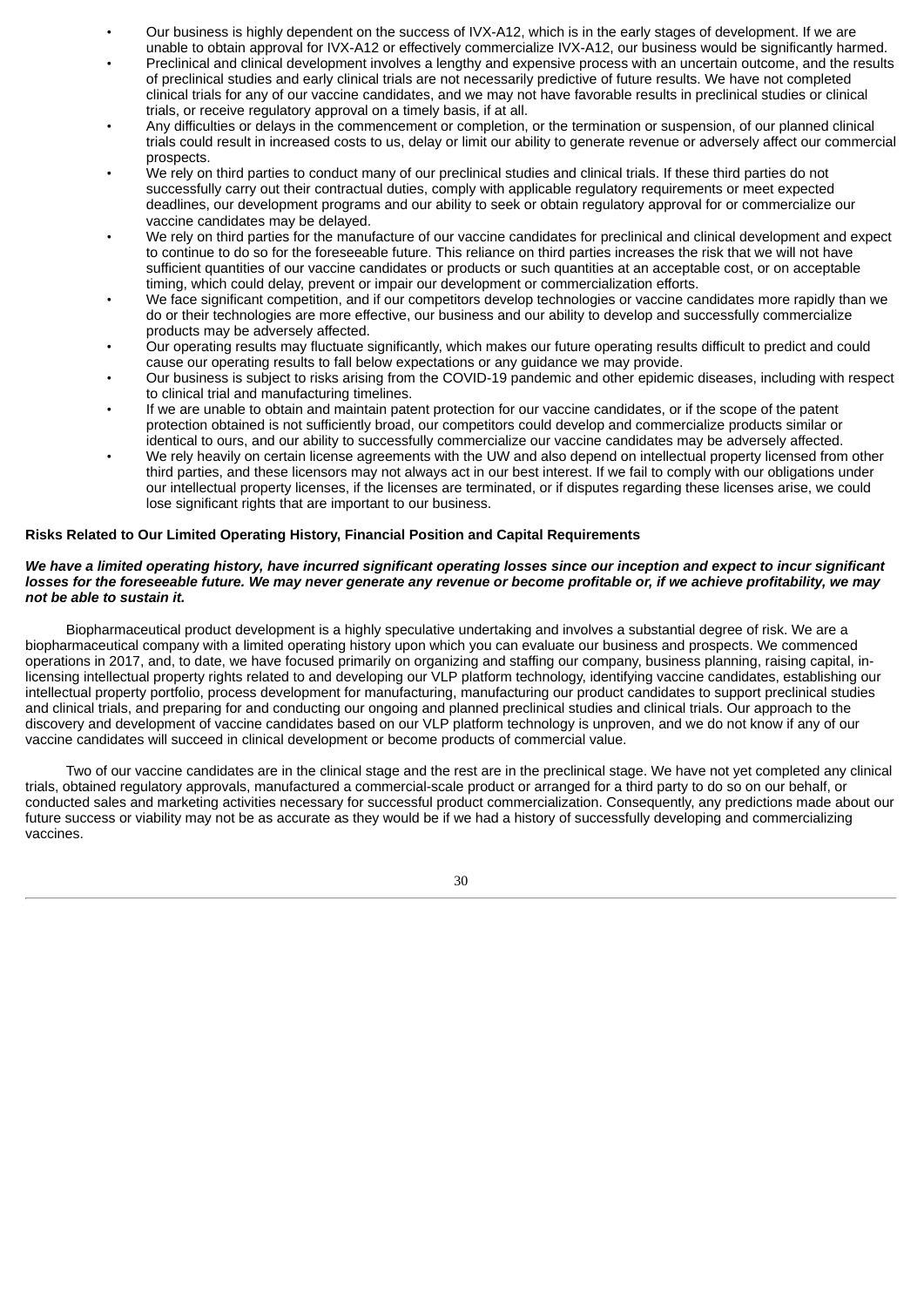We have incurred significant operating losses since our inception. We do not have any products approved for sale and have not generated any revenue since our inception. If our vaccine candidates are not successfully developed and approved, we may never generate any significant revenue. Our net losses were \$23.5 million for the three months ended March 31, 2022 and \$67.0 million for the year ended December 31, 2021. As of March 31, 2022, we had an accumulated deficit of \$117.6 million. Substantially all of our losses have resulted from expenses incurred in connection with our research and development programs and from general and administrative costs associated with our operations. All of our vaccine candidates will require substantial additional development time and resources before we would be able to apply for or receive regulatory approvals and begin generating revenue from product sales. We expect to continue to incur losses for the foreseeable future, and we anticipate these losses will increase substantially as we continue our development of, seek regulatory approval for and potentially commercialize any of our vaccine candidates and seek to identify, assess, acquire, in-license or develop additional vaccine candidates.

To become and remain profitable, we must succeed in developing and eventually commercializing products that generate significant revenue. This will require us to be successful in a range of challenging activities, including completing preclinical studies and clinical trials of our vaccine candidates, obtaining regulatory approval for these vaccine candidates, and manufacturing, marketing and selling any products for which we may obtain regulatory approval. We are only in the preliminary stages of most of these activities. We may never succeed in these activities and, even if we do, may never generate revenues that are significant enough to achieve profitability. In addition, we have not yet demonstrated an ability to successfully overcome many of the risks and uncertainties frequently encountered by companies in new and rapidly evolving fields, particularly in the biopharmaceutical industry. Because of the numerous risks and uncertainties associated with biopharmaceutical product development, we are unable to accurately predict the timing or amount of increased expenses or when or if, we will be able to achieve profitability. Even if we do achieve profitability, we may not be able to sustain or increase profitability on a quarterly or annual basis. Our failure to become and remain profitable may have an adverse effect on the value of our company and could impair our ability to raise capital, expand our business, maintain our research and development efforts, diversify our vaccine candidates or even continue our operations. A decline in the value of our company could also cause you to lose all or part of your investment.

#### We will require substantial additional financing to achieve our goals, and a failure to obtain this necessary capital when needed on acceptable terms, or at all, could force us to delay, limit, reduce or terminate our development programs, commercialization efforts *or other operations.*

The development of vaccine candidates is capital-intensive. We expect our expenses to increase in connection with our ongoing activities, particularly as we conduct our ongoing and planned preclinical studies and clinical trials for our vaccine candidates and seek regulatory approval for our current vaccine candidates and any future vaccine candidates we may develop. In addition, if we are able to progress our vaccine candidates through development and commercialization, we will need to make milestone payments to the licensors and other third parties from whom we have in-licensed or acquired our VLP platform technology or other technologies necessary for our vaccine candidates. If we obtain regulatory approval for any of our vaccine candidates, we also expect to incur significant commercialization expenses related to product manufacturing, marketing, sales and distribution. Because the outcome of any preclinical study or clinical trial is highly uncertain, we cannot reliably estimate the actual amounts necessary to successfully complete the development and commercialization of our vaccine candidates.

Based on our current operating plan, we believe our existing cash and restricted cash will enable us to fund our operations through at least 2024. We have based these estimates on assumptions that may prove to be wrong, and we could use our capital resources sooner than we currently expect. Our existing cash and restricted cash will not be sufficient to complete development of IVX-A12, IVX-411, an influenza product candidate, or any other vaccine candidate, and we will require substantial capital in order to advance our current and future vaccine candidates through clinical trials, regulatory approval and commercialization. Accordingly, we will need to obtain substantial additional funding in connection with our continuing operations. If we are unable to raise capital when needed or on attractive terms, we could be forced to delay, reduce or eliminate our research and development programs or any future commercialization efforts.

Our operating plans and other demands on our cash resources may change as a result of many factors currently unknown to us, and we may need to seek additional funds sooner than planned, through public or private equity or debt financings or other capital sources, including potential collaborations, licenses, non-dilutive sources of financing, such as grants, and other similar arrangements. In addition, we may seek additional capital due to favorable market conditions or strategic considerations even if we believe we have sufficient funds for our current or future operating plans. Attempting to secure additional financing may divert our management from our day-to-day activities, which may adversely affect our ability to develop our vaccine candidates.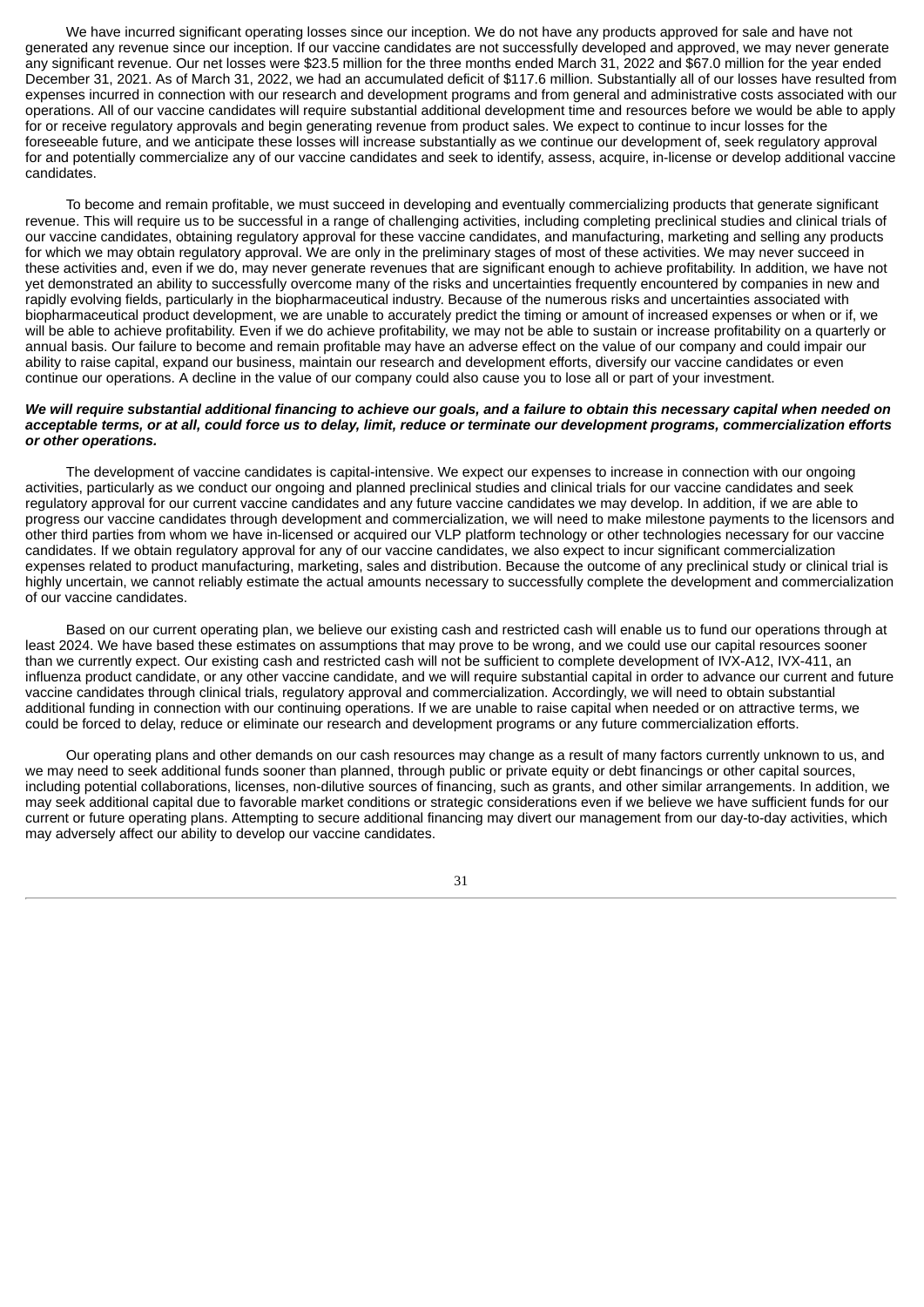Our future capital requirements will depend on many factors, including, but not limited to:

- the initiation, type, number, scope, results, costs and timing of, our ongoing and planned clinical trials of our vaccine candidates or other potential product candidates we may choose to pursue in the future, including any modifications to our clinical development plans based on feedback that we may receive from regulatory authorities;
- the costs and timing of manufacturing for current or future product candidates, including commercial scale manufacturing, if any product candidate is approved;
- the costs, timing and outcome of regulatory reviews of current or future product candidates;
- any delays and cost increases that may result from the COVID-19 pandemic;
- the costs of obtaining, maintaining and enforcing our patents and other intellectual property rights;
- our efforts to enhance operational systems and hire additional personnel to satisfy our obligations as a public company, including enhanced internal controls over financial reporting;
- the costs associated with hiring additional personnel and consultants as our business grows, including additional clinical development and manufacturing personnel;
- the terms and timing of establishing and maintaining collaborations, licenses and other similar arrangements;
- the timing and amount of the milestone or other payments we must make to current and future licensors;
- the costs and timing of establishing or securing sales and marketing capabilities if any current or future product candidates are approved;
- our ability to achieve sufficient market acceptance, coverage and favorable recommendation from vaccine policy and reimbursement bodies and adequate market share and revenue for any approved products;
- vaccine recipients' willingness to pay out-of-pocket for any approved products in the absence of coverage and/or adequate reimbursement from third-party payors; and
- costs associated with any products or technologies that we may in-license or acquire.

Further, identifying potential vaccine candidates and conducting preclinical studies and clinical trials is a time consuming, expensive and uncertain process that takes years to complete, and we may never generate the necessary data or results required to obtain regulatory approval and commercialize our vaccine candidates. If approved, our vaccine candidates may not achieve commercial success. Our commercial revenues, if any, will be derived from sales of products that we do not expect to be commercially available for many years, if at all. Accordingly, we will need to continue to rely on additional financing to achieve our business objectives. Adequate additional financing may not be available to us on acceptable terms, or at all.

# Raising additional capital may cause dilution to our stockholders, restrict our operations or require us to relinquish rights to our *technologies or vaccine candidates.*

Until such time, if ever, as we can generate substantial product revenues, we expect to finance our cash needs through equity offerings, debt financings, or other capital sources, including potential collaborations, licenses and other similar arrangements. In addition, though we may seek non-dilutive funding or collaborations to fund the continued development, preclinical studies and clinical trials of our vaccine candidates, we may not be successful in securing such funding in a sufficient amount, if at all. We do not have any committed external source of funds. To the extent that we raise additional capital through the sale of equity or convertible debt securities, your ownership interest may be diluted, and the terms of these securities may include liquidation or other preferences that adversely affect your rights as a common stockholder. Debt financing and preferred equity financing, if available, may involve agreements that include covenants limiting or restricting our ability to take specific actions, such as incurring additional debt, making capital expenditures or declaring dividends. Such restrictions could adversely impact our ability to conduct our operations and execute our business plan.

If we raise additional funds through future collaborations, licenses and other similar arrangements, we may be required to relinquish valuable rights to our future revenue streams, research programs, vaccine candidates or proprietary technology, or grant licenses on terms that may not be favorable to us and/or that may reduce the value of our common stock. If we are unable to raise additional funds through equity or debt financings or other arrangements when needed or on terms acceptable to us, we would be required to delay, limit, reduce, or terminate our product development or future commercialization efforts or grant rights to develop and market vaccine candidates that we might otherwise prefer to develop and market ourselves.

# **Risks Related to the Discovery, Development and Regulatory Approval of Our Vaccine Candidates**

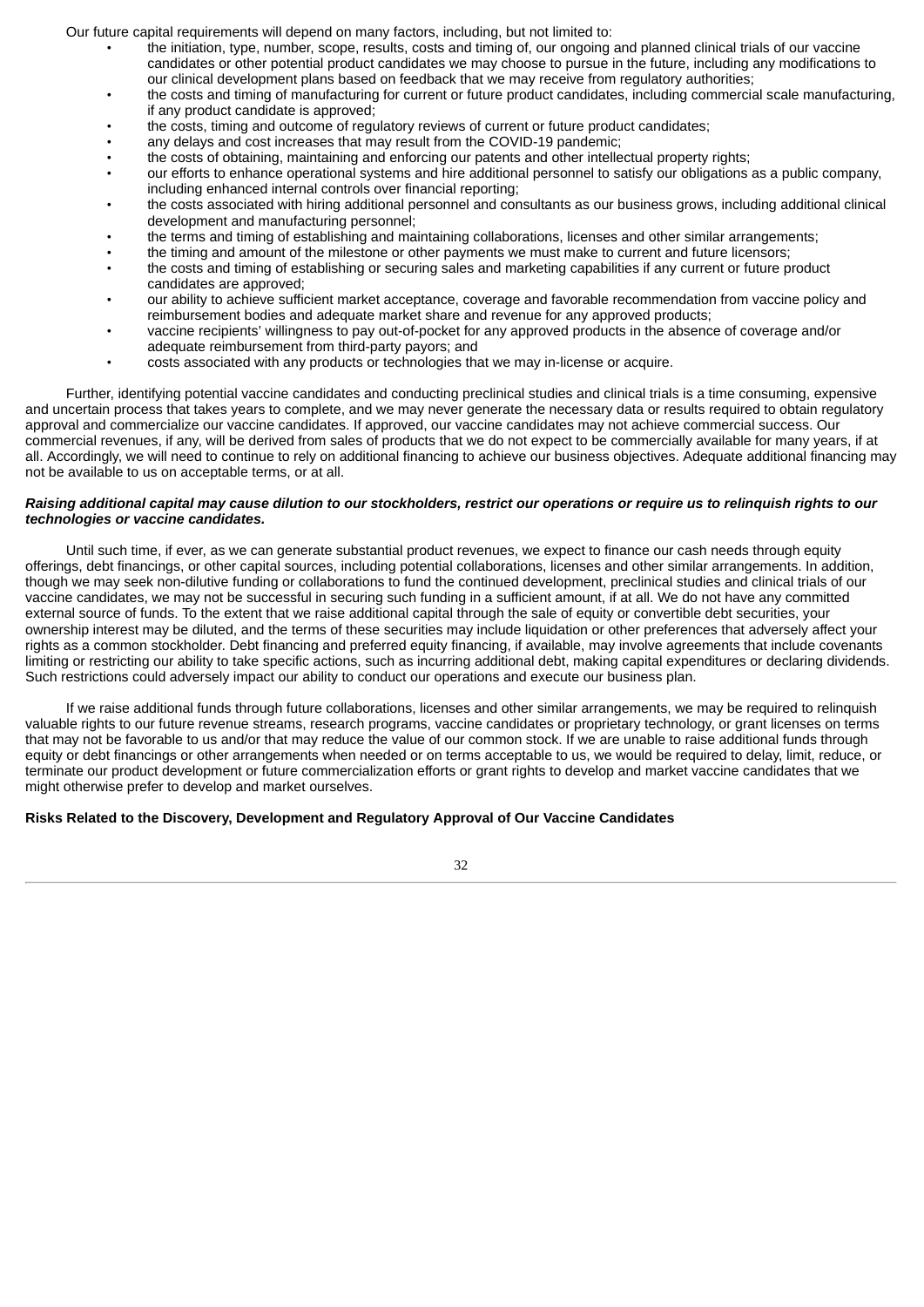# We are early in our development efforts, with two of our vaccine candidates in the clinical stage. If we are unable to successfully develop, obtain regulatory approval or ultimately commercialize vaccine candidates, or experience significant delays in doing so, *our business will be materially harmed.*

We are early in our development efforts and have two vaccine candidates, IVX-411 and IVX-121, in clinical development. Our ability to generate product revenues, which we do not expect will occur for many years, if ever, will depend heavily on the successful development and eventual commercialization of our vaccine candidates. The success of our vaccine candidates will depend on several factors, including the following:

- successful completion of preclinical studies with favorable results, including toxicology and other studies designed to be compliant with good laboratory practices (GLP) and dose finding studies in animals;
- acceptance of INDs by the FDA, or of similar regulatory filings by comparable foreign regulatory authorities for the conduct of clinical trials of our vaccine candidates and our proposed design of future clinical trials;
- successful initiation and enrollment of clinical trials and completion of clinical trials with favorable results;
- demonstrating the safety, purity, immunogenicity and efficacy of our vaccine candidates to the satisfaction of applicable regulatory authorities;
- receipt of marketing approvals from applicable regulatory authorities, including approvals of biologics license applications (BLAs) from the FDA, and maintaining such approvals;
- making arrangements with our third-party manufacturers for, or establishing, commercial manufacturing capabilities, successfully managing the increased complexity of manufacturing to support a broadening pipeline, and successfully manufacturing sufficient materials on the required timelines to meet clinical and commercial supply needs;
- establishing sales, marketing and distribution capabilities and launching commercial sales of our products, if and when approved, whether alone or in collaboration with others;
- establishing and maintaining patent and trade secret protection or regulatory exclusivity for our vaccine candidates;
- maintaining an acceptable safety profile of our products following approval; and
- maintaining and growing an organization of people who can develop and commercialize our products and technology.

In addition, our development plan for our IVX-A12 program targets the population of adults greater than 60 years of age. Our interactions and feedback from regulatory agencies could limit our target population to a subset of this population such as a more narrow age range or individuals with certain underlying health conditions common within this age range. These restrictions could negatively impact our ability to complete clinical trials along our planned timeline and could limit our commercial potential.

In March 2022, we announced that the interim topline results from our ongoing Phase 1/2 clinical trial of IVX-411 showed a level of response that was below our expectations. While we are investigating the potential cause of such results, including evaluating the manufacture, shipment and administration of the product, we may not be able to resolve all ambiguity in such results and we may be unable to identify the root cause or contributing factors for the discordant results and even if we do, such cause or factors, may negatively affect the potential of IVX-411 and our other development programs which are based on our VLP technology platform. In addition, the findings from the investigation into the IVX-411 interim results could also potentially impact our ongoing trial for IVX-121, and the interim topline results for IVX-411 increase the risk that the interim topline results for IVX-121 could also be below expectations and fail to support the differentiation we hope our platform will offer as compared with existing marketed vaccine technologies.

# If we are unable to develop, obtain regulatory approval for, or, if approved, successfully commercialize our vaccine candidates, we *may not be able to generate sufficient revenue to continue our business.*

Our approach to the discovery and development of vaccine candidates is unproven, including our plan to pursue combination vaccine candidates using our VLP technology, and we do not know whether we will be able to develop any products of commercial value, or if competing approaches will limit the commercial value of our vaccine candidates.

The success of our business depends primarily upon our ability to identify, develop and commercialize our vaccine candidates based on our VLP platform technology. While there are a number of approved vaccines based on VLPs, we have not yet succeeded and may not succeed in demonstrating safety, purity, immunogenicity, and/or efficacy for any vaccine candidates based on our VLP platform technology in clinical trials or in obtaining marketing approval thereafter. In addition, while we believe our pipeline has the potential to yield multiple additional INDs for our development programs in the future, we may not be successful in our discovery efforts, and even if successful, we may not be able to submit INDs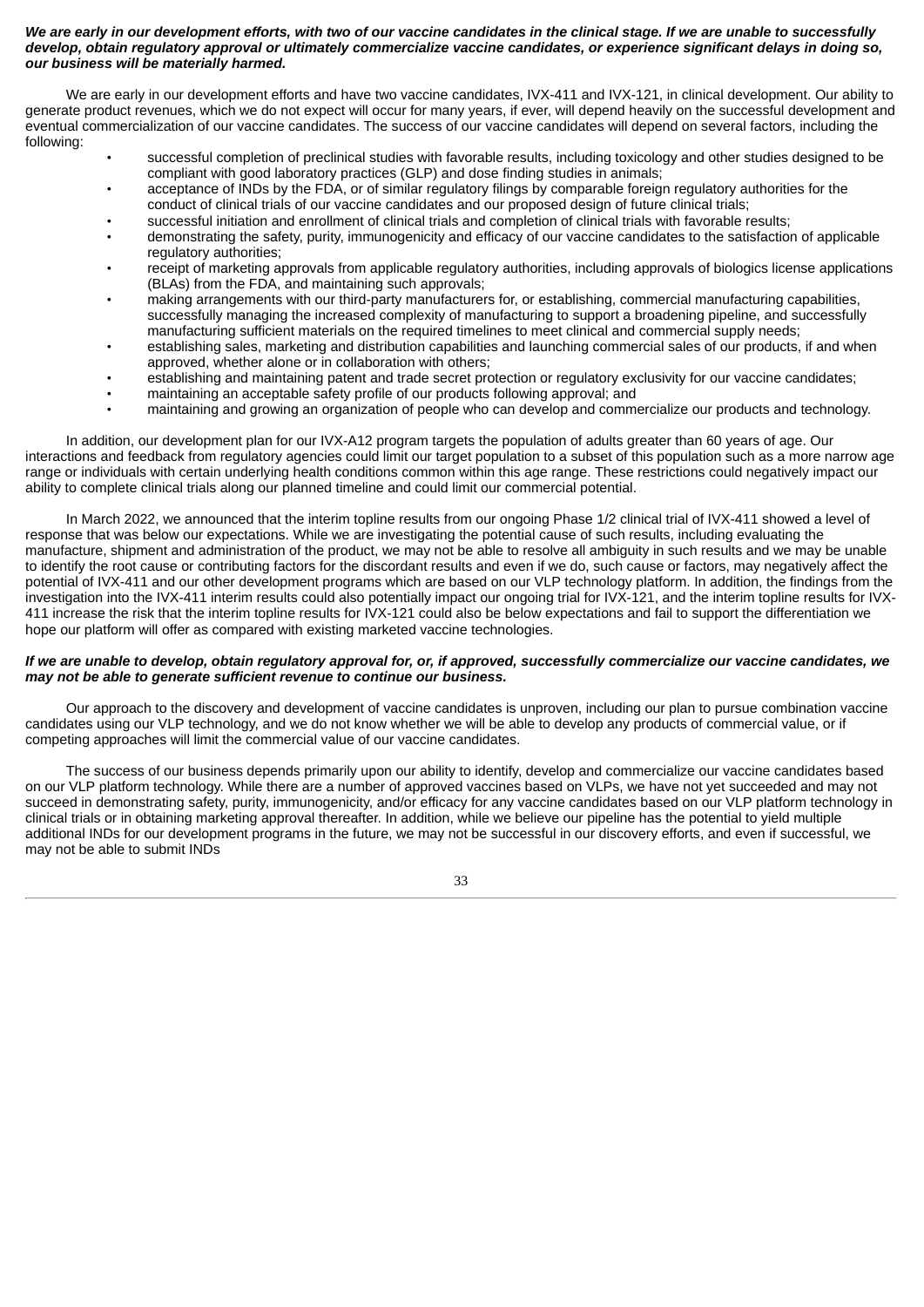and have such INDs authorized to enable us to commence clinical trials on the timelines we expect, if at all. Our research methodology and VLP technology may be unsuccessful in identifying additional vaccine candidates, and any vaccine candidates may be shown to have harmful side effects or may have other characteristics that may necessitate additional clinical testing or make the vaccine candidates unmarketable or unlikely to receive marketing approval. If any of these events occur, we may be forced to abandon our development efforts for a program or programs, which would have a material adverse effect on our business and could potentially cause us to cease operations. Further, because all of our vaccine candidates and development programs are based on our VLP platform, adverse developments with respect to one of our programs may have a significant adverse impact on the actual or perceived likelihood of success and value of our other programs. For example, the level of response observed in our Phase 1/2 clinical trial of IVX-411 may be related to our platform technology, or may be perceived to be related to our platform technology, which could negatively affect the potential and viability of our other development programs.

In addition, we are in the process of developing combination candidates using our VLP technology, such as IVX-A12, and our business strategy includes the potential development of pan-respiratory vaccines. Combining multiple vaccine candidates may result in immunologic interference between vaccine candidates, which may reduce the immunogenicity of either or both of the combined vaccine candidates. We will not be able to ascertain the degree of immunologic interference, if any, between any vaccine candidates within any of our combined vaccine candidates in humans until our Phase 2 clinical trials. In addition to limiting the prospects of our combined vaccine candidates, immunologically interference in VLP combination candidates would reduce our ability to partner with other vaccine companies to develop combination vaccines.

We may also experience delays in developing a sustainable, reproducible and scalable manufacturing process based on our VLP platform technology or transferring that process to third-party manufacturers, and our third-party manufacturers may be delayed in sourcing necessary raw materials and manufacturing according to our timelines, which may prevent us from completing our clinical trials or commercializing our vaccine candidates on a timely or profitable basis, if at all. In addition, since we are early in our clinical development efforts, we do not know the specific doses that may be effective in clinical trials or, if approved, commercially. Any delays in finding a suitable dose may delay our anticipated clinical development timelines.

In addition, the biotechnology and biopharmaceutical industries are characterized by rapidly advancing and often competing technologies. Our future success will depend in part on our ability to maintain a competitive position with our VLP platform technology. While we believe that clinical data has shown that VLPs may perform more effectively than soluble proteins, to our knowledge there are no published clinical trials conducting a head-to-head comparison. Further, some preclinical studies have suggested that soluble proteins may perform with similar efficacy to VLPs. For example, in certain preclinical studies of IVX-121, IVX-121 induced similar increases in nAb titers as soluble DS-Cav1 at high dose levels, and a formulation of IVX-121 using Adjuphos induced similar increases in nAb titers as soluble DS-Cav1 formulated with Adjuphos. If we fail to develop VLP technology superior to soluble proteins, or if we otherwise fail to stay at the forefront of technological change in utilizing our VLP platform to create and develop vaccine candidates, we may be unable to compete effectively. Our competitors may render our VLP platform technology obsolete, or limit the commercial value of our vaccine candidates, through advances in existing technological approaches or the development of new or different approaches, potentially eliminating the advantages that we believe we derive from our scientific approach and technologies. In addition, adverse effects of using VLP technologies generally may negatively impact the actual or perceived value of our VLP platform technology and potential of our vaccine candidates. If any of these events occur, we may be forced to abandon our development efforts for our vaccine candidates, which would have a material adverse effect on our business and could potentially cause us to cease operations.

# Our business is highly dependent on the success of IVX-A12, which is in the early stages of development. If we are unable to *obtain approval for IVX-A12 or effectively commercialize IVX-A12, our business would be significantly harmed.*

We have invested a significant portion of our efforts and financial resources in developing our lead candidate, IVX-A12, a bivalent combination of our vaccine candidates IVX-121 and IVX-241. We only recently commenced clinical testing of IVX-121 and, to date, we have only evaluated IVX-241 in preclinical studies. We have not yet commenced clinical testing of IVX-241, nor have we initiated clinical trials of the combination of IVX-121 and IVX-241 in IVX-A12. Although IVX-121, IVX-241 and the combination candidate IVX-A12 have produced successful results in animal studies, IVX-A12 may not demonstrate the same properties in humans and may interact with human biological systems in unforeseen, ineffective or harmful ways. Our business prospects are highly dependent on our ability to develop, obtain marketing approval for and successfully commercialize IVX-A12, which will require us to succeed in a range of challenging activities that are subject to numerous risks and uncertainties, including those described in this "Risk Factors" section. Many of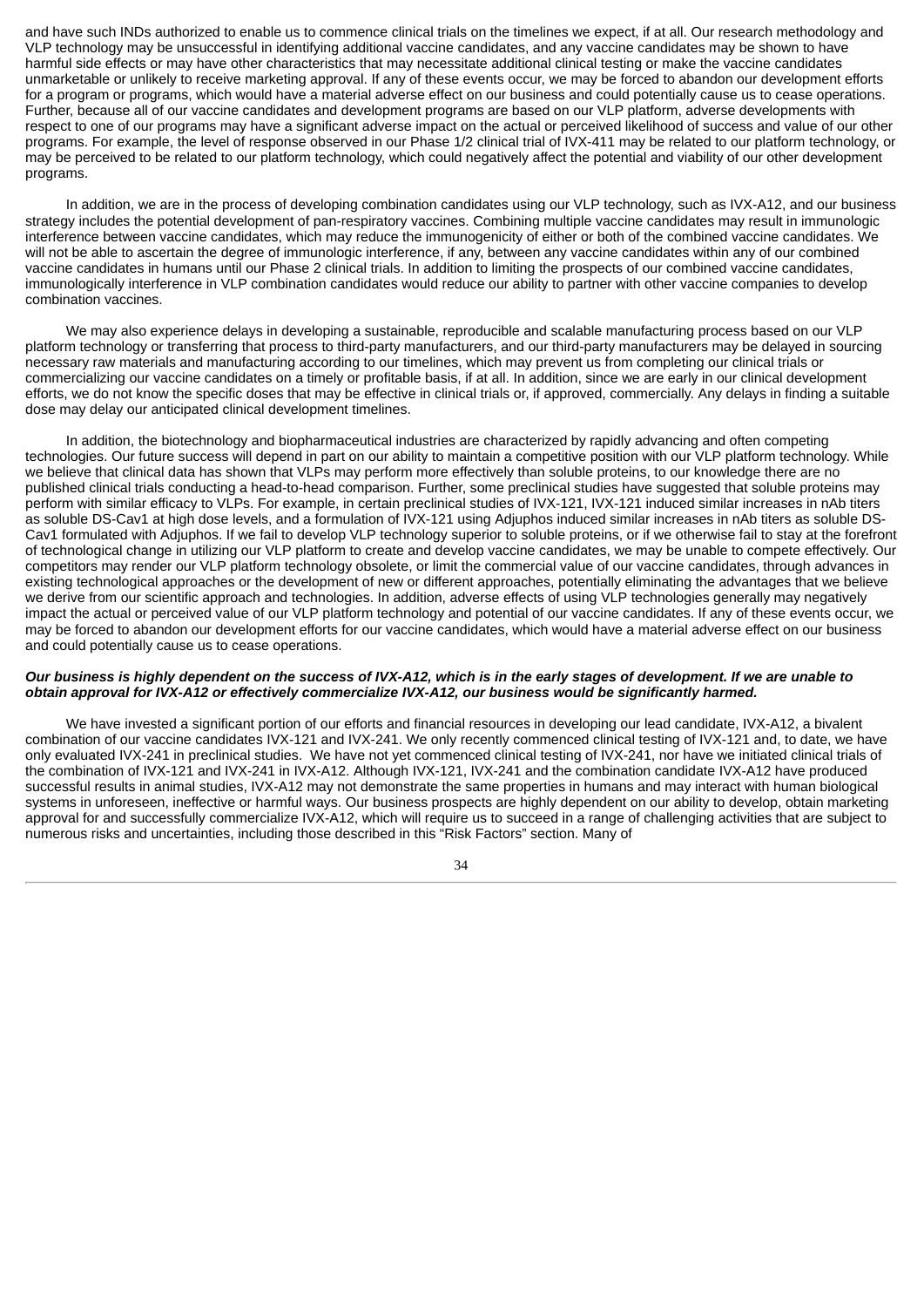these risks and uncertainties are beyond our control, including the clinical development and regulatory approval process; potential threats to our intellectual property rights; and the manufacturing, marketing and sales efforts of any current or future third-party contractors. Furthermore, given the early stage of development of IVX-A12, it will be years before we are potentially able to demonstrate the safety and efficacy of IVX-A12 sufficient to warrant marketing approval, and we may never be able to do so. If we are unable to develop, receive marketing approval for and successfully commercialize IVX-A12, or if we experience delays as a result of any of these factors or otherwise, our business would be significantly harmed.

# Preclinical and clinical development involves a lengthy and expensive process with an uncertain outcome, and the results of preclinical studies and early clinical trials are not necessarily predictive of our future results. We have not completed clinical trials for any of our vaccine candidates and we may not have favorable results in preclinical studies or clinical trials, or receive *regulatory approval on a timely basis, if at all.*

Preclinical and clinical development is expensive and can take many years to complete, and its outcome is inherently uncertain. We cannot guarantee that any preclinical studies or clinical trials will be conducted as planned or completed on schedule, if at all, and failure can occur at any time during the preclinical study or clinical trial process. Despite promising preclinical or clinical results, any vaccine candidate can unexpectedly fail at any stage of preclinical or clinical development. The historical failure rate for vaccine candidates in our industry is high, particularly in the early stages of development.

The results from preclinical studies or clinical trials of a vaccine candidate or a competitor's vaccine candidate in the same class may not predict the results of later clinical trials of a vaccine candidate, and interim, topline, or preliminary results of a clinical trial are not necessarily indicative of final results. Vaccine candidates in later stages of clinical trials may fail to show the desired safety and efficacy characteristics despite having progressed through preclinical studies and initial clinical trials. While we have conducted preclinical studies of certain of our vaccine candidates, we do not know whether they or our other potential vaccine candidates will perform in current and future clinical trials as they have performed in these prior studies. Specifically, immunosenescence in older adults (our targeted population) cannot be fully replicated in preclinical studies, which increases the risk that the results at certain dose levels or formulations of our vaccine candidates tested in our preclinical models may not be predictive of results in clinical trials. In addition, formulations and adjuvants can behave differently in different species, so results of preclinical studies with specific formulations may not be replicated in clinical trials. Animals used in preclinical studies are often highly inbred, with homogenous genetic backgrounds that lead to results that are not replicable across diverse human populations. Preclinical models of infection that rely on host-pathogen interactions that do not normally occur in nature can generate misleading results as the pathogens are not well adapted to replicate and infect the animals used in the model, making it possible to protect against infection with weaker immune responses than would be required to provide protection in humans from the same pathogen. For these reasons and others, it is not uncommon to observe results in clinical trials that are unexpected based on preclinical studies and early clinical trials, many vaccine candidates fail in clinical trials despite very promising early results, and a number of companies in the biopharmaceutical and biotechnology industries have suffered significant setbacks in clinical development even after achieving promising results in earlier preclinical studies and clinical trials.

As a result, we cannot be certain that our ongoing and planned preclinical studies and clinical trials will be successful. Inadequate immunogenicity, or safety concerns observed in any one of our clinical trials in our targeted indications could limit the prospects for regulatory approval of our vaccine candidates in those and other indications, including a potential pan-respiratory vaccine, which could have a material adverse effect on our business, financial condition and results of operations.

# Any difficulties or delays in the commencement or completion, or the termination or suspension, of our current or planned clinical trials could result in increased costs to us, delay or limit our ability to generate revenue or adversely affect our commercial *prospects.*

Before obtaining marketing approval from regulatory authorities for the sale of our vaccine candidates, we must conduct extensive clinical trials to demonstrate the safety, purity, immunogenicity and efficacy of the vaccine candidates in humans. Before we can initiate clinical trials for our vaccine candidates, we must submit the results of preclinical studies to the FDA or comparable foreign regulatory authorities along with other information, including information about vaccine candidate chemistry, manufacturing and controls and our proposed clinical trial protocol, as part of an IND or similar regulatory filing required for authorization to proceed with clinical development. For example, our planned initiation of a clinical trial for IVX-A12 is subject to our submission of an IND and the acceptance of such IND by the FDA. We are also conducting or planning to conduct clinical trials in additional jurisdictions including Australia and Belgium, and regulatory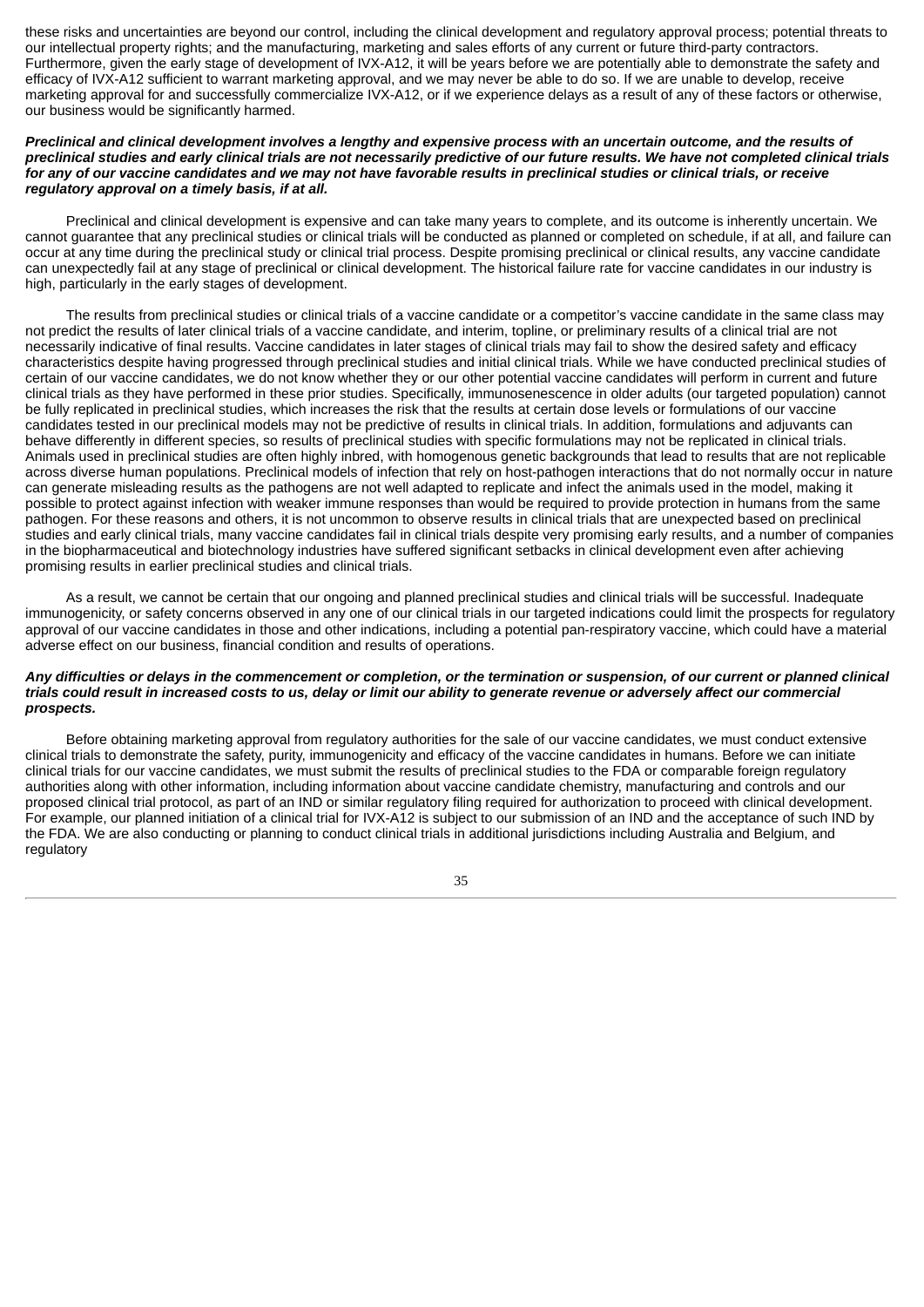authorities in these jurisdictions, as well as the FDA, could require us to conduct additional preclinical studies, or added clinical evaluation under any CTA, IND or similar regulatory filing, which may lead to delays and increase the costs of our preclinical and clinical development programs. In addition, even after commencing a clinical trial, issues may arise that could cause regulatory authorities to suspend or terminate such clinical trials. Any such delays in the commencement or completion of our ongoing and planned clinical trials for our vaccine candidates could significantly affect our product development timelines and product development costs.

We do not know whether our planned clinical trials will begin on time, or whether our planned and ongoing clinical trials will be completed on schedule, if at all. The commencement, data readouts, and completion of clinical trials can be delayed for a number of reasons, including delays related to:

- inability to generate sufficient preclinical, toxicology, or other in vivo or in vitro data to support the initiation or continuation of clinical trials;
- obtaining regulatory authorizations to commence a trial or reaching a consensus with regulatory authorities on trial design;
- the FDA or comparable foreign regulatory authorities disagreeing as to the implementation of our clinical trials;
- any failure or delay in reaching an agreement with clinical research organizations (CROs) and clinical trial sites, the terms of which can be subject to extensive negotiation and may vary significantly among different CROs and trial sites;
- delays in identifying, recruiting and training suitable clinical investigators;
- obtaining approval from one or more institutional review boards (IRBs) or ethics committees at clinical trial sites;
- IRBs refusing to approve, suspending or terminating the trial at an investigational site, precluding enrollment of additional subjects, or withdrawing their approval of the trial;
- major changes or amendments to the clinical trial protocol;
- clinical sites deviating from the trial protocol or dropping out of a trial;
- failure by our CROs to perform in accordance with good clinical practice (GCP) requirements or applicable regulatory guidelines in other countries;
- manufacturing sufficient quantities of a vaccine candidate for use in clinical trials, which could be impacted by the COVID-19 pandemic and related supply chain disruption;
- subjects failing to enroll or remain in our trials at the rate we expect, or failing to return for post-treatment follow-up, including subjects failing to remain in our trials due to movement restrictions or heath reasons, or enrollment impacts otherwise resulting from the evolving COVID-19 pandemic and the seasonal cycles associated with respiratory illnesses such as RSV and influenza;
- individuals choosing an alternative vaccine for the indication for which we are developing our vaccine candidates, or participating in competing clinical trials;
- lack of adequate funding to continue the clinical trial;
- subjects experiencing severe or serious unexpected vaccine-related adverse effects;
- occurrence of vaccine-related serious adverse events in trials of other protein-based vaccine candidates conducted by other companies that could be considered similar to our vaccine candidates;
- selection of clinical endpoints that require prolonged periods of clinical observation or extended analysis of the resulting data;
- transfer of manufacturing processes to larger-scale facilities operated by a contract manufacturing organization (CMO), delays or failure by our CMOs or us to make any necessary changes to such manufacturing process, or failure of our CMOs to produce clinical trial materials in accordance with current good manufacturing (cGMP) regulations or other applicable requirements or in a timely manner; and
- third parties being unwilling or unable to satisfy their contractual obligations to us in a timely manner.

In addition, disruptions caused by the COVID-19 pandemic may also increase the likelihood that we encounter such difficulties or delays in initiating, conducting or completing our planned clinical trials. Specific COVID-19 or future pandemic-related mandates, such as mask-wearing and limits to congregating, could also result in a diminished circulation of target respiratory viruses, which could result in challenges establishing efficacy in our planned late-stage clinical trials that have endpoints specific to rates of infection in placebo- versus vaccine- treated groups.

We could also encounter delays if a clinical trial is suspended or terminated by us, by the IRBs of the institutions in which such trials are being conducted, by a Data Safety Monitoring Board for such trial or by the FDA or comparable foreign regulatory authorities. Such authorities may impose such a suspension or termination due to a number of factors,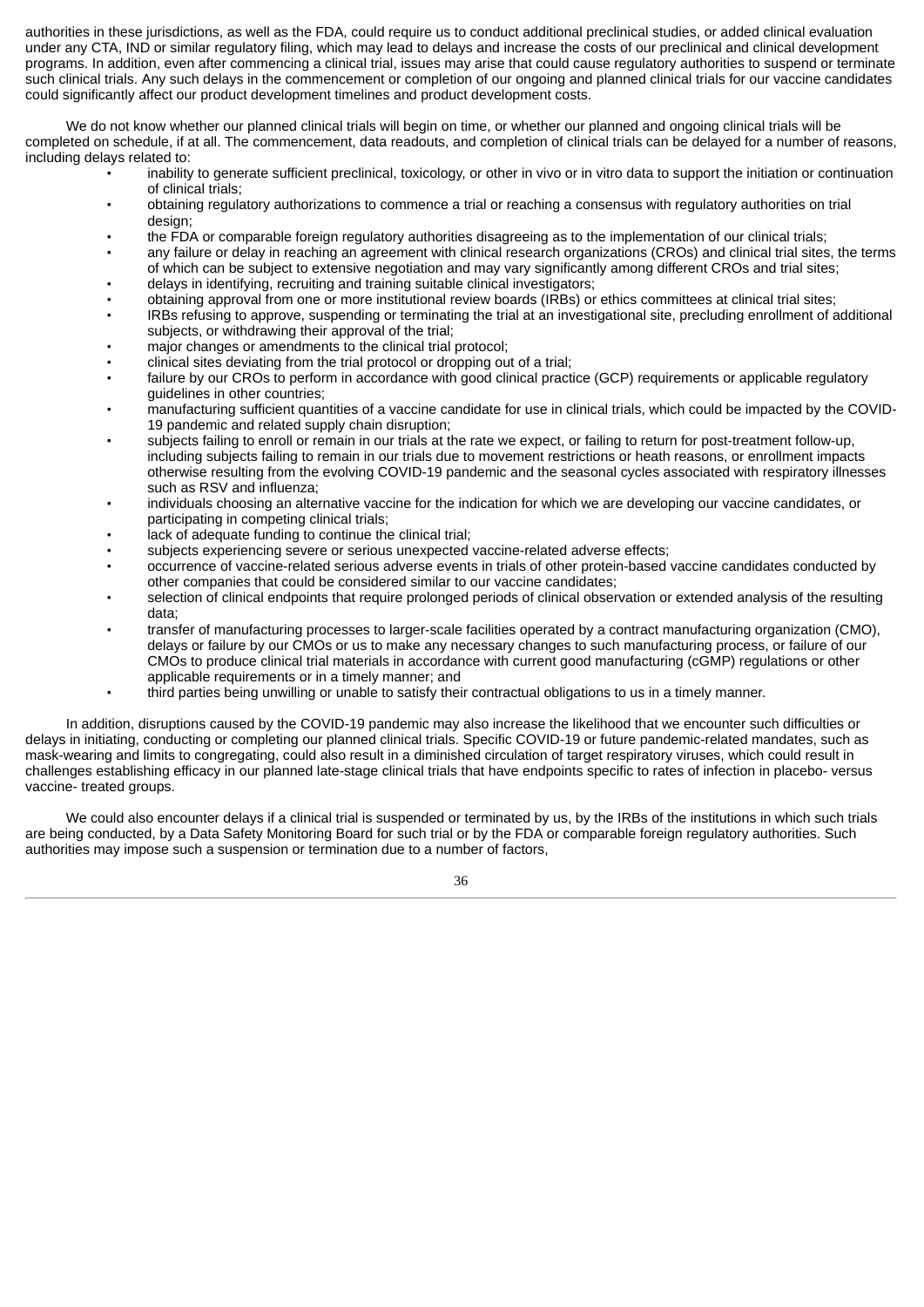including failure to conduct the clinical trial in accordance with regulatory requirements or our clinical protocols, inspection of the clinical trial operations or trial site by the FDA or comparable foreign regulatory authorities resulting in the imposition of a clinical hold, unforeseen safety issues or adverse side effects, failure to demonstrate a benefit from using a vaccine, changes in governmental regulations or administrative actions or lack of adequate funding to continue the clinical trial. In addition, changes in regulatory requirements and policies may occur, and we may need to amend clinical trial protocols to comply with these changes. Amendments may require us to resubmit our clinical trial protocols to IRBs for reexamination, which may impact the costs, timing or successful completion of a clinical trial.

Further, conducting clinical trials in foreign countries, as we plan to continue to do for our vaccine candidates, presents additional risks that may delay completion of our clinical trials. These risks include the failure of enrolled subjects in foreign countries to adhere to clinical protocols as a result of differences in healthcare services or cultural customs, managing additional administrative burdens associated with foreign regulatory schemes and privacy regulations, and political and economic risks, including war, relevant to such foreign countries.

In addition, many of the factors that cause, or lead to, the termination or suspension of, or a delay in the commencement or completion of, clinical trials may also ultimately lead to the denial of regulatory approval of a vaccine candidate. We may make formulation or manufacturing changes with respect to our vaccine candidates, in which case we may need to conduct additional preclinical studies to bridge our modified vaccine candidates to earlier versions. Any resulting delays to our clinical trials could shorten any period during which we may have the exclusive right to commercialize our vaccine candidates. In such cases, our competitors may be able to bring products to market before we do, and the commercial viability of our vaccine candidates could be significantly reduced. Any of these occurrences may harm our business, financial condition and prospects significantly.

#### We may find it difficult to enroll subjects in our clinical trials. If we encounter difficulties enrolling subjects in our clinical trials, our *clinical development activities could be delayed or otherwise adversely affected.*

Successful and timely completion of clinical trials will require that we identify and enroll a specified number of subjects for each of our clinical trials. We may not be able to initiate or continue clinical trials for our vaccine candidates if we are unable to identify and enroll a sufficient number of eligible subjects to participate in these trials as required by the FDA or similar regulatory authorities outside the United States. Subiect enrollment, a significant factor in the timing of clinical trials, is affected by many factors including the size and nature of the subject population, the severity of the disease under investigation, the proximity of subjects to clinical sites, the eligibility and exclusion criteria for the trial, the design of the clinical trial, the ability to obtain and maintain informed consents, the risk that enrolled subjects will not complete a clinical trial, our ability to recruit clinical trial investigators with the appropriate competencies and experience, and competing clinical trials and clinicians' and subjects' perceptions as to the potential advantages and risks of the vaccine candidate being studied in relation to other available therapies, including any new products that may be approved for the indications we are investigating as well as any vaccine candidates under development. Additionally, across our ongoing and anticipated clinical trials and target subjects, other vaccine companies targeting these same infections are recruiting clinical trial subjects from these target populations, which may make it more difficult to fully enroll our clinical trials.

In addition, the process of finding subjects may prove costly. The timing of our clinical trials depends, in part, on the speed at which we can recruit subjects to participate in our trials, as well as completion of required follow-up periods. The eligibility criteria of our clinical trials, once established, may further limit the pool of available trial participants as may the seasonal cycles associated with respiratory illnesses such as RSV and influenza and the impacts of the evolving COVID-19 pandemic. If subjects are unwilling or unable to participate in our trials for any reason, including the existence of concurrent clinical trials for similar target populations, negative perceptions of vaccines generally or of any of our vaccine candidates in particular, the availability of approved or authorized therapies, the effects of the COVID-19 pandemic, or the fact that enrolling in our trials would prevent subjects from taking a different vaccine, or we otherwise have difficulty enrolling a sufficient number of subjects, the timeline for recruiting subjects, conducting trials and obtaining regulatory approval of our vaccine candidates may be delayed. For example, while we expect to report interim topline data from our IVX-121 Phase 1/1b trial in Belgium in June 2022, challenges associated with COVID-19 and competing trials made it more difficult than projected to enroll subjects in the older adult arm. Our inability to enroll a specified number of subjects for any of our future clinical trials would result in significant delays or may require us to abandon one or more clinical trials altogether. In addition, we rely on, and will continue to rely on, CROs and clinical trial sites to ensure proper and timely conduct of our preclinical studies and clinical trials. Though we have entered into agreements governing their services, we will have limited influence over their actual performance.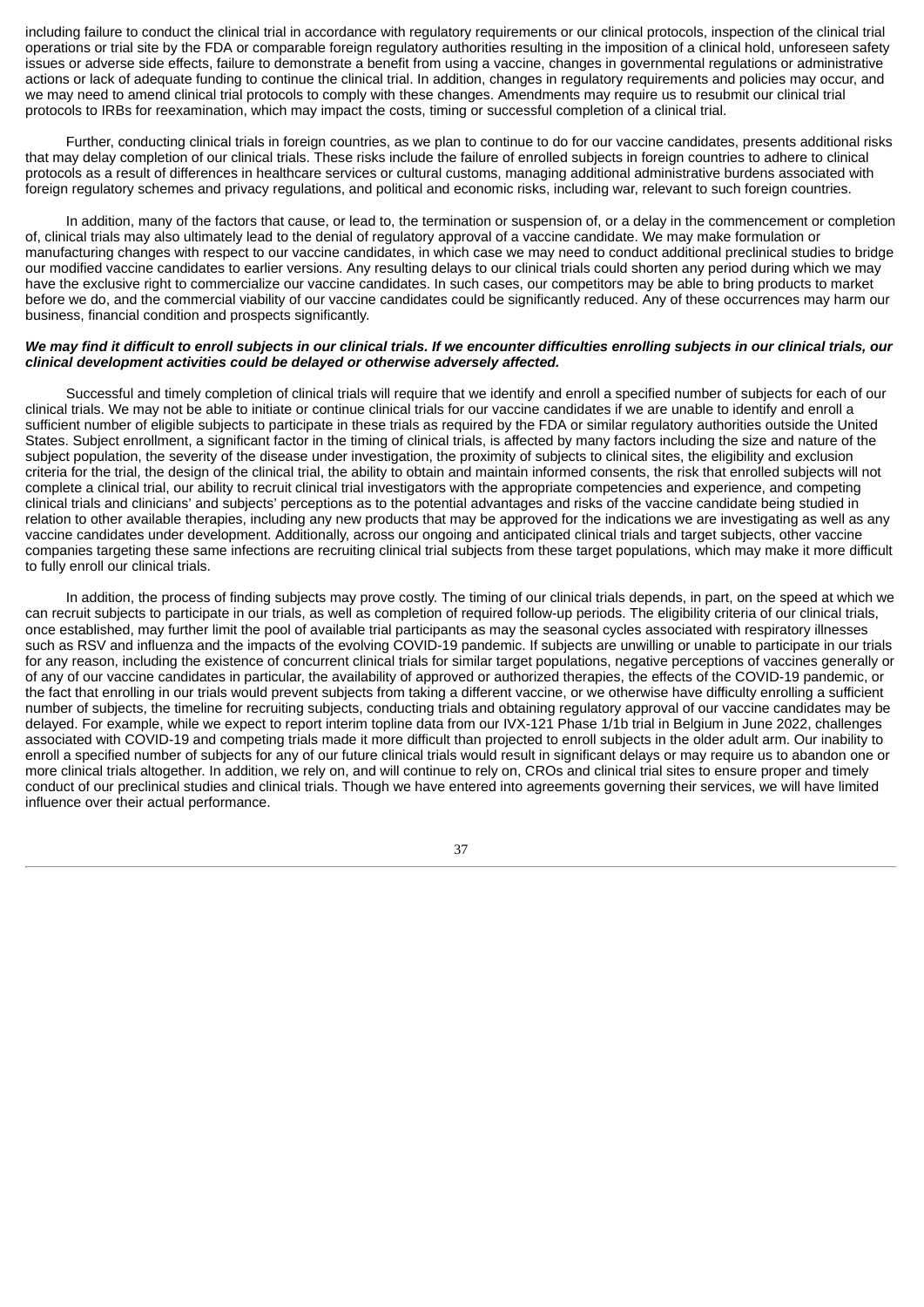# We cannot assure you that our assumptions used in determining expected clinical trial timelines and our clinical development plans are correct, which would result in the delay of completion of such trials beyond our expected timelines or in increased *clinical development costs.*

If the incidence rates of infection for the specific pathogens we are targeting are smaller than we believe they are, our clinical development may be adversely affected, and our business may suffer.

Our projections of both the number of people who have respiratory diseases, as well as the subset of people with these diseases who have the potential to benefit from treatment with our vaccine candidates, are based on our estimates. These estimates have been derived from a variety of sources, including scientific literature, epidemiologic surveys, and market research based on healthcare databases, and may prove to be incorrect or imprecise. In addition, precise incidence for all the respiratory conditions we aim to address with our vaccine candidates may vary from season to season. Further, new trials or information may change the estimated incidence of these diseases. Our planned clinical trial sizes for later stage efficacy trials are based on our current estimates for rates of infection for the specific pathogens targeted by our vaccine candidates. If our estimates are incorrect, this may impact the number of subjects that need to be recruited for our clinical trials, may result in us having to repeat a clinical trial, or could impact the likelihood of success of our clinical development. In particular, the incidence rate of hMPV is uncertain. We are planning our own epidemiological assessment of hMPV and RSV infections in older adults prior to commencing our planned Phase 2b clinical trial to inform our determination of the size of the patient population to be enrolled in the trial. If the outcome of that assessment is a lower incidence rate than we are currently anticipating, we may need to plan for a larger Phase 2b clinical trial than we are currently planning for, which would result in increased clinical development costs.

#### Use of our vaccine candidates could be associated with adverse side effects, adverse events or other safety risks, which could delay or preclude approval, cause us to suspend or discontinue clinical trials, abandon a vaccine candidate, limit the commercial profile of an approved label or result in other significant negative consequences that could severely harm our business, prospects, *operating results and financial condition.*

As is the case with biopharmaceuticals generally, it is likely that there may be adverse side effects associated with our vaccine candidates' use. We cannot provide assurance that our vaccine candidates will not have similar effects to other experimental or licensed vaccines as we are in the early stages of evaluating our vaccine candidates in clinical trials.

We will continue to monitor for expected and unexpected side effects in our clinical trials. Future results of our clinical trials could reveal a high and unacceptable severity and prevalence of expected or unexpected side effects. Vaccine-related side effects could affect subject recruitment or the ability of enrolled subjects to complete the trial or result in potential product liability claims. Undesirable side effects caused by our vaccine candidates when used alone or in combination with approved drugs, biologics or vaccines could cause us or regulatory authorities to interrupt, delay or halt clinical trials and could result in a more restrictive label or lead to the delay or denial of regulatory approval by the FDA or comparable foreign regulatory authorities. Any of these occurrences may harm our business, financial condition and prospects significantly.

Moreover, if our vaccine candidates are associated with undesirable side effects in clinical trials or have characteristics that are unexpected, we may elect to abandon their development or limit their development to more narrow uses or subpopulations in which the undesirable side effects or other characteristics are less prevalent, less severe or more acceptable from a risk-benefit perspective, which may limit the commercial expectations for the vaccine candidate if approved. We may also be required to modify our development and clinical trial plans based on findings after we commence clinical trials. Many compounds that initially showed promise in early-stage testing have later been found to cause side effects that prevented further development of the compound. In addition, regulatory authorities may draw different conclusions or require additional testing to confirm these determinations.

We will also monitor in our clinical trials for less common adverse events of special interest to regulatory authorities, such as enhanced respiratory disease after vaccination. It is possible that as we test our vaccine candidates in larger, longer and more extensive clinical trials, or if the use of these vaccine candidates becomes more widespread following regulatory approval, more illnesses, injuries, discomforts and other adverse events than were observed in earlier trials, as well as new conditions that did not occur or went undetected, may be discovered. If such side effects become known later in development or upon approval, if any, such findings may harm our business, financial condition and prospects significantly.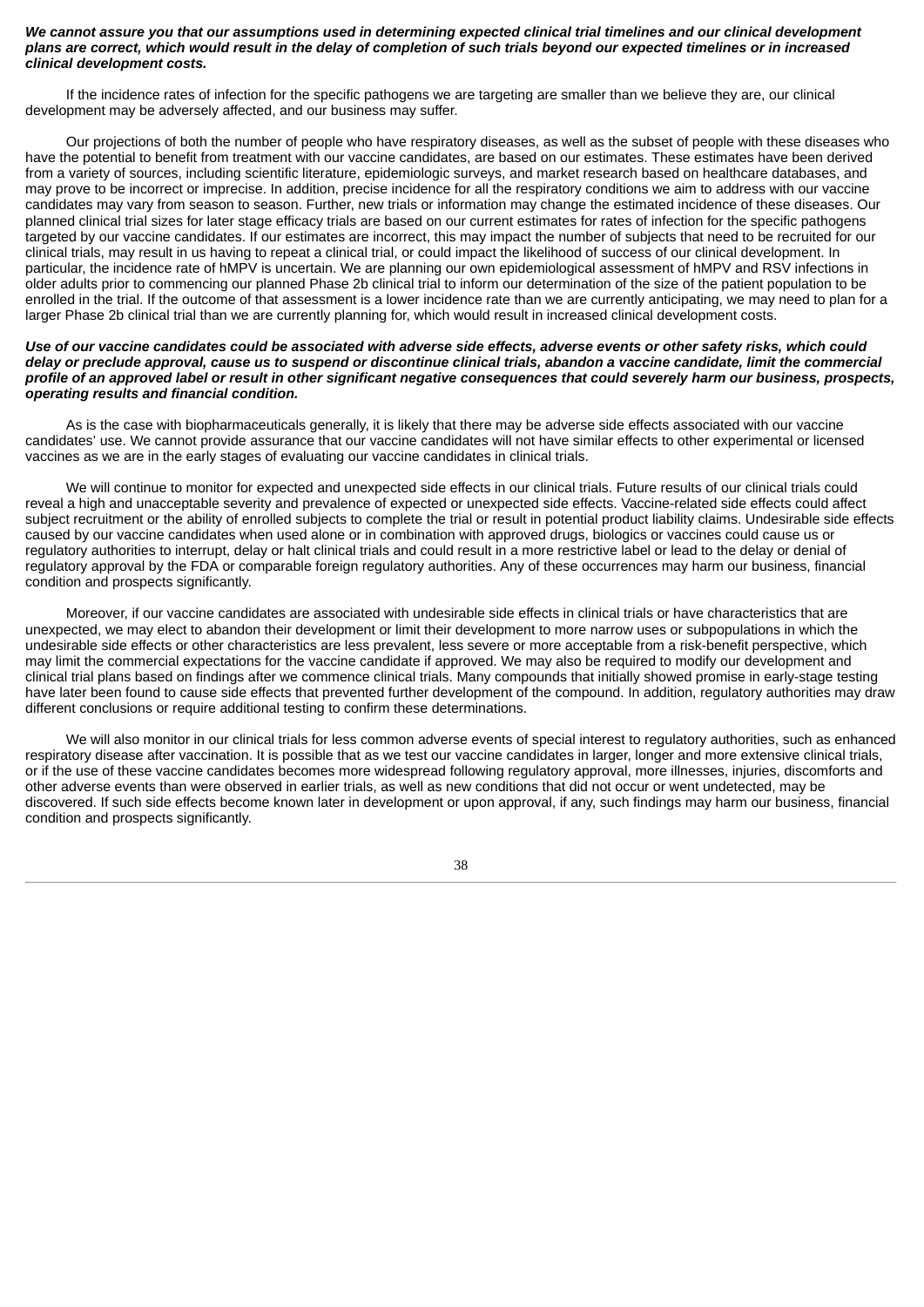In addition, if one or more of our vaccine candidates receives marketing approval, and we or others later identify undesirable side effects caused by such vaccine a number of potentially significant negative consequences could result, including:

- regulatory authorities may withdraw, suspend or limit approvals of such vaccine or seek an injunction against its manufacture or distribution;
- we may be required to recall a vaccine or change the way such vaccine is administered to individuals;
- regulatory authorities may require additional warnings on the label, such as a "black box" warning or a contraindication; • we may be required to implement a Risk Evaluation and Mitigation Strategy (REMS) or create a medication guide
- outlining the risks of such side effects for distribution to individuals; • we may be required to change the way a vaccine is distributed or administered, conduct additional clinical trials or change the labeling of a vaccine or be required to conduct additional post-marketing studies or surveillance;
- we could be sued and held liable for harm caused to vaccine recipients;
- sales of the vaccine may decrease significantly or the vaccine could become less competitive; and
- our reputation may suffer.

Any of these events could prevent us from achieving or maintaining market acceptance of the particular vaccine candidate, if approved, and could significantly harm our business, results of operations and prospects.

#### As an organization, we have never completed any clinical trials, and may be unable to do so for any of our vaccine candidates.

We are conducting clinical trials for two of our vaccine candidates. Our other vaccine candidates are in the preclinical development stage. We will need to successfully complete our current and additional planned clinical trials in order to seek FDA or comparable foreign regulatory approval to market our vaccine candidates. Carrying out clinical trials and the submission of a successful BLA is a complicated process. In general, in order to proceed with clinical trials, we must receive authorization to proceed under INDs or comparable applications submitted to foreign regulatory authorities. We have not previously completed any clinical trials, have limited experience as a company in preparing, submitting and prosecuting regulatory filings and our company has only previously submitted a Clinical Trial Notification in Australia for IVX-411, and a clinical trial application in Belgium for IVX-121 and has otherwise not previously submitted any IND, BLA or other comparable foreign regulatory submission. We also plan to conduct a number of clinical trials for multiple vaccine candidates in parallel over the next several years, which may be a difficult process to manage with our limited resources and which may divert the attention of management. We are in the early stages of consultation with the FDA. Therefore, we cannot be certain how many clinical trials of our IVX-411 or IVX-A12 vaccine candidates will be required or how such trials should be designed, or that we will not encounter material delays in our clinical development plans. Consequently, we may be unable to successfully and efficiently execute and complete necessary clinical trials in a way that leads to regulatory submission and approval of any of our vaccine candidates. We may require more time and incur greater costs than our competitors and may not succeed in obtaining regulatory approvals of vaccine candidates that we develop. Failure to commence or complete, or delays in, our planned clinical trials, could prevent us from or delay us in submitting BLAs for and commercializing our vaccine candidates.

# We have licensed the rights in our technology for a limited number of infectious diseases in certain jurisdictions, which may limit our ability to obtain regulatory approval, commercialize our vaccine candidates, or expand our pipeline to fully realize the *commercial potential of our VLP platform.*

We have a prescribed list of infectious disease applications for which we have obtained licenses from UW to develop vaccine candidates using our VLP technology platform. Third parties may also have licensed or will license the same VLP technology from UW for use in infectious disease applications or jurisdictions where we do not have an exclusive license. Any adverse developments that occur during clinical trials related to these infectious disease applications conducted by third parties in other jurisdictions may result in delays, limitations or denials of regulatory approvals of our vaccine candidates, may cause regulators to require us to conduct additional clinical trials as a condition to marketing approval, may result in the withdrawal of any approvals of our vaccine candidates that we receive in the future, or may result in further restrictions on our ability to commercialize our vaccine candidates. Such adverse developments may also negatively impact the perception of our vaccine candidates, which may reduce the enrollment of subjects in our clinical trials or inhibit our ability to market our vaccine candidates in the future if approved. For example, SK is developing a vaccine candidate that is similar to IVX-411 and uses the same VLP technology that we have licensed from UW for our vaccine candidates. SK is conducting clinical trials of this vaccine candidate in South Korea, and any

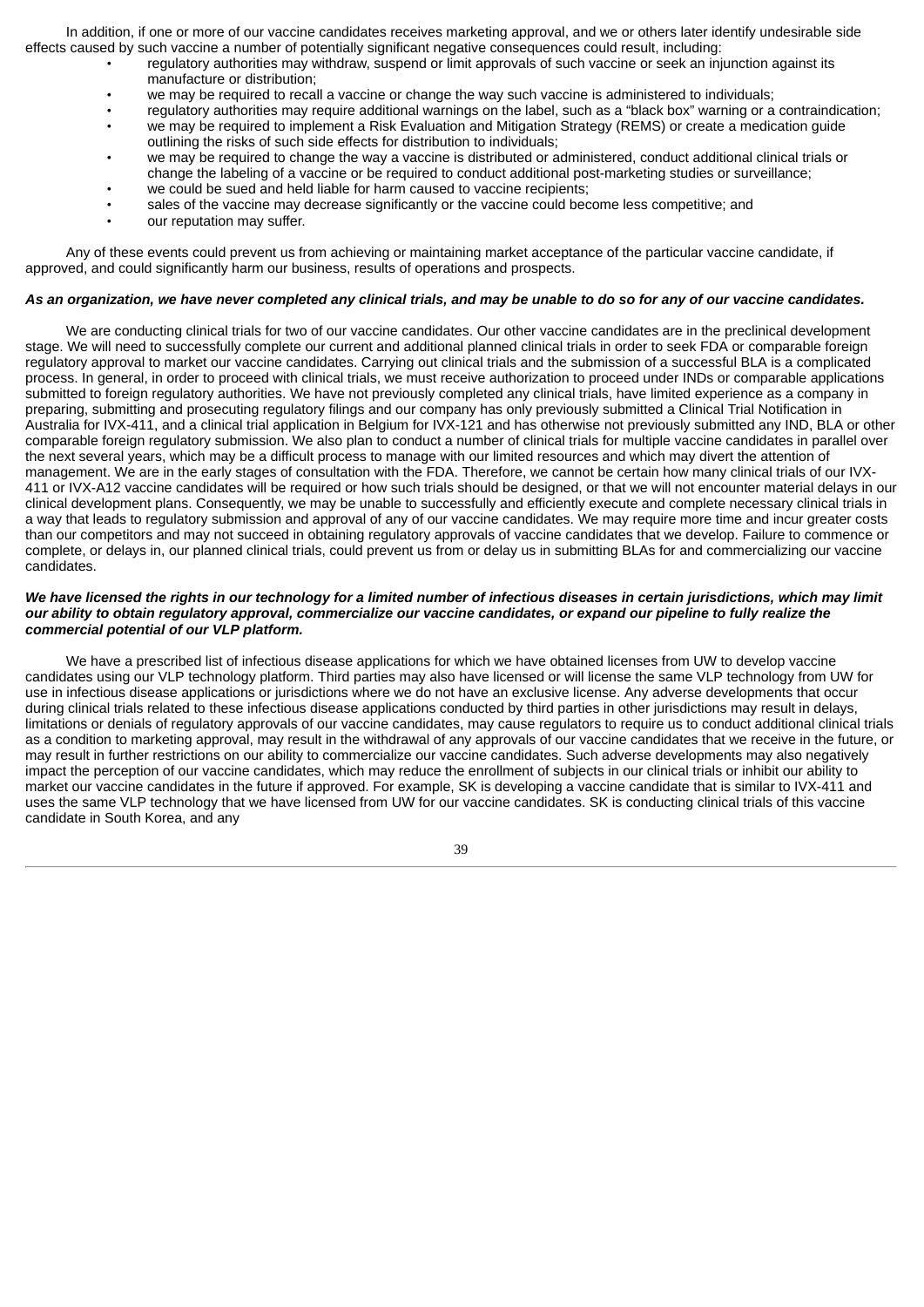future adverse developments related to its vaccine candidate could negatively impact the development of IVX-411 and our other vaccine candidates.

In addition, the expansion of our pipeline to target additional infectious diseases for which we do not currently have a license will require us to seek additional licenses, which could increase our costs. Failure to acquire such licenses would reduce the infectious diseases that we may target with the vaccine candidates that we develop, which would prevent us from realizing the full potential of our VLP technology platform.

Our vaccine candidates are subject to extensive regulation and compliance, which is costly and time consuming, and such regulation and compliance may cause unanticipated delays or prevent the receipt of the required approvals and licenses to commercialize our vaccine candidates.

The clinical development, manufacturing, labeling, packaging, storage, record-keeping, advertising, promotion, import, export, marketing, distribution and adverse event reporting, including the submission of safety and other information, of our vaccine candidates are subject to extensive regulation by the FDA in the United States and by comparable foreign regulatory authorities in foreign markets. In the United States, we are not permitted to market our vaccine candidates until we receive regulatory approval from the FDA, which is referred to as licensure. The process of obtaining regulatory approval is expensive, often takes many years following the commencement of clinical trials and can vary substantially based upon the type, complexity and novelty of the vaccine candidates involved, as well as the target indications and populations. Approval policies or regulations may change, and the FDA has substantial discretion in the vaccine approval process, including the ability to delay, limit or deny approval of a vaccine candidate for many reasons. Despite the time and expense invested in clinical development of vaccine candidates, regulatory approval is never guaranteed. Neither we nor any current or future collaborator is permitted to market any of our vaccine candidates in the United States until we receive approval of a BLA, or if applicable, an EUA, from the FDA.

Prior to obtaining approval to commercialize a vaccine candidate in the United States or abroad, we or our collaborators must demonstrate with substantial evidence from adequate and well-controlled clinical trials, and to the satisfaction of the FDA or comparable foreign regulatory authorities, that such vaccine candidates are safe, pure and potent for their intended uses. Results from preclinical studies and clinical trials can be interpreted in different ways. Even if we believe the preclinical or clinical data for our vaccine candidates are promising, such data may not be sufficient to support approval by the FDA and comparable foreign regulatory authorities. The FDA or comparable foreign regulatory authorities, as the case may be, may also require us to conduct additional preclinical studies or clinical trials for our vaccine candidates either prior to approval or post-approval, or may object to elements of our clinical development program.

The FDA or comparable foreign regulatory authorities can delay, limit or deny approval of a vaccine candidate for many reasons, including:

- such authorities may disagree with the design or implementation of our current or future collaborators' clinical trials;
- negative or ambiguous results from our clinical trials, or results may not otherwise meet the level of statistical significance required by the FDA or comparable foreign regulatory agencies for approval;
- serious and unexpected vaccine-related side effects may be experienced by participants in our clinical trials or by individuals using vaccines similar to our vaccine candidates;
- such authorities may not accept clinical data from trials that are conducted at clinical facilities or in countries where the standard of care is potentially different from those of their respective home countries;
- we or any of our current or future collaborators may be unable to demonstrate that a vaccine candidate is safe and effective, and that such vaccine candidate's clinical and other benefits outweigh its safety risks;
- such authorities may disagree with our interpretation of data from preclinical studies or clinical trials;
- such authorities may not agree that the data collected from clinical trials of our vaccine candidates are acceptable or sufficient to support the submission of a BLA or other marketing application, and such authorities may impose requirements for additional preclinical studies or clinical trials;
- such authorities may disagree regarding the formulation, labeling and/or the specifications of our vaccine candidates;
- approval may be granted only for indications that are significantly more limited than what we apply for and/or be subject to other significant restrictions on distribution and use:
- such authorities may find deficiencies in the manufacturing processes, approval policies or facilities of our third-party manufacturers with which we or any of our future collaborators contract for clinical and commercial supplies;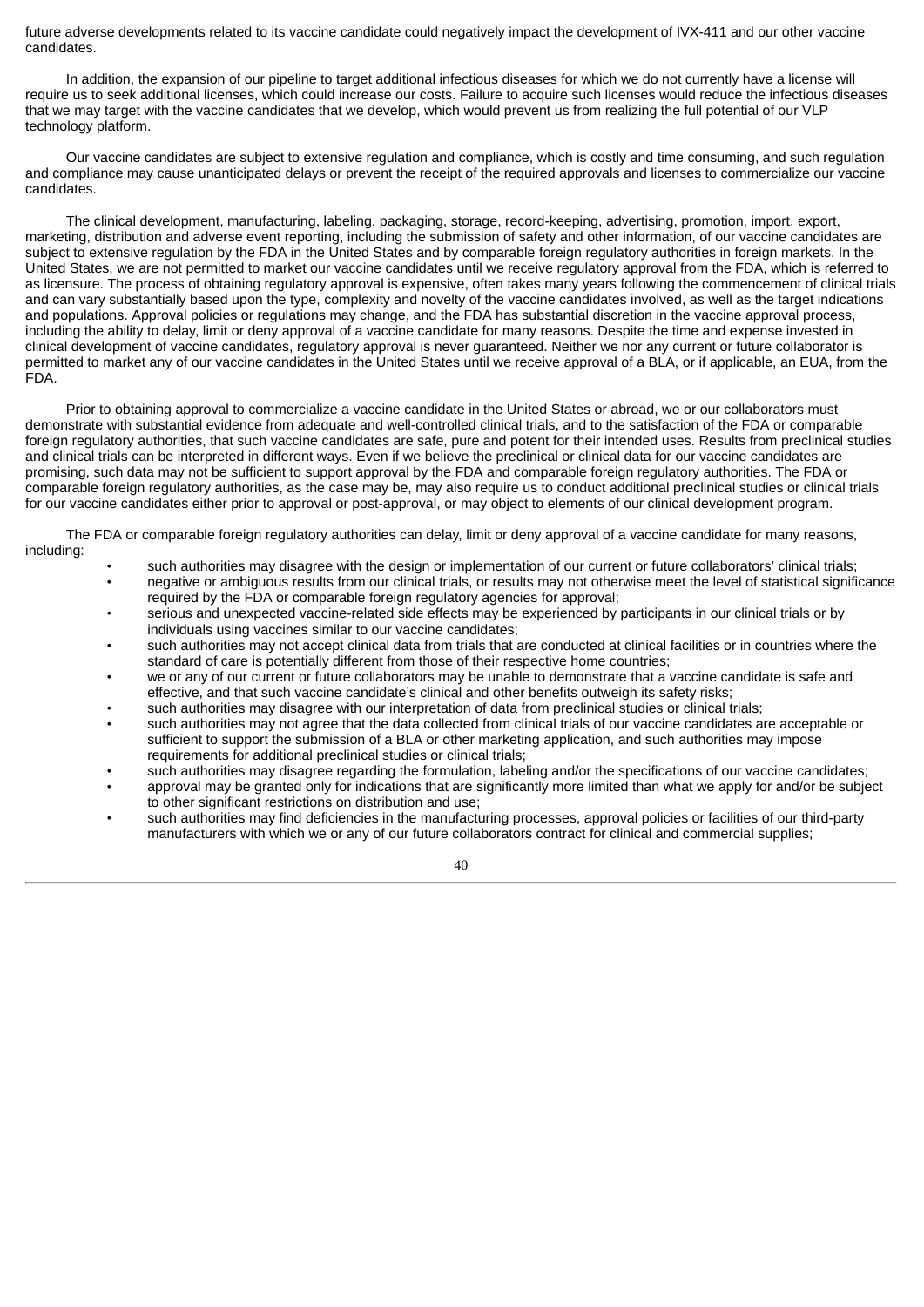- regulations of such authorities may significantly change in a manner rendering our or any of our potential future collaborators' clinical data insufficient for approval; or
- such authorities may not accept a submission due to, among other reasons, the content or formatting of the submission.

Of the large number of vaccines and biologics in development, only a small percentage successfully complete the FDA or foreign regulatory approval processes and are commercialized. The lengthy approval process as well as the unpredictability of future clinical trial results may result in our failing to obtain regulatory approval to market our vaccine candidates, which would significantly harm our business, results of operations and prospects.

With respect to foreign markets, approval procedures vary among countries and, in addition to the foregoing risks, may involve additional product testing, administrative review periods and agreements with pricing authorities. In addition, events raising questions about the safety of certain marketed biopharmaceuticals may result in increased cautiousness by the FDA and comparable foreign regulatory authorities in reviewing new drugs based on safety, efficacy or other regulatory considerations and may result in significant delays in obtaining regulatory approvals.

Further, the COVID-19 pandemic has created a more uncertain regulatory landscape that may adversely impact our ability to receive approvals for our vaccine candidates. For example, it is unclear how the increased population of individuals receiving COVID-19 vaccines will impact the approval processes of other vaccine candidates for COVID-19. In addition, there is a less clearly defined regulatory path for booster vaccines, which may be our target development path for our COVID-19 vaccine candidates, and the rapid evolution of variants in the COVID-19 pandemic may complicate the approval of a vaccine candidate. As of May 2022, the FDA has not provided guidance on the path to regulatory approval for a second generation COVID-19 vaccine in the United States. Any delay in obtaining, or inability to obtain, applicable regulatory approvals would prevent us or any of our potential future collaborators from commercializing our vaccine candidates.

#### We may expend our limited resources to pursue a particular vaccine candidate and fail to capitalize on vaccine candidates that *may be more profitable or for which there is a greater likelihood of success.*

Because we have limited financial and managerial resources, we focus on specific vaccine candidates, development programs and indications. We are also conducting and plan to conduct several clinical trials for multiple vaccine candidates in parallel over the next several years, which may make our decision as to which vaccine candidates to focus on more difficult. As a result, we may forgo or delay pursuit of opportunities with other vaccine candidates that could have had greater commercial potential. Our resource allocation decisions may cause us to fail to capitalize on viable commercial products or profitable market opportunities. Our spending on current and future research and development programs and vaccine candidates for specific indications may not yield any commercially viable vaccine candidates. If we do not accurately evaluate the commercial potential or target market for a particular vaccine candidate, we may relinquish valuable rights to that vaccine candidate through collaborations, licenses and other similar arrangements in cases in which it would have been more advantageous for us to retain sole development and commercialization rights to such vaccine candidate.

#### If available, we may seek an EUA from the FDA or comparable emergency authorizations from foreign regulatory authorities of our COVID-19 vaccine candidate(s), and if we fail to obtain or maintain such authorizations, we may be required to pursue a more *lengthy clinical development process than we expect, and our business may be harmed.*

If available, we may seek an EUA from the FDA or comparable emergency authorizations with respect to our COVID-19 vaccine candidate(s). The FDA has the authority to issue an EUA under certain circumstances, such as during a public health emergency, pursuant to a declaration by the Secretary of the Department of Health and Human Services, or HHS, that an emergency exists justifying the issuance of EUAs for certain types of products (referred to as EUA declarations). On March 27, 2020, the Secretary of HHS declared that circumstances exist justifying authorization of drugs and biologics during the COVID-19 pandemic, subject to the terms of any EUA that is issued for a specific product. Once an EUA declaration has been issued, the FDA can issue EUAs for products that fall within the scope of that declaration. To issue an EUA, the FDA Commissioner must conclude that (1) the chemical, biological, radioactive or nuclear agent (CBRN) that is referred to in the EUA declaration can cause serious or life-threatening diseases or conditions; (2) based on the totality of scientific evidence available, it is reasonable to believe that the product may be effective in diagnosing, treating, or preventing the disease or condition attributable to the CBRN and that the product's known and potential benefits outweigh its known and potential risks; and (3) there is no adequate, approved, and available alternative to the product.

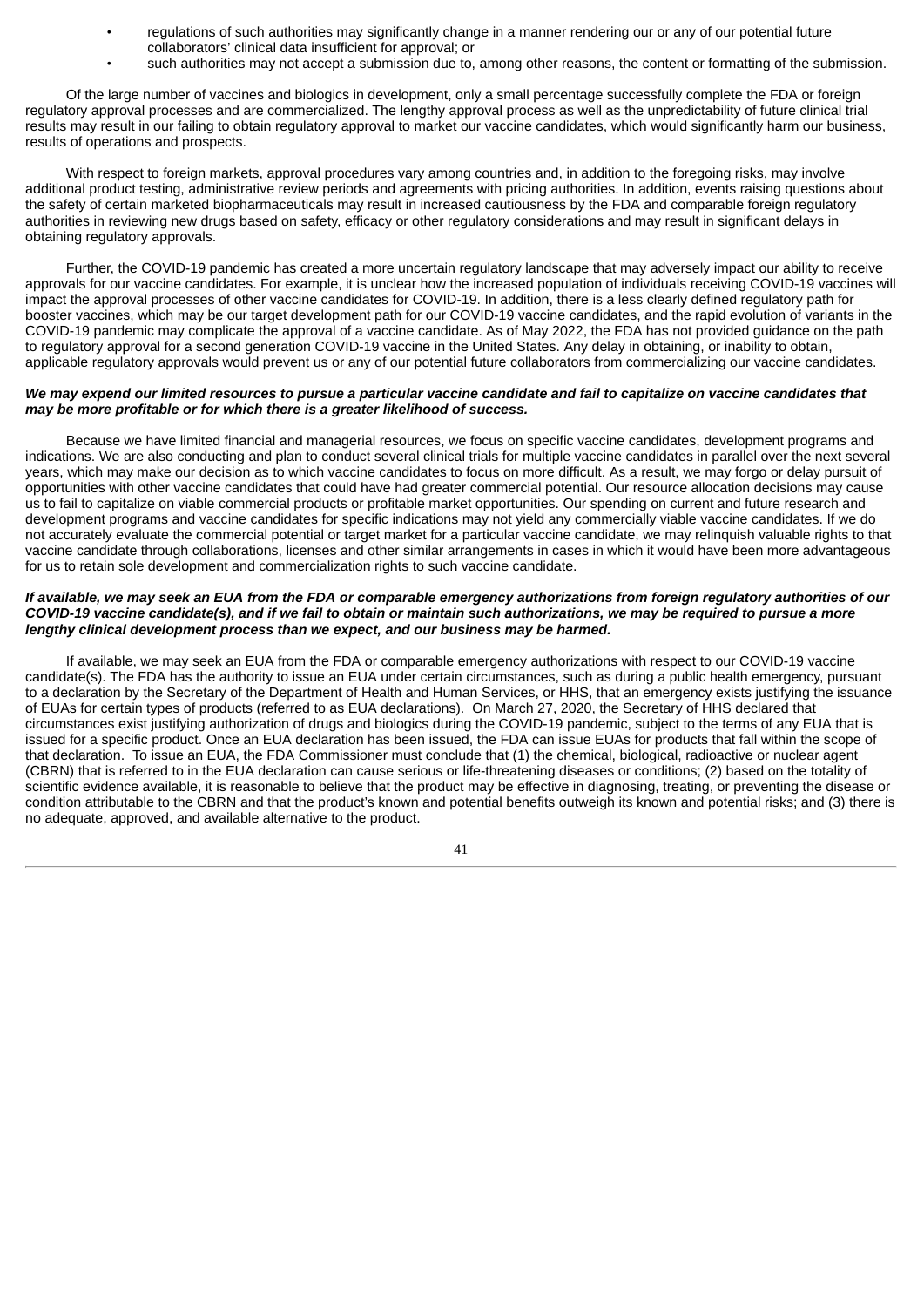The FDA evaluates whether to grant an EUA on a case-by-case basis in the context of a public health emergency. Even if we seek and obtain an EUA for one or more of our vaccine candidates, we cannot assure you that the FDA would approve a BLA for such vaccine candidate, if such approval is required. Accordingly, even if we obtain an EUA for one or more of our vaccine candidates, we may be required to conduct additional clinical trials before we are able to submit BLAs or comparable marketing applications for such vaccine candidates.

In addition, the authorization to market products under an EUA is limited to the period of time the EUA declaration is in effect, and the FDA can revoke an EUA in certain circumstances. The FDA's policies regarding an EUA can change unexpectedly. We cannot predict how long any authorization, if obtained, will remain in place. The FDA's policies regarding vaccines and other products used to diagnose, treat or mitigate COVID-19 remain in flux as the FDA responds to new and evolving public health information and clinical evidence. Therefore, even if we obtain an EUA or other emergency authorizations for one or more of our vaccine candidates, it is possible that such EUA or other authorizations may be revoked and we may be required to cease any commercialization activities, which would adversely impact our business, financial condition and results of operations.

#### We are conducting and plan to conduct certain of our clinical trials for our vaccine candidates outside of the United States. However, the FDA and other foreign equivalents may not accept data from such trials, in which case our development plans will be *delayed, which could materially harm our business.*

We are conducting and plan to conduct certain of our clinical trials for our vaccine candidates outside the United States, including the Phase 1/1b clinical trial we are conducting in Belgium of IVX-121 in adults aged 18-45 and 60-75 and the Phase 1/2 clinical trial of IVX-411 that we are conducting in Australia. The acceptance of study data from clinical trials conducted outside the United States or another jurisdiction by the FDA or comparable foreign regulatory authority may be subject to certain conditions or may not be accepted at all. In cases where data from foreign clinical trials are intended to serve as the sole basis for marketing approval in the United States, the FDA will not approve the application on the basis of foreign data alone unless (i) the data are applicable to the U.S. population and U.S. medical practice; (ii) the trials were performed by clinical investigators of recognized competence and pursuant to GCP regulations; and (iii) the data are considered valid without the need for an on-site inspection by the FDA or, if the FDA considers such an inspection to be necessary, the FDA is able to validate the data through an on-site inspection or other appropriate means. In addition, even where the foreign study data are not intended to serve as the sole basis for approval, the FDA will not accept the data as support for an application for marketing approval unless the study is well-designed and well-conducted in accordance with GCP requirements and the FDA is able to validate the data from the study through an onsite inspection if deemed necessary. Many regulatory authorities outside the United States have similar requirements. In addition, trials conducted outside the United States are subject to the applicable local laws of the jurisdictions where the trials are conducted. There can be no assurance the FDA will accept data from clinical trials conducted outside of the United States. If the FDA does not accept data from our clinical trials of our vaccine candidates, it would likely result in the need for additional clinical trials, which would be costly and time consuming and delay or permanently halt our development of our vaccine candidates.

Conducting clinical trials outside the United States also exposes us to additional risks, including risks associated with:

- additional foreign regulatory requirements;
- variability in expense due to foreign currency exchange fluctuations;
- compliance with foreign manufacturing, customs, shipment and storage requirements;
- cultural differences in medical practice and clinical research; and
- diminished protection of intellectual property in some countries.

Interim, topline and preliminary data from our preclinical studies and clinical trials that we announce or publish from time to time may change as more subject data become available and are subject to audit and verification procedures that could result in material changes in the final data.

From time to time, we may publicly disclose interim, preliminary or topline data from our preclinical studies and clinical trials, which are based on a preliminary analysis of then-available data, and the results and related findings and conclusions are subject to change following a more comprehensive review of the data related to the particular trial. We also make assumptions, estimations, calculations and conclusions as part of our analyses of data, and we may not have received or had the opportunity to fully and carefully evaluate all data. As a result, interim, preliminary or topline results that we report may differ from future results of the same trials, or different conclusions or considerations may qualify such results, once additional data have been received and fully evaluated. Topline and preliminary data also remain subject to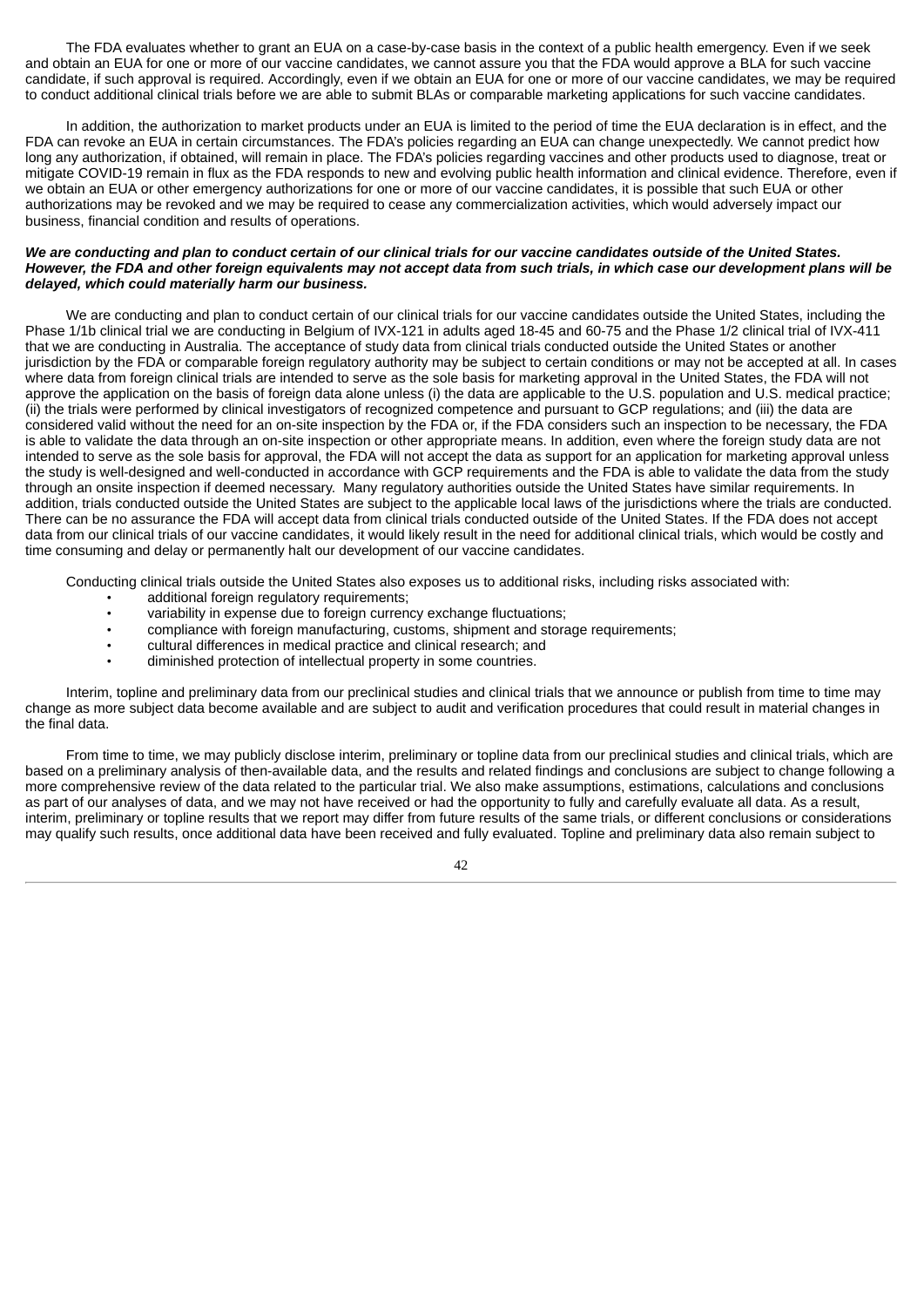audit and verification procedures that may result in the final data being materially different from the preliminary data we previously published. As a result, topline, interim and preliminary data should be viewed with caution until the final data are available. In addition, interim data from clinical trials that we may complete are subject to the risk that one or more of the clinical outcomes may materially change as subject enrollment continues and more clinical trial data become available. Adverse differences between interim, topline or preliminary data and final data could significantly harm our business prospects. Further, disclosure of such data by us or by our competitors could result in volatility in the price of our common stock.

Further, others, including regulatory agencies, may not accept or agree with our assumptions, estimates, calculations, conclusions or analyses or may interpret or weigh the importance of data differently, which could impact the value of the particular program, the approvability or commercialization of the particular vaccine candidate or product and the value of our company in general. In addition, the information we choose to publicly disclose regarding a particular study or clinical trial is based on what is typically extensive information, and you or others may not agree with what we determine is the material or otherwise appropriate information to include in our disclosure, and any information we determine not to disclose may ultimately be deemed significant with respect to future decisions, conclusions, views, activities or otherwise regarding a particular product, vaccine candidate or our business. If the interim, topline, or preliminary data that we report differ from actual results, or if others, including regulatory authorities, disagree with the conclusions reached, our ability to obtain approval for, and commercialize, our vaccine candidates may be harmed, which could harm our business, operating results, prospects or financial condition.

#### Disruptions at the FDA and other government agencies caused by funding shortages or global health concerns could hinder their ability to hire, retain or deploy key leadership and other personnel, or otherwise prevent new or modified products from being developed, approved or commercialized in a timely manner or at all, which could negatively impact our business.

The ability of the FDA and other government agencies to review and approve new products can be affected by a variety of factors, including government budget and funding levels, statutory, regulatory and policy changes, a government agency's ability to hire and retain key personnel and accept the payment of user fees, and other events that may otherwise affect the government agency's ability to perform routine functions. Average review times at the FDA and other government agencies have fluctuated in recent years as a result. In addition, government funding of other government agencies that fund research and development activities is subject to the political process, which is inherently fluid and unpredictable. Disruptions at the FDA and other agencies may also slow the time necessary for new biologics or modifications to approved biologics to be reviewed and/or approved by necessary government agencies, which would adversely affect our business. For example, over the last several years, the U.S. government has shut down several times and certain regulatory agencies, such as the FDA, have had to furlough critical employees and stop critical activities.

Separately, in response to the COVID-19 pandemic, in March 2020, the FDA announced its intention to postpone most inspections of foreign manufacturing facilities, and on March 18, 2020, the FDA temporarily postponed routine surveillance inspections of domestic manufacturing facilities. Subsequently, in July 2020, the FDA resumed certain on-site inspections of domestic manufacturing facilities subject to a risk-based prioritization system. The FDA utilized this risk-based assessment system to assist in determining when and where it was safest to conduct prioritized domestic inspections. Additionally, on April 15, 2021, the FDA issued a guidance document in which the FDA described its plans to conduct voluntary remote interactive evaluations of certain drug manufacturing facilities and clinical research sites, among other facilities. According to the guidance, the FDA may request such remote interactive evaluations where the FDA determines that remote evaluation would be appropriate based on mission needs and travel limitations. In May 2021, the FDA outlined a detailed plan to move toward a more consistent state of inspectional operations, and in July 2021, the FDA resumed standard inspectional operations of domestic facilities and was continuing to maintain this level of operation as of September 2021. More recently, the FDA has continued to monitor and implement changes to its inspectional activities to ensure the safety of its employees and those of the firms it regulates as it adapts to the evolving COVID-19 pandemic. Regulatory authorities outside the United States may adopt similar restrictions or other policy measures in response to the COVID-19 pandemic. If a prolonged government shutdown occurs, or if global health concerns continue to prevent the FDA or other regulatory authorities from conducting their regular inspections, reviews or other regulatory activities, it could significantly impact the ability of the FDA or other regulatory authorities to timely review and process our regulatory submissions, which could have a material adverse effect on our business.

#### **Risks Related to Our Reliance on Third Parties**

We rely on third parties to conduct many of our preclinical studies and clinical trials. If these third parties do not successfully carry *out their contractual duties, comply with applicable regulatory requirements or meet expected*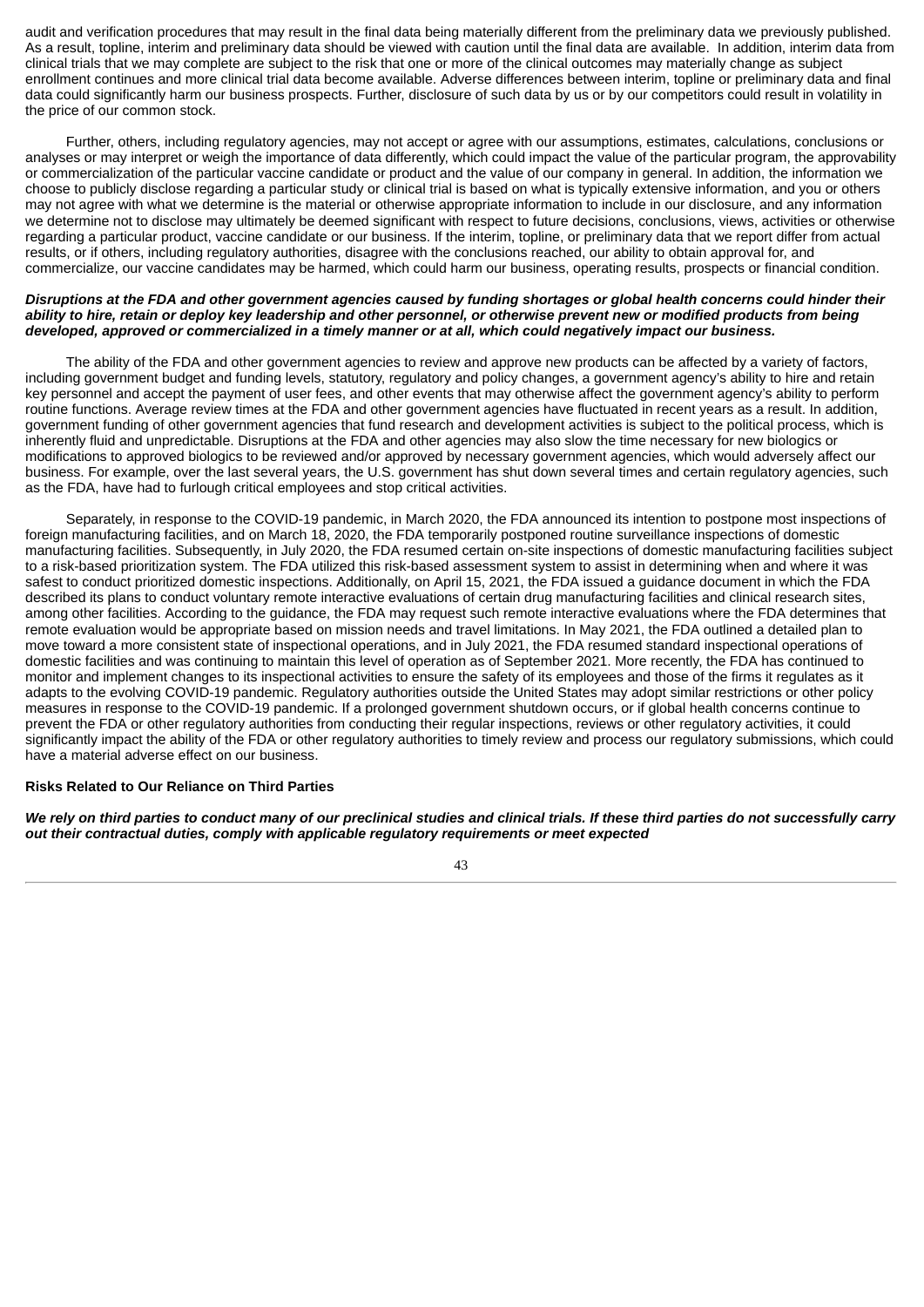#### deadlines, our development programs and our ability to seek or obtain regulatory approval for or commercialize our vaccine *candidates may be delayed.*

We are dependent on third parties to conduct our preclinical studies and clinical trials for our vaccine candidates, and expect to rely on third parties for the conduct of any preclinical studies and clinical trials for our future vaccine candidates. Specifically, we have used and relied on, and intend to continue to use and rely on, medical institutions, clinical investigators, CROs and consultants to conduct our preclinical studies and clinical trials, in each case in accordance with our preclinical and clinical protocols and regulatory requirements. These CROs, investigators and other third parties play a significant role in the conduct and timing of these trials and subsequent collection and analysis of data. Though we carefully manage our relationships with our CROs, investigators and other third parties, there can be no assurance that we will not encounter challenges or delays in the future or that these delays or challenges will not have a material adverse impact on our business, financial condition and prospects. Further, while we have and will have agreements governing the activities of our third-party contractors, we have limited influence over their actual performance. Nevertheless, we are responsible for ensuring that each of our preclinical studies and clinical trials are conducted in accordance with the applicable protocol and legal, regulatory and scientific standards, and our reliance on our CROs and other third parties does not relieve us of our regulatory responsibilities. For example, toxicology studies of our vaccine candidates must be completed under GLP regulations and our or our CROs' failure to comply with these regulations may delay our ability to initiate clinical trials. In addition, we and our CROs are required to comply with GCP requirements, which are regulations and guidelines enforced by the FDA and comparable foreign regulatory authorities for all of our vaccine candidates in clinical development. Regulatory authorities enforce these GCPs through periodic inspections of trial sponsors, principal investigators and trial sites. If we or any of our CROs or trial sites fail to comply with applicable GCPs, the clinical data generated in our clinical trials may be deemed unreliable, and the FDA or comparable foreign regulatory authorities may require us to perform additional clinical trials before approving our marketing applications. Furthermore, our clinical trials must be conducted with vaccine candidates produced under cGMP regulations. Our failure to comply with these regulations may require us to repeat clinical trials, which would delay the regulatory approval process.

There is no guarantee that any of our CROs, investigators or other third parties will devote adequate time and resources to our preclinical studies or clinical trials or perform as contractually required. If any of these third parties fails to meet expected deadlines, adhere to our clinical protocols or meet regulatory requirements, or otherwise performs in a substandard manner, our clinical trials may be extended, delayed or terminated. In addition, many of the third parties with whom we contract may also have relationships with other commercial entities, including our competitors, for whom they may also be conducting preclinical studies, clinical trials or other development activities that could harm our competitive position.

Principal investigators for our clinical trials may serve as scientific advisors or consultants to us from time to time and may receive cash compensation in connection with such services. If these relationships and any related compensation result in perceived or actual conflicts of interest, or the FDA concludes that the financial relationship may have affected the interpretation of the study, the integrity of the data generated at the applicable clinical trial site may be questioned and the utility of the clinical trial itself may be jeopardized, which could result in the delay or rejection by the FDA of any BLA we submit. Any such delay or rejection could prevent us from commercializing our vaccine candidates.

Our CROs have the right to terminate their agreements with us in the event of an uncured material breach, and under other specified circumstances. If any of our relationships with these third parties terminate, we may not be able to enter into arrangements with alternative third parties on commercially reasonable terms or at all. Switching or adding additional CROs, investigators and other third parties involves additional cost and requires our management's time and focus. In addition, there is a natural transition period when a new CRO commences work. As a result, delays occur, which can materially impact our ability to meet our desired clinical development timelines. Though we work to carefully manage our relationships with our CROs, investigators and other third parties, there can be no assurance that we will not encounter challenges or delays in the future or that these delays or challenges will not have a material adverse impact on our business, financial condition and prospects.

# We rely on third parties for the manufacture of our vaccine candidates for preclinical and clinical development and expect to continue to do so for the foreseeable future. This reliance on third parties increases the risk that we will not have sufficient quantities of our vaccine candidates or products or such quantities at an acceptable cost, which could delay, prevent or impair our *development or commercialization efforts.*

We do not own or operate manufacturing facilities and have no plans to develop our own clinical or commercial-scale manufacturing capabilities. We rely, and will continue to rely, on third parties for the manufacture of our vaccine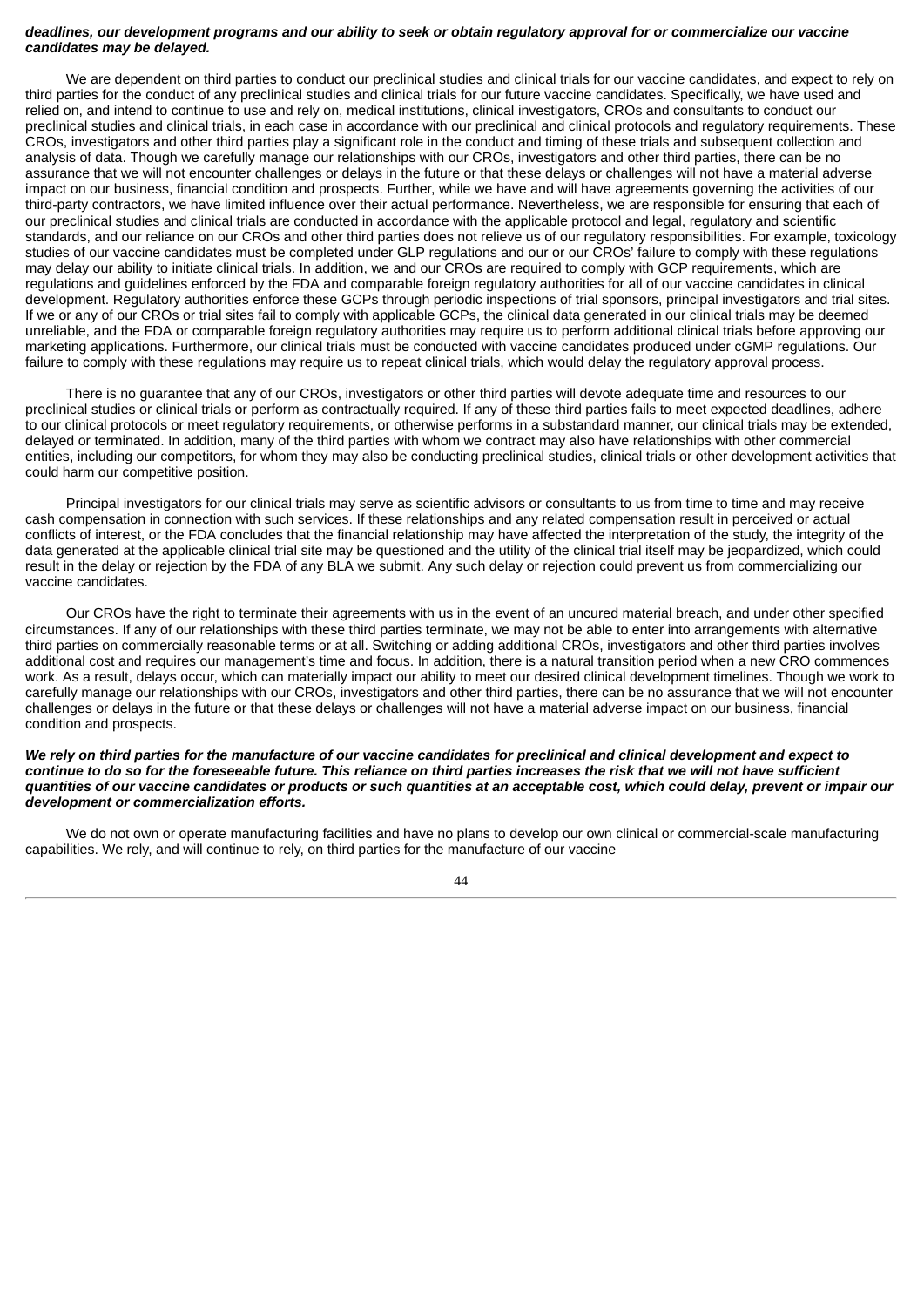candidates and related raw materials for preclinical and clinical development, as well as for commercial manufacture if any of our vaccine candidates receive marketing approval. The facilities used by third-party manufacturers to manufacture our vaccine candidates must be approved by the FDA and any comparable foreign regulatory authority pursuant to inspections that will be conducted after we submit a BLA to the FDA or any comparable submission to a foreign regulatory authority. We do not control the manufacturing process of, and are completely dependent on, third-party manufacturers for compliance with cGMP requirements for manufacture of products. In addition, we have no control over the ability of third-party manufacturers to maintain adequate quality control, quality assurance and qualified personnel. Furthermore, the process of manufacturing biologics is complex and highly susceptible to product loss due to contamination, equipment failure, improper installation or operation of equipment, vendor or operator error, inconsistency in yields, variability in product characteristics and difficulties in scaling the production process. Even minor deviations from normal manufacturing processes could result in reduced production yields, product defects, other supply disruptions and higher costs. If microbial, viral or other contaminations are discovered at the facilities of our third-party manufacturers, such facilities may need to be closed for an extended period of time to investigate and remedy the contamination, which could delay clinical trials, result in higher costs of drug product and adversely affect our business.

If our third-party manufacturers cannot successfully manufacture material that conforms to our specifications and the strict regulatory requirements of the FDA or any comparable foreign regulatory authority, they will not be able to secure and/or maintain regulatory approval for their manufacturing facilities. If the FDA or any comparable foreign regulatory authority does not approve these facilities for the manufacture of our vaccine candidates or if it withdraws any such approval in the future, we may need to find alternative manufacturing facilities, which would significantly impact our ability to develop, obtain regulatory approval for or market our vaccine candidates, if approved. Our failure, or the failure of our third-party manufacturers, to comply with applicable regulations could result in sanctions being imposed on us, including clinical holds, fines, injunctions, civil penalties, delays, suspension or withdrawal of approvals, seizures or recalls of vaccine candidates or products, operating restrictions and criminal prosecutions, any of which could significantly and adversely affect supplies of our products. Additionally, our third-party manufacturers may rely on single source suppliers for certain of the raw materials for our preclinical and clinical product supplies, or may otherwise encounter problems sourcing the supplies necessary for manufacturing our vaccine candidates or products, particularly in light of current supply chain disruption. If current or future suppliers are delayed or unable to supply sufficient raw materials to manufacture product for our preclinical studies and clinical trials, we may experience delays in our development efforts as materials are obtained or we locate and qualify new raw material manufacturers. In addition, supply chain challenges could impact the ability of our third-party manufacturers to meet agreed timelines. Delays at an intermediary manufacturer who is manufacturing materials that will be combined with other materials by a second manufacturer could cause delays with the second manufacturer, which could cause us to lose our manufacturing reservation, have to wait until another slot is available and potentially pay a postponement penalty.

Our or a third party's failure to execute on our manufacturing requirements on commercially reasonable terms and in compliance with cGMP or other regulatory requirements and on the necessary timeline could adversely affect our business in a number of ways, including:

- an inability to initiate clinical trials of our vaccine candidates under development;
- delay in submitting regulatory applications, or receiving marketing approvals, for our vaccine candidates;
- subjecting third-party manufacturing facilities or our potential future manufacturing facilities to additional inspections by regulatory authorities;
- requirements to cease development or to recall batches of our vaccine candidates; and
- in the event of approval to market and commercialize our vaccine candidates, an inability to meet commercial demands for our vaccine candidates or any other future vaccine candidates.

In addition, we may be unable to establish any agreements with third-party manufacturers or to do so on acceptable terms. Even if we are able to establish agreements with third-party manufacturers, reliance on third-party manufacturers entails additional risks, including:

- failure of third-party manufacturers to comply with regulatory requirements and maintain quality assurance;
- breach of the manufacturing agreement by the third party;
- failure to manufacture our product according to our specifications, our schedule, or at all:
- misappropriation of our proprietary information, including our trade secrets and know-how; and
- termination or nonrenewal of the agreement by the third party at a time that is costly or inconvenient for us.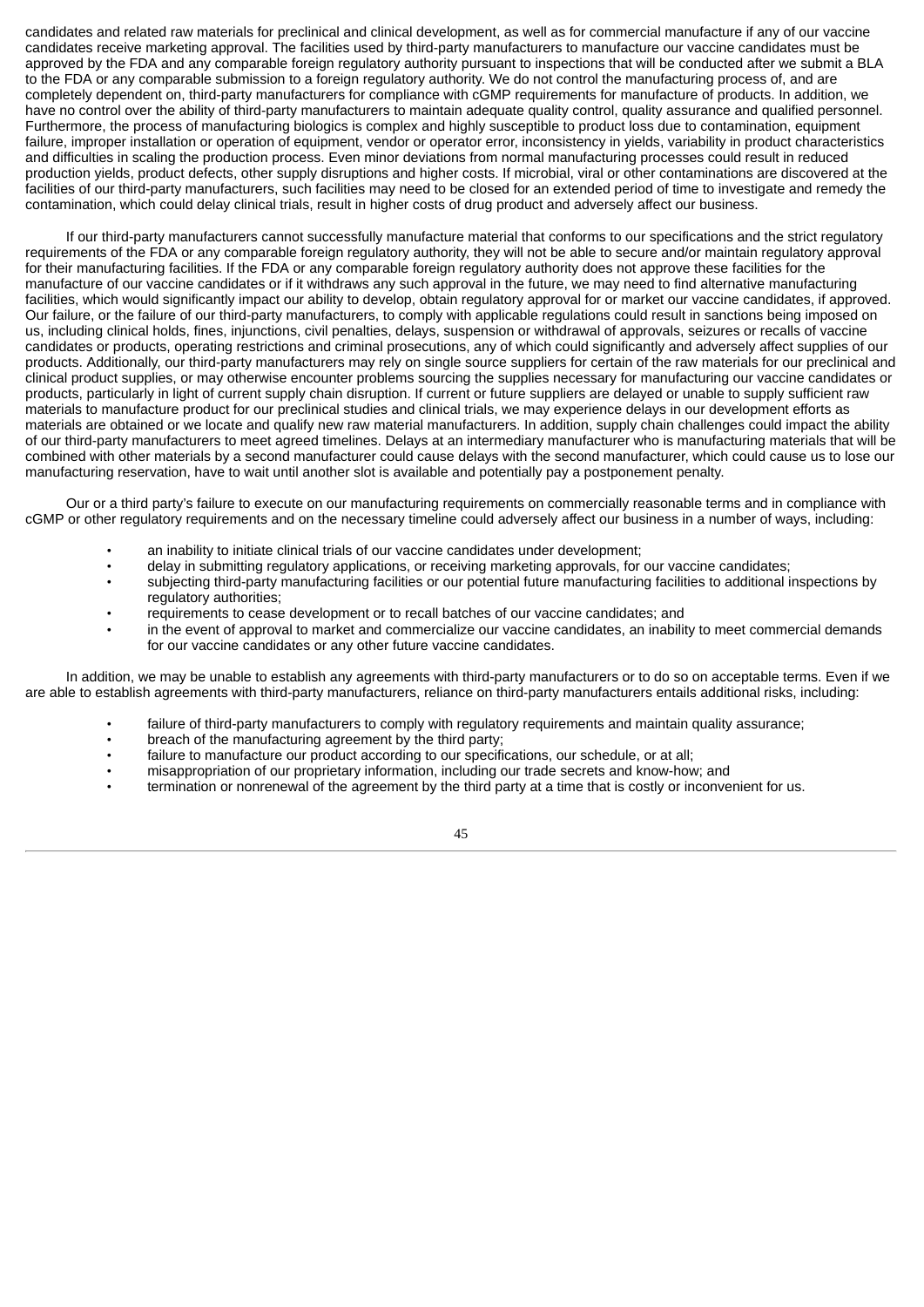Our vaccine candidates and any products that we may develop may compete with other vaccine candidates and products for access to manufacturers and manufacturing facilities. There are a limited number of manufacturers that operate under cGMP regulations and that might be capable of manufacturing for us. In addition, the COVID-19 pandemic has reduced manufacturing capacity worldwide and limited access to materials needed to manufacture key components of our vaccine candidates. Further, certain of our in-license agreements require that vaccine products sold in the United States be manufactured in the United States, which limits the number of manufacturers available to us. Increased competition amongst developers to access manufacturers and materials could increase the costs of, or otherwise limit our ability to, manufacture our vaccine candidates.

Any performance failure on the part of our existing or future manufacturers could delay clinical development or marketing approval, and any related remedial measures may be costly or time consuming to implement. We do not currently have arrangements in place for redundant supply or a second source for all required raw materials used in the manufacture of our vaccine candidates. If our existing or future third-party manufacturers cannot perform as agreed, we may be required to replace such manufacturers and we may be unable to replace them on a timely basis or at all.

Our current and anticipated future dependence upon others for the manufacture of our vaccine candidates or products may adversely affect our ability to advance our vaccine candidates in clinical development, our future profit margins and our ability to commercialize any products that receive marketing approval on a timely and competitive basis.

# We and our third-party manufacturers may face difficulty scaling up manufacturing capabilities which could delay our development *timelines, or substantially increase our overall development costs.*

As part of our development strategy, we plan to initiate scale-up of manufacturing process development activities to enable incorporation of final process changes early in the overall development cycle. In addition, we intend to evaluate alternative manufacturing processes that we believe could reduce time from candidate selection to availability of clinical trial material, enable us to rapidly respond to annual strain changes as needed in our flu program, and potentially make our VLP technology available as needed for future pandemics. However, we may face significant challenges in this scale-up of manufacturing capabilities and development of alternative manufacturing processes, including challenges with respect to large scale process development, analytical development and quality control testing, and manufacturing our vaccine candidates to our specifications and in a timely manner to support our preclinical and clinical trials. We may also face challenges in identifying and securing third-party manufacturers to support our manufacturing development activities and to produce sufficient quantities at an acceptable cost. Delays in establishing and scaling up our manufacturing process, including any alternative manufacturing processes, and in securing third-party manufacturers may materially delay or disrupt our development efforts, and increase our overall development costs. In particular, if we are unable to develop faster alternative manufacturing processes, this will limit the prospects of any influenza vaccine that we develop.

# Our reliance on third parties requires us to share our trade secrets, which increases the possibility that a competitor will discover *them or that our trade secrets will be misappropriated or disclosed.*

Because we currently rely on third parties to manufacture our vaccine candidates and to perform quality testing, we must, at times, share our proprietary technology and confidential information, including trade secrets, with them. We seek to protect our proprietary technology, in part, by entering into confidentiality agreements, and, if applicable, material transfer agreements, collaborative research agreements, consulting agreements or other similar agreements with our collaborators, advisors, employees and consultants prior to beginning research or disclosing proprietary information. These agreements typically limit the rights of the third parties to use or disclose our confidential information. Despite the contractual provisions employed when working with third parties, the need to share trade secrets and other confidential information increases the risk that such trade secrets become known by our competitors, are intentionally or inadvertently incorporated into the technology of others or are disclosed or used in violation of these agreements. Given that our proprietary position is based, in part, on our know-how and trade secrets and despite our efforts to protect our trade secrets, a competitor's discovery of our proprietary technology and confidential information or other unauthorized use or disclosure would impair our competitive position and may have a material adverse effect on our business, financial condition, results of operations and prospects.

## We may seek to enter into collaborations, licenses and other similar arrangements and may not be successful in doing so, and even if we are, we may relinquish valuable rights and may not realize the benefits of such relationships.

We may seek to enter into collaborations, joint ventures, licenses and other similar arrangements for the development or commercialization of our vaccine candidates, due to capital costs required to develop or commercialize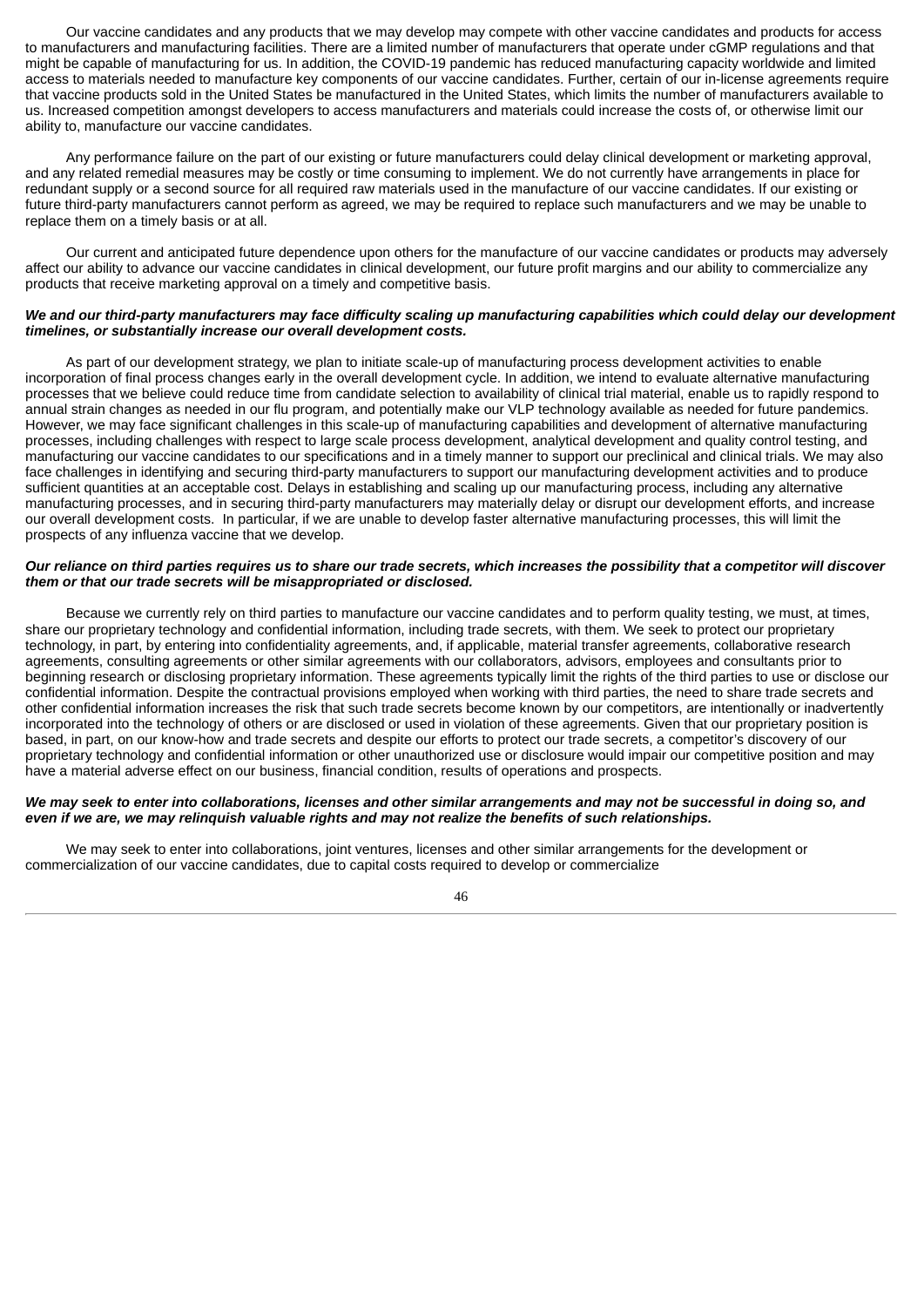the vaccine candidate, manufacturing constraints or other strategic considerations. We may not be successful in our efforts to establish or maintain such collaborations for our vaccine candidates because our research and development pipeline may be insufficient, our vaccine candidates may be deemed to be at too early of a stage of development for collaborative effort or third parties may not view our vaccine candidates as having the requisite potential to demonstrate safety and efficacy or significant commercial opportunity. In addition, we face significant competition in seeking appropriate strategic partners, and the negotiation process can be time-consuming and complex. We may need to relinquish valuable rights to our future revenue streams, research programs, vaccine candidates or VLP platform, or grant licenses on terms that may not be favorable to us, as part of any such arrangement, and such arrangements may restrict us from entering into additional agreements with other potential collaborators. We cannot be certain that, following a collaboration, license or strategic transaction, we will achieve an economic benefit that justifies such transaction.

Even if we are successful in our efforts to establish such collaborations, the terms that we agree upon may not be favorable to us, and we may not be able to maintain such collaborations if, for example, the development or approval of a vaccine candidate is delayed, the safety of a vaccine candidate is questioned or the sales of an approved vaccine candidate are unsatisfactory.

Collaborations involving our vaccine candidates would pose significant risks to us, including the following:

- collaborators have significant discretion in determining the efforts and resources that they will apply to these collaborations;
- collaborators may not perform their obligations as expected;
- we could grant exclusive rights to our collaborators that would prevent us from collaborating with others;
- collaborators may not pursue development and commercialization of any vaccine candidates that achieve regulatory approval or may elect not to continue or renew development or commercialization programs based on clinical trial results, changes in the collaborators' strategic focus or available funding, or external factors, such as an acquisition, that divert resources or create competing priorities;
- collaborators may delay clinical trials, provide insufficient funding for a clinical trial program, stop a clinical trial or abandon a vaccine candidate, repeat or conduct new clinical trials or require a new formulation of a vaccine candidate for clinical testing;
- collaborators could independently develop, or develop with third parties, vaccines that compete directly or indirectly with our vaccine candidates if the collaborators believe that competitive vaccines are more likely to be successfully developed or can be commercialized under terms that are more economically attractive than ours;
- vaccine candidates discovered in collaboration with us may be viewed by our collaborators as competitive with their own vaccine candidates or drugs, which may cause collaborators to cease to devote resources to the commercialization of our vaccine candidates;
- a collaborator with marketing and distribution rights to one or more of our vaccine candidates that achieve regulatory approval may not commit sufficient resources to the marketing and distribution of such vaccines;
- a collaborator's sales and marketing activities or other operations may not be in compliance with applicable laws resulting in civil or criminal proceedings;
- disagreements with collaborators, including disagreements over proprietary rights, contract interpretation or the preferred course of development, might cause delays in or termination of the research, development or commercialization of vaccine candidates, might lead to additional responsibilities for us with respect to vaccine candidates, or might result in litigation or arbitration, any of which would be time-consuming and expensive;
- collaborators may not properly maintain or defend our or their intellectual property rights or may use our or their proprietary information in such a way as to invite litigation that could jeopardize or invalidate such intellectual property or proprietary information or expose us to potential litigation;
- collaborators may infringe the intellectual property rights of third parties, which may expose us to litigation and potential liability;
- collaborators may not provide us with timely and accurate information regarding development, regulatory or commercialization status or results, which could adversely impact our ability to manage our own development efforts, accurately forecast financial results or provide timely information to our stockholders regarding our out-licensed vaccine candidates;
- if a collaborator of ours were to be involved in a business combination, the continued pursuit and emphasis on our product development or commercialization program could be delayed, diminished or terminated; and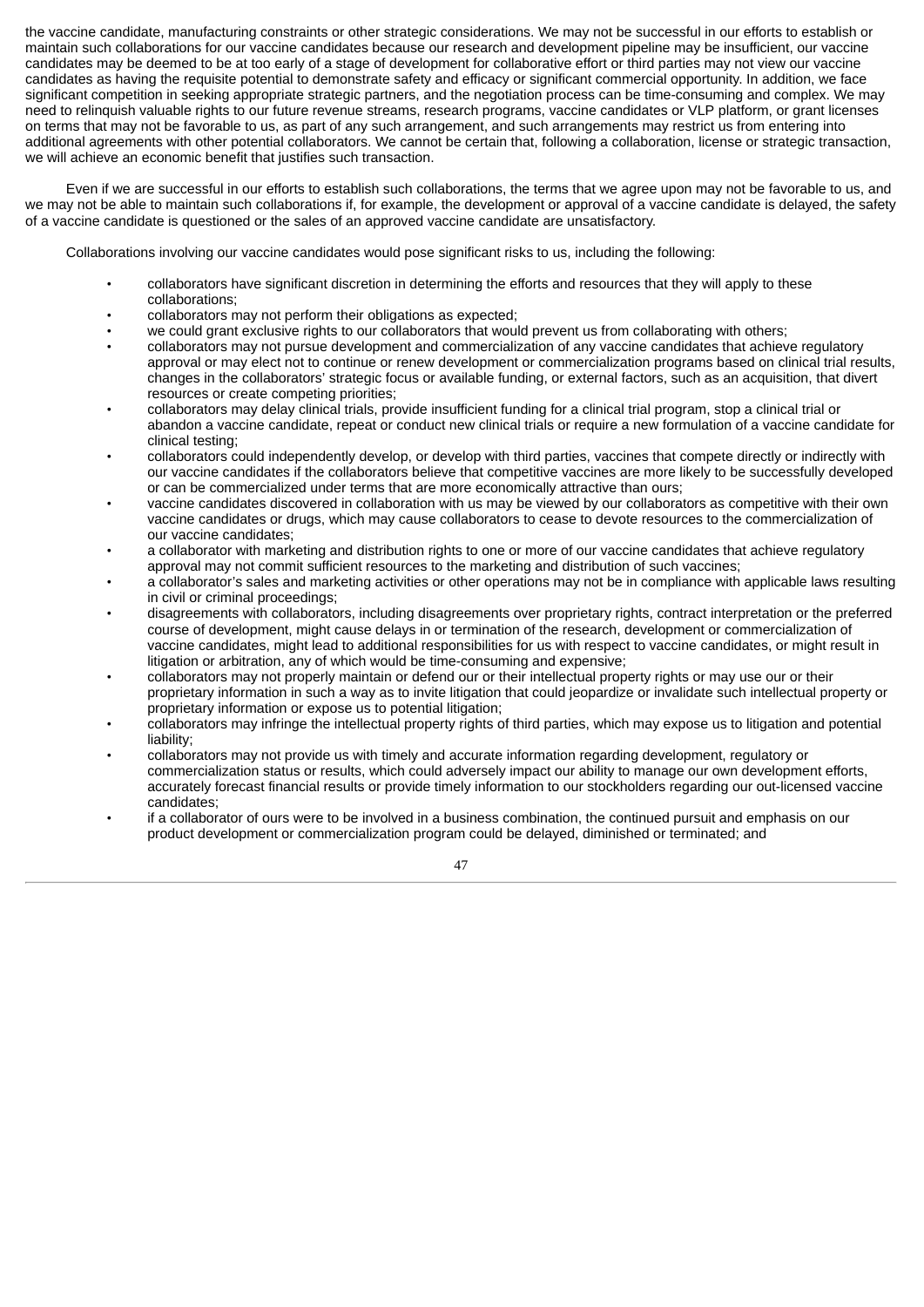• collaborations may be terminated, including for the convenience of the collaborator, and, if terminated, we may find it more difficult to enter into future collaborations or be required to raise additional capital to pursue further development or commercialization of the applicable vaccine candidates.

Any termination of collaborations we enter into in the future, or any delay in entering into collaborations related to our vaccine candidates, could delay the development and commercialization of our vaccine candidates and reduce their competitiveness if they reach the market, which could have a material adverse effect on our business, financial condition and results of operations.

# **Risks Related to Commercialization of Our Vaccine Candidates**

Even if we receive regulatory approval for any vaccine candidate, we will be subject to ongoing regulatory obligations and continued regulatory review, which may result in significant additional expense. Additionally, our vaccine candidates, if approved, could be subject to labeling and other restrictions on marketing or withdrawal from the market, and we may be subject to penalties if we fail to comply with regulatory requirements or if we experience unanticipated problems with our vaccine candidates, when *and if any of them are approved.*

Any regulatory approvals that we may receive for our vaccine candidates will require the submission of reports to regulatory authorities, subject us to surveillance to monitor the safety and efficacy of the product, may contain significant limitations related to use restrictions for specified age groups, warnings, precautions or contraindications, and may include burdensome post-approval study or risk management requirements. For example, the FDA may require a REMS as a condition of approval of our vaccine candidates, which could include requirements for a medication guide, physician communication plans or additional elements to ensure safe use, such as restricted distribution methods, patient registries and other risk minimization tools. In addition, if the FDA or a comparable foreign regulatory authority approves our vaccine candidates, the manufacturing processes, labeling, packaging, distribution, adverse event reporting, storage, advertising, promotion, import, export and recordkeeping for our products will be subject to extensive and ongoing regulatory requirements. These requirements include submissions of safety and other post-marketing information and reports, registration, as well as continued compliance with cGMP and cGCP requirements for any clinical trials that we conduct post-approval. Later discovery of previously unknown problems with our products, including adverse events of unanticipated severity or frequency, or with our third-party manufacturers or manufacturing processes, or failure to comply with regulatory requirements, may result in, among other things:

- restrictions on the marketing or manufacturing of our products, withdrawal of the product from the market or voluntary or mandatory product recalls;
- restrictions on product distribution or use, or requirements to conduct post-marketing studies or clinical trials;
- restrictions on our ability to conduct clinical trials, including full or partial clinical holds on ongoing or planned trials;
- fines, restitutions, disgorgement of profits or revenues, warning letters, untitled letters or holds on clinical trials; • refusal by the FDA or other regulatory authorities to approve pending applications or supplements to approved
- applications submitted by us or suspension or revocation of approvals;
- warning letters, untitled letters, or adverse publicity requirements;
- product seizure or detention, or refusal to permit the import or export of our products; and
- injunctions or the imposition of civil or criminal penalties.

The occurrence of any event or penalty described above may inhibit our ability to commercialize our vaccine candidates and generate revenue and could require us to expend significant time and resources in response and could generate negative publicity.

The FDA's and other regulatory authorities' policies may change and additional government regulations may be promulgated that could prevent, limit or delay marketing authorization of any product candidates we develop. If we are slow or unable to adapt to changes in existing requirements or the adoption of new requirements or policies, or if we are not able to maintain regulatory compliance, we may be subject to enforcement action and we may not achieve or sustain profitability.

# Our vaccine candidates for which we intend to seek approval as biologic products may face competition sooner than anticipated.

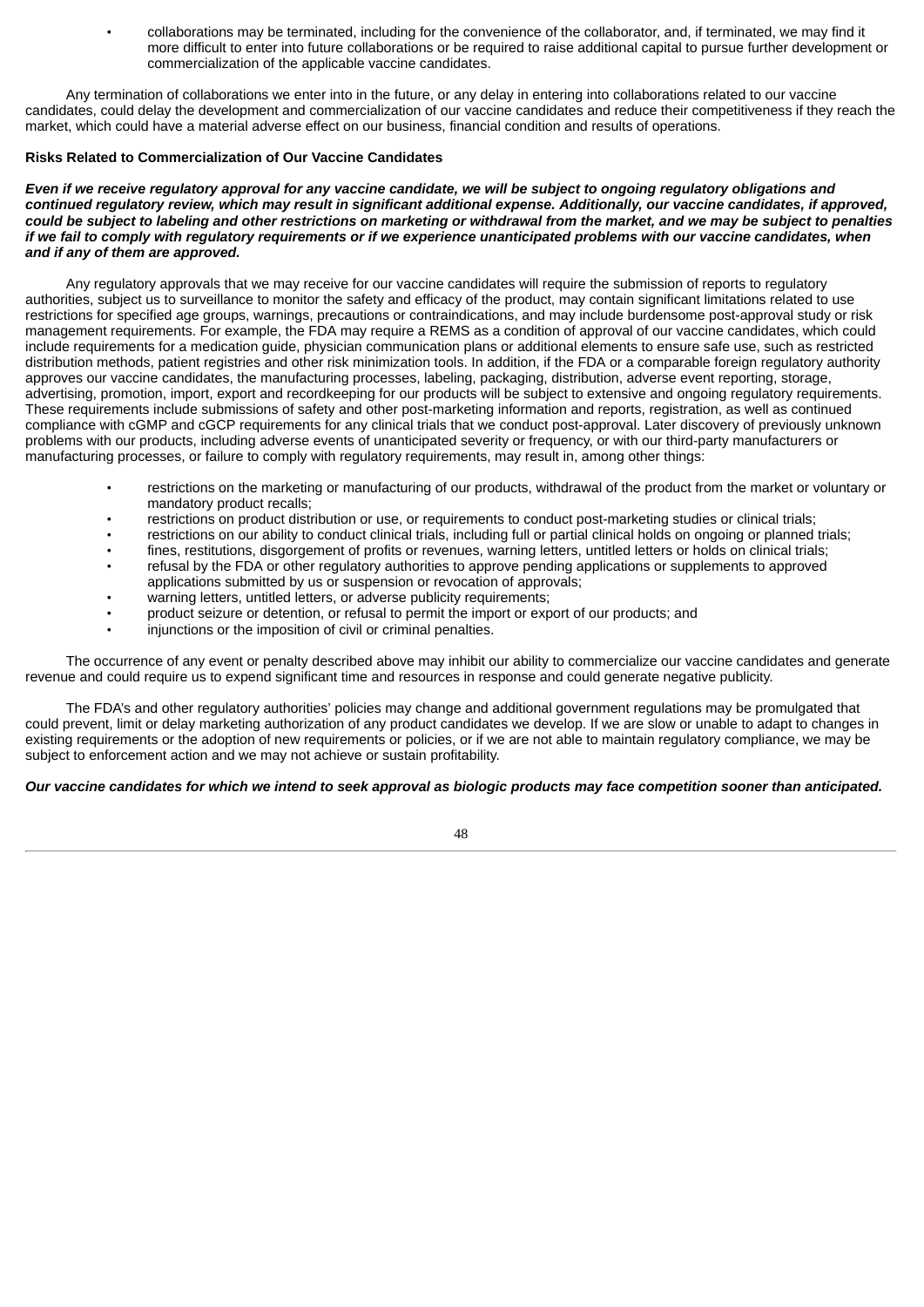The Patient Protection and Affordable Care Act (as amended by the Health Care and Education Reconciliation Act, collectively, the ACA) includes a subtitle called the Biologics Price Competition and Innovation Act of 2009 (BPCIA), which created an abbreviated approval pathway for biological products that are biosimilar to or interchangeable with an FDA-licensed reference biological product. Under the BPCIA, an application for a highly similar or "biosimilar" product may not be submitted to the FDA until four years following the date that the reference product was first approved by the FDA. In addition, the approval of a biosimilar product may not be made effective by the FDA until 12 years from the date on which the reference product was first approved. During this 12-year period of exclusivity, the FDA may approve a full BLA for the competing product containing the sponsor's own preclinical data and data from adequate and well-controlled clinical trials to demonstrate the safety, purity and potency of their product. We believe that any of our vaccine candidates approved as a biological product under a BLA should qualify for the 12-year period of exclusivity. However, there is a risk that this exclusivity could be shortened due to congressional action or otherwise, or that the FDA will not consider our vaccine candidates to be reference products for competing products, potentially creating the opportunity for competition sooner than anticipated.

## The commercial success of our vaccine candidates will depend upon the degree of market acceptance of such vaccine candidates *by healthcare providers, vaccine recipients, healthcare payors and others in the medical community.*

Our vaccine candidates may not be commercially successful. Even if any of our vaccine candidates receive regulatory approval, they may not gain market acceptance among healthcare providers, individuals within our target population, healthcare payors, national immunization technical advisory groups (NITAGs) or the medical community. The commercial success of any of our current or future vaccine candidates will depend significantly on the broad adoption and use of the resulting product by these individuals and organizations for approved indications. The degree of market acceptance of our products will depend on a number of factors, including:

- demonstration of clinical efficacy and safety compared to other more-established products;
- the indications for which our vaccine candidates are approved;
- any anti-vaccine sentiments within our targeted patient population:
- the limitation of our targeted population and other limitations or warnings contained in any FDA-approved labeling;
- acceptance of a competing vaccine for the relevant indication by healthcare providers and their patients;
- acceptance of, and preference for, a therapeutic that treats the condition our vaccine targets, by healthcare providers and their patients;
- the pricing and cost-effectiveness of our products, as well as the cost of treatment with our products in relation to alternative treatments and therapies;
- our ability to obtain and maintain sufficient third-party coverage and adequate reimbursement from government healthcare programs, including Medicare and Medicaid, private health insurers and other third-party payors;
- receiving recommendations from U.S. Center for Disease Control's (CDC) Advisory Committee on Immunization Practices (ACIP), or other foreign NITAGs, for use, as well as placement of our vaccine candidates on national immunization programs, which may impact the likelihood of third-party coverage and extent of healthcare provider acceptance;
- the willingness of vaccine recipients to pay all, or a portion of, out-of-pocket costs associated with our products in the absence of sufficient third-party coverage and adequate reimbursement;
- any restrictions on the use of our products, and the prevalence and severity of any adverse effects;
- potential product liability claims;
- the timing of market introduction of our products as well as competitive vaccines;
- the effectiveness of our or any of our current or potential future collaborators' sales and marketing strategies; and
- unfavorable publicity relating to the product.

In the United States, the ACIP develops vaccine recommendations, and there are similar NITAG agencies in other jurisdictions around the world that develop vaccine recommendations. To develop its recommendations, the ACIP forms working groups that gather, analyze and prepare scientific information. The ACIP also considers many of the factors above, as well as myriad additional factors such as the value of vaccination for the target population regarding the outcomes, health economic data and implementation issues. The ACIP recommendations are also made within categories, such as in an age group or a specified risk group and vaccines that receive a preferred ACIP recommendation are generally widely adopted in the United States. We expect that other developers of RSV vaccine candidates that are in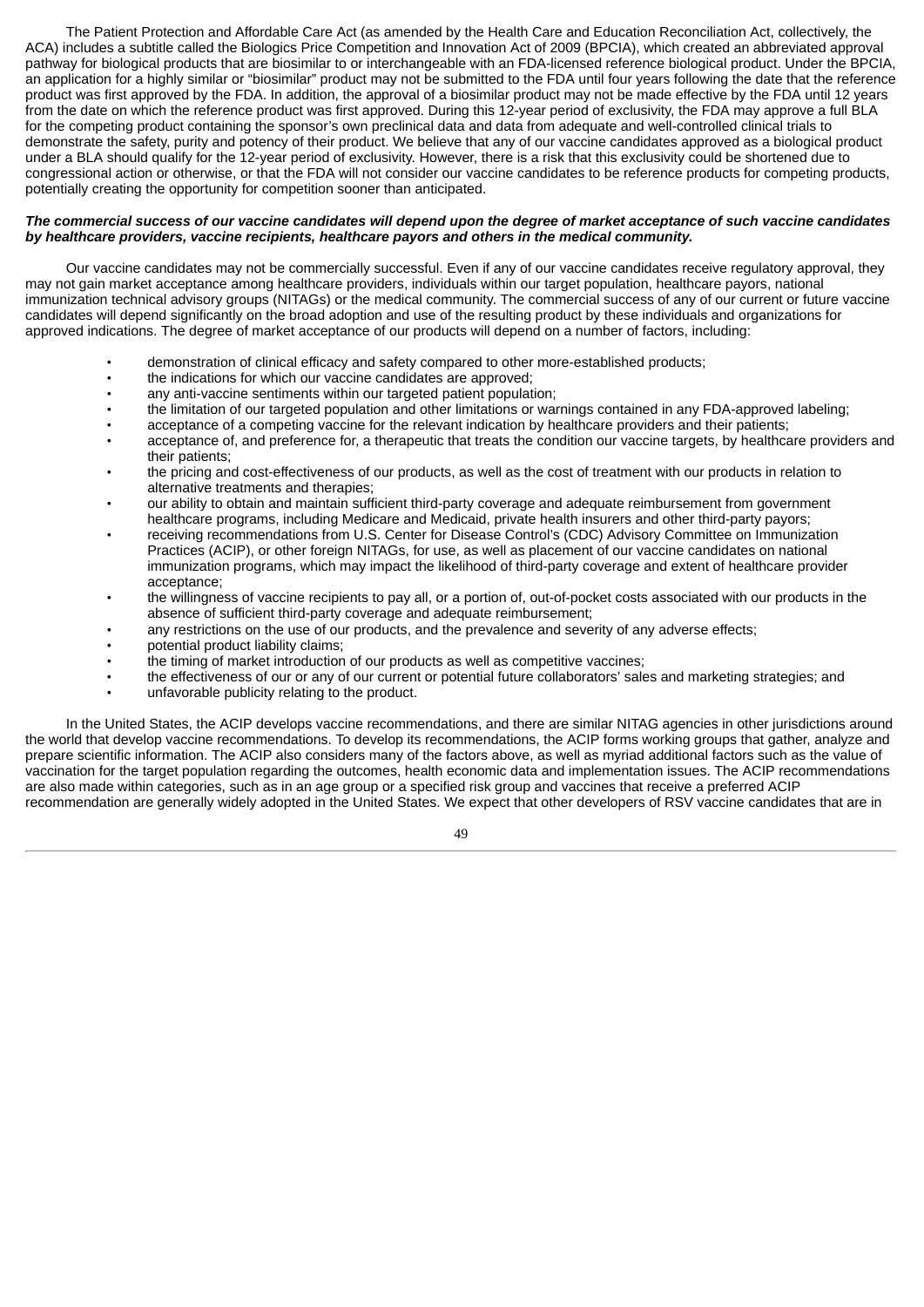later stages of development will secure a recommendation from the ACIP. The failure of these developers to secure such an ACIP recommendation, or any limitations of any ACIP recommendations secured by these developers, may limit the market opportunity of our vaccine candidates or otherwise require us to seek an ACIP recommendation ourselves, which may cause us to expend additional time and/or resources. If any vaccine candidate is approved but does not achieve an adequate level of acceptance by physicians, hospitals, healthcare payors or patients, we may not generate sufficient revenue from that product and may not become or remain profitable.

#### The successful commercialization of our vaccine candidates, if approved, will depend in part on the extent to which governmental authorities and health insurers establish coverage, adequate reimbursement levels and favorable pricing policies. Failure to obtain or maintain coverage and adequate reimbursement for our products could limit our ability to market those products and decrease *our ability to generate revenue.*

The availability of coverage and the adequacy of reimbursement by governmental healthcare programs such as Medicare and Medicaid, private health insurers and other third-party payors are essential for most vaccine recipients to be able to afford prescription medications such as our vaccine candidates, if approved. Our ability to achieve coverage and acceptable levels of reimbursement for our products by third-party payors will have an effect on our ability to successfully commercialize those products. Accordingly, we will need to successfully implement a coverage and reimbursement strategy for any approved vaccine candidate. Even if we obtain coverage for a given product by a third-party payor, the resulting reimbursement payment rates may not be adequate or may require co-payments that vaccine recipients find unacceptably high. We cannot be sure that coverage and reimbursement in the United States, the European Union or elsewhere will be available for any product that we may develop, and any reimbursement that may become available may be decreased or eliminated in the future.

There is significant uncertainty related to third-party payor coverage and reimbursement of newly approved products. In the United States, third-party payors, including private and governmental payors, such as the Medicare and Medicaid programs, play an important role in determining the extent to which new vaccines will be covered. Some third-party payors may require pre-approval of coverage for new or innovative products before they will reimburse healthcare providers who use such products. It is difficult to predict at this time what third-party payors will decide with respect to the coverage and reimbursement for our vaccine candidates. In addition, certain ACA marketplace and other private payor plans are required to include coverage for certain preventative services, including vaccinations recommended by the ACIP and on the CDC's National Immunization Program, without cost share obligations (i.e., co-payments, deductibles or co-insurance) for plan members. Children through 18 years of age without other health insurance coverage may be eligible to receive such vaccinations freeof-charge through the CDC's Vaccines for Children program. For Medicare beneficiaries, vaccines may be covered for reimbursement under either the Part B program or Part D depending on several criteria, including the type of vaccine and the beneficiary's coverage eligibility. If our vaccine candidates, if approved, are reimbursed only under the Part D program, healthcare providers may be less willing to use our products because of the claims adjudication costs and time related to the claims adjudication process and collection of co-payment associated with the Part D program.

Obtaining and maintaining reimbursement status is time consuming, costly and uncertain. The Medicare and Medicaid programs increasingly are used as models for how private payors and other governmental payors develop their coverage and reimbursement policies for drugs. However, no uniform policy for coverage and reimbursement for products exists among third-party payors in the United States. Therefore, coverage and reimbursement for products can differ significantly from payor to payor. As a result, the coverage determination process is often a time consuming and costly process that will require us to provide scientific and clinical support for the use of our products to each payor separately, with no assurance that coverage and adequate reimbursement will be applied consistently or obtained in the first instance. Furthermore, rules and regulations regarding reimbursement change frequently, in some cases at short notice, and we believe that changes in these rules and regulations are likely.

Outside the United States, international operations are generally subject to extensive governmental price controls and other market regulations, and we believe the increasing emphasis on cost-containment initiatives in Europe and other countries has and will continue to put pressure on the pricing and usage of our products. In many countries, the prices of medical products are subject to varying price control mechanisms as part of national health systems. Other countries allow companies to fix their own prices for medical products but monitor and control company profits. Additional foreign price controls or other changes in pricing regulation could restrict the amount that we are able to charge for our products. Accordingly, in markets outside the United States, the reimbursement for our products may be reduced compared with the United States and may be insufficient to generate commercially reasonable revenue and profits.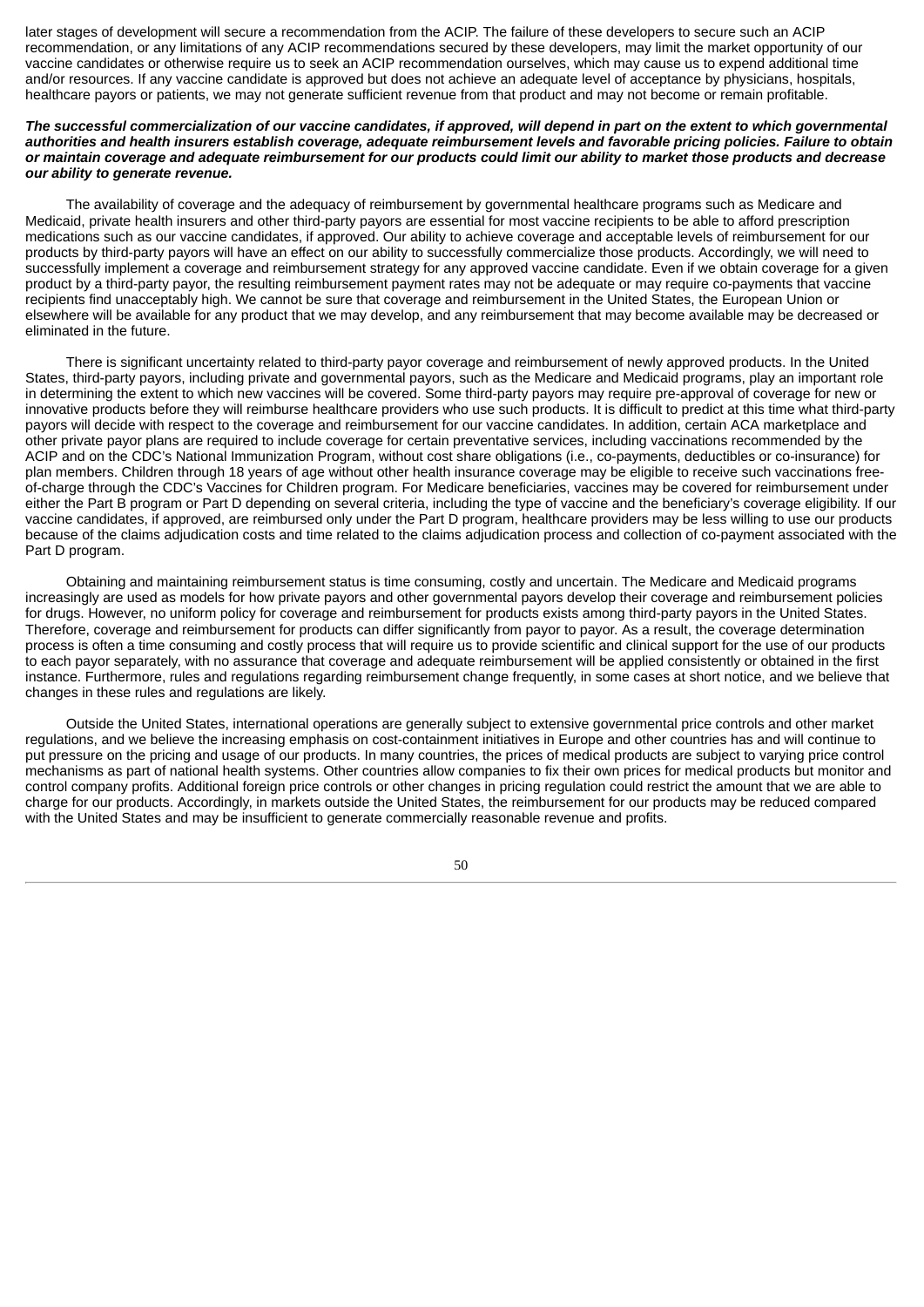Moreover, increasing efforts by governmental and third-party payors in the United States and abroad to cap or reduce healthcare costs may cause such organizations to limit both coverage and the level of reimbursement for newly approved products and, as a result, they may not cover or provide adequate payment for our products. We expect to experience pricing pressures in connection with the sale of any of our products due to the trend toward managed healthcare, the increasing influence of health maintenance organizations and additional legislative changes. The downward pressure on healthcare costs in general, particularly prescription drugs and surgical procedures and other treatments, has become very intense. As a result, increasingly high barriers are being erected to the entry of new products.

## We face significant competition, and if our competitors develop technologies or vaccine candidates more rapidly than we do or their technologies are more effective, our business and our ability to develop and successfully commercialize products may be *adversely affected.*

The biotechnology and biopharmaceutical industries are characterized by rapid advancing technologies, intense competition and a strong emphasis on proprietary and novel products and vaccine candidates. We compete with (i) developers of vaccine candidates using technologies other than VLP technologies that target the same or similar infectious diseases targeted by our vaccine candidates and (ii) other developers of VLP technologies. Our competitors have developed, are developing or may develop products, vaccine candidates and processes competitive with our vaccine candidates. Any vaccine candidates that we successfully develop and commercialize will compete with existing therapies and new therapies that may become available in the future. We believe that a significant number of products are currently under development, and may become commercially available in the future, for the treatment of conditions for which we may attempt to develop vaccine candidates. In particular, there is intense competition in the VLP technology field and the RSV and COVID-19 vaccine fields. Our competitors include larger and better funded pharmaceutical, biopharmaceutical, biotechnological and therapeutics companies. Moreover, we may also compete with universities and other research institutions who may be active in respiratory vaccine research and could be in direct competition with us. We also compete with these organizations to recruit management, scientists and clinical development personnel, which could negatively affect our level of expertise and our ability to execute our business plan. We will also face competition in establishing clinical trial sites, enrolling subjects for clinical trials and in identifying and in-licensing new vaccine candidates. Smaller or earlystage companies may also prove to be significant competitors, particularly through collaborative arrangements with large and established companies.

A number of companies have initiated trials, announced plans to initiate trials, or completed trials, of non-VLP vaccine candidates targeting RSV, hMPV and SARS-CoV-2. For example, GlaxoSmithKline, Pfizer, Bavarian Nordic, Janssen, Moderna, and Meissa are currently developing vaccines against RSV for use in older adults, with several currently in Phase 3 trials. There are currently no combination RSV and hMPV vaccines in the clinic for older adults; however, Moderna has an RSV and hMPV combination vaccine in clinical trials for pediatric use and Sanofi has announced that it is exploring RSV monovalent and RSV and hMPV combination vaccines for older adults preclinically. Moderna, Pfizer/BioNTech, AstraZeneca, Janssen, Novavax and Medicago along with many other companies, are currently marketing COVID-19 vaccines. Some of these companies have announced plans to develop combination vaccines with other respiratory targets, including Moderna which is planning to combine SARS-CoV-2 with RSV and influenza antigens, and Novavax which has a COVID-19/influenza combination vaccine in Phase 1 clinical development. We also compete with companies that have developed VLP technologies targeting COVID-19 and may target RSV or hMPV in the future. These companies include Bavarian Nordic, SpyBiotech, VBI Vaccines, and Medicago. To the extent these companies develop vaccines or vaccine candidates that provide or have the potential to provide comparable or better efficacy than our vaccine candidates, these efforts could create competition for subject recruitment into our trials and our commercial opportunity.

Many of our competitors have significantly greater financial, technical, manufacturing, marketing, sales and supply resources or experience than we do. If we successfully obtain approval for any vaccine candidate, we will face competition based on many different factors, including the safety and effectiveness of our products, the ease with which our products can be administered, the extent to which vaccine recipients accept relatively new vaccines, the timing and scope of regulatory approvals for these products, the availability and cost of manufacturing, marketing and sales capabilities, price, reimbursement coverage and patent position. Competing products could present superior treatment alternatives, including by being more effective, safer, more convenient, less expensive or marketed and sold more effectively than any products we may develop. Competitive products approaches may make any products we develop obsolete or noncompetitive before we recover the expense of developing and commercializing our vaccine candidates. We plan to pursue development of a combination RSV and hMPV vaccine candidate, and it takes significant manufacturing and development resources to develop combination candidates. Our competitors may have greater resources than we do, allowing them to advance combination candidates faster than we are able to or allowing them to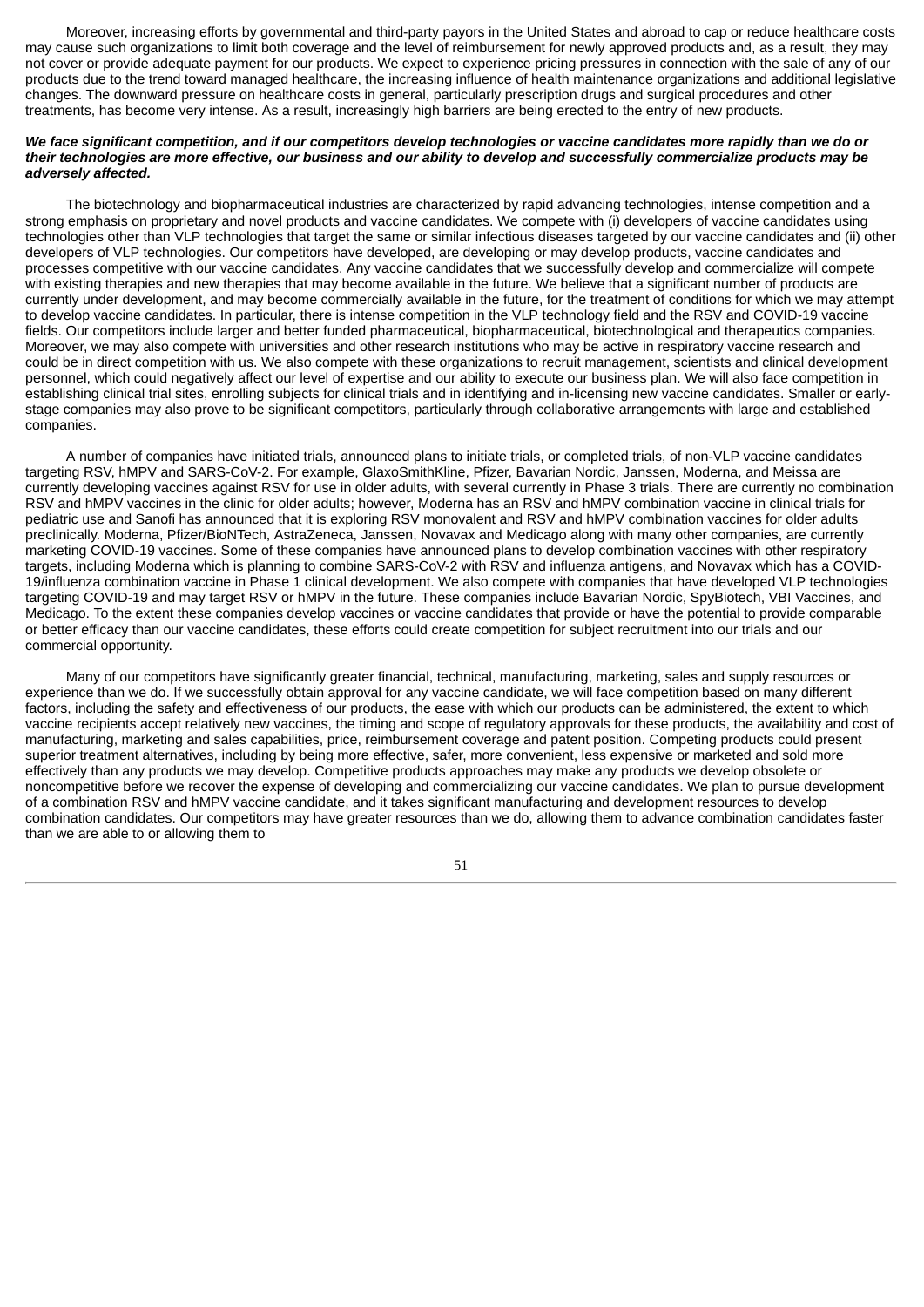advance additional combination vaccine candidates incorporating more pathogens in a single candidate. These combination candidates could limit the commercialization potential of our combination candidates. If we are unable to compete effectively, our opportunity to generate revenue from the sale of our products we may develop, if approved, could be adversely affected.

#### We currently have no marketing and sales organization and have no experience as a company in commercializing products, and we may need to invest significant resources to develop these capabilities. If we are unable to establish marketing and sales capabilities or enter into agreements with third parties to market and sell our products, we may not be able to generate product *revenue.*

We have no internal sales, marketing or distribution capabilities, nor have we commercialized a product. If any of our vaccine candidates ultimately receives regulatory approval, we must build a marketing and sales organization with technical expertise and supporting distribution capabilities to commercialize each such product in major markets, which will be expensive and time consuming. Alternatively, we may need to collaborate with third parties that have direct sales forces and established distribution systems, in lieu of or to augment our own sales force and distribution systems. We have no prior experience as a company in the marketing, sale and distribution of biopharmaceutical products and there are significant risks involved in building and managing of a sales organization, including our ability to hire, retain and incentivize qualified individuals, generate sufficient sales leads, provide adequate training to sales and marketing personnel and effectively manage a geographically dispersed sales and marketing team. Any failure or delay in the development of our internal sales, marketing and distribution capabilities would adversely impact the commercialization of these products. We may not be able to enter into collaborations or hire consultants or external service providers to assist us in sales, marketing and distribution functions on acceptable financial terms, or at all. In addition, our product revenues and our profitability, if any, may be lower if we rely on third parties for these functions than if we were to market, sell and distribute any products that we develop ourselves. We likely will have little control over such third parties, and any of them may fail to devote the necessary resources and attention to sell and market our products effectively. If we are not successful in commercializing our products, either on our own or through arrangements with one or more third parties, we may not be able to generate any future product revenue and we would incur significant additional losses.

# Our future growth may depend, in part, on our ability to operate in foreign markets, where we would be subject to additional *regulatory burdens and other risks and uncertainties.*

Our future growth may depend, in part, on our ability to develop and commercialize our vaccine candidates in foreign markets. We are not permitted to market or promote any of our vaccine candidates before we receive regulatory approval from applicable regulatory authorities in foreign markets, and we may never receive such regulatory approvals for any of our vaccine candidates. To obtain separate regulatory approval in many other countries we must comply with numerous and varying regulatory requirements regarding safety and efficacy and governing, among other things, clinical trials, commercial sales, pricing and distribution of our vaccine candidates. If we obtain regulatory approval of our vaccine candidates and ultimately commercialize our products in foreign markets, we would be subject to additional risks and uncertainties, including:

- different regulatory requirements for approval of drugs in foreign countries;
- reduced protection for intellectual property rights;
- the existence of additional third-party patent rights of potential relevance to our business;
- pricing pressure from vaccine procurement organizations;
- determinations by NITAGs not to include our vaccine products in immunization schedules for our target patient population, older adults;
- unexpected changes in tariffs, trade barriers and regulatory requirements;
- economic weakness, including inflation, or political instability in particular foreign economies and markets;
- compliance with tax, employment, immigration and labor laws for employees living or traveling abroad;
- compliance with export control and import laws and regulations;
- foreign currency fluctuations, which could result in increased operating expenses and reduced revenues, and other obligations incident to doing business in another country;
- foreign reimbursement, pricing and insurance regimes;
- workforce uncertainty in countries where labor unrest is common:
- differing regulatory requirements with respect to manufacturing of vaccine products;
- production shortages resulting from any events affecting raw material supply or manufacturing capabilities abroad; and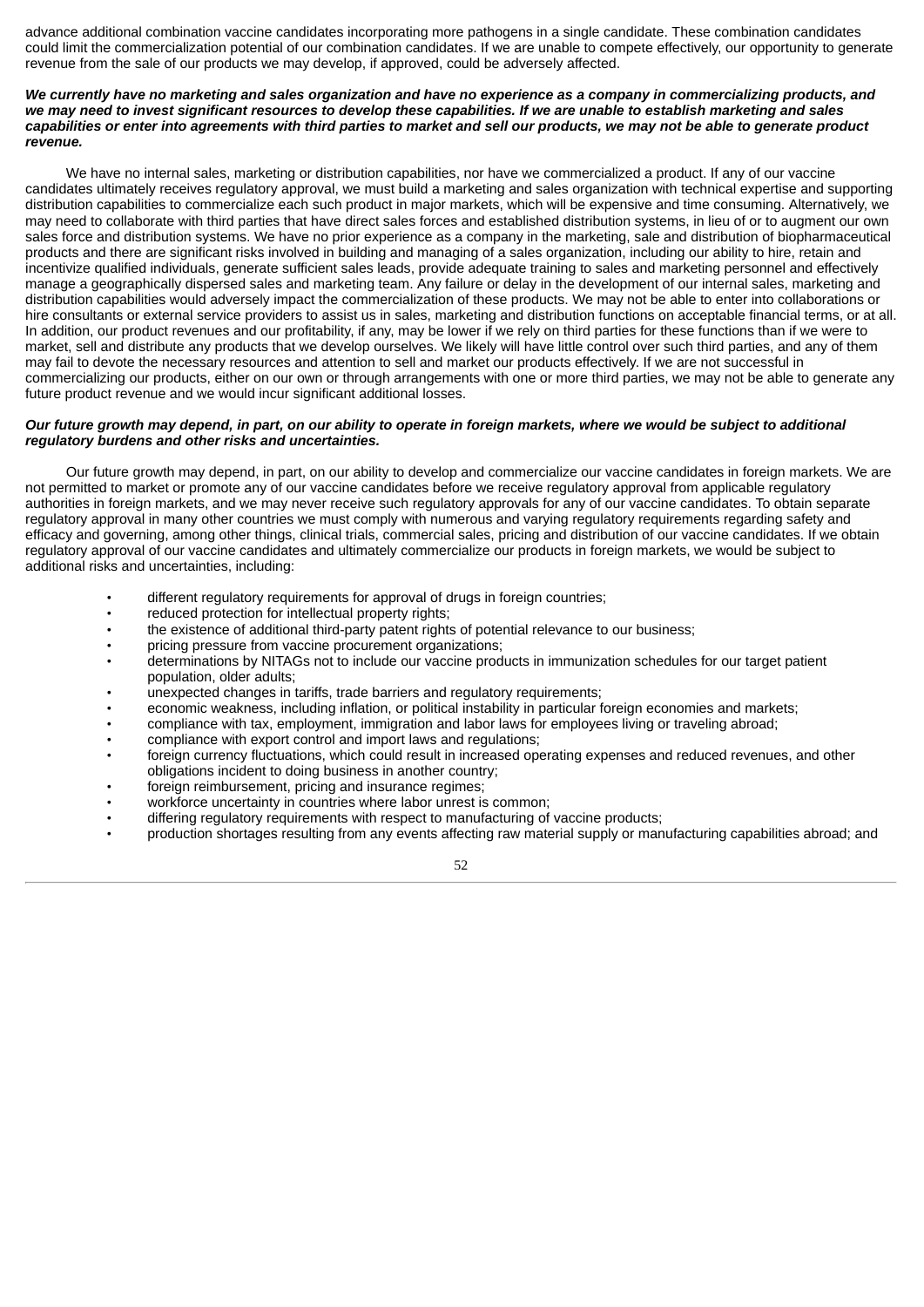• business interruptions resulting from geopolitical actions, including war and terrorism, or natural disasters including earthquakes, typhoons, floods and fires.

# We received a grant from the Bill & Melinda Gates Foundation, which subjects our IVX-411 vaccine candidate to pricing and other *restrictions.*

In September 2020, we entered into a grant agreement (Grant Agreement) with the BMGF, pursuant to which BMGF awarded us a grant (the Grant) to help fund our development of a COVID-19 vaccine for pandemic use. We used the Grant to develop IVX-411. The Grant Agreement, along with the Global Access and Price Commitment Agreement (the GACA), which we entered into with BMGF in February 2021, subjects our COVID-19 vaccine candidate IVX-411 to certain pricing requirements in certain geographies, global access requirements and reporting and other covenants to ensure that it is made available by us worldwide and on a nondiscriminatory basis. Such covenants may limit the prices we can charge for IVX-411 in low and middle income countries, and include a license to use certain of our proprietary technology related to IVX-411 for use in low and middle income countries if we do not comply with the Grant Agreement or GACA. Such price limitations or license, if invoked, could limit the prices we charge, or in some cases, restrict our control over the manufacturing and distribution of IVX-411, which could harm our ability to initiate or continue clinical trials of IVX-411, adversely affect the development or commercialization of IVX-411, or otherwise negatively impact our market position.

# **Risks Related to Our Business Operations and Industry**

#### Our operating results may fluctuate significantly, which makes our future operating results difficult to predict and could cause our *operating results to fall below expectations or any guidance we may provide.*

Our quarterly and annual operating results may fluctuate significantly, which makes it difficult for us to predict our future operating results. These fluctuations may occur due to a variety of factors, many of which are outside of our control, including, but not limited to:

- the timing and cost of, and level of investment in, research, development, regulatory approval and commercialization activities relating to our vaccine candidates, which may change from time to time;
- coverage and reimbursement policies with respect to our vaccine candidates, if approved, and potential future drugs that compete with our products;
- the cost of manufacturing our vaccine candidates, which may vary depending on the quantity of production and the terms of our agreements with third-party manufacturers;
- expenditures that we may incur to acquire, develop or commercialize additional vaccine candidates and technologies;
- the level of demand for any approved products, which may vary significantly;
- future accounting pronouncements or changes in our accounting policies; and
- the timing and success or failure of preclinical studies or clinical trials for our vaccine candidates or competing vaccine candidates, or any other change in the competitive landscape of our industry, including consolidation among our competitors or partners.

The cumulative effects of these factors could result in large fluctuations and unpredictability in our quarterly and annual operating results. As a result, comparing our operating results on a period-to-period basis may not be meaningful. Investors should not rely on our past results as an indication of our future performance.

This variability and unpredictability could also result in our failing to meet the expectations of industry or financial analysts or investors for any period. If our revenue or operating results fall below the expectations of analysts or investors or below any forecasts we may provide to the market, or if the forecasts we provide to the market are below the expectations of analysts or investors, the price of our common stock could decline substantially. Such a stock price decline could occur even when we have met any previously publicly stated revenue or earnings guidance we may provide.

# We are dependent on the services of our management and other clinical and scientific personnel, and if we are not able to retain *these individuals or recruit additional management or clinical and scientific personnel, our business will suffer.*

Our success depends in part on our continued ability to attract, retain and motivate highly qualified management, clinical and scientific personnel. We are highly dependent upon our senior management, as well as our senior scientists, clinical development and manufacturing personnel. For example, we have scientific, clinical and manufacturing personnel with significant and unique expertise in vaccines and related technologies. The loss of services of any of these individuals

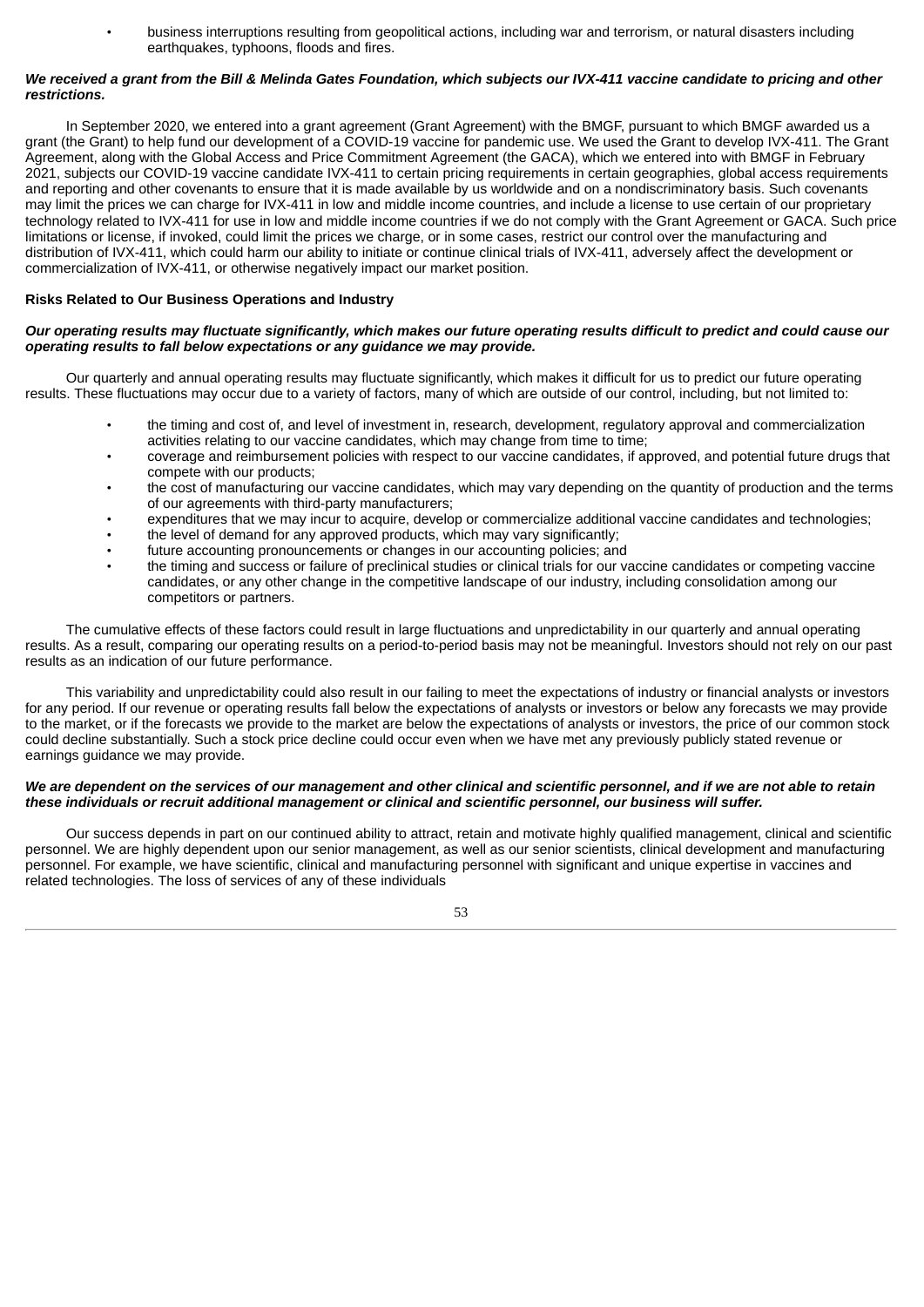could delay or prevent the successful development of our product pipeline, initiation or completion of our preclinical studies and clinical trials or the commercialization of our vaccine candidates. Although we have executed employment agreements or offer letters with these employees, these agreements are terminable at will with or without notice and, therefore, we may not be able to retain their services as expected. In addition, we do not currently maintain "key person" life insurance on the lives of our executives or any of our employees. This lack of insurance means that we may not have adequate compensation for the loss of the services of these individuals.

We will need to expand and effectively manage our managerial, technical, operational, financial and other resources in order to successfully pursue our clinical development and commercialization efforts. The competition for qualified personnel in the biotechnology field is currently particularly intense, and our future success depends upon our ability to attract, retain and motivate highly skilled biotechnology employees. We may not be successful in continuing to attract or retain qualified management and scientific, clinical and manufacturing personnel due to this intense competition for qualified personnel. The biotechnology industry has experienced a high rate of turnover of personnel in recent years. If we are not able to attract, integrate, retain and motivate necessary personnel to accomplish our business objectives, we may experience constraints that will significantly impede the achievement of our development objectives, our ability to raise additional capital and our ability to implement our business strategy.

## *We may encounter difficulties in managing our growth and expanding our operations successfully.*

As we continue development and pursue the potential commercialization of our vaccine candidates, and function as a public company, we will need to expand our financial, development, regulatory, manufacturing, marketing and sales capabilities or contract with third parties to provide these capabilities for us. As our operations expand, we expect that we will need to manage additional relationships with various strategic partners, suppliers and other third parties. In addition, we are in the process of building out a new facility that will house expanded laboratory operations and our corporate headquarters. We may encounter delays or quality or other issues as we build-out and transition to this new facility, and any such disruptions in our operations could result in delays in our research and development activities. We may also need to further expand our facilities, including laboratory operations, and may be unable to do so on commercially reasonable terms, or at all. Our future financial performance and our ability to develop and commercialize our vaccine candidates and to compete effectively will depend, in part, on our ability to manage current and future growth effectively.

# *Our business is subject to risks arising from the COVID-19 pandemic and other epidemic diseases.*

The current COVID-19 worldwide pandemic has presented substantial public health and economic challenges and is affecting our employees, clinical trial subjects, physicians and other healthcare providers, communities and business operations, as well as the United States and global economies and financial markets. International and U.S. governmental authorities in impacted regions have taken, and are continuing to take, actions in an effort to slow the spread of COVID-19 and variants of the virus. To the extent possible, and consistent with applicable guidance from federal, state and local authorities, we are conducting business as usual, with necessary or advisable modifications to employee travel, and with our employees generally working both remotely and onsite, consistent with safety and applicable guidance. We will continue to actively monitor the evolving situation related to COVID-19 and may take further actions that alter our operations, including those that may be required by federal, state or local authorities, or that we determine are in the best interests of our employees and other third parties with whom we do business. To date, we have not experienced material disruptions in our business operations. However, while it is not possible at this time to estimate the impact that COVID-19 could have on our business in the future, particularly as we advance our vaccine candidates through clinical development, the continued spread of COVID-19 and the measures taken by the governmental authorities, and any future epidemic disease outbreaks, could disrupt the supply chain and the manufacture or shipment of drug substances and finished drug products for our vaccine candidates for use in our research, preclinical studies and clinical trials, delay, limit or prevent our employees and CROs from continuing research and development activities, impede our clinical trial initiation and recruitment and the ability of subjects to continue in clinical trials, impede testing, monitoring, data collection and analysis and other related activities, any of which could delay our preclinical studies and clinical trials and increase our development costs, and have a material adverse effect on our business, financial condition and results of operations. For example, with respect to clinical trial recruitment and enrollment specifically, while we expect to report interim topline data from our IVX-121 Phase 1/1b trial in Belgium in June 2022, challenges associated with COVID-19 made it more difficult than projected to enroll subjects in the older adult arm of this trial. COVID-19 pandemic and any future epidemic disease outbreaks could also potentially further affect the business of the FDA or other regulatory authorities, which could result in delays in meetings related to planned clinical trials.

The COVID-19 pandemic continues to rapidly evolve. The extent to which the COVID-19 may impact our business, including our preclinical studies, clinical trials, and financial condition will depend on future developments, which are highly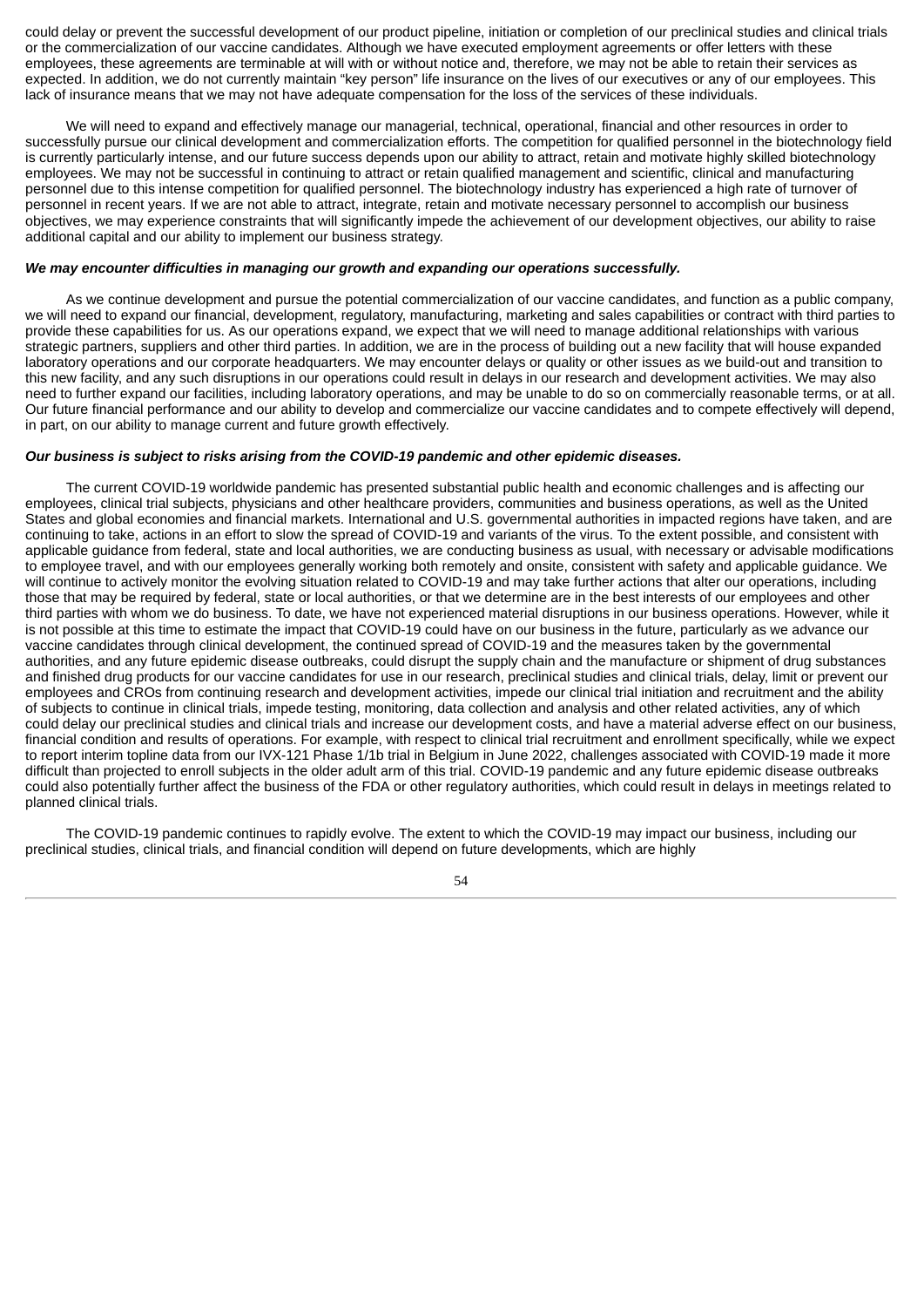uncertain and cannot be predicted with confidence, such as the continued geographic spread of variants, the duration of the pandemic, the timing and effectiveness of vaccine distribution, travel restrictions and social distancing in the United States and other countries, business closures or business disruptions and the effectiveness of actions taken in the United States and other countries to contain and treat the disease.

To the extent the COVID-19 pandemic adversely affects our business and financial results, it may also have the effect of heightening many of the other risks described in this section. In addition, if in the future there is an outbreak of another highly infectious or contagious disease or other health concern, we may be subject to similar risks as posed by COVID-19.

## We are subject to various U.S. federal, state and foreign healthcare laws and regulations, which could increase compliance costs, and our failure to comply with these laws and regulations could harm our results of operations and financial condition.

Our business operations and current and future arrangements with investigators, healthcare professionals, consultants, third-party payors, patient organizations and customers expose us to broadly applicable foreign, federal and state fraud and abuse and other healthcare laws and regulations. These laws may constrain the business or financial arrangements and relationships through which we conduct our operations, including how we research, market, sell and distribute any products for which we obtain marketing approval. Such laws include:

- the federal Anti-Kickback Statute, which prohibits, among other things, persons or entities from knowingly and willfully soliciting, offering, receiving or providing any remuneration (including any kickback, bribe or certain rebates), directly or indirectly, overtly or covertly, in cash or in kind, in return for, either the referral of an individual or the purchase, lease, or order, or arranging for or recommending the purchase, lease, or order of any good, facility, item or service, for which payment may be made, in whole or in part, under a federal healthcare program such as Medicare and Medicaid. A person or entity does not need to have actual knowledge of the federal Anti-Kickback Statute or specific intent to violate it in order to have committed a violation;
- the federal false claims laws, including the civil False Claims Act, and civil monetary penalties laws, which prohibit, among other things, individuals or entities from knowingly presenting, or causing to be presented, to the federal government, claims for payment or approval that are false or fraudulent, knowingly making, using or causing to be made or used, a false record or statement material to a false or fraudulent claim, or from knowingly making or causing to be made a false statement to avoid, decrease or conceal an obligation to pay money to the federal government. In addition, the government may assert that a claim including items or services resulting from a violation of the federal Anti-Kickback Statute constitutes a false or fraudulent claim for purposes of the civil False Claims Act;
- the federal Health Insurance Portability and Accountability Act of 1996 (HIPAA), which imposes criminal and civil liability for, among other things, knowingly and willfully executing, or attempting to execute, a scheme to defraud any healthcare benefit program, or knowingly and willfully falsifying, concealing or covering up a material fact or making any materially false statement, in connection with the delivery of, or payment for, healthcare benefits, items or services. Similar to the federal Anti-Kickback Statute, a person or entity does not need to have actual knowledge of the statute or specific intent to violate it in order to have committed a violation;
- the federal Physician Payments Sunshine Act, which requires certain manufacturers of drugs, devices, biologics and medical supplies for which payment is available under Medicare, Medicaid or the Children's Health Insurance Program (with certain exceptions) to report annually to the Centers for Medicare & Medicaid Services (CMS), information related to payments and other "transfers of value" made to physicians (defined to include doctors, dentists, optometrists, podiatrists and chiropractors), certain non-physician practitioners (physician assistants, nurse practitioners, clinical nurse specialists, certified nurse anesthetists, anesthesiology assistants and certified nurse-midwives) and teaching hospitals, as well as ownership and investment interests held by physicians and their immediate family members; and
	- analogous state and foreign laws and regulations, such as state anti-kickback and false claims laws, may apply to sales or marketing arrangements and claims involving healthcare items or services reimbursed by non-governmental thirdparty payors, including private insurers; some state laws require biotechnology companies to comply with the biotechnology industry's voluntary compliance guidelines and the relevant compliance guidance promulgated by the federal government and may require drug manufacturers to report information related to payments and other transfers of value to physicians and other healthcare providers or marketing expenditures; some state laws that require biotechnology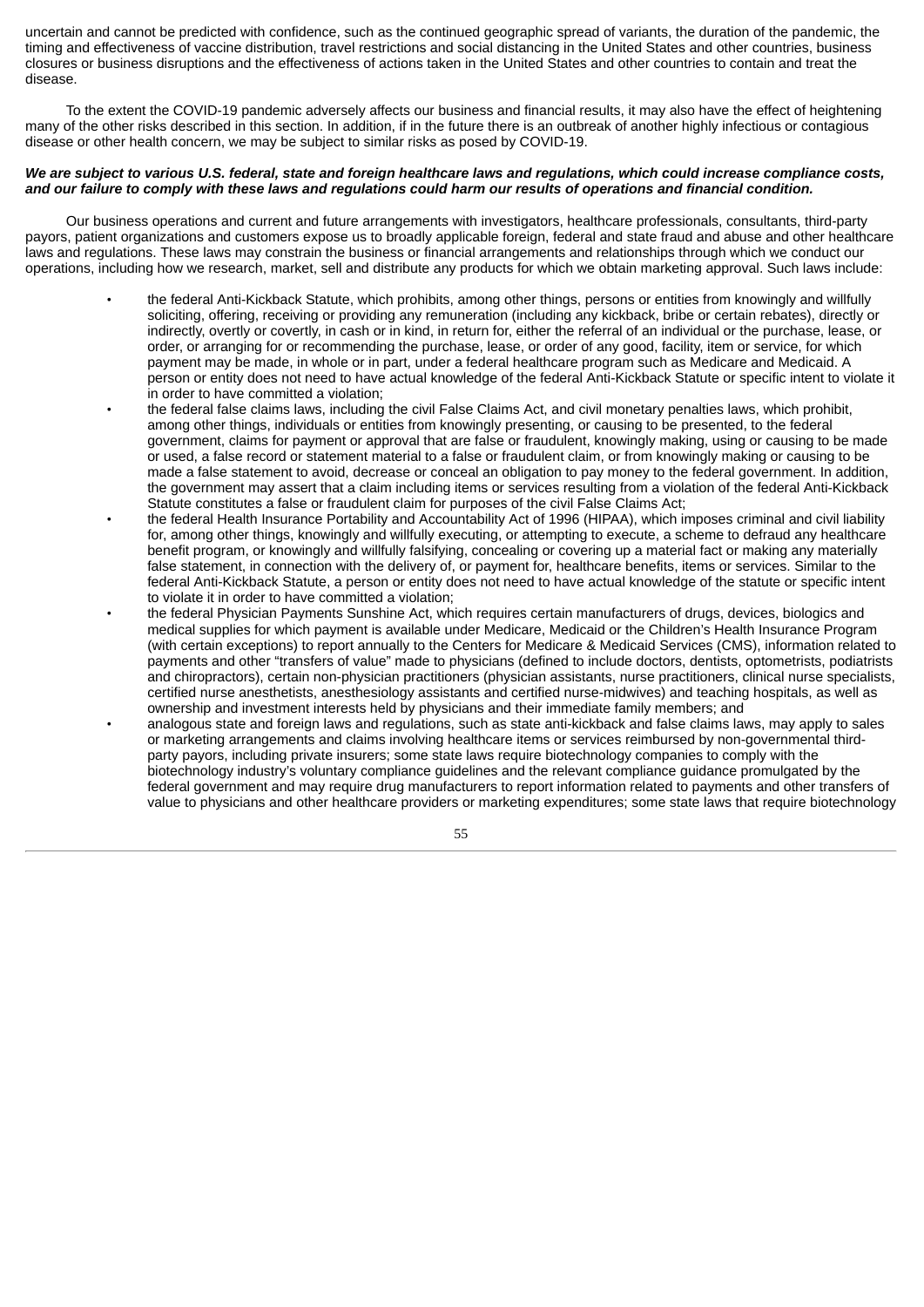#### companies to report information on the pricing of certain drug products; and some state and local laws require the registration or pharmaceutical sales representatives.

Efforts to ensure that our current and future business arrangements with third parties will comply with applicable healthcare and privacy laws and regulations will involve ongoing substantial costs. It is possible that governmental authorities will conclude that our business practices, including consulting agreements with certain physicians who are paid in the form of stock or stock options as compensation for services provided to us, may not comply with current or future statutes, regulations or case law involving applicable fraud and abuse or other healthcare laws and regulations. If our operations are found to be in violation of any of these laws or any other governmental regulations that may apply to us, we may be subject to significant penalties, including civil, criminal and administrative penalties, damages, fines, disgorgement, imprisonment, exclusion from participation in government funded healthcare programs, such as Medicare and Medicaid, integrity oversight and reporting obligations, contractual damages, reputational harm, diminished profits and future earnings and the curtailment or restructuring of our operations. Defending against any such actions can be costly, time-consuming and may require significant financial and personnel resources. Therefore, even if we are successful in defending against any such actions that may be brought against us, our business may be impaired. Further, if any of the physicians or other healthcare providers or entities with whom we expect to do business is found to be not in compliance with applicable laws, they may be subject to significant criminal, civil or administrative sanctions, including exclusions from government funded healthcare program.

#### Recently enacted legislation, future legislation and healthcare reform measures may increase the difficulty and cost for us to obtain marketing approval for and commercialize our vaccine candidates and may affect the prices we may set.

In the United States and some foreign jurisdictions, there have been, and we expect there will continue to be, a number of legislative and regulatory changes to the healthcare system, including cost-containment measures that may reduce or limit coverage and reimbursement for newly approved drugs and affect our ability to profitably sell any vaccine candidates for which we obtain marketing approval. In particular, there have been and continue to be a number of initiatives at the U.S. federal and state levels that seek to reduce healthcare costs and improve the quality of healthcare.

For example, in March 2010, the ACA was enacted in the United States. Among the provisions of the ACA of importance to our potential vaccine candidates, the ACA: established an annual, nondeductible fee on any entity that manufactures or imports specified branded prescription drugs and biologic agents; extended manufacturers' Medicaid rebate liability to covered drugs dispensed to individuals who are enrolled in Medicaid managed care organizations; expanded eligibility criteria for Medicaid programs; expanded the entities eligible for discounts under the Public Health program; increases the statutory minimum rebates a manufacturer must pay under the Medicaid Drug Rebate Program; implemented a new methodology by which the average manufacturer price under the Medicaid Drug Rebate Program is calculated for drugs that are inhaled, infused, instilled, implanted, or injected; created a new Medicare Part D coverage gap discount program; established a new Patient-Centered Outcomes Research Institute to oversee, identify priorities in and conduct comparative clinical effectiveness research, along with funding for such research; and established a Center for Medicare Innovation at CMS to test innovative payment and service delivery models to lower Medicare and Medicaid spending.

Since its enactment, there have been executive, judicial and Congressional challenges to certain aspects of the ACA, and on June 17, 2021, the U.S. Supreme Court dismissed the most recent judicial challenge to the ACA brought by several states without specifically ruling on the constitutionality of the ACA. Prior to the Supreme Court's decision, President Biden had issued an executive order to initiate a special enrollment period from February 15, 2021 through August 15, 2021 for purposes of obtaining health insurance coverage through the ACA marketplace. The executive order also instructed certain governmental agencies to review and reconsider their existing policies and rules that limit access to healthcare, including among others, reexamining Medicaid demonstration projects and waiver programs that include work requirements, and policies that create unnecessary barriers to obtaining access to health insurance coverage through Medicaid or the ACA.

In addition, other legislative changes have been proposed and adopted since the ACA was enacted. On August 2, 2011, the Budget Control Act of 2011 was signed into law, which, among other things, resulted in reductions to Medicare payments to providers of 2% per fiscal year, which went into effect on April 1, 2013 and, due to subsequent legislative amendments to the statute, will remain in effect through 2030, with the exception of a temporary suspension from May 1, 2020 through July 1, 2022 (with a 1% payment reduction from April 1 to June 30, 2022), unless additional Congressional action is taken. In addition, on January 2, 2013, the American Taxpayer Relief Act of 2012 was signed into law, which,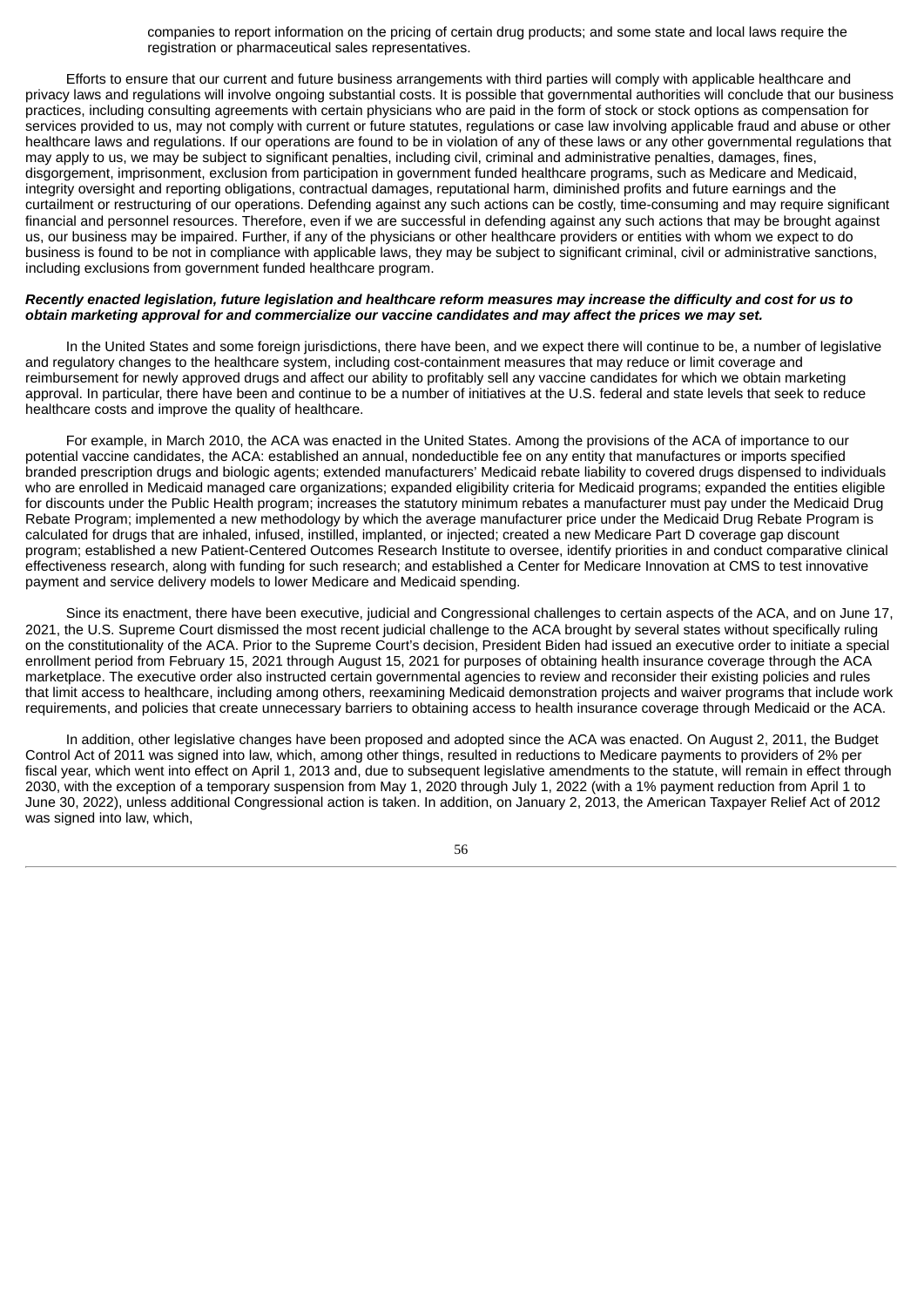among other things, further reduced Medicare payments to several providers, including hospitals, and increased the statute of limitations period for the government to recover overpayments to providers from three to five years.

Further, there has been heightened governmental scrutiny in the United States of pharmaceutical pricing practices in light of the rising cost of prescription drugs. Such scrutiny has resulted in several recent congressional inquiries and proposed and enacted federal and state legislation designed to, among other things, bring more transparency to product pricing, review the relationship between pricing and manufacturer patient assistance programs, and reform government program reimbursement methodologies for products. At the federal level, for example, the Build Back Better Act, if enacted, would introduce substantial drug pricing reforms, including the establishment of a drug price negotiation program within the U.S. Department of Health and Human Services that would require manufacturers to charge a negotiated "maximum fair price" for certain selected drugs or pay an excise tax for noncompliance, and the establishment of rebate payment requirements on manufacturers under Medicare Parts B and D. If the Build Back Better Act is not enacted, similar or other drug pricing proposals could appear in future legislation. Further, it is possible that additional governmental action is taken in response to the COVID-19 pandemic.

At the state level, legislatures have increasingly passed legislation and implemented regulations designed to control pharmaceutical and biological product pricing, including price or reimbursement constraints, discounts, restrictions on certain product access, marketing cost disclosure and other transparency measures, and, in some cases, measures designed to encourage importation from other countries and bulk purchasing. Legally mandated price controls on payment amounts by third-party payors or other restrictions could harm our business, results of operations, financial condition and prospects. In addition, regional healthcare authorities and individual hospitals are increasingly using bidding procedures to determine what pharmaceutical products and which suppliers will be included in their prescription drug and other healthcare programs. This could reduce the ultimate demand for our vaccine candidates, if approved, or put pressure on our product pricing, which could negatively affect our business, results of operations, financial condition and prospects.

We expect that the ACA, these new laws and other healthcare reform measures that may be adopted in the future may result in additional reductions in Medicare and other healthcare funding, more rigorous coverage criteria, new payment methodologies and additional downward pressure on the price that we receive for any approved product. Any reduction in reimbursement from Medicare or other government programs may result in a similar reduction in payments from private payors. The implementation of cost containment measures or other healthcare reforms may prevent us from being able to generate revenue, attain profitability or commercialize our vaccine candidates, if approved.

#### The FDA and other regulatory agencies actively enforce the laws and regulations prohibiting the promotion of off-label uses. If we are found or alleged to have improperly promoted off-label uses, we may become subject to significant liability.

The FDA and other regulatory agencies strictly regulate the promotional claims that may be made about prescription products. In particular, a product may not be promoted for uses that are not approved by the FDA or such other regulatory agencies as reflected in the product's approved labeling. If any of our vaccine candidates are approved, and we are found to have promoted such off-label uses, we may become subject to significant liability. The federal government has levied large civil and criminal fines against companies for alleged improper promotion and has enjoined several companies from engaging in off-label promotion. The government has also required companies to enter into consent decrees or imposed permanent injunctions under which specified promotional conduct is changed or curtailed.

In an effort to comply with applicable laws and regulations, including those governing the promotion of prescription products, we plan to implement compliance programs designed to actively identify, prevent and mitigate risk by implementing policies and systems. However, we cannot guarantee that these policies or systems will be sufficient or effective. If we were found to have promoted an approved vaccine product, if any, for off-label uses, we may be subject to significant liability, including significant civil and administrative financial penalties and other remedies as well as criminal penalties and other sanctions. Even if we successfully defend against any allegation of off-label promotion, a government investigation could negatively impact our business practices, harm our reputation, divert the attention of management and increase our expenses. Any of these outcomes could have a material adverse effect on our business, results of operations, financial condition and growth prospects.

## If product liability lawsuits are brought against us, we may incur substantial liabilities and may be required to limit *commercialization of our products.*

We face an inherent risk of product liability as a result of the clinical trials of our vaccine candidates and will face an even greater risk if we commercialize our vaccine candidates. For example, we may be sued if our vaccine candidates

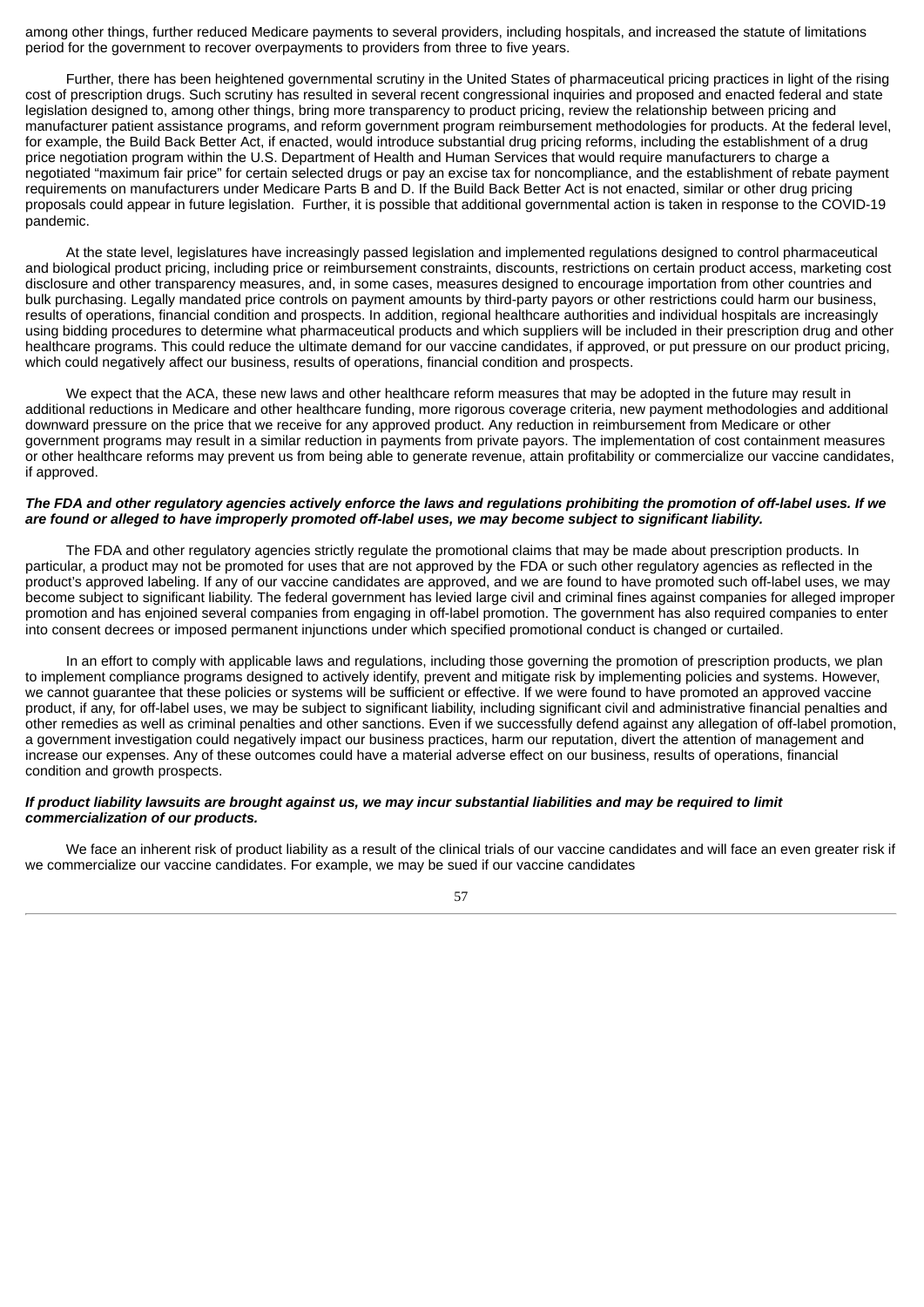allegedly cause injury or are found to be otherwise unsuitable during product testing, manufacturing, marketing or sale. Any such product liability claims may include allegations of defects in manufacturing, defects in design, a failure to warn of dangers inherent in the vaccine candidate, negligence, strict liability and a breach of warranties. Claims may be brought against us by clinical trial participants, vaccine recipients or others using, administering or selling products that may be approved in the future. Claims could also be asserted under state consumer protection acts.

If we cannot successfully defend ourselves against product liability claims, we may incur substantial liabilities or be required to limit or cease the commercialization of our products. Even a successful defense would require significant financial and management resources. Regardless of the merits or eventual outcome, liability claims may result in:

- decreased demand for our products;
- injury to our reputation and significant negative media attention:
- withdrawal of clinical trial participants;
- costs to defend the related litigation;
- a diversion of our management's time and our resources;
- substantial monetary awards to trial participants or vaccine recipients:
- product recalls, withdrawals or labeling, marketing or promotional restrictions;
- significant negative financial impact;
- the inability to commercialize our vaccine candidates; and
- a decline in our stock price.

Although we currently maintain clinical trial liability insurance coverage, we may need to increase our insurance coverage as we expand our clinical trials or if we commence commercialization of our vaccine candidates. Insurance coverage is increasingly expensive. Our inability to obtain and retain sufficient product liability insurance at an acceptable cost to protect against potential product liability claims could prevent or inhibit the commercialization of our vaccine candidates. Although we will maintain such insurance, any claim that may be brought against us could result in a court judgment or settlement in an amount that is not covered, in whole or in part, by our insurance or that is in excess of the limits of our insurance coverage. Our insurance policies will also have various exclusions, and we may be subject to a product liability claim for which we have no coverage. We may have to pay any amounts awarded by a court or negotiated in a settlement that exceed our coverage limitations or that are not covered by our insurance, and we may not have, or be able to obtain, sufficient capital to pay such amounts.

#### Our insurance policies are expensive and only protect us from some business risks, which will leave us exposed to significant *uninsured liabilities.*

We do not carry insurance for all categories of risk that our business may encounter. Some of the policies we currently maintain include property, general liability, employment benefits liability, business automobile, workers' compensation, products liability, malicious invasion of our electronic systems, and clinical trials, and directors' and officers', employment practices and fiduciary liability insurance. We do not know, however, if we will be able to maintain insurance with adequate levels of coverage. Any significant uninsured liability may require us to pay substantial amounts, which would adversely affect our financial position and results of operations.

## We and any of our potential future collaborators will be required to report to regulatory authorities if any of our approved products cause or contribute to adverse medical events, and any failure to do so would result in sanctions that would materially harm our *business.*

If we or any of our potential future collaborators are successful in commercializing our products, the FDA and foreign regulatory authorities would require that we and such collaborators report certain information about adverse medical events if those products may have caused or contributed to those adverse events. The timing of our obligation to report would be triggered by the date we become aware of the adverse event as well as the nature of the event. We and any of our potential future collaborators or CROs may fail to report adverse events within the prescribed timeframe. If we or any of our current or potential future collaborators or CROs fail to comply with such reporting obligations, the FDA or a foreign regulatory authority could take action, including criminal prosecution, the imposition of civil monetary penalties, seizure of our products or delay in approval or clearance of future products.

# We and our service providers may be subject to a variety of privacy and data security laws and contractual obligations, which could increase compliance costs and actual or perceived failure to comply with them could subject us to potentially significant *fines or penalties and otherwise harm our business.*

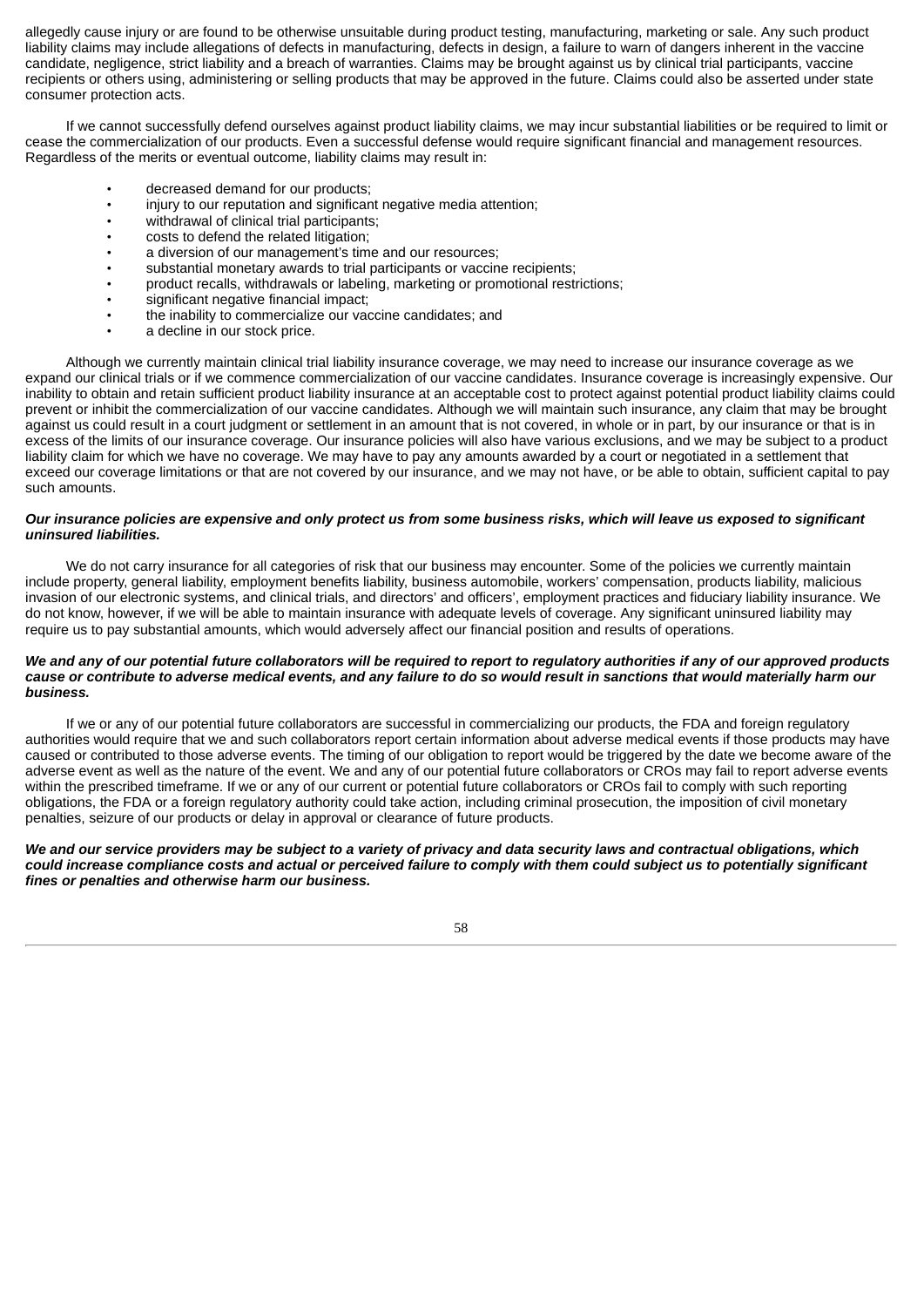The global data protection landscape is rapidly evolving, and we are or may become subject to state, federal and foreign laws, requirements and regulations governing the collection, use, disclosure, retention, and security of personal information. These laws and regulations may be subject to differing interpretations, creating potentially complex compliance issues for us and our service providers. Guidance on implementation and compliance practices is often updated or otherwise revised, which may create uncertainty in our business, affect our ability to operate in certain jurisdictions or to collect, store, transfer use and share personal information, necessitate the acceptance of more onerous obligations in our contracts, result in liability or impose additional costs on us. The cost of compliance with these laws, regulations and standards is high and is likely to increase in the future. Any failure or perceived failure by us to comply with federal, state or foreign laws or regulation, our internal policies and procedures or our contracts governing our processing of personal information could result in negative publicity, government investigations and enforcement actions, claims by third parties and damage to our reputation, any of which could have a material adverse effect on our operations, financial performance and business.

In the United States, numerous federal and state laws and regulations, including health information privacy laws, data breach notification laws and consumer protection laws (e.g., Section 5 of the Federal Trade Commission Act), that govern the collection, use, disclosure and protection of health-related and other personal information could apply to our operations or the operations of our collaborators and third-party providers. In addition, we may obtain health information from third parties (including research institutions from which we obtain clinical trial data) that are subject to privacy and security requirements under HIPAA. Depending on the facts and circumstances, we could be subject to significant penalties if we violate HIPAA.

In addition, certain state laws govern the privacy and security of health and other information in certain circumstances. These laws are evolving rapidly and may differ from each other in significant ways and may not have the same effect, thus complicating compliance efforts. Further, we may also be subject to other state laws governing the privacy, processing and protection of personal information. By way of example, the California Consumer Privacy Act (CCPA), which went into effect on January 1, 2020, and provides California residents with individual privacy rights, including the right to access and delete their personal information, opt out of certain personal information sharing, and receive detailed information about how their personal information is used. The CCPA provides for civil penalties for violations, as well as a private right of action for data breaches that is expected to increase data breach litigation. Further, the California Privacy Rights Act (CPRA) recently passed in California. The CPRA significantly amends the CCPA and will impose additional data protection obligations on covered businesses, including additional consumer rights processes, limitations on data uses, new audit requirements for higher risk data, and opt outs for certain uses of sensitive data. It will also create a new California data protection agency authorized to issue substantive regulations and could result in increased privacy and information security enforcement. The majority of the provisions will go into effect on January 1, 2023, and additional compliance investment and potential business process changes may be required. Similar laws have passed in Virginia and Colorado, and have been proposed in other states and at the federal level, reflecting a trend toward more stringent privacy legislation in the United States. The enactment of such laws could have potentially conflicting requirements that would make compliance challenging. In the event that we are subject to or affected by HIPAA, the CCPA, the CPRA or other domestic privacy and data protection laws, any liability from failure to comply with the requirements of these laws could adversely affect our financial condition.

Our operations abroad including our clinical trials may also be subject to increased scrutiny or attention from data protection authorities, and there are a wide variety of foreign privacy laws that may impact our operations, now or in the future. For example, in Europe, the GDPR imposes stringent requirements regarding the collection, use, disclosure, transfer or other processing of personal data of individuals within the EEA. Companies that must comply with the GDPR including us face increased compliance obligations and risk, including more robust regulatory enforcement of data protection requirements and potential fines for noncompliance of up to €20 million or 4% of the annual global revenues of the noncompliant company, whichever is greater. The GDPR also confers, in certain circumstances, a private right of action to data subjects and consumer associations to lodge complaints with supervisory authorities, seek judicial remedies and obtain compensation for damages resulting from violations of the GDPR. Among other requirements, the GDPR regulates transfers of personal data subject to the GDPR to third countries that have not been found to provide adequate protection to such personal data, including the United States; in July 2020, the Court of Justice of the European Union (CJEU) limited how organizations could lawfully transfer personal data from the EU/EEA to the United States by invalidating the Privacy Shield for purposes of international transfers and imposing further restrictions on the use of standard contractual clauses (SCCs). The European Commission issued revised standard contractual clauses on June 4, 2021 to account for the decision of the CJEU and recommendations made by the European Data Protection Board. The revised standard contractual clauses must be used for relevant new data transfers from September 27, 2021; existing standard contractual clauses arrangements must be migrated to the revised clauses by December 27, 2022. The new SCCs apply only to the transfer of personal data outside of the EEA and not the United Kingdom; the United Kingdom's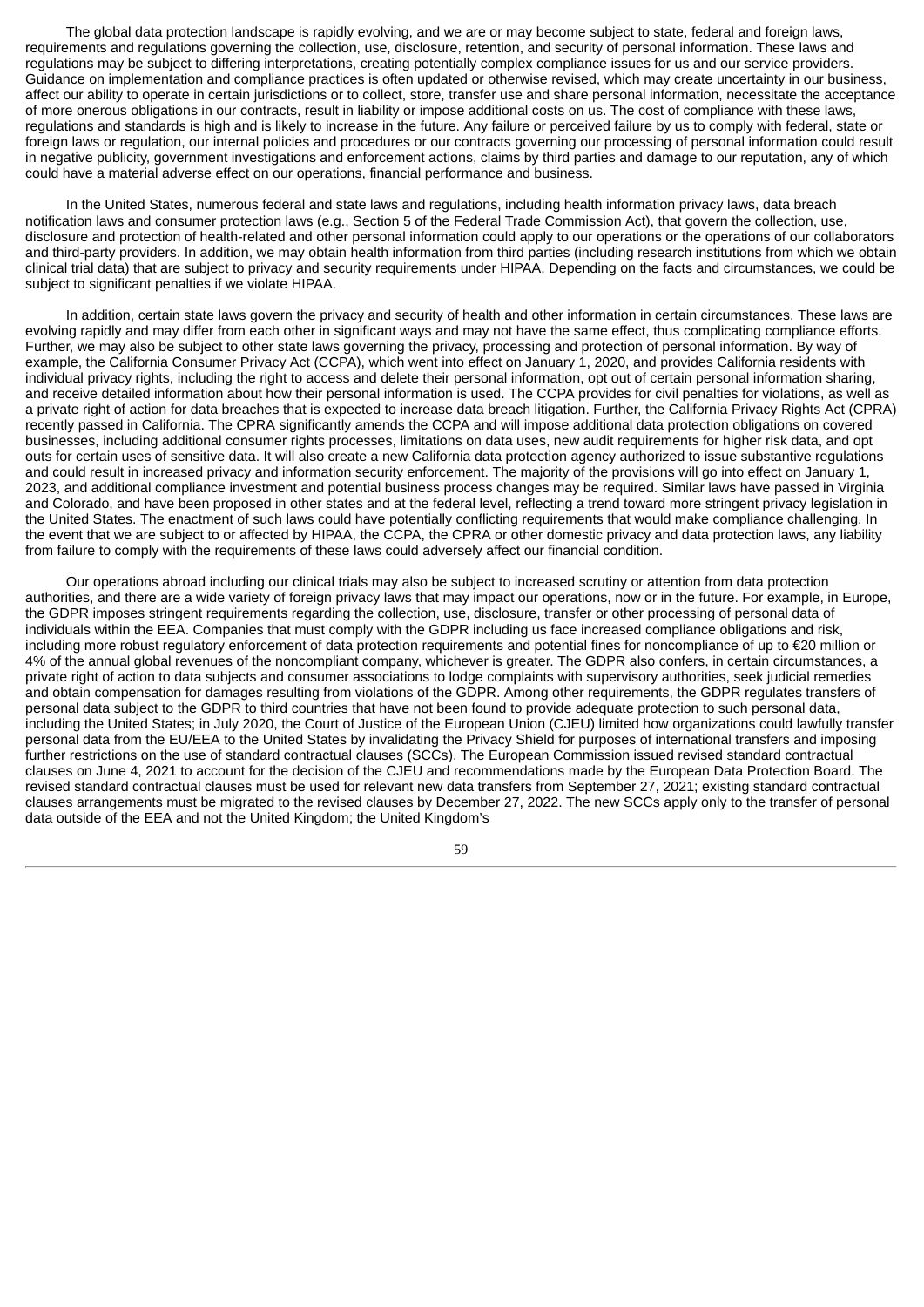Information Commissioner's Office launched a public consultation on its draft revised data transfers mechanisms in August 2021. There is some uncertainty around whether the revised clauses can be used for all types of data transfers, particularly whether they can be relied on for data transfers to non-EEA entities subject to the GDPR. As supervisory authorities issue further guidance on personal data export mechanisms, including circumstances where the standard contractual clauses cannot be used, and/or start taking enforcement action, we could suffer additional costs, complaints and/or regulatory investigations or fines, and/or if we are otherwise unable to transfer personal data between and among countries and regions in which we operate, it could affect the manner in which we provide our services, the geographical location or segregation of our relevant systems and operations, and could adversely affect our financial results.

Further, from January 1, 2021, we have had to comply with the GDPR and separately the UK GDPR, which together with the amended UK Data Protection Act 2018, retains the GDPR in UK national law. The UK GDPR mirrors the fines under the GDPR and has the ability to fine up to the greater of €20 million/£17 million or 4% of global turnover. The relationship between the United Kingdom and the European Union and the EEA in relation to certain aspects of data protection law remains unclear, and it is unclear how United Kingdom data protection laws and regulations will develop in the medium to longer term. The European Commission has adopted an adequacy decision in favor of the United Kingdom, enabling data transfers from EU member states to the United Kingdom without additional safeguards. However, the UK adequacy decision will automatically expire in June 2025 unless the European Commission re-assesses and renews or extends that decision.

Compliance with U.S. and international data protection laws and regulations could require us to take on more onerous obligations in our contracts, restrict our ability to collect, use and disclose data, update our data privacy and security policies and procedures, or in some cases, impact our ability to operate in certain jurisdictions. Failure or perceived failure by us or our collaborators and service providers to comply with U.S. and international data protection laws and regulations could result in government enforcement actions (which could include civil or criminal penalties), private litigation and/or adverse publicity and could negatively affect our operating results and business. Moreover, clinical trial subjects about whom we or our current or future collaborators obtain information, as well as the providers who share this information with us, may contractually limit our ability to use and disclose the information. Claims that we have violated individuals' privacy rights, failed to comply with data protection laws, or breached our contractual obligations, even if we are not found liable, could be expensive and time consuming to defend, could result in adverse publicity and adversely affect our business, financial condition, results of operations and prospects. Should any of these events occur, they could have a material adverse effect on our business, financial condition, results of operations, and prospects.

#### Our internal computer systems, or those of any of our service providers, may fail or suffer security breaches, which could result in *a material disruption of our product development programs.*

We and our service providers maintain and will maintain a large quantity of sensitive information, including confidential business and health-related information in connection with our preclinical studies and planned clinical trials, and are subject to laws and regulations governing the privacy and security of such information. Our internal information technology systems and those of our third-party collaborators, service providers, vendors, contractors and consultants are vulnerable to damage or interruption from computer viruses, natural disasters, terrorism, war, telecommunication and electrical failures, hacking, cyberattacks, phishing attacks and other social engineering schemes, malicious code, employee theft or misuse, human error, fraud, denial or degradation of service attacks, sophisticated nation-state and nation-state-supported actors or unauthorized access or use by persons inside our organization, or persons with access to systems inside our organization.

Attacks upon information technology systems are increasing in their frequency, levels of persistence, sophistication and intensity, and are being conducted by sophisticated and organized groups and individuals with a wide range of motives and expertise. As a result of the COVID-19 pandemic, we may also face increased cybersecurity risks due to our reliance on internet technology and the number of our employees who are working remotely, which may create additional opportunities for cybercriminals to exploit vulnerabilities. Furthermore, because the techniques used to obtain unauthorized access to, or to sabotage, systems change frequently and often are not recognized until launched against a target, we may be unable to anticipate these techniques or implement adequate preventative measures. We may also experience security breaches that may remain undetected for an extended period. Any security breach or other incident, whether actual or perceived, could impact our reputation and/or operations, cause us to incur significant costs, including legal expenses, harm customer confidence, hurt our expansion into new markets, cause us to incur remediation costs, or cause us to lose existing customers. For example, the loss of clinical trial data from clinical trials could result in delays in our regulatory approval efforts and significantly increase our costs to recover or reproduce the data. We also rely on third parties to manufacture our vaccine candidates, and similar events relating to their computer systems could also have a material adverse effect on our business. To the extent any actual or perceived disruption or security breach affects our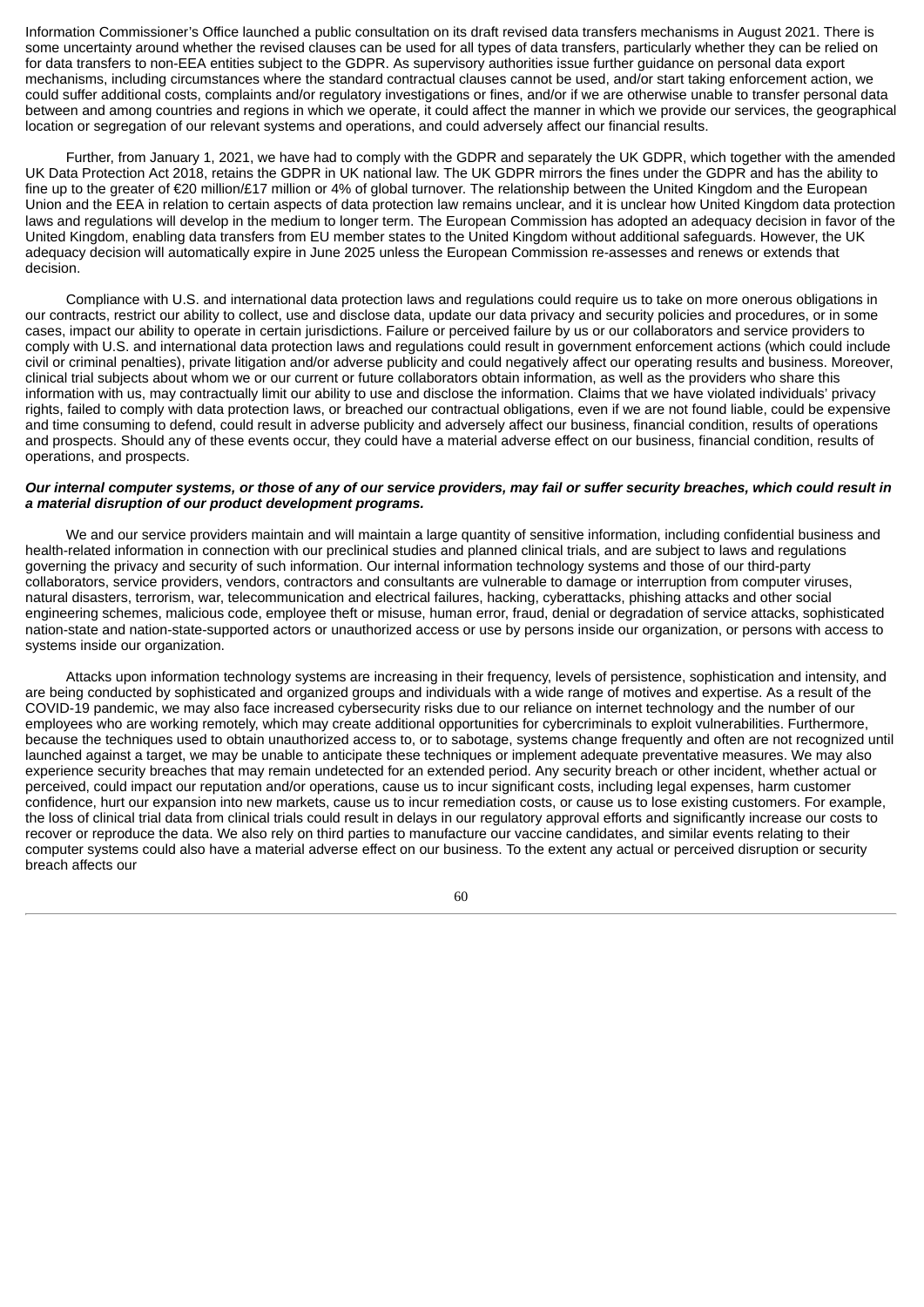systems (or those of our third-party collaborators, service providers, vendors, contractors or consultants) or were to result in a loss of or accidental, unlawful or unauthorized access to, use of, release of, or other processing of personally identifiable information, or damage to, our data or applications, or inappropriate disclosure of confidential or proprietary information, we could incur liability, the further development and commercialization of our vaccine candidates could be delayed.

If any failure of our information technology systems were to occur and cause interruptions in our operations or result in the unauthorized disclosure of or access to personally identifiable information or individually identifiable health information, it could result in a material disruption of our development programs and our business operations, whether due to a loss of our trade secrets or other similar disruptions. We have also outsourced elements of our information technology infrastructure, and as a result a number of third-party vendors may or could have access to our confidential information. If our third-party vendors fail to protect their information technology systems and our confidential and proprietary information, we may be vulnerable to disruptions in service and unauthorized access to our confidential or proprietary information and we could incur liability and reputational damage. Some federal, state and foreign laws and regulations also include obligations for companies to notify individuals of security breaches involving particular categories of personally identifiable information. Such laws and regulations could expose us to litigation, as well as enforcement actions and investigations by regulatory authorities, and potentially result in regulatory penalties, fines and significant legal liability, all of which could materially and adversely affect our business, results of operations or financial condition.

#### *Our business could be affected by litigation, government investigations and enforcement actions.*

We currently operate in a number of jurisdictions in a highly regulated industry and we could be subject to litigation, government investigation and enforcement actions on a variety of matters in the United States. or foreign jurisdictions, including, without limitation, intellectual property, regulatory, product liability, environmental, whistleblower, false claims, privacy, anti-kickback, anti-bribery, securities, commercial, employment and other claims and legal proceedings which may arise from conducting our business. Any determination that our operations or activities are not in compliance with existing laws or regulations could result in the imposition of fines, civil and criminal penalties, equitable remedies, including disgorgement, injunctive relief and/or other sanctions against us, and remediation of any such findings could have an adverse effect on our business operations.

Legal proceedings, government investigations and enforcement actions can be expensive and time consuming. An adverse outcome resulting from any such proceeding, investigations or enforcement actions could result in significant damages awards, fines, penalties, exclusion from the federal healthcare programs, healthcare debarment, injunctive relief, product recalls, reputational damage and modifications of our business practices, which could have a material adverse effect on our business and results of operations.

# Our employees and independent contractors, including principal investigators, CROs, consultants and vendors, may engage in *misconduct or other improper activities, including noncompliance with regulatory standards and requirements.*

We are exposed to the risk that our employees and independent contractors, including principal investigators, CROs, consultants and vendors may engage in misconduct or other illegal activity. Misconduct by these parties could include intentional, reckless and/or negligent conduct or disclosure of unauthorized activities to us that violate: (i) the laws and regulations of the FDA and other similar regulatory requirements, including those laws that require the reporting of true, complete and accurate information to such authorities, (ii) manufacturing standards, including cGMP requirements, (iii) federal and state data privacy, security, fraud and abuse and other healthcare laws and regulations in the United States and abroad or (iv) laws that require the true, complete and accurate reporting of financial information or data. Activities subject to these laws also involve the improper use or misrepresentation of information obtained in the course of clinical trials, the creation of fraudulent data in our preclinical studies or clinical trials or illegal misappropriation of drug product, which could result in regulatory sanctions and cause serious harm to our reputation. It is not always possible to identify and deter misconduct by employees and other third parties, and the precautions we take to detect and prevent this activity may not be effective in controlling unknown or unmanaged risks or losses or in protecting us from governmental investigations or other actions or lawsuits stemming from a failure to be in compliance with such laws or regulations. In addition, we are subject to the risk that a person or government could allege such fraud or other misconduct, even if none occurred. If any such actions are instituted against us, and we are not successful in defending ourselves or asserting our rights, those actions could have a significant impact on our business and financial results, including, without limitation, the imposition of significant civil, criminal and administrative penalties, damages, monetary fines, disgorgements, possible exclusion from participation in Medicare, Medicaid and other federal healthcare programs, imprisonment, contractual damages, reputational harm, diminished profits and future earnings, additional reporting

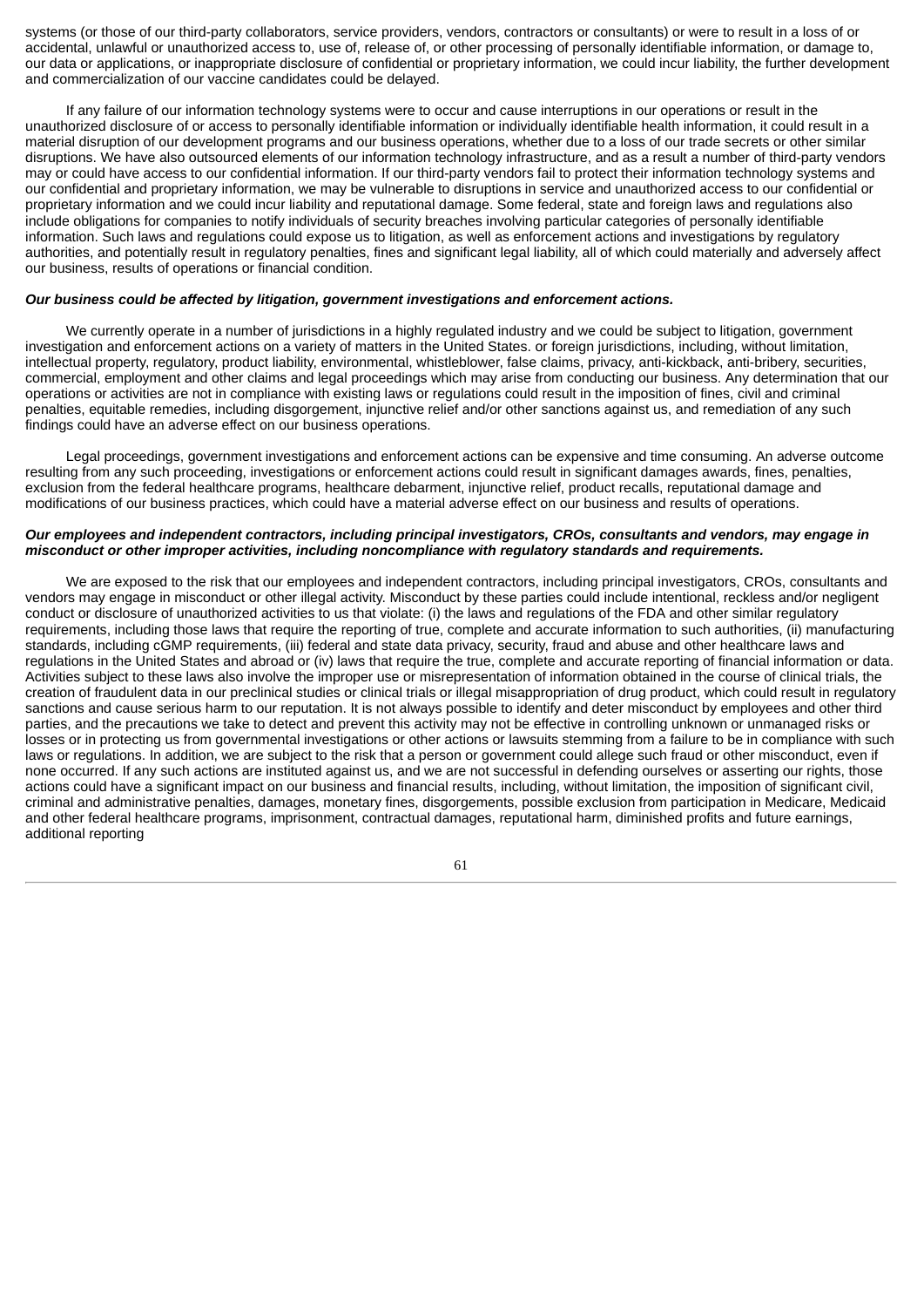requirements and oversight if we become subject to a corporate integrity agreement or similar agreement to resolve allegations of noncompliance with these laws and curtailment of our operations, any of which could adversely affect our ability to operate our business and our results of operations.

## We may engage in strategic transactions that could impact our liquidity, increase our expenses and present significant distractions *to our management.*

From time to time, we may consider strategic transactions, such as acquisitions of companies, asset purchases and out-licensing or in-licensing of intellectual property, products or technologies. Additional potential transactions that we may consider in the future include a variety of business arrangements, including spin-offs, strategic partnerships, joint ventures, restructurings, divestitures, business combinations and investments. Any future transactions could increase our near and long-term expenditures, result in potentially dilutive issuances of our equity securities, including our common stock, or the incurrence of debt, contingent liabilities, amortization expenses or acquired in-process research and development expenses, any of which could affect our financial condition, liquidity and results of operations. Future acquisitions may also require us to obtain additional financing, which may not be available on favorable terms or at all. These transactions may never be successful and may require significant time and attention of our management. In addition, the integration of any business that we may acquire in the future may disrupt our existing business and may be a complex, risky and costly endeavor for which we may never realize the full benefits of the acquisition. Accordingly, although there can be no assurance that we will undertake or successfully complete any additional transactions of the nature described above, any additional transactions that we do complete could have a material adverse effect on our business, results of operations, financial condition and prospects.

#### **Risks Related to Our Intellectual Property**

#### If we are unable to obtain and maintain patent protection for our vaccine candidates, or if the scope of the patent protection obtained is not sufficiently broad, our competitors could develop and commercialize products similar or identical to ours, and our *ability to successfully commercialize our vaccine candidates may be adversely affected.*

Our success depends in large part on our ability to obtain and maintain patent protection in the United States and other countries with respect to our therapeutic programs and other proprietary technologies we may develop. We seek to protect our proprietary position, in part, by exclusively licensing and filing company-owned patent applications in the United States and abroad relating to our vaccine candidates, VLP technology, manufacturing processes, and methods of use. If we or our principal licensor, UW, are unable to obtain or maintain patent protection, our business, financial condition, results of operations and prospects could be materially harmed.

Changes in either the patent laws or their interpretation in the United States and other jurisdictions may diminish our ability to protect our intellectual property, obtain, maintain and enforce our intellectual property rights and, more generally, could affect the value of our intellectual property or narrow the scope of our protection. We cannot predict whether the patent applications we are currently pursuing will issue as patents in any particular jurisdiction or whether the claims of any issued patents will provide sufficient protection against competitors or other third parties.

The patent prosecution process is expensive, time-consuming, and complex, and we or our licensors may not be able to file, prosecute or maintain all necessary or desirable patent applications at a reasonable cost or in a timely manner. It is also possible that we will fail to identify patentable aspects of our research and development output in time to obtain patent protection. Although we enter into nondisclosure and confidentiality agreements with parties who have access to confidential or patentable aspects of our research and development output, such as our employees, third party collaborators, CROs, contract manufacturers, consultants, advisors and other third parties, any of these parties may breach the agreements and disclose such output before a patent application is filed, thereby jeopardizing our ability to seek patent protection. In addition, our ability to obtain and maintain valid and enforceable patents depends on whether the differences between our inventions and the prior art allow our inventions to be patentable over the prior art. Furthermore, publications of discoveries in the scientific literature often lag behind the actual discoveries, and patent applications in the United States and other jurisdictions are typically not published until 18 months after filing, or in some cases not at all. Therefore, we cannot be certain that we or our licensors were the first to make the inventions claimed in any of our owned or licensed patents or pending patent applications, or that we or our licensors were the first to file for patent protection of such inventions. For example, many of the patent applications related to discoveries in the SARS-CoV-2 and COVID-19 vaccine field have not yet published and could impact our freedom to operate using our technology in the SARS-CoV-2 and COVID-19 space. This may result in us needing to obtain additional licenses, which could have a financial impact, or ceasing development of our candidates if not able to obtain additional necessary licenses.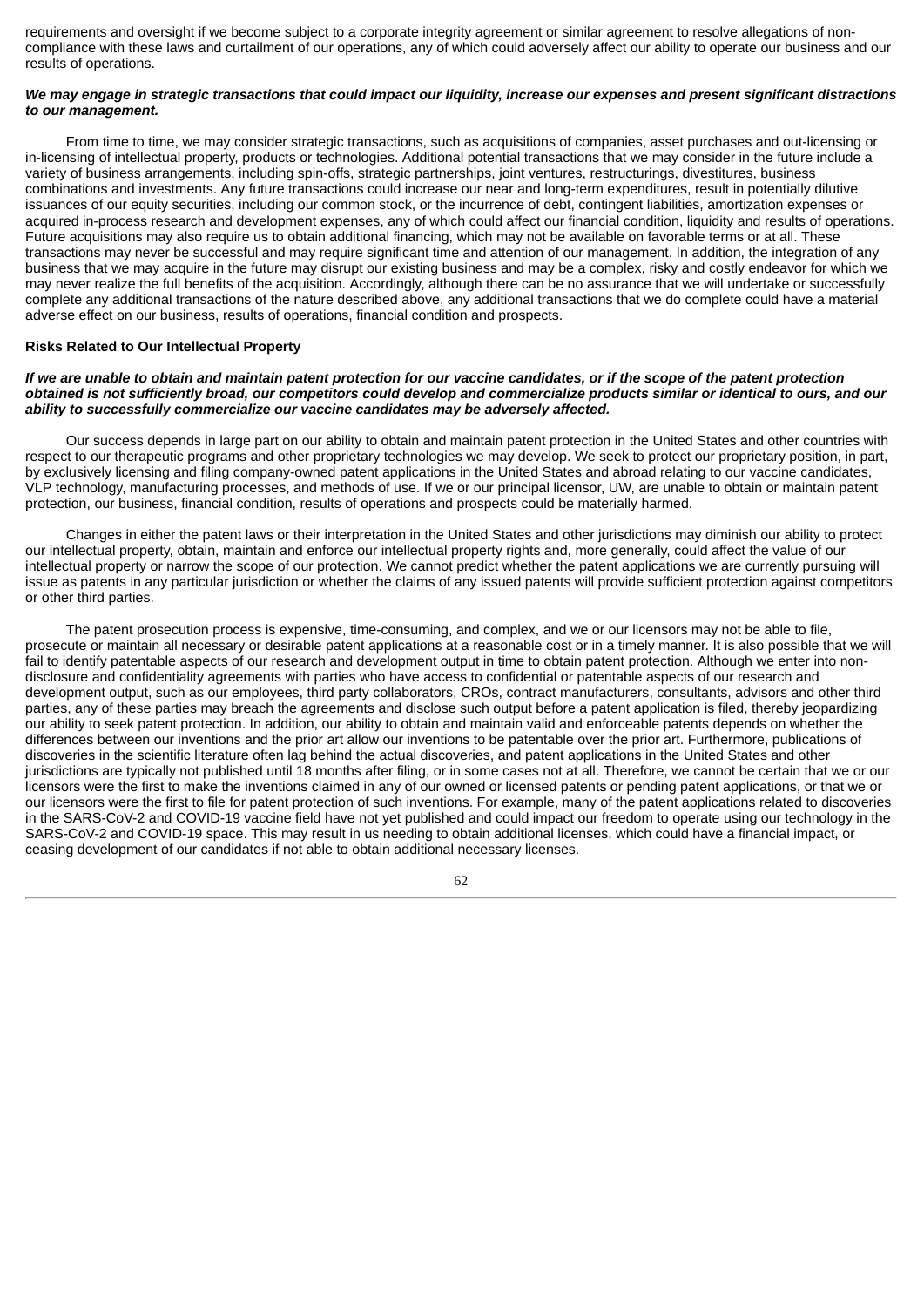The patent position of biotechnology and pharmaceutical companies generally is highly uncertain, involves complex legal and factual questions and has been the subject of much litigation in recent years. As a result, the issuance, scope, validity, enforceability and commercial value of our patent rights are highly uncertain. Our patent applications may not result in patents being issued which protect our vaccine candidates or proprietary technologies we may develop or which effectively prevent others from commercializing competitive technologies and products.

Moreover, the claim coverage in a patent application can be significantly reduced before the patent is granted. Even if our patent applications issue as patents, they may not issue in a form that will provide us with any meaningful protection, prevent competitors or other third parties from competing with us or otherwise provide us with any competitive advantage. Any patents issuing from our patent applications may be challenged, narrowed, circumvented or invalidated by third parties. Our competitors or other third parties may avail themselves of safe harbors under the Drug Price Competition and Patent Term Restoration Act of 1984 (Hatch-Waxman Amendments) to conduct research and clinical trials. Consequently, we do not know whether our therapeutic programs and other proprietary technology will be protectable or remain protected by valid and enforceable patents. Even if a patent is granted, our competitors or other third parties may be able to circumvent the patent by developing similar or alternative technologies or products in a non-infringing manner which could materially adversely affect our business, financial condition, results of operations and prospects. In addition, given the amount of time required for the development, testing and regulatory review of our therapeutic programs and eventual vaccine candidates, patents protecting the vaccine candidates might expire before or shortly after such vaccine candidates are commercialized. As a result, our intellectual property may not provide us with sufficient rights to exclude others from commercializing products similar or identical to ours.

The issuance of a patent is not conclusive as to its inventorship, scope, validity, or enforceability and our patents may be challenged in the courts or patent offices in the United States and abroad. We may be subject to a third-party pre-issuance submission of prior art to the United States Patent and Trademark Office (USPTO) or become involved in opposition, derivation, revocation, reexamination, post-grant review, inter partes review, or other similar proceedings challenging our patent rights. An adverse determination in any such submission, proceeding or litigation could reduce the scope of, or invalidate or render unenforceable, our patent rights, allow third parties to commercialize our therapeutic programs and other proprietary technologies we may develop and compete directly with us, without payment to us, or result in our inability to manufacture or commercialize products without infringing third-party patent rights. Such proceedings also may result in substantial cost and require significant time from our scientists and management, even if the eventual outcome is favorable to us.

Moreover, some of our owned and in-licensed patent rights may in the future be, co-owned with third parties. If we are unable to obtain an exclusive license to any such third-party co-owners' interest in such patent rights, such co-owners may be able to license their rights to other third parties, including our competitors, and our competitors could market competing products and technology. In addition, we may need the cooperation of any such co-owners of such patent rights in order to enforce such patent rights against third parties, and such cooperation may not be provided to us. Any of the foregoing could have a material adverse effect on our competitive position, business, financial conditions, results of operations, and prospects.

#### We rely heavily on certain license agreements with UW and also depend on intellectual property licensed from other third parties, and these licensors may not always act in our best interest. If we fail to comply with our obligations under our intellectual property licenses, if the licenses are terminated, or if disputes regarding these licenses arise, we could lose significant rights that are *important to our business.*

We are dependent, in part, on patents, know-how and proprietary technology licensed from others. We are a party to a number of license agreements under which we are granted rights to intellectual property that are important to our business and we may enter into additional license agreements in the future. Our existing license agreements impose, and we expect that any future license agreements where we in-license intellectual property will impose on us, various development, regulatory and/or commercial diligence obligations, payment of milestones and/or royalties and other obligations. Specifically, we are party to various option and license agreements with UW including (i) an exclusive, worldwide, royalty-bearing, sublicensable license under certain UW patents to make, use, sell, offer to sell, import and otherwise exploit any product covered by the licensed patents or products for the prophylactic and/or therapeutic treatment of RSV, hMPV and four other infectious diseases, (ii) a non-exclusive, worldwide (excluding South Korea), sublicensable license under certain UW patents to make, use, sell, offer to sell, import or otherwise exploit any product covered under the licensed patents for the prophylactic and/or therapeutic treatments of SARS-CoV-2 infection. This license converts to an exclusive license in 2025 for North America and the European Union (including Switzerland and the United Kingdom), with other territories remaining non-exclusive, and (iii) certain non-exclusive licenses to use certain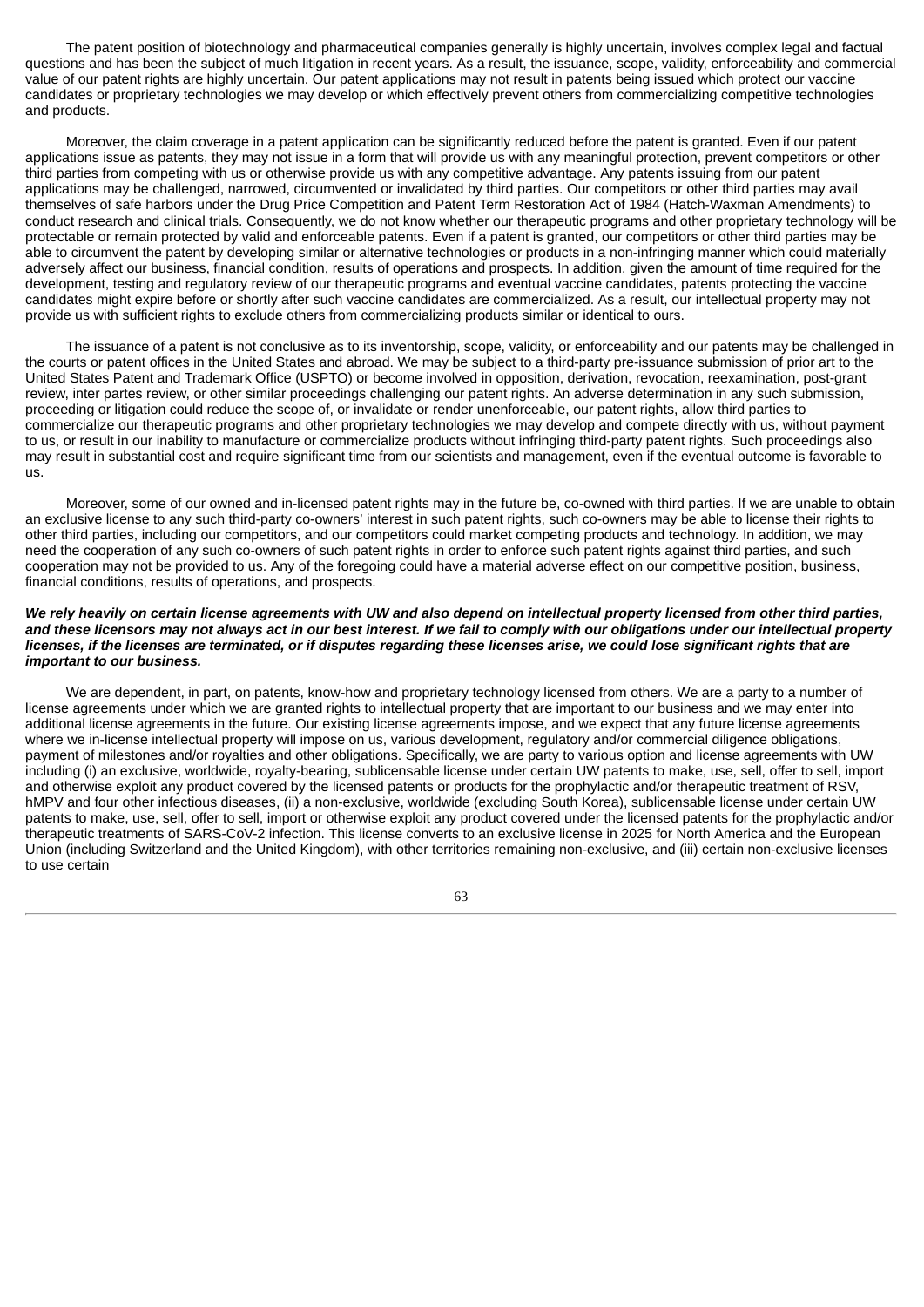know-how related to the foregoing. These licenses and, if exercised, options impose various diligence, milestone payment, royalty, and other obligations on us, and any future license agreements we enter into may do the same. In addition, we rely on in-licensing antigens from third parties other than UW to combine with our VLP platform. If we fail to comply with our obligations under these agreements, or we are subject to bankruptcy-related proceedings, the licensor may have the right to terminate the license, in which event we would not be able to develop or market the products covered by the license. In addition, we may need to obtain additional licenses from our existing licensors and others to advance our research or allow commercialization of vaccine candidates we may develop. It is possible that we may be unable to obtain any additional licenses at a reasonable cost or on reasonable terms, if at all. In either event, we may be required to expend significant time and resources to redesign our technology, vaccine candidates, or the methods for manufacturing them or to develop or license replacement technology, all of which may not be feasible on a technical or commercial basis. If we are unable to do so, we may be unable to develop or commercialize the affected technology or vaccine candidates.

If we or our licensors fail to adequately protect our licensed intellectual property, our ability to commercialize vaccine candidates could suffer. We do not have complete control over the maintenance, prosecution and litigation of our in-licensed patents and patent applications and may have limited control over future intellectual property that may be in-licensed. For example, we cannot be certain that activities such as the maintenance and prosecution by our licensors have been or will be conducted in compliance with applicable laws and regulations or will result in valid and enforceable patents and other intellectual property rights. It is possible that our licensors' infringement proceedings or defense activities may be less vigorous than had we conducted them ourselves, or may not be conducted in accordance with our best interests. Furthermore, there may be certain limitations to our right to enforce certain exclusively licensed patents, including, for example, the requirement that we obtain the licensor's consent prior to settling such lawsuits in a manner that would adversely affect the licensor's rights, and a general prohibition on enforcement against non-profit entities.

In addition, the agreements under which we license intellectual property or technology from third parties are complex, and certain provisions in such agreements may be susceptible to multiple interpretations. The resolution of any contract interpretation disagreement that may arise could narrow what we believe to be the scope of our rights to the relevant patents, know-how and proprietary technology, or increase what we believe to be our financial or other obligations under the relevant agreement. Disputes that may arise between us and our licensors regarding intellectual property subject to a license agreement could include disputes regarding:

- the scope of rights granted under the license agreement and other interpretation-related issues;
- whether and the extent to which our technology and processes infringe on intellectual property of the licensor that is not subject to the licensing agreement:
- our right to sublicense patent and other rights to third parties under collaborative development relationships;
- our diligence obligations with respect to the use of the licensed technology in relation to our development and commercialization of our vaccine candidates and what activities satisfy those diligence obligations; and
- the ownership of inventions and know-how resulting from the joint creation or use of intellectual property by our licensors and us.

If disputes over intellectual property that we have licensed prevent or impair our ability to maintain our current licensing arrangements on acceptable terms, we may be unable to successfully develop and commercialize the affected technology or vaccine candidates. As a result, any termination of or disputes over our intellectual property licenses could result in the loss of our ability to develop and commercialize our vaccine candidates, or we could lose other significant rights, any of which could have a material adverse effect on our business, financial condition, results of operations and prospects.

Furthermore, our licensed patent rights are or may be subject to retained or reserved rights by the licensor or one or more third parties. For example, UW retained rights to conduct academic research for itself and other rights necessary for UW to comply with its obligations to BMGF, which funded in part the research resulting in certain of our licensed patent rights and technology under the UW agreements. With respect to our COVID-19 vaccine candidate, we granted BMGF a humanitarian license that allows BMGF to make our COVID-19 vaccine available to certain developing countries. Further, because our licensed patent rights allow the licensor to continue their research on the licensed technology, a licensor may develop new inventions that we may want to license in the future. Any such licenses provided to us will increase our costs. Alternatively, if a licensor does not provide us with a license, we may be limited in our ability to develop competitive vaccine candidates in the future.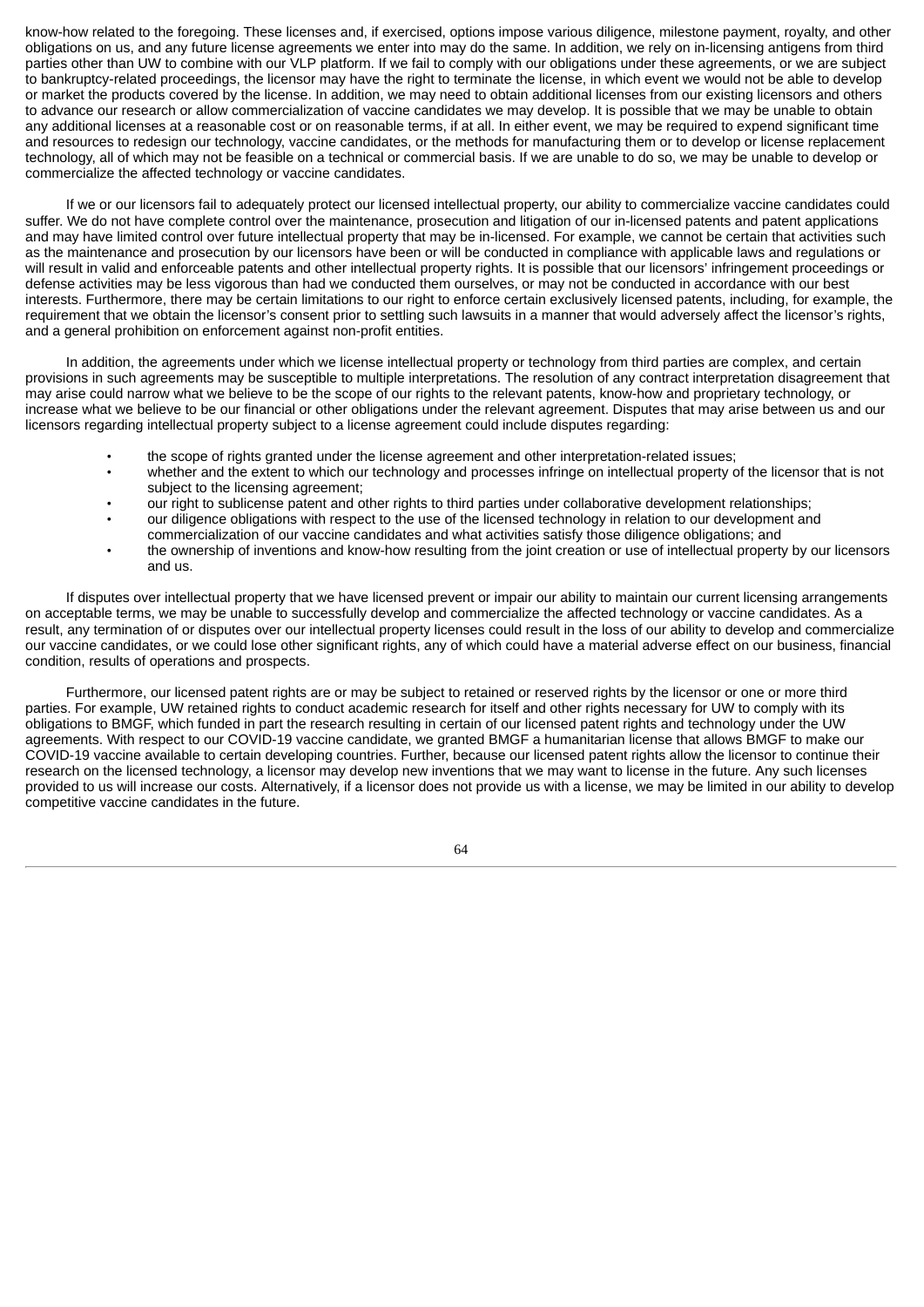#### Intellectual property discovered through government funded programs may be subject to federal regulations such as "march-in" rights, certain reporting requirements and a preference for United States-based companies. Compliance with such requiations may *limit our exclusive rights and limit our ability to contract with non-United States manufacturers.*

We have in-licensed certain patents and patent applications that were generated through the use of United States government funding or grants, and we may acquire or license in the future intellectual property rights that have been generated through the use of United States government funding or grants. Pursuant to the Bayh-Dole Act of 1980, the United States government has certain rights in inventions developed with government funding. These United States government rights include a non-exclusive, non-transferable, irrevocable worldwide license to use inventions for any governmental purpose. In addition, the United States government has the right, under certain limited circumstances, to require us to grant exclusive, partially exclusive, or non-exclusive licenses to any of these inventions to a third-party if it determines that: (1) adequate steps have not been taken to commercialize the invention; (2) government action is necessary to meet public health or safety needs; or (3) government action is necessary to meet requirements for public use under federal regulations (also referred to as "march-in rights"). If the United States government exercises its march-in rights in our current or future intellectual property rights that are generated through the use of United States government funding or grants, we could be forced to license or sublicense intellectual property developed by us or that we license on terms unfavorable to us, and there can be no assurance that we would receive compensation from the United States government for the exercise of such rights. The United States government also has the right to take title to these inventions if the grant recipient fails to disclose the invention to the government or fails to file an application to register the intellectual property within specified time limits. Intellectual property generated under a government funded program is also subject to certain reporting requirements, compliance with which may require us or the applicable licensor to expend substantial resources. In addition, the United States government requires that any products embodying any of these inventions or produced through the use of any of these inventions be manufactured substantially in the United States. This preference for United States industry may be waived by the federal agency that provided the funding if the owner or assignee of the intellectual property can show that reasonable but unsuccessful efforts have been made to grant licenses on similar terms to potential licensees that would be likely to manufacture substantially in the United States or that under the circumstances domestic manufacture is not commercially feasible. This preference for United States industry may limit our ability to contract with non-United States product manufacturers for products covered by such intellectual property. Any failure by us to comply with federal regulations regarding intellectual property rights that were developed through the use of United States government funding could have a material adverse effect on our business, financial condition, results of operations, and prospects.

For example, because the research resulting in certain of our licensed patent rights and technology under the UW agreements and the agreement with the National Institutes of Health was funded in whole or in part by the United States government, the United States government has certain rights to such patent rights and technology, including a non-exclusive license authorizing the government to use the invention for non-commercial purposes and march-in rights, and impose certain reporting and domestic manufacturing requirements. These rights apply to IVX-121, IVX-241, IVX-A12 and IVX-411 and may permit the United States government to disclose our confidential information to third parties and to exercise march-in rights to use or allow third parties to use our licensed technology. The government can exercise its march-in rights if it determines that action is necessary because we fail to achieve practical application of the government-funded technology, because action is necessary to alleviate health or safety needs, to meet requirements of federal regulations, or to give preference to United States industry. In addition, our rights in such inventions are and may be subject to certain requirements to manufacture products embodying such inventions in the United States. Any exercise by the government of such rights could harm our competitive position, business, financial condition, results of operations and prospects.

#### We may be involved in lawsuits to protect or enforce our patents or the patents of our licensors, which could be expensive, time*consuming, and unsuccessful.*

Competitors may infringe, misappropriate, or violate our intellectual property rights or those of our licensors. To prevent infringement, misappropriation, violation, or unauthorized use, we and/or our licensors may be required to file infringement claims, which can be expensive and time-consuming. In addition, in a patent infringement proceeding, a court may decide that a patent we own or license is not valid, is unenforceable and/or is not infringed. If we or any of our licensors or potential future collaborators were to initiate legal proceedings against a third party to enforce a patent directed at our product candidates, the defendant could counterclaim that our patent is invalid and/or unenforceable in whole or in part. In patent litigation, defendant counterclaims alleging invalidity and/or unenforceability are commonplace. If a defendant were to prevail on a legal assertion of invalidity and/or unenforceability, we would lose at least part, and perhaps all, of the patent protection on such product candidate. In addition, if the breadth or strength of protection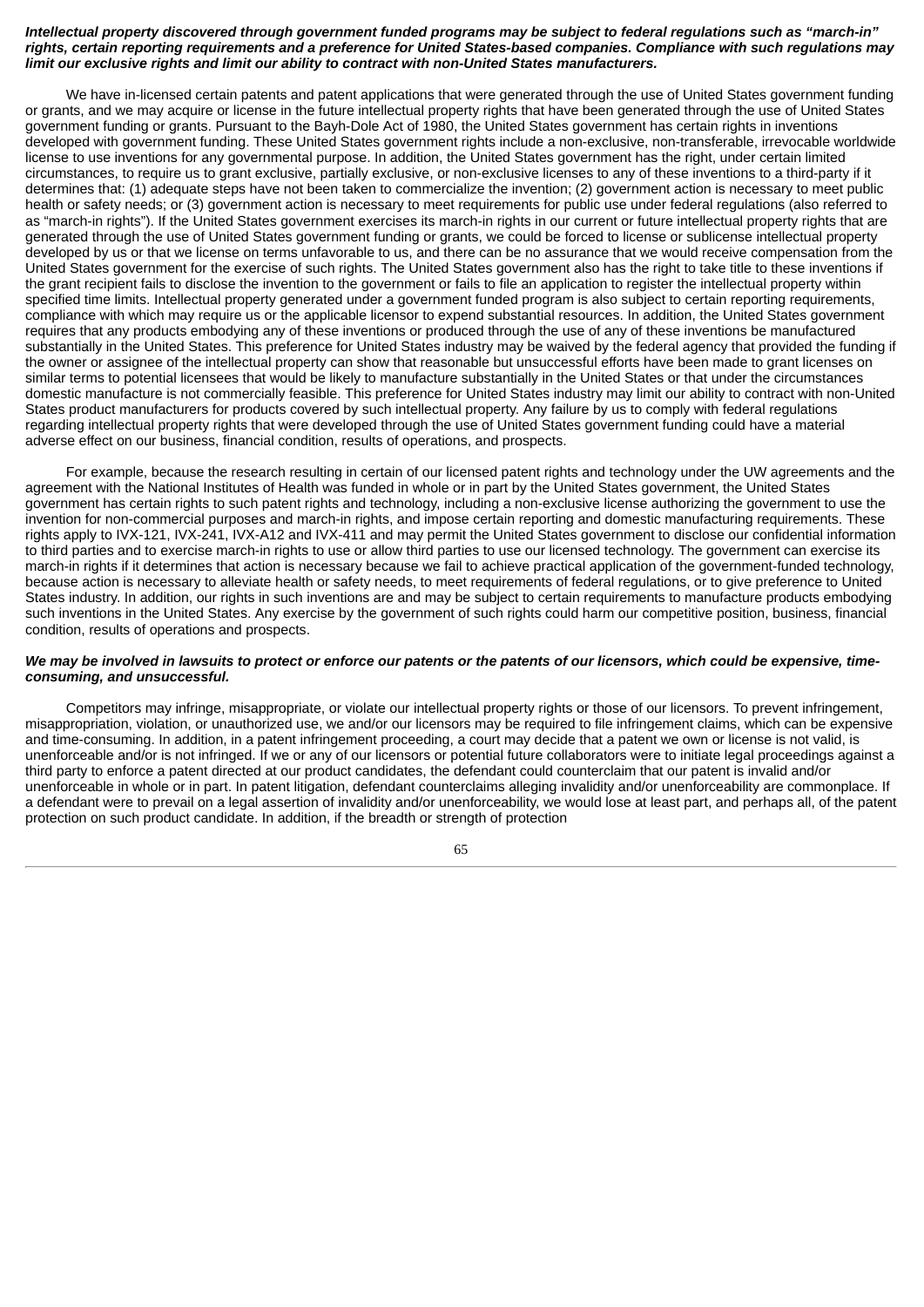provided by our patents and patent applications or those of our licensors is threatened, it could dissuade companies from collaborating with us to license, develop, or commercialize current or future product candidates. Such a loss of patent protection would have a material adverse impact on our business. There is also a risk that, even if the validity of such patents is upheld, the court will construe the patent's claims narrowly or decide that we do not have the right to stop the other party from using the invention at issue on the grounds that our patent claims do not cover the invention, or decide that the other party's use of our patented technology falls under the safe harbor to patent infringement under 35 U.S.C. §271(e)(1).

In addition, we may in the future choose to challenge the patentability of claims in a third-party's patent by requesting that the USPTO review the patent claims in re-examination, post-grant review, inter partes review, interference proceedings, derivation proceedings, and equivalent proceedings in foreign jurisdictions (e.g., opposition proceedings). We may in the future choose to challenge third party patents in patent opposition proceedings in the EPO or another foreign patent office. Even if successful, the costs of these opposition proceedings could be substantial, and may consume our time or other resources. If we fail to obtain a favorable result at the USPTO, EPO, or other patent office we may be exposed to litigation by the third party alleging that the relevant patent may be infringed by our product candidates.

Furthermore, because of the substantial amount of discovery required in connection with intellectual property litigation or other legal proceedings relating to our intellectual property rights, there is a risk that some of our confidential information could be compromised by disclosure during this type of litigation or other proceedings. The occurrence of any of the foregoing could have a material adverse effect on our business, financial condition or results of operations.

## *We may not be able to protect our intellectual property and proprietary rights throughout the world.*

Filing, prosecuting and defending patents on our vaccine candidates and/or VLP technology in all countries throughout the world would be prohibitively expensive, and the laws of foreign countries may not protect our intellectual property rights to the same extent as the laws of the United States. Consequently, we may not be able to prevent third parties from practicing our inventions in all countries outside the United States, or from selling or importing products made using our intellectual property in and into the United States or other jurisdictions. Competitors may use our intellectual property in jurisdictions where we have not obtained patent protection to develop their own products and, further, may export otherwise infringing products to territories where we have patent protection but enforcement is not as strong as that in the United States. These products may compete with our products, and our patents or other intellectual property rights may not be effective or sufficient to prevent them from competing. Many companies have encountered significant problems in protecting and defending intellectual property rights in foreign jurisdictions. The legal systems of certain countries, particularly certain developing countries, do not favor the enforcement of patents, trade secrets and other intellectual property protection, particularly those relating to biotechnology products, which could make it difficult for us to stop the infringement of our patents or marketing of competing products in violation of our intellectual property and proprietary rights generally. In addition, some jurisdictions, such as Europe, Japan and China, may have a higher standard for patentability than in the United States, including, for example, the requirement of claims having literal support in the original patent filing and the limitation on using supporting data that is not in the original patent filing. Under those heightened patentability requirements, we may not be able to obtain sufficient patent protection in certain jurisdictions even though the same or similar patent protection can be secured in the United States and other jurisdictions.

Proceedings to enforce our intellectual property and proprietary rights in foreign jurisdictions could result in substantial costs and divert our efforts and attention from other aspects of our business, could put our patents at risk of being invalidated or interpreted narrowly, could put our patent applications at risk of not issuing and could provoke third parties to assert claims against us. We may not prevail in any lawsuits that we initiate, and the damages or other remedies awarded, if any, may not be commercially meaningful. Accordingly, our efforts to enforce our intellectual property and proprietary rights around the world may be inadequate to obtain a significant commercial advantage from the intellectual property that we develop.

Many countries have compulsory licensing laws under which a patent owner may be compelled to grant licenses to third parties. In addition, many countries limit the enforceability of patents against government agencies or government contractors. In these countries, the patent owner may have limited remedies, which could materially diminish the value of such patent. If we are forced to grant a license to third parties with respect to any patents relevant to our business, our competitive position may be impaired, and our business, financial condition, results of operations and prospects may be adversely affected.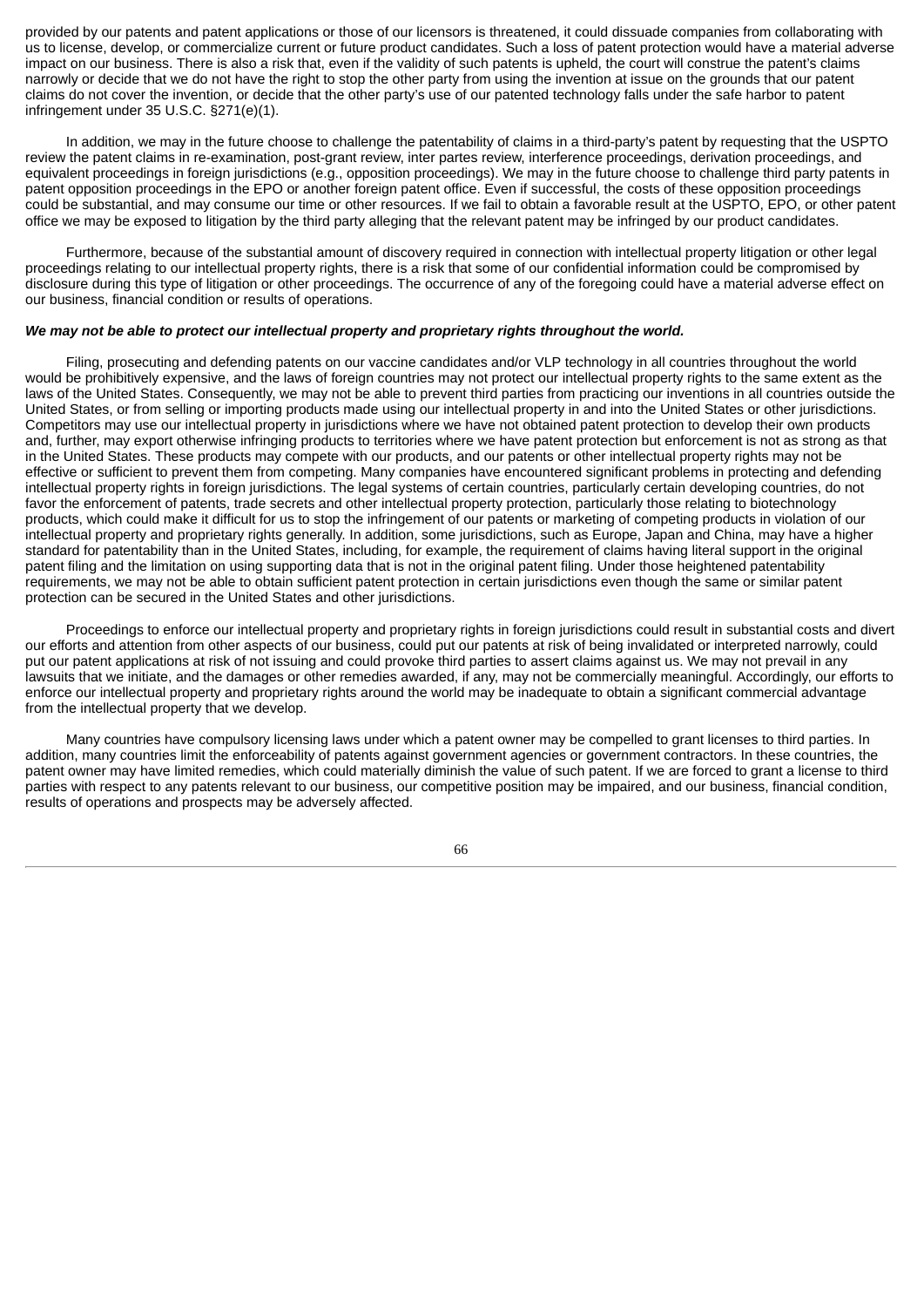Certain provisions of the Agreement on Trade-Related Aspects of Intellectual Property (TRIPS Agreement) limit the use of compulsory licenses by World Trade Organization (WTO) members. Several WTO members and various public interest advocates have proposed the WTO implement a waiver of such provision of the TRIPS Agreement so that members may improve the supply of COVID-19 vaccines without fear of trade retaliation. In May 2021, the United States Trade Representative announced that the Biden Administration "will actively participate in text-based negotiations at the World Trade Organization (WTO) needed to make that happen. Those negotiations will take time given the consensus-based nature of the institution and the complexity of the issues involved." A waiver is unlikely to impact patent protection in the jurisdictions where we anticipate having the majority of our sales. Rather, with respect to our COVID-19 vaccine candidates, BMGF has retained or been granted rights in the jurisdictions where patent protection would be impacted. Nevertheless, the outcome of these negotiations is highly uncertain, and if the WTO agrees to waive provisions of the TRIPS Agreement relevant to our COVID-19 vaccine candidates, our business, financial condition, results of operations and prospects may be adversely affected.

#### *Obtaining and maintaining our patent protection depends on compliance with various procedural, document submission, fee* payment, and other requirements imposed by government patent agencies, and our patent protection could be reduced or *eliminated for non-compliance with these requirements.*

Periodic maintenance fees, renewal fees, annuity fees, and various other government fees on patents and applications will be due to be paid to the USPTO and various government patent agencies outside of the United States over the lifetime of our owned or licensed patents and applications. In certain circumstances, we rely on our licensors to pay these fees due to U.S. and non-U.S. patent agencies. The USPTO and various non-U.S. patent agencies require compliance with several procedural, documentary, fee payment and other similar provisions during the patent application process. We are also dependent on our licensors to take the necessary action to comply with these requirements with respect to our licensed intellectual property. In some cases, an inadvertent lapse can be cured by payment of a late fee or by other means in accordance with the applicable rules. There are situations, however, in which non-compliance can result in abandonment or lapse of the patent or patent application, resulting in a partial or complete loss of patent rights in the relevant jurisdiction. In such an event, potential competitors might be able to enter the market with similar or identical products or technology, which could have a material adverse effect on our business, financial condition, results of operations, and prospects. The COVID-19 pandemic may impair our and our licensors' ability to comply with these procedural, document submission, fee payment, and other requirements imposed by government patent agencies, which may materially and adversely affect our ability to obtain or maintain patent protection for our products and vaccine candidates.

# Changes in U.S. patent law could diminish the value of patents in general, thereby impairing our ability to protect our products.

Changes in either the patent laws or interpretation of the patent laws in the United States could increase the uncertainties and costs surrounding the prosecution of patent applications and the enforcement or defense of issued patents. Assuming that other requirements for patentability are met, prior to March 2013, in the United States, the first to invent the claimed invention was entitled to the patent, while outside the United States, the first to file a patent application was entitled to the patent. After March 2013, under the Leahy-Smith America Invents Act (the America Invents Act) enacted in September 2011, the United States transitioned to a first inventor to file system in which, assuming that other requirements for patentability are met, the first inventor to file a patent application will be entitled to the patent on an invention regardless of whether a third party was the first to invent the claimed invention. A third party that files a patent application in the USPTO after March 2013, but before us could therefore be awarded a patent covering an invention of ours even if we had made the invention before it was made by such third party. This will require us to be cognizant going forward of the time from invention to filing of a patent application. Since patent applications in the United States and most other countries are confidential for a period of time after filing or until issuance, we cannot be certain that we were the first to either (i) file any patent application related to our therapeutic programs and other proprietary technologies we may develop or (ii) invent any of the inventions claimed in our patent applications.

The America Invents Act also included a number of significant changes that affect the way patent applications will be prosecuted and also may affect patent litigation. These include allowing third party submission of prior art to the USPTO during patent prosecution and additional procedures to attack the validity of a patent by USPTO administered post-grant proceedings, including post-grant review, inter partes review and derivation proceedings. Because of a lower evidentiary standard in USPTO proceedings compared to the evidentiary standard in United States federal courts necessary to invalidate a patent claim, a third party could potentially provide evidence in a USPTO proceeding sufficient for the USPTO to hold a claim invalid even though the same evidence would be insufficient to invalidate the claim if first presented in a district court action. Accordingly, a third party may attempt to use the USPTO procedures to invalidate our patent claims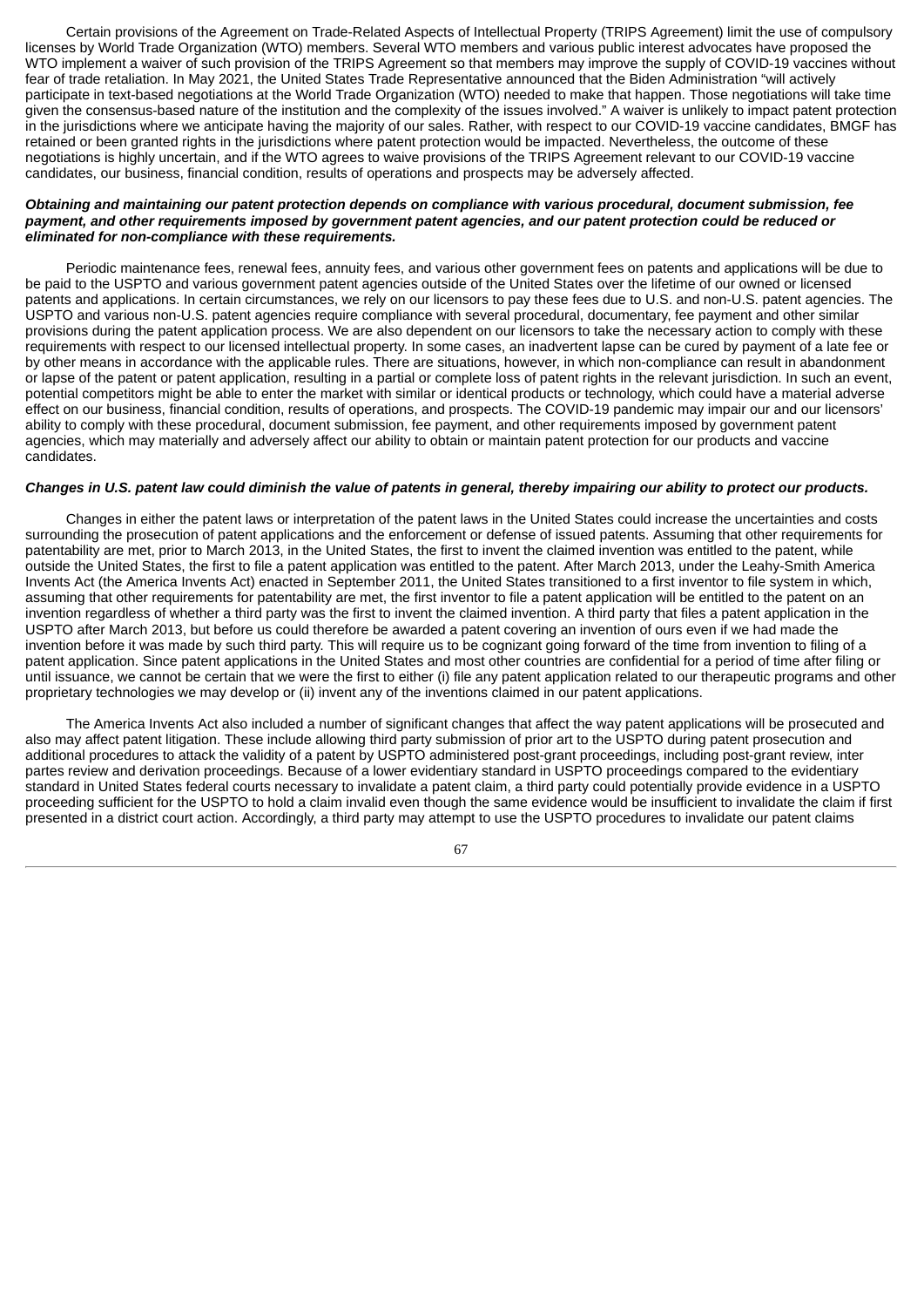that would not have been invalidated if first challenged by the third party as a defendant in a district court action. Therefore, the America Invents Act and its implementation could increase the uncertainties and costs surrounding the prosecution of our patent applications and the enforcement or defense of patents issuing from those patent applications, all of which could have a material adverse effect on our business, financial condition, results of operations and prospects.

In addition, the patent positions of companies in the development and commercialization of biologics and pharmaceuticals are particularly uncertain. Recent U.S. Supreme Court rulings have narrowed the scope of patent protection available in certain circumstances and weakened the rights of patent owners in certain situations. This combination of events has created uncertainty with respect to the validity and enforceability of patents, once obtained. Depending on future actions by the U.S. Congress, the federal courts and the USPTO, the laws and regulations governing patents could change in unpredictable ways that could have a material adverse effect on our existing patent portfolio and our ability to protect and enforce our intellectual property in the future.

## Issued patents covering our vaccine candidates and VLP technology could be found invalid or unenforceable if challenged in court *or before administrative bodies in the United States or abroad.*

If we initiated legal proceedings against a third party to enforce a patent covering our vaccine candidates or VLP technology, the defendant could counterclaim that such patent is invalid or unenforceable. In patent litigation in the United States, defendant counterclaims alleging invalidity or unenforceability are commonplace. Grounds for a validity challenge could be an alleged failure to meet any of several statutory requirements, including lack of novelty, obviousness or non-enablement. Grounds for an unenforceability assertion could be an allegation that someone connected with prosecution of the patent withheld relevant information from the USPTO, or made a misleading statement, during prosecution. Third parties may raise claims challenging the validity or enforceability of a patent before administrative bodies in the United States or abroad, even outside the context of litigation. Such mechanisms include re-examination, post-grant review, inter partes review, derivation proceedings, and equivalent proceedings in foreign jurisdictions (e.g., opposition proceedings). Such proceedings could result in the revocation of, cancellation of or amendment to our patents in such a way that they no longer cover our vaccine candidates or VLP technology. The outcome following legal assertions of invalidity and unenforceability is unpredictable. With respect to the validity question, for example, we cannot be certain that there is no invalidating prior art, of which we or our licensing partners and the patent examiner were unaware during prosecution. If a third party were to prevail on a legal assertion of invalidity or unenforceability, we would lose at least part, and perhaps all, of the patent protection on our vaccine candidates. Such a loss of patent protection would have a material adverse impact on our business, financial condition, results of operations and prospects.

# Patent terms may be inadequate to protect the competitive position of our vaccine candidates for an adequate amount of time.

Patents have a limited lifespan. In the United States, if all maintenance fees are timely paid, the natural expiration of a patent is generally 20 years from its earliest U.S. non-provisional or international patent application filing date. Various extensions may be available, including by patent term adjustment (PTA) due to delays at the USPTO. Conversely, patent terms may be reduced by a terminal disclaimer that is necessary to overcome a double patenting rejection during patent prosecution. Such a terminal disclaimer could obviate any extension or adjustment that may be available. Irrespective of whether extensions are available, the life of a patent, and the protection it affords, is limited. Even if patents covering our vaccine candidates are obtained, once the patent has expired, we may be vulnerable to competition from competitive products, including generics or biosimilars. Given the amount of time required for the development, testing and regulatory review of new vaccine candidates, patents protecting such vaccine candidates might expire before or shortly after such vaccine candidates are commercialized. As a result, our owned and licensed patent portfolio may not provide us with sufficient rights to exclude others from commercializing products similar or identical to ours.

#### If we do not obtain patent term extension for our vaccine candidates, our business may be materially harmed.

Depending upon the timing, duration and specifics of any FDA marketing approval of any vaccine candidate we have or may develop, one or more of our patents issuing from our U.S. patent applications may be eligible for limited patent term extension under the Hatch-Waxman Amendments. The Hatch-Waxman Amendments permit a patent extension term of up to five years as compensation for patent term lost during the FDA regulatory review process. A patent term extension cannot extend the remaining term of a patent beyond a total of 14 years from the date of product approval, only one patent may be extended, and only those claims covering the approved drug, a method for using it or a method for manufacturing it may be extended. Similar patent term restoration provisions to compensate for commercialization delay caused by regulatory review are also available in certain foreign jurisdictions, such as in Europe under Supplemental Protection Certificate. However, we may not be granted an extension for various reasons, including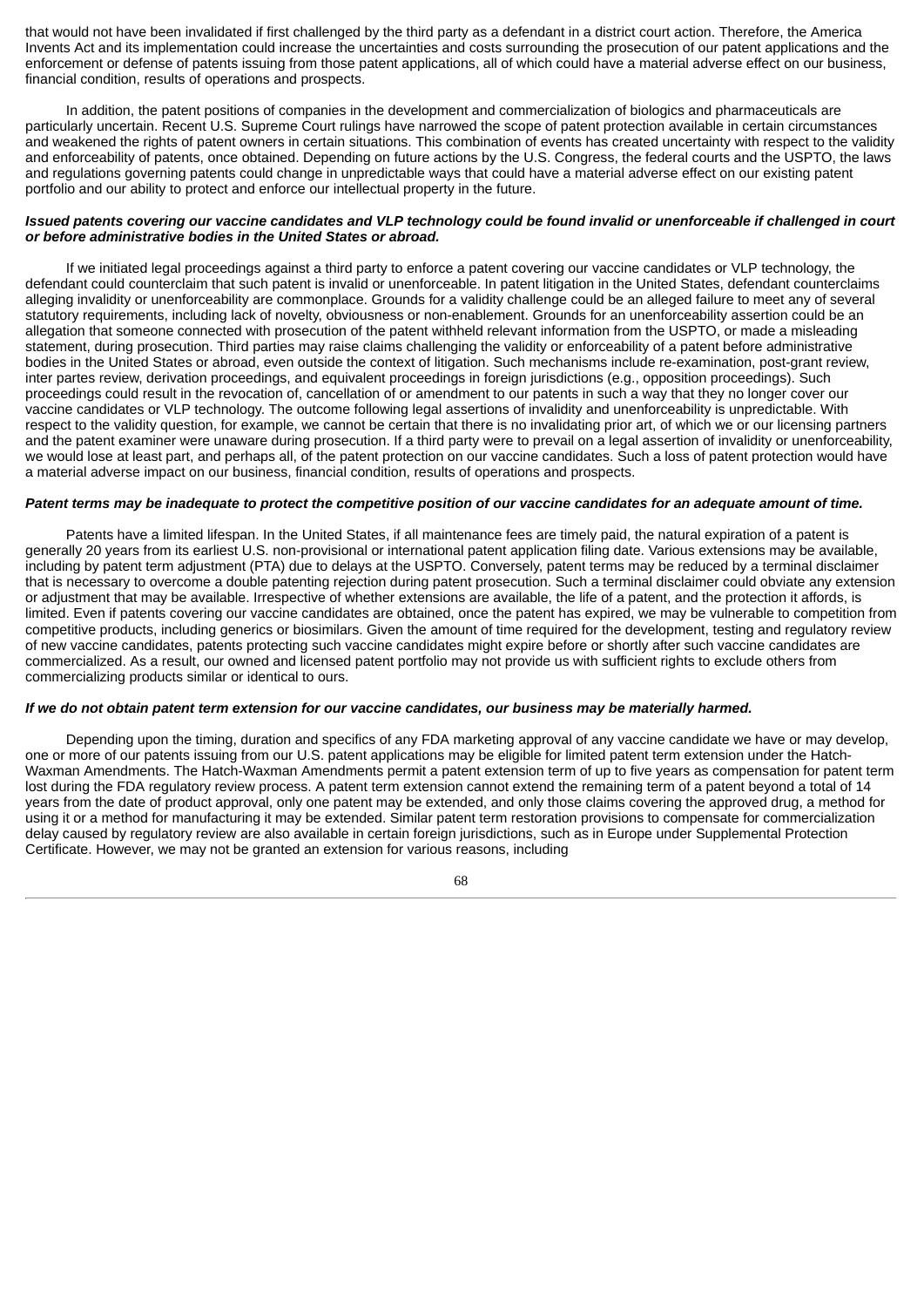failing to exercise due diligence during the testing phase or regulatory review process, failing to apply within applicable deadlines, failing to apply prior to expiration of relevant patents, or failing to satisfy other applicable requirements. Moreover, the applicable time period or the scope of patent protection afforded could be less than we request. If we are unable to obtain patent term extension or term of any such extension is less than we request, our competitors may obtain approval of competing products following our patent expiration, and our business, financial condition, results of operations and prospects could be materially harmed.

# *We may be subject to claims challenging the inventorship of our patents and other intellectual property.*

We may be subject to claims that former employees, collaborators or other third parties have an interest in our patent rights, trade secrets, or other intellectual property as an inventor or co-inventor. For example, we may have inventorship disputes arise from conflicting obligations of consultants or others who are involved in developing our vaccine candidates and other proprietary technologies we may develop. Litigation may be necessary to defend against these and other claims challenging inventorship or our patent rights, trade secrets or other intellectual property. If we fail in defending any such claims, in addition to paying monetary damages, we may lose valuable intellectual property rights, such as exclusive ownership of, or right to use, intellectual property that is important to our vaccine candidates and other proprietary technologies we may develop. Even if we are successful in defending against such claims, litigation could result in substantial costs and be a distraction to our management and other employees. Any of the foregoing could have a material adverse effect on our business, financial condition, results of operations and prospects.

# If we are unable to protect the confidentiality of our trade secrets, our business and competitive position would be harmed.

In addition to seeking patent protection for our vaccine candidates and proprietary technologies, we also rely on trade secrets and confidentiality agreements to protect our unpatented know-how, technology, and other proprietary information and to maintain our competitive position. We seek to protect these trade secrets and other proprietary technology, in part, by entering into non-disclosure and confidentiality agreements with parties who have access to them, such as our employees, third-party collaborators, CROs, contract manufacturers, consultants, advisors and other third parties. We also enter into confidentiality and invention or patent assignment agreements with our employees and consultants. We cannot guarantee that we have entered into such agreements with each party that may have or have had access to our trade secrets or proprietary technology and processes. Despite these efforts, any of these parties may breach the agreements and disclose our proprietary information, including our trade secrets, and we may not be able to obtain adequate remedies for such breaches. Enforcing a claim that a party illegally disclosed or misappropriated a trade secret is difficult, expensive and time-consuming, and the outcome is unpredictable. In addition, some courts inside and outside the United States are less willing or unwilling to protect trade secrets. If any of our trade secrets were to be lawfully obtained or independently developed by a competitor or other third party, we would have no right to prevent them from using that technology or information to compete with us. If any of our trade secrets were to be disclosed to or independently developed by a competitor or other third party, our competitive position would be materially and adversely harmed.

We may be subject to claims that third parties have an ownership interest in our trade secrets. For example, we may have disputes arise from conflicting obligations of our employees, consultants or others who are involved in developing our vaccine candidate. Litigation may be necessary to defend against these and other claims challenging ownership of our trade secrets. If we fail in defending any such claims, in addition to paying monetary damages, we may lose valuable trade secret rights, such as exclusive ownership of, or right to use, trade secrets that are important to our therapeutic programs and other proprietary technologies we may develop. Such an outcome could have a material adverse effect on our business. Even if we are successful in defending against such claims, litigation could result in substantial costs and be a distraction to our management and other employees. Any of the foregoing could have a material adverse effect on our business, financial condition, results of operations and prospects.

#### We may not identify relevant third-party patents or may incorrectly interpret the relevance, scope or expiration of a third-party *patent, which might adversely affect our ability to develop and market our products and vaccine candidates.*

We cannot guarantee that any of our patent searches or analyses, including the identification of relevant patents, the scope of patent claims or the expiration of relevant patents, are complete or thorough, nor can we be certain that we have identified each and every thirdparty patent and pending patent application in the United States and abroad that is relevant to or necessary for the commercialization of our current and future products and vaccine candidates in any jurisdiction. The scope of a patent claim is determined by an interpretation of the law, the written disclosure in a patent and the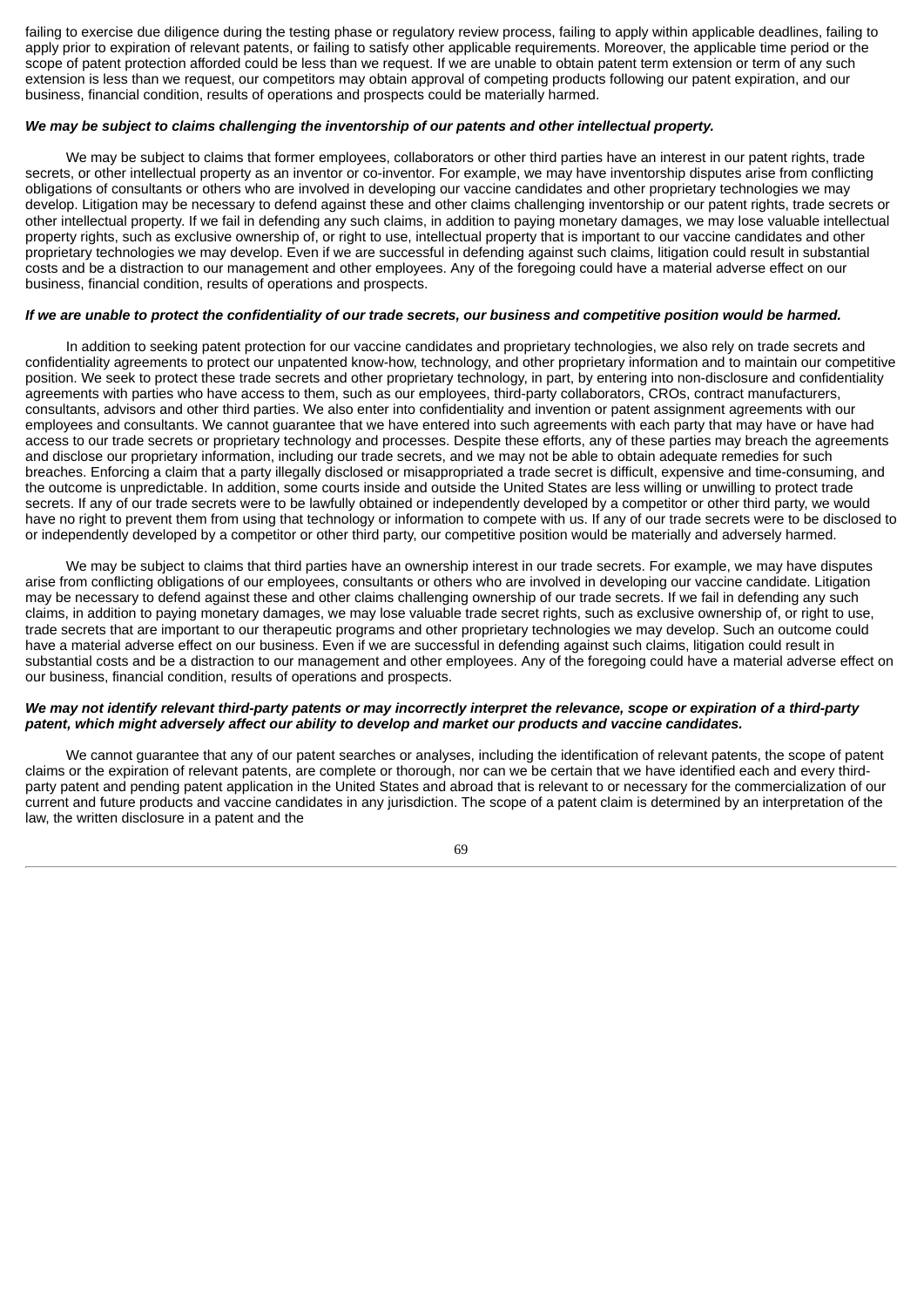patent's prosecution history. Our interpretation of the relevance or the scope of a patent or a pending patent application may be incorrect, which may negatively impact our ability to market our products. We may incorrectly determine that our products or vaccine candidates are not covered by a third-party patent or may incorrectly predict whether a third party's pending patent application will issue with claims of relevant scope. Our determination of the expiration date of any patent in the United States or abroad that we consider relevant may be incorrect, and our failure to identify and correctly interpret relevant patents may negatively impact our ability to develop and market our products. Further, we may need to share our proprietary information, including trade secrets, with our current and future business partners, collaborators, contractors and others located in countries at heightened risk of theft of trade secrets, including through direct intrusion by private parties or foreign actors, and those affiliated with or controlled by state actors. Any of the foregoing could have a material adverse effect on our business, financial condition, results of operations and prospects.

#### We may be subject to claims that our employees, consultants or advisors have wrongfully used or disclosed alleged trade secrets of their current or former emplovers or claims asserting ownership of what we regard as our own intellectual property.

Some of our employees, consultants and advisors are currently or were previously employed at universities, including UW, or other biotechnology or pharmaceutical companies, including our competitors or potential competitors. Although we try to ensure that our employees, consultants and advisors do not use the proprietary information or know-how of others in their work for us, we may be subject to claims that we or these individuals have used or disclosed intellectual property, including trade secrets or other proprietary information, of any such individual's current or former employer. Litigation may be necessary to defend against these claims. If we fail in defending any such claims, in addition to paying monetary damages, we may lose valuable intellectual property rights or personnel. Even if we are successful in defending against such claims, litigation could result in substantial costs and be a distraction to our management.

In addition, while it is our policy to require our employees and contractors who may be involved in the conception or development of intellectual property to execute agreements assigning such intellectual property to us, we may be unsuccessful in executing such an agreement with each party who, in fact, conceives or develops intellectual property that we regard as our own. The assignment of intellectual property rights may not be self-executing, or the assignment agreements may be breached, and we may be forced to bring claims against third parties, or defend claims that they may bring against us, to determine the ownership of what we regard as our intellectual property. Such claims could have a material adverse effect on our business, financial condition, results of operations and prospects.

# Third-party claims of intellectual property infringement, misappropriation or other violations against us or our potential future collaborators could be expensive and time consuming and may prevent or delay the development and commercialization of our *vaccine candidates and other proprietary technologies.*

Our commercial success depends in part on our ability to avoid infringing, misappropriating and otherwise violating the patents and other intellectual property rights of third parties. There is a substantial amount of complex litigation involving patents and other intellectual property rights in the biotechnology and pharmaceutical industries, as well as administrative proceedings for challenging patents, including interference, derivation and reexamination proceedings before the USPTO or oppositions and other comparable proceedings in foreign jurisdictions. As discussed above, recently, due to changes in U.S. law referred to as patent reform, new procedures including inter partes review and post-grant review have also been implemented. As stated above, this reform adds uncertainty to the possibility of challenge to our patents in the future.

Numerous U.S. and foreign issued patents and pending patent applications owned by third parties exist in the fields in which we are commercializing or plan to commercialize our vaccine candidates. As the biotechnology and pharmaceutical industries expand and more patents are issued, and as we gain greater visibility and market exposure as a public company, the risk increases that our vaccine candidates, proprietary technologies and commercializing activities may give rise to claims of infringement of the patent rights of others. We cannot assure you that our vaccine candidates or proprietary technologies will not infringe existing or future patents owned by third parties. We may not be aware of patents that have already been issued for which a third party, such as a competitor in the fields in which we are developing our vaccine candidates, might accuse us of infringing. It is also possible that patents owned by third parties of which we are aware, but which we do not believe we infringe or that we believe we have valid defenses to any claims of patent infringement, could be found to be infringed by us. It is not unusual that corresponding patents issued in different countries have different scopes of coverage, such that in one country a third-party patent does not pose a material risk, but in another country, the corresponding third-party patent may pose a material risk to our vaccine candidates. As such, we monitor third-party patents in the relevant pharmaceutical markets. In addition, because patent applications can take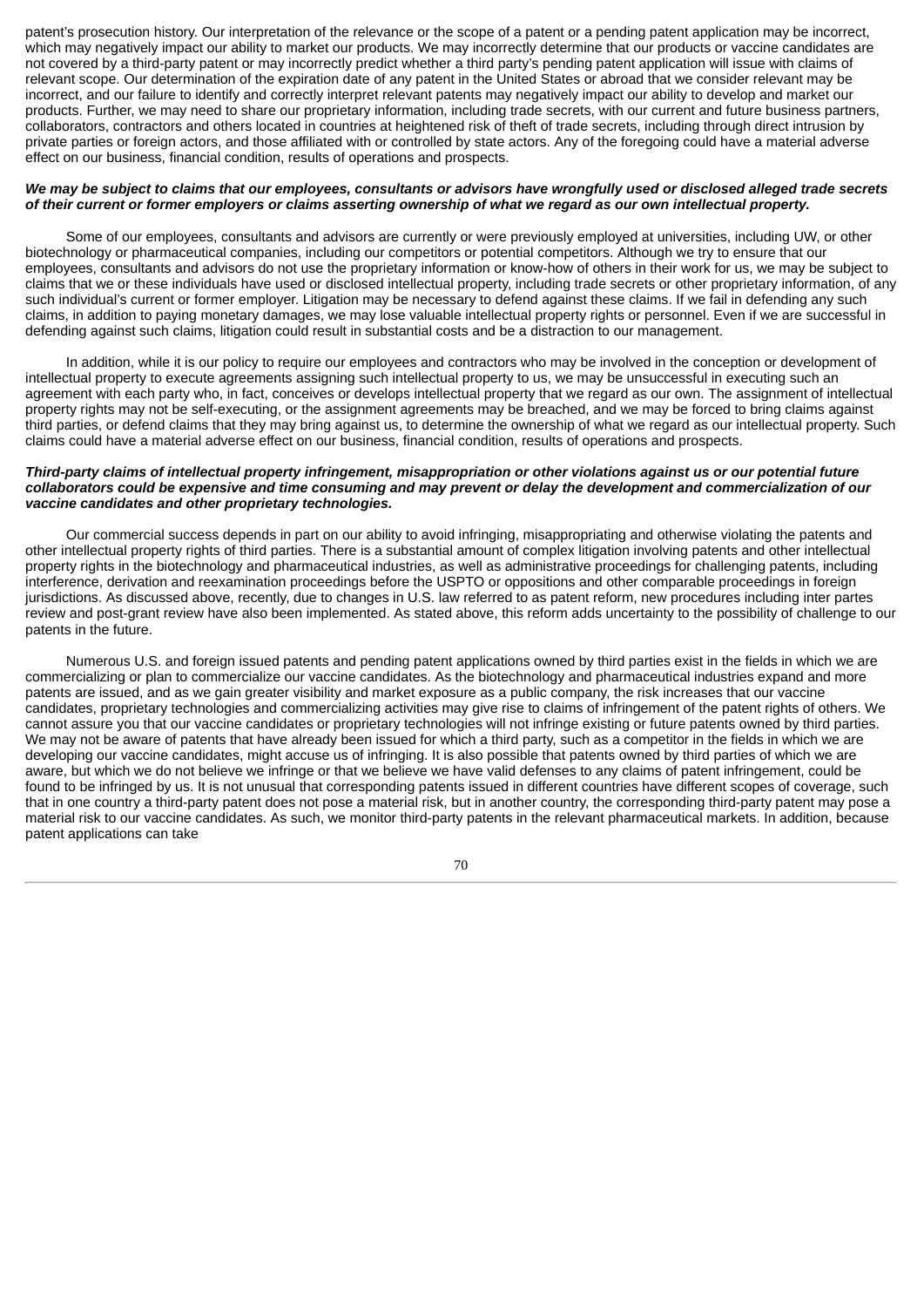many years to issue, there may be currently pending patent applications that may later result in issued patents that we may infringe.

Defense of infringement claims, regardless of their merit, would involve substantial litigation expense and would be a substantial diversion of management and other employee resources from our business, and may impact our reputation. In the event of a successful claim of infringement against us, we may be enjoined from further developing or commercializing the infringing products or technologies. In addition, we may be required to pay substantial damages, including treble damages and attorneys' fees for willful infringement, obtain one or more licenses from third parties, pay royalties and/or redesign our infringing products or technologies, which may be impossible or require substantial time and monetary expenditure. Further, we cannot predict whether any required license would be available at all or whether it would be available on commercially reasonable terms. Even if we are able to obtain a license, the license would likely obligate us to pay license fees or royalties or both, and the rights granted to us might be nonexclusive, which could result in our competitors gaining access to the same intellectual property. Ultimately, we could be prevented from commercializing a product or be forced to cease some aspect of our business operations as a result of actual or threatened patent infringement claims.

Even if resolved in our favor, the foregoing proceedings could be very expensive, particularly for a company of our size, and timeconsuming. Such proceedings could substantially increase our operating losses and reduce the resources available for development activities or any future sales, marketing or distribution activities. We may not have sufficient financial or other resources to conduct such proceedings adequately. Further, some of our competitors may be able to sustain the costs of litigation or administrative proceedings more effectively than we can because of greater financial resources. Patent litigation and other proceedings may also absorb significant management time. Uncertainties resulting from the initiation and continuation of patent litigation or other proceedings could impair our ability to compete in the marketplace. In addition, there could be public announcements of the results of hearings, motions or other interim proceedings or developments and if securities analysts or investors perceive these results to be negative, it could have a substantial adverse effect on the price of our common stock. The occurrence of any of the foregoing could have a material adverse effect on our business, financial condition or results of operations.

#### If our trademarks and trade names are not adequately protected, then we may not be able to build name recognition in our markets *of interest and our business may be adversely affected.*

Our registered or unregistered trademarks or trade names may be opposed, challenged, infringed, circumvented, invalidated, cancelled, or declared generic or determined to be infringing on other marks. During trademark registration proceedings, we may receive rejections of our applications by the USPTO or in other foreign jurisdictions. Although we are given an opportunity to respond to such rejections, we may be unable to overcome them. In addition, in the USPTO and in comparable agencies in many foreign jurisdictions, third parties are given an opportunity to oppose pending trademark applications and to seek to cancel registered trademarks. Opposition or cancellation proceedings may be filed against our trademarks, which may not survive such proceedings. Moreover, any name we may propose to use with our vaccine candidate in the United States must be approved by the FDA, regardless of whether we have registered it, or applied to register it, as a trademark. Similar requirements exist in Europe. The FDA typically conducts a review of proposed product names, including an evaluation of potential for confusion with other product names. If the FDA or an equivalent administrative body in a foreign jurisdiction objects to any of our proposed proprietary product names, we may be required to expend significant additional resources in an effort to identify a suitable substitute name that would qualify under applicable trademark laws, not infringe the existing rights of third parties and be acceptable to the FDA. Furthermore, in many countries, owning and maintaining a trademark registration may not provide an adequate defense against a subsequent infringement claim asserted by the owner of a senior trademark.

We may not be able to protect our rights to these trademarks and trade names, which we need to build name recognition among potential partners or customers in our markets of interest. At times, competitors or other third parties may adopt trade names or trademarks similar to ours, thereby impeding our ability to build brand identity and possibly leading to market confusion. In addition, there could be potential trade name or trademark infringement claims brought by owners of other registered trademarks or trademarks that incorporate variations of our registered or unregistered trademarks or trade names. Over the long term, if we are unable to establish name recognition based on our trademarks and trade names, then we may not be able to compete effectively and our business may be adversely affected. Our efforts to enforce or protect our proprietary rights related to trademarks, trade names, domain name or other intellectual property may be ineffective and could result in substantial costs and diversion of resources and could adversely affect our business, financial condition, results of operations and prospects.

71

# *Intellectual property rights do not necessarily address all potential threats.*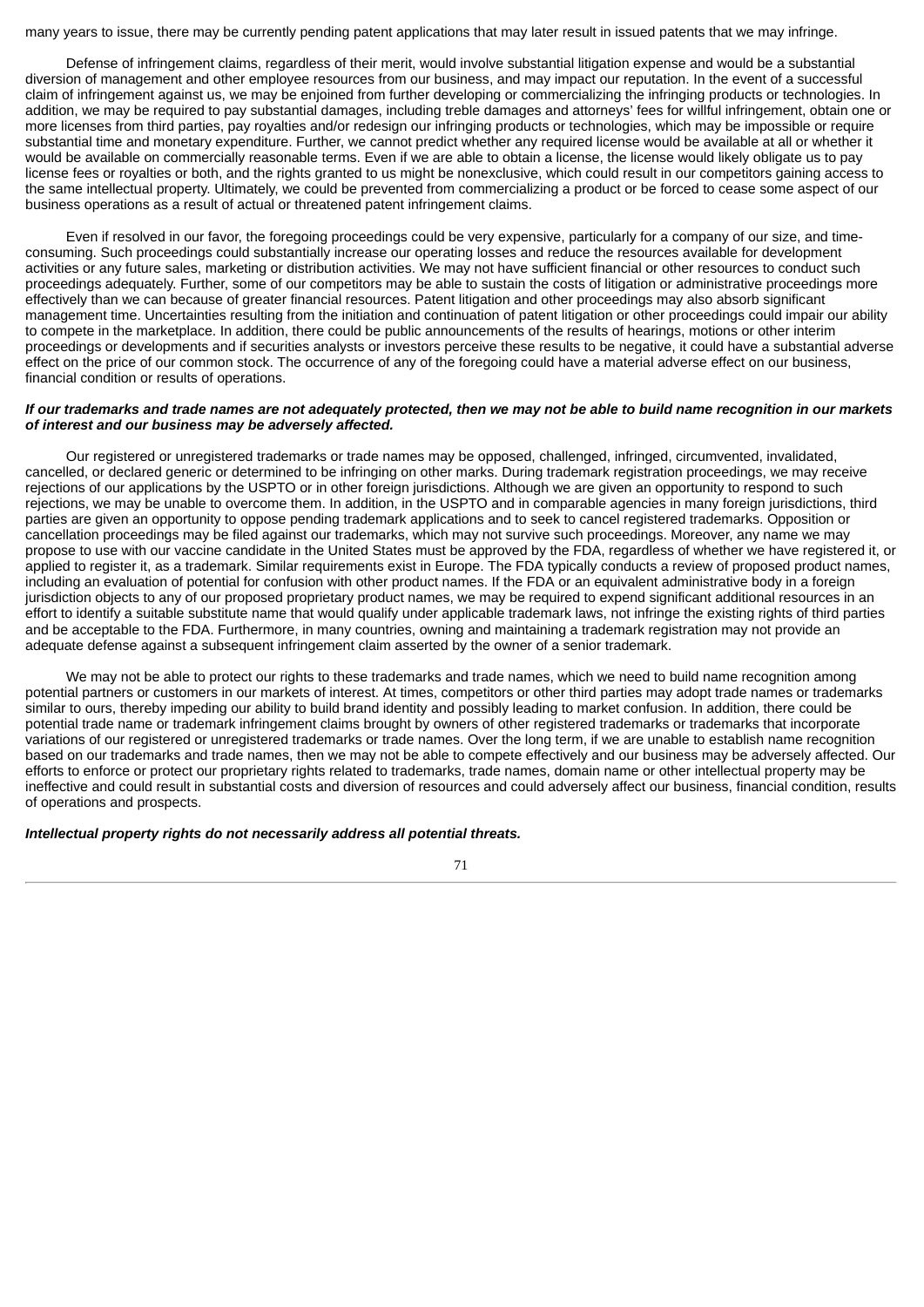The degree of future protection afforded by our intellectual property rights is uncertain because intellectual property rights have limitations and may not adequately protect our business or permit us to maintain our competitive advantage. For example:

- others may be able to make products that are similar to our vaccine candidates or utilize similar technology but that are not covered by the claims of the patents that we license or may own;
- we might not have been the first to make the inventions covered by our current or future patent applications;
- we might not have been the first to file patent applications covering our inventions;
- others may independently develop similar or alternative technologies or duplicate any of our technologies without infringing our intellectual property rights:
- it is possible that our current or future patent applications will not lead to issued patents;
- any patent issuing from our current or future patent applications may be held invalid or unenforceable, including as a result of legal challenges by our competitors or other third parties;
- our competitors or other third parties might conduct research and development activities in countries where we do not have patent rights and then use the information learned from such activities to develop competitive products for sale in our major commercial markets;
- we may not develop additional proprietary technologies that are patentable;
- the patents of others may harm our business; and
- we may choose not to file for patent protection in order to maintain certain trade secrets or know-how, and a third party may subsequently file a patent application covering such intellectual property.

Should any of the foregoing occur, it could adversely affect our business, financial condition, results of operations and prospects.

### We may not be successful in obtaining or maintaining necessary rights to product components and processes for our *development pipeline through acquisitions and in-licenses.*

The growth of our business may depend in part on our ability to acquire, in-license or use third-party proprietary rights. For example, our vaccine candidates may require specific formulations to work effectively and efficiently, we may develop vaccine candidates containing our compounds and pre-existing pharmaceutical compounds, which could require us to obtain rights to use intellectual property held by third parties. For example, we may find from our preclinical or clinical trials that our vaccine candidates achieve improved efficacy through combination with proprietary adjuvants. We may not be able to achieve long-term access to these adjuvants or may be only able to do so under unfavorable terms. This could limit the effectiveness of our vaccine candidates if we are unable to obtain access to these adjuvants or could impact our potential profitability if we can only obtain access under unfavorable terms. In addition, with respect to any patents we may co-own with third parties, we may require licenses to such co-owners interest to such patents. We may be unable to acquire or in-license any compositions, methods of use, processes or other third-party intellectual property rights from third parties that we identify as necessary or important to our business operations. In addition, we may fail to obtain any of these licenses at a reasonable cost or on reasonable terms, if at all. Were that to happen, we may need to cease use of the compositions or methods covered by those third-party intellectual property rights, and may need to seek to develop alternative approaches that do not infringe on those intellectual property rights, which may entail additional costs and development delays, even if we were able to develop such alternatives, which may not be feasible. Even if we are able to obtain a license, it may be non-exclusive, which means that our competitors may also receive access to the same technologies licensed to us. In that event, we may be required to expend significant time and resources to develop or license replacement technology.

Additionally, we may collaborate with academic institutions to accelerate our preclinical research or development under written agreements with these institutions. In certain cases, these institutions provide us with an option to negotiate a license to any of the institution's rights in technology resulting from the collaboration. Even if we hold such an option, we may be unable to negotiate a license from the institution within the specified timeframe or under terms that are acceptable to us. If we are unable to do so, the institution may offer the intellectual property rights to others, potentially blocking our ability to pursue our program.

The licensing and acquisition of third-party intellectual property rights is a competitive area, and companies that may be more established or have greater resources than we do may also be pursuing strategies to license or acquire third-party intellectual property rights that we may consider necessary or attractive in order to commercialize our vaccine candidates. More established companies may have a competitive advantage over us due to their size, cash resources

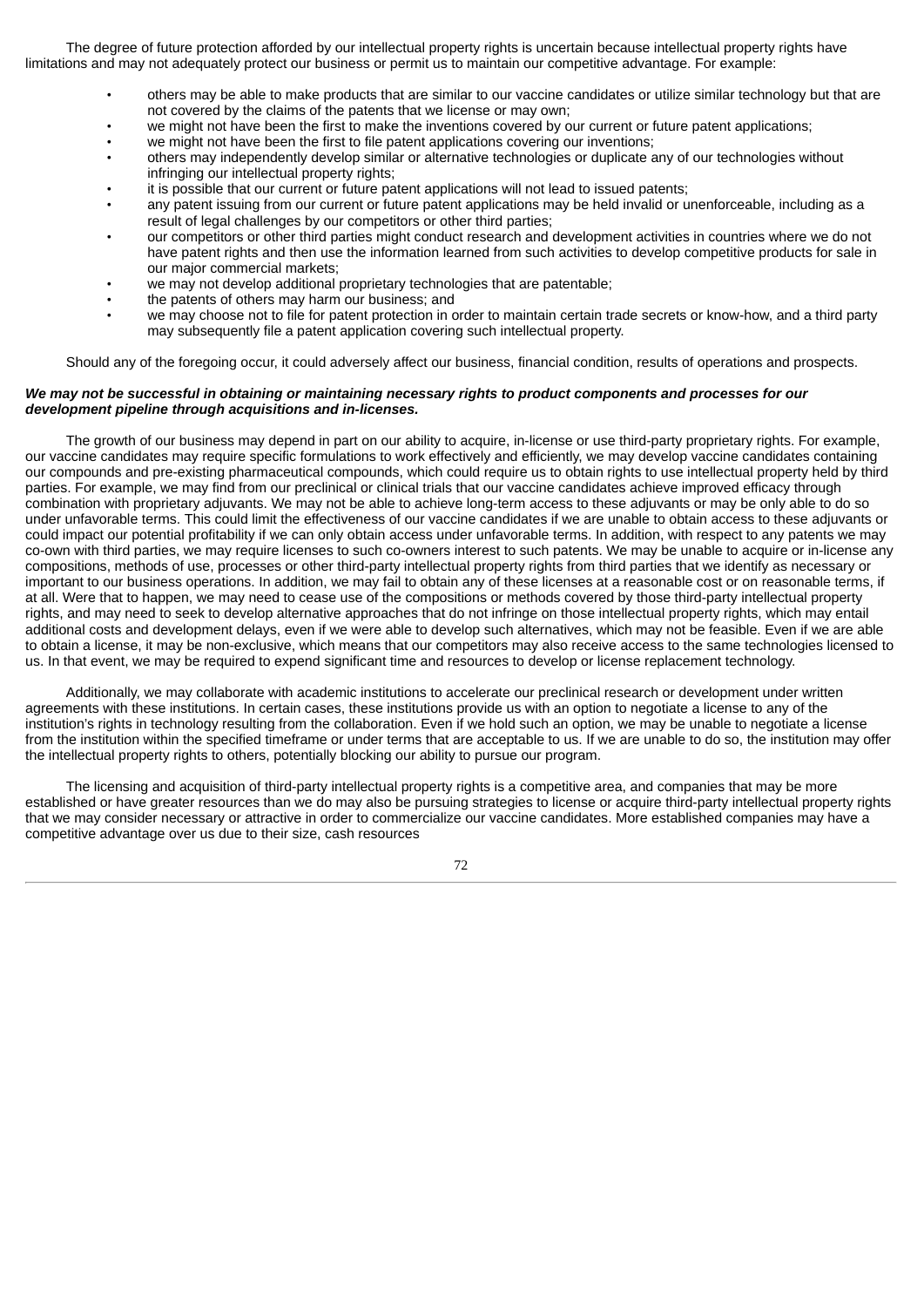and greater clinical development and commercialization capabilities. In addition, companies that perceive us to be a competitor may be unwilling to assign or license rights to us. There can be no assurance that we will be able to successfully complete these types of negotiations and ultimately acquire the rights to the intellectual property surrounding the additional vaccine candidates that we may seek to develop or market. If we are unable to successfully obtain rights to required third-party intellectual property or to maintain the existing intellectual property rights we have, we may have to abandon development of certain programs and our business financial condition, results of operations and prospects could suffer.

## **Risks Related to Our Common Stock**

## The trading price of the shares of our common stock could be highly volatile, and purchasers of our common stock could incur *substantial losses.*

Our stock price is likely to be volatile. The stock market in general and the market for stock of biopharmaceutical companies in particular have experienced extreme volatility that has often been unrelated to the operating performance of particular companies. As a result of this volatility, investors may not be able to sell their common stock at or above the price at which they paid. The market price for our common stock may be influenced by those factors discussed in this "Risk Factors" section and many others, including:

- results of our preclinical studies and clinical trials, and the results of trials of our competitors or those of other companies in our market sector;
- our ability to enroll subjects in our future clinical trials;
- regulatory approval of our vaccine candidates, or limitations to specific label indications or target populations for its use, or changes or delays in the regulatory review process;
- regulatory developments in the United States and foreign countries;
- changes in the structure of healthcare payment systems;
- the success or failure of our efforts to develop, acquire or license additional vaccine candidates;
- innovations, clinical trial results, product approvals and other developments regarding our competitors;
- announcements by us or our competitors of significant acquisitions, strategic partnerships, joint ventures or capital commitments;
- manufacturing, supply or distribution delays or shortages;
- any changes to our relationship with any manufacturers, suppliers, collaborators or other strategic partners;
- achievement of expected product sales and profitability;
- variations in our financial results or those of companies that are perceived to be similar to us;
- market conditions in the biopharmaceutical sector and issuance of securities analysts' reports or recommendations;
- trading volume of our common stock;
- an inability to obtain additional funding;
- sales of our stock by insiders and stockholders;
- general economic, industry and market conditions other events or factors, many of which are beyond our control;
- additions or departures of key personnel;
- intellectual property, product liability or other litigation against us;
- changes in our capital structure, such as future issuances of securities and the incurrence of additional debt; and
- changes in accounting standards, policies, guidelines, interpretations or principles.

In addition, in the past, stockholders have initiated class action lawsuits against biopharmaceutical companies following periods of volatility in the market prices of these companies' stock. Such litigation, if instituted against us, could cause us to incur substantial costs and divert our management's attention and resources, which could have a material adverse effect on our business, financial condition and results of operations.

## *An active, liquid and orderly market for our common stock may not be maintained.*

We can provide no assurance that we will be able to maintain an active trading market for our common stock. The lack of an active market may impair your ability to sell your shares at the time you wish to sell them or at a price that you consider reasonable. An inactive market may also impair our ability to raise capital by selling shares and may impair our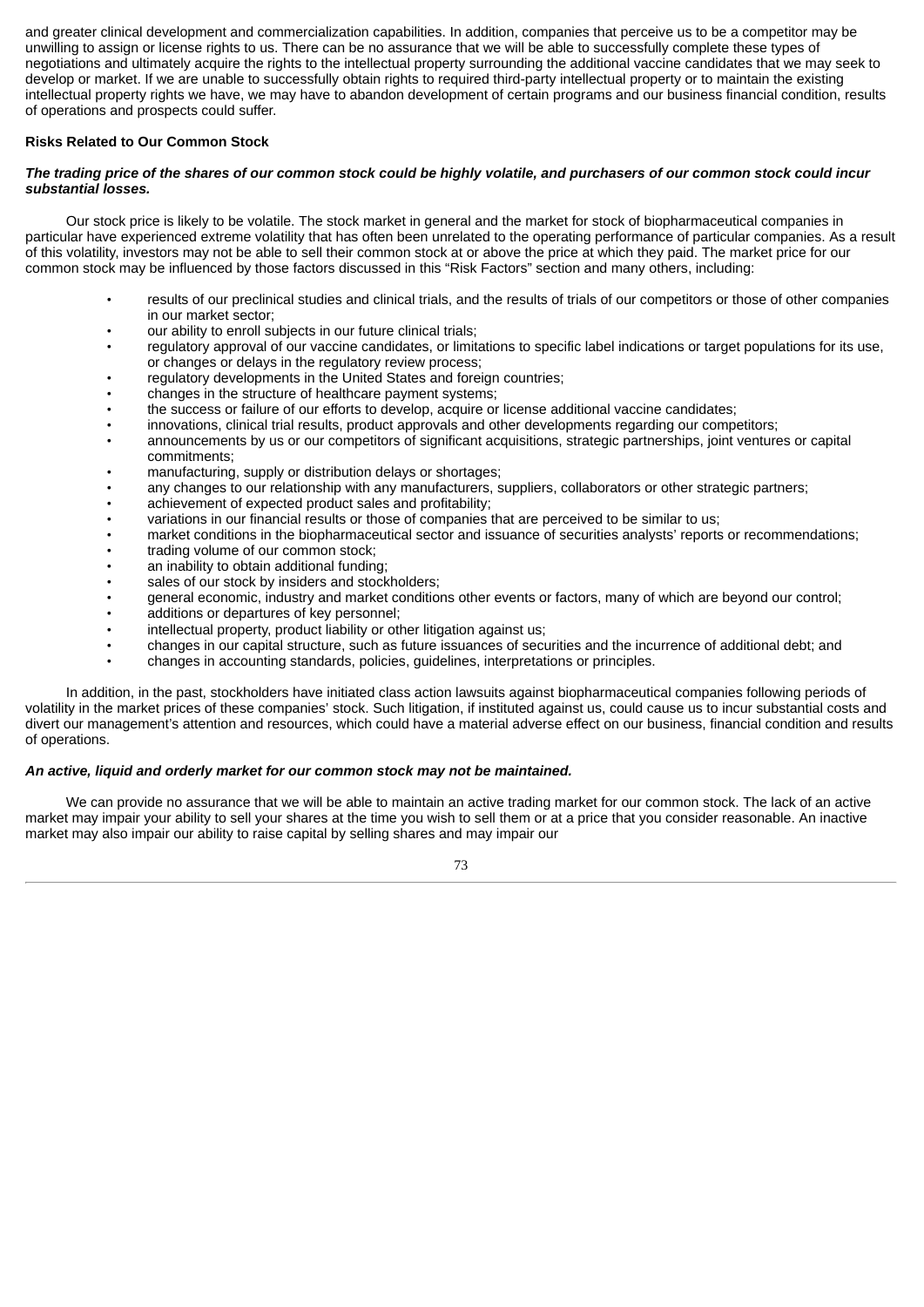ability to acquire other businesses or technologies using our shares as consideration, which, in turn, could materially adversely affect our business.

## Our executive officers, directors and principal stockholders, if they choose to act together, will continue to have the ability to *significantly influence all matters submitted to stockholders for approval.*

As of March 31, 2022, our executive officers, directors and greater than 5% stockholders, in the aggregate, owned approximately 38% of our outstanding common stock. As a result, such persons, acting together, will have the ability to significantly influence all matters submitted to our board of directors or stockholders for approval, including the appointment of our management, the election and removal of directors and approval of any significant transaction, as well as our management and business affairs. This concentration of ownership may have the effect of delaying, deferring or preventing a change in control, impeding a merger, consolidation, takeover or other business combination involving us, or discouraging a potential acquiror from making a tender offer or otherwise attempting to obtain control of our business, even if such a transaction would benefit other stockholders.

#### We do not currently intend to pay dividends on our common stock, and, consequently, your ability to achieve a return on your *investment will depend on appreciation, if any, in the price of our common stock.*

We have never declared or paid any cash dividend on our common stock. We currently anticipate that we will retain future earnings for the development, operation and expansion of our business and do not anticipate declaring or paying any cash dividends for the foreseeable future. Any return to stockholders will therefore be limited to the appreciation of their stock. There is no guarantee that shares of our common stock will appreciate in value or even maintain the price at which stockholders have purchased their shares.

## Sales of a substantial number of shares of our common stock by our existing stockholders in the public market could cause our *stock price to fall.*

Sales of a substantial number of shares of our common stock by our executive officers, directors and principal stockholders in the public market or the perception that these sales might occur could significantly reduce the market price of our common stock and impair our ability to raise adequate capital through the sale of additional equity securities.

## We are an emerging growth company and a smaller reporting company, and the reduced disclosure requirements applicable to emerging growth companies and smaller reporting companies may make our common stock less attractive to investors.

We are an emerging growth company, as defined in the JOBS Act, and may remain an emerging growth company until the last day of the fiscal year following the fifth anniversary of the completion of our IPO. However, if certain events occur prior to the end of such five-year period, including if we become a "large accelerated filer", as defined under the Exchange Act, our annual gross revenues exceed \$1.07 billion or we issue more than \$1.0 billion of non-convertible debt in any three-year period, we will cease to be an emerging growth company prior to the end of such five-year period. For so long as we remain an emerging growth company, we are permitted and intend to rely on exemptions from certain disclosure requirements that are applicable to other public companies that are not emerging growth companies. These exemptions include:

- being permitted to provide only two years of audited financial statements, in addition to any required unaudited interim financial statements, with correspondingly reduced "Management's Discussion and Analysis of Financial Condition and Results of Operations" disclosure;
- not being required to comply with the auditor attestation requirements in the assessment of our internal control over financial reporting pursuant to the Sarbanes-Oxley Act of 2002 (Sarbanes-Oxley);
- not being required to comply with any requirement that may be adopted by the Public Company Accounting Oversight Board regarding mandatory audit firm rotation or a supplement to the auditor's report providing additional information about the audit and the financial statements, unless the SEC) determines the new rules are necessary for protecting the public;
- reduced disclosure obligations regarding executive compensation; and
- exemptions from the requirements of holding a nonbinding advisory vote on executive compensation and shareholder approval of any golden parachute payments not previously approved.

We cannot predict whether investors will find our common stock less attractive if we rely on these exemptions. If some investors find our common stock less attractive as a result, there may be a less active trading market for our

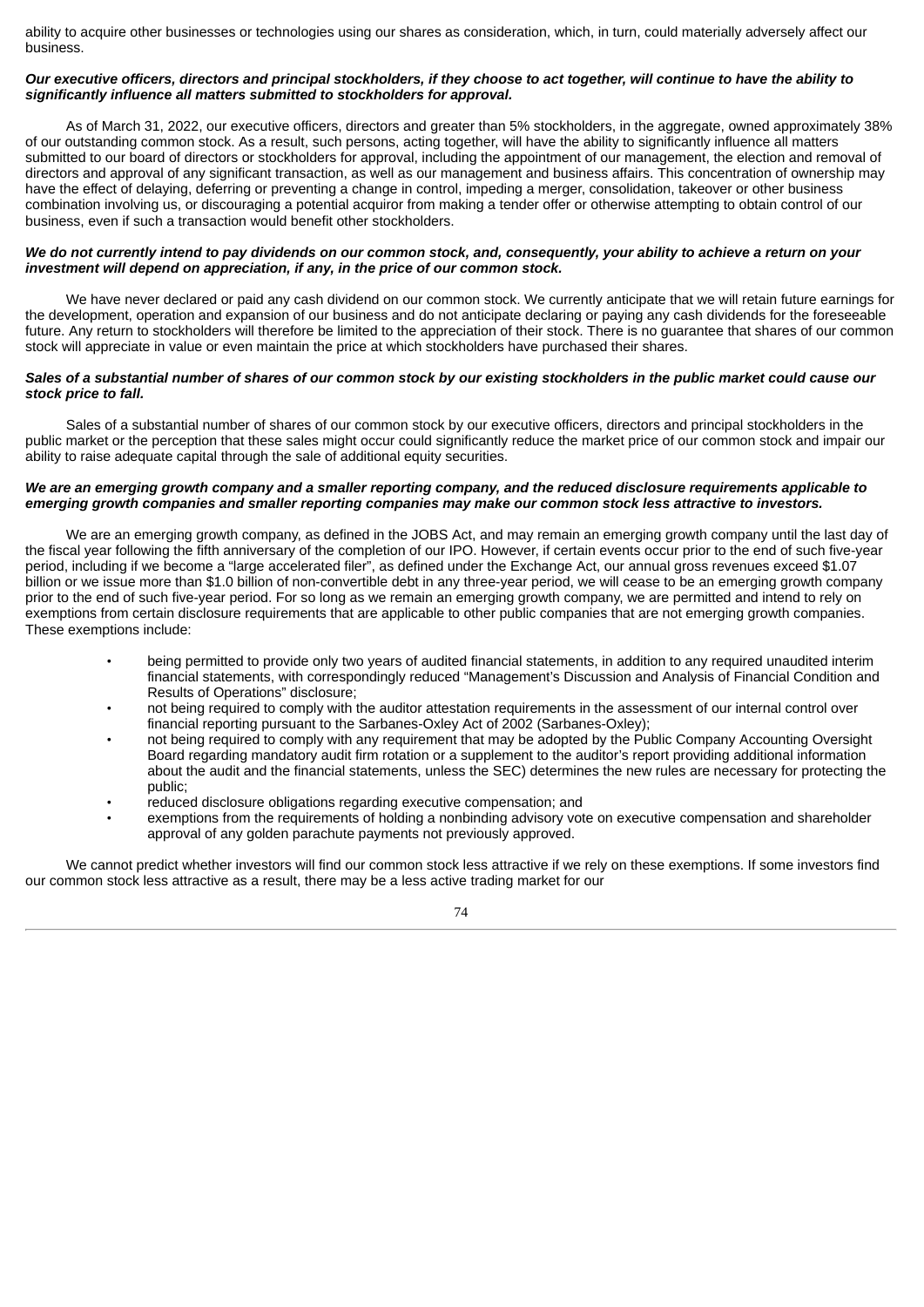common stock and our stock price may be reduced or more volatile. In addition, the JOBS Act provides that an emerging growth company can take advantage of an extended transition period for complying with new or revised accounting standards. This allows an emerging growth company to delay the adoption of these accounting standards until they would otherwise apply to private companies. We have elected to avail ourselves of this exemption and, therefore, we will not be subject to the same new or revised accounting standards as other public companies that are not emerging growth companies.

We are also a smaller reporting company as defined in the Exchange Act. We may continue to be a smaller reporting company even after we are no longer an emerging growth company. We may take advantage of certain of the scaled disclosures available to smaller reporting companies and will be able to take advantage of these scaled disclosures for so long as our voting and non-voting common stock held by non-affiliates is less than \$250.0 million measured on the last business day of our second fiscal quarter, or our annual revenue is less than \$100.0 million during the most recently completed fiscal year and our voting and non-voting common stock held by non-affiliates is less than \$700.0 million measured on the last business day of our second fiscal quarter.

## Provisions in our governing documents and under Delaware law could discourage a takeover that stockholders may consider *favorable and may lead to entrenchment of management.*

Our amended and restated certificate of incorporation and amended and restated bylaws contain provisions that could significantly reduce the value of our shares to a potential acquiror or delay or prevent changes in control or changes in our management without the consent of our board of directors. The provisions in our charter documents include the following:

- a classified board of directors with three-year staggered terms, which may delay the ability of stockholders to change the membership of a majority of our board of directors;
- no cumulative voting in the election of directors, which limits the ability of minority stockholders to elect director candidates;
- the exclusive right of our board of directors, unless the board of directors grants such right to the stockholders, to elect a director to fill a vacancy created by the expansion of the board of directors or the resignation, death or removal of a director, which prevents stockholders from being able to fill vacancies on our board of directors;
- the required approval of at least 66-2/3% of the shares entitled to vote to remove a director for cause, and the prohibition on removal of directors without cause;
- the ability of our board of directors to authorize the issuance of shares of preferred stock and to determine the price and other terms of those shares, including preferences and voting rights, without stockholder approval, which could be used to significantly dilute the ownership of a hostile acquiror;
- the ability of our board of directors to alter our amended and restated bylaws without obtaining stockholder approval;
- the required approval of at least 66-2/3% of the shares entitled to vote to adopt, amend or repeal our amended and restated bylaws or repeal the provisions of our amended and restated certificate of incorporation regarding the election and removal of directors;
- a prohibition on stockholder action by written consent, which forces stockholder action to be taken at an annual or special meeting of our stockholders;
- an exclusive forum provision providing that the Court of Chancery of the State of Delaware will be the exclusive forum for certain actions and proceedings;
- the requirement that a special meeting of stockholders may be called only by the board of directors, which may delay the ability of our stockholders to force consideration of a proposal or to take action, including the removal of directors; and
- advance notice procedures that stockholders must comply with in order to nominate candidates to our board of directors or to propose matters to be acted upon at a stockholders' meeting, which may discourage or deter a potential acquiror from conducting a solicitation of proxies to elect the acquiror's own slate of directors or otherwise attempting to obtain control of us.

We are also subject to the anti-takeover provisions contained in Section 203 of the Delaware General Corporation Law. Under Section 203, a corporation may not, in general, engage in a business combination with any holder of 15% or more of its capital stock unless the holder has held the stock for three years or, among other exceptions, the board of directors has approved the transaction.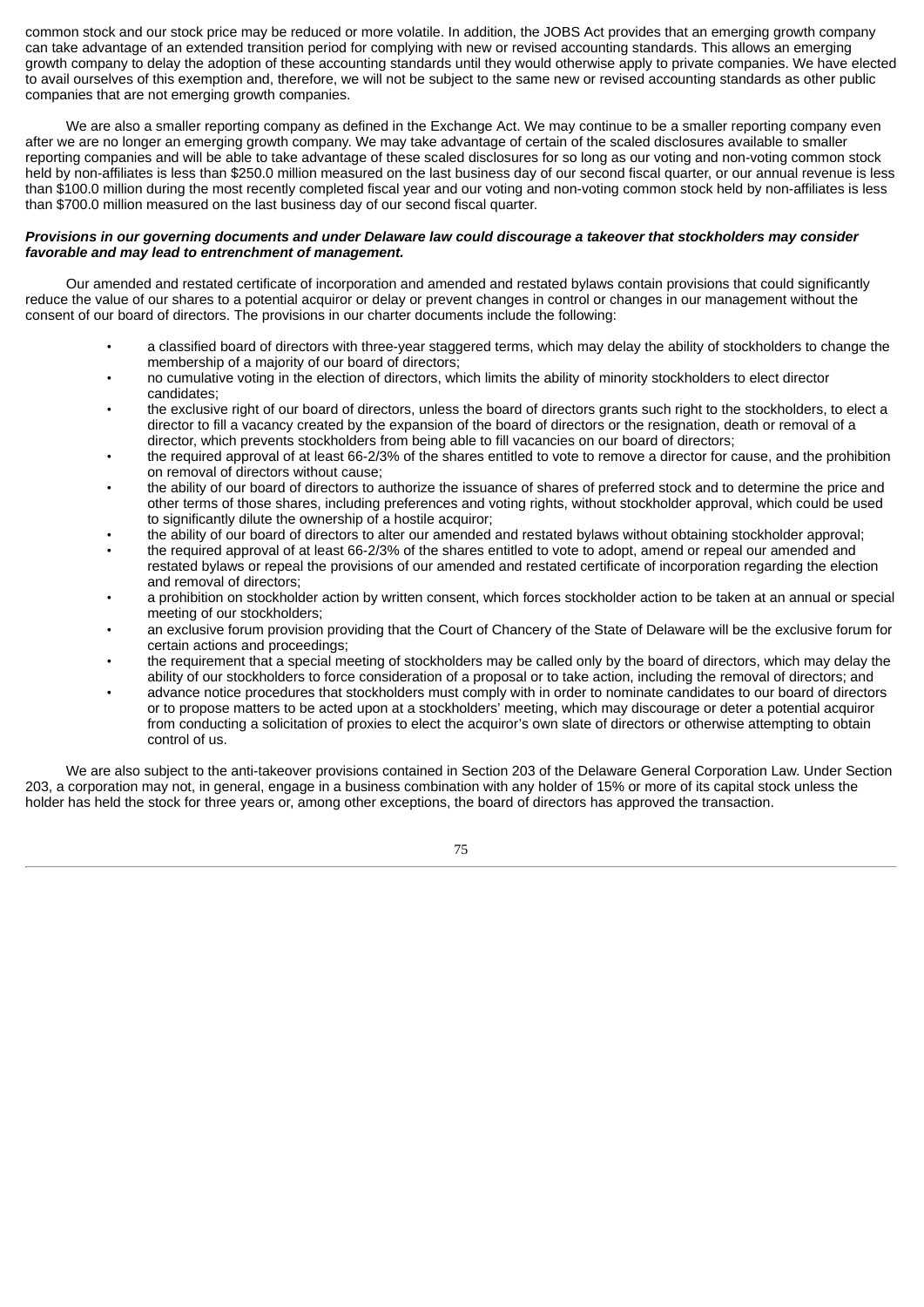#### Our amended and restated certificate of incorporation provides that the Court of Chancery of the State of Delaware will be the exclusive forum for substantially all disputes between us and our stockholders, which could limit our stockholders' ability to *obtain a favorable judicial forum for disputes with us or our directors, officers or employees.*

Our amended and restated certificate of incorporation provides that the Court of Chancery of the State of Delaware is the exclusive forum for any derivative action or proceeding brought on our behalf, any action asserting a breach of fiduciary duty, any action asserting a claim against us arising pursuant to the Delaware General Corporation Law, our amended and restated certificate of incorporation or our amended and restated bylaws, or any action asserting a claim against us that is governed by the internal affairs doctrine; provided, that, this provision would not apply to suits brought to enforce a duty or liability created by the Exchange Act. Furthermore, our amended and restated certificate of incorporation also provides that unless we consent in writing to the selection of an alternative forum, the federal district courts of the United States will be the exclusive forum for the resolution of any complaint asserting a cause of action arising under the Securities Act. These choice of forum provisions may limit a stockholder's ability to bring a claim in a judicial forum that it finds favorable for disputes with us or our directors, officers or other employees, which may discourage such lawsuits against us and our directors, officers and other employees. By agreeing to this provision, however, stockholders will not be deemed to have waived our compliance with the federal securities laws and the rules and regulations thereunder. Furthermore, the enforceability of similar choice of forum provisions in other companies' certificates of incorporation has been challenged in legal proceedings, and it is possible that a court could find these types of provisions to be inapplicable or unenforceable. If a court were to find the choice of forum provisions in our amended and restated certificate of incorporation to be inapplicable or unenforceable in an action, we may incur additional costs associated with resolving such action in other jurisdictions, which could adversely affect our business and financial condition.

### **General Risk Factors**

#### We incur significant increased costs as a result of operating as a public company, and our management is required to devote *substantial time to new compliance initiatives.*

As a public company, we incur significant legal, accounting and other expenses that we did not incur as a private company. We are subject to the reporting requirements of the Exchange Act, which requires, among other things, that we file with the SEC annual, quarterly and current reports with respect to our business and financial condition. In addition, Sarbanes-Oxley, as well as rules subsequently adopted by the SEC and Nasdaq to implement provisions of Sarbanes-Oxley, impose significant requirements on public companies, including requiring establishment and maintenance of effective disclosure and financial controls and changes in corporate governance practices. Further, pursuant to the Dodd-Frank Wall Street Reform and Consumer Protection Act of 2010, the SEC has adopted additional rules and regulations in these areas, such as mandatory "say on pay" voting requirements that will apply to us when we cease to be an emerging growth company. Stockholder activism, the current political environment and the current high level of government intervention and regulatory reform may lead to substantial new regulations and disclosure obligations, which may lead to additional compliance costs and impact the manner in which we operate our business in ways we cannot currently anticipate.

We expect the rules and regulations applicable to public companies to substantially increase our legal and financial compliance costs and to make some activities more time consuming and costly. If these requirements divert the attention of our management and personnel from other business concerns, they could have a material adverse effect on our business, financial condition and results of operations. The increased costs will decrease our net income or increase our net loss, and may require us to reduce costs in other areas of our business or increase the prices of our products or services. For example, we expect these rules and regulations to make it more difficult and more expensive for us to obtain director and officer liability insurance, and we may be required to incur substantial costs to maintain the same or similar coverage. We cannot predict or estimate the amount or timing of additional costs we may incur to respond to these requirements. The impact of these requirements could also make it more difficult for us to attract and retain qualified persons to serve on our board of directors, our board committees or as executive officers.

#### Unstable market and economic conditions may have serious adverse consequences on our business, financial condition and stock *price.*

The global credit and financial markets have from time to time experienced extreme volatility and disruptions, including severely diminished liquidity and credit availability, declines in consumer confidence, declines in economic growth, increases in unemployment rates and uncertainty about economic stability. The financial markets and the global economy may also be adversely affected by the current or anticipated impact of military conflict, including the conflict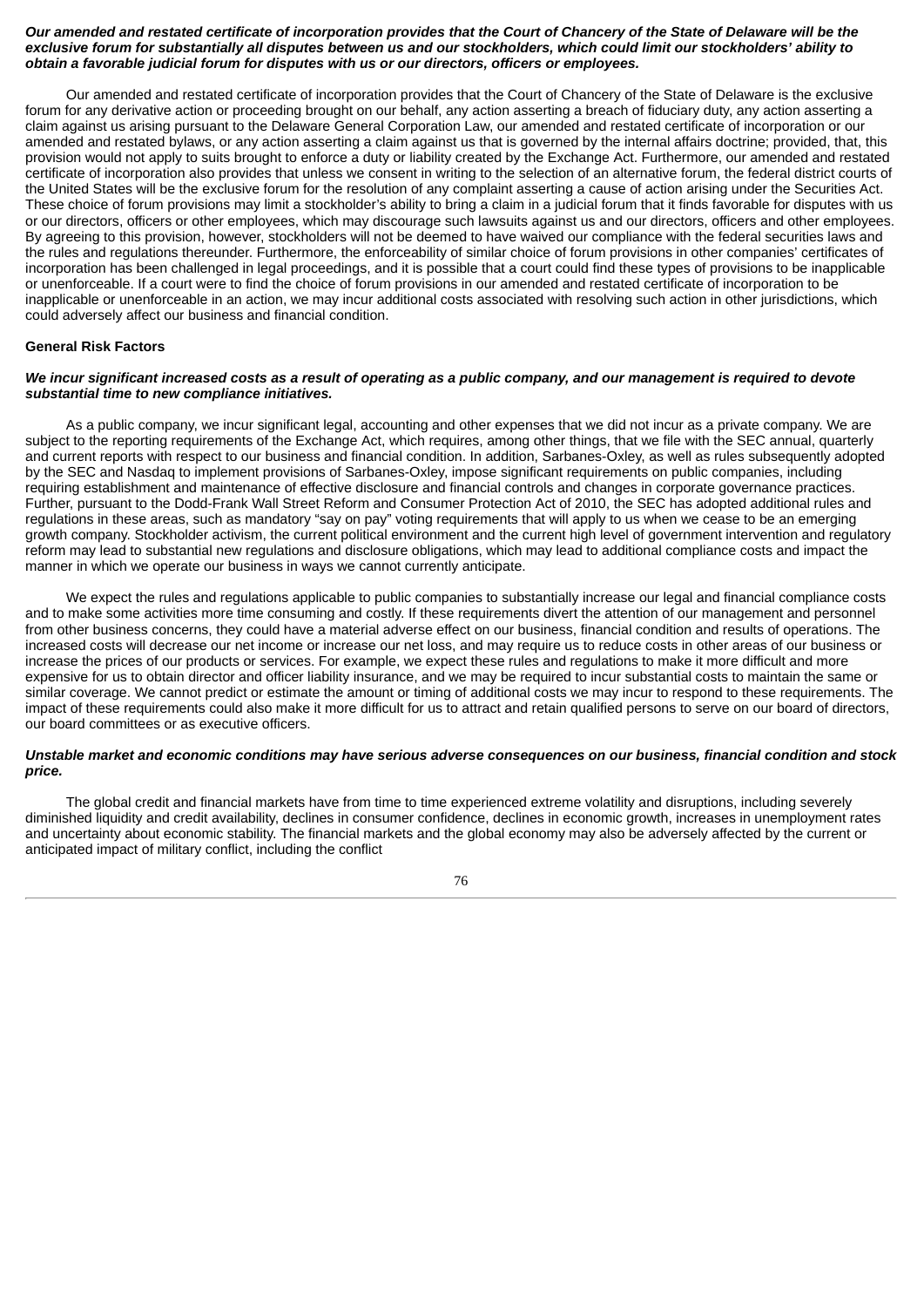between Russia and Ukraine, terrorism or other geopolitical events. Sanctions imposed by the United States and other countries in response to such conflicts, including the one in Ukraine, may also adversely impact the financial markets and the global economy, and any economic countermeasures by the affected countries or others could exacerbate market and economic instability. The biotech sector has experienced particular volatility in the past year. There can be no assurance that further deterioration in credit and financial markets and confidence in economic conditions will not occur. Our general business strategy may be adversely affected by any such economic downturn, volatile business environment or continued unpredictable and unstable market conditions. If the current equity and credit markets deteriorate, it may make any necessary debt or equity financing more difficult, more costly and more dilutive. Failure to secure any necessary financing in a timely manner and on favorable terms could have a material adverse effect on our growth strategy, financial performance and stock price and could require us to delay or abandon clinical development plans. In addition, there is a risk that one or more of our current service providers, manufacturers and other partners may not survive an economic downturn, which could directly affect our ability to attain our operating goals on schedule and on budget.

#### *We could be subject to securities class action litigation.*

In the past, securities class action litigation has often been brought against a company following a decline in the market price of its securities. This risk is especially relevant for us, because biotechnology and biopharmaceutical companies have experienced significant stock price volatility in recent years. For example, we may face litigation following the recent significant stock price drop following the release of interim topline results from our ongoing Phase 1/2 clinical trial of IVX-411. If we face such litigation, it could result in substantial costs and a diversion of our management's attention and resources, which could harm our business.

#### We are subject to U.S. and certain foreign export and import controls, sanctions, embargoes, anti-corruption laws and anti-money laundering laws and regulations. Compliance with these legal standards could impair our ability to compete in domestic and international markets. We could face criminal liability and other serious consequences for violations, which could harm our *business.*

We are subject to export control and import laws and regulations, including the U.S. Export Administration Regulations, U.S. Customs regulations, and various economic and trade sanctions regulations administered by the U.S. Treasury Department's Office of Foreign Assets Controls and anti-corruption and anti-money laundering laws and regulations, including the U.S. Foreign Corrupt Practices Act of 1977, as amended, the U.S. domestic bribery statute contained in 18 U.S.C. § 201, the U.S. Travel Act, the USA PATRIOT Act and other state and national anti-bribery and anti-money laundering laws in the countries in which we conduct activities. Anti-corruption laws are interpreted broadly and prohibit companies and their employees, agents, CROs, contractors and other collaborators and partners from authorizing, promising, offering, providing, soliciting or receiving, directly or indirectly, improper payments or anything else of value to recipients in the public or private sector. We may engage third parties for clinical trials outside of the United States, to sell our products abroad once we enter a commercialization phase, and/or to obtain necessary permits, licenses, patent registrations and other regulatory approvals. We have direct or indirect interactions with officials and employees of government agencies or government-affiliated hospitals, universities and other organizations. We can be held liable for the corrupt or other illegal activities of our employees, agents, CROs, contractors and other collaborators and partners, even if we do not explicitly authorize or have actual knowledge of such activities. Any violations of the laws and regulations described above may result in substantial civil and criminal fines and penalties, imprisonment, the loss of export or import privileges, debarment, tax reassessments, breach of contract and fraud litigation, reputational harm and other consequences.

Furthermore, U.S. export control laws and economic sanctions prohibit the provision of certain products and services to countries, governments, and persons targeted by U.S. sanctions. U.S. sanctions that have been or may be imposed as a result of military conflicts in other countries may impact our ability to continue activities at future clinical trial sites within regions covered by such sanctions. If we fail to comply with export and import regulations and such economic sanctions, penalties could be imposed, including fines and/or denial of certain export privileges. These export and import controls and economic sanctions could also adversely affect our supply chain.

## Business disruptions could seriously harm our future revenue and financial condition and increase our costs and expenses.

Our operations could be subject to earthquakes, power shortages, telecommunications failures, water shortages, floods, hurricanes, typhoons, fires, extreme weather conditions, medical epidemics and other natural or manmade disasters or business interruptions, for which we are predominantly self-insured. We rely on third-party manufacturers to produce our vaccine candidates. Our ability to obtain clinical supplies of our vaccine candidates could be disrupted if the

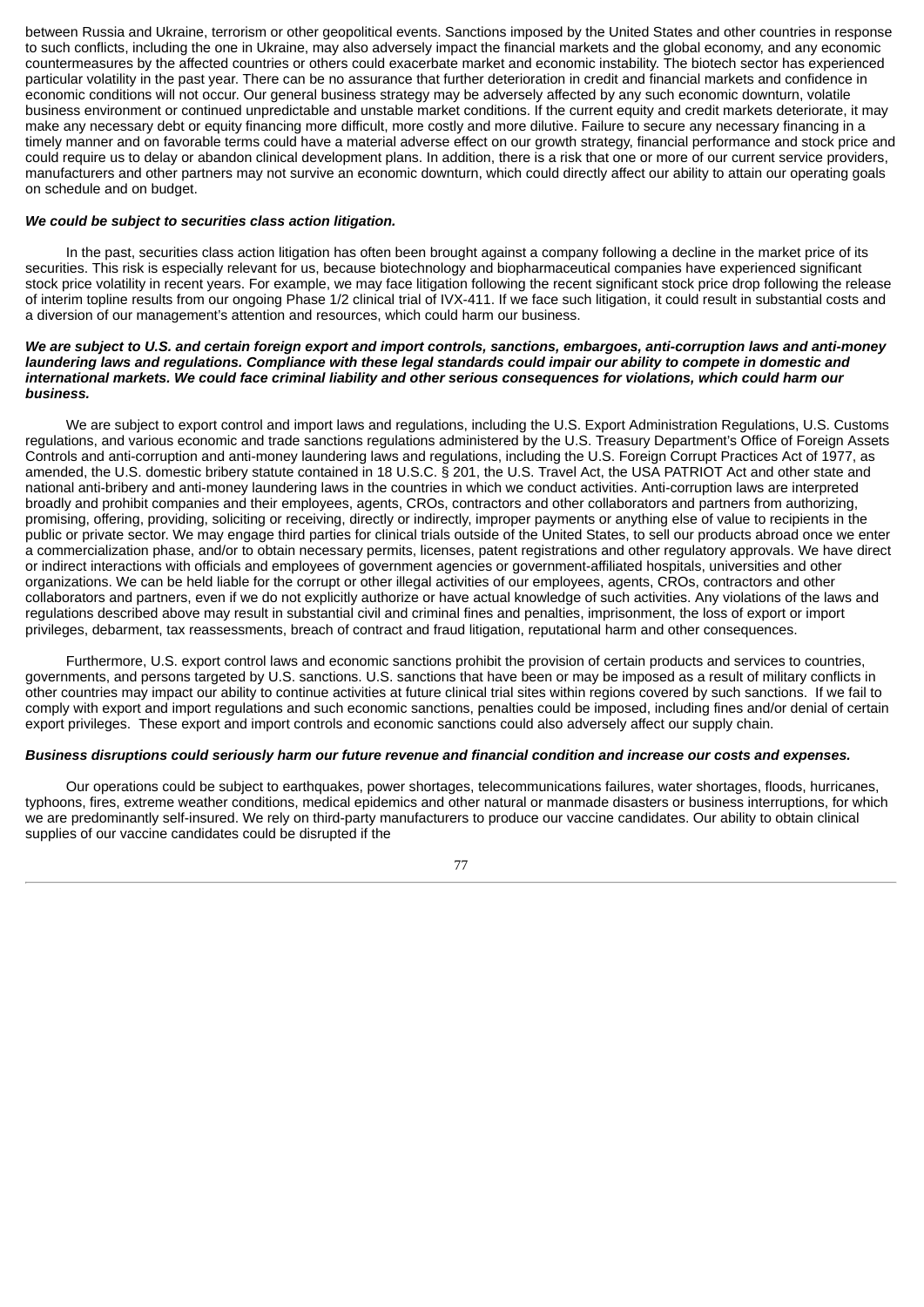operations of these suppliers were affected by a man-made or natural disaster or other business interruption. In addition, our corporate headquarters is located in Seattle, Washington, near earthquake faults and fire zones, and the ultimate impact on us of being located near earthquake faults and fire zones and being consolidated in a certain geographical area is unknown. The occurrence of any of these business disruptions could seriously harm our operations and financial condition and increase our costs and expenses.

## We and any of our third-party manufacturers or suppliers may use potent chemical agents and hazardous materials, and any claims relating to improper handling, storage or disposal of these materials could be time consuming or costly.

We and any of our third-party manufacturers or suppliers and current or potential future collaborators will use biological materials, potent chemical agents and may use hazardous materials, including chemicals and biological agents and compounds that could be dangerous to human health and safety of the environment. Our operations and the operations of our third-party manufacturers and suppliers also produce hazardous waste products. Federal, state and local laws and regulations govern the use, generation, manufacture, storage, handling and disposal of these materials and wastes. Compliance with applicable environmental laws and regulations may be expensive, and current or future environmental laws and regulations may impair our product development efforts. In addition, we cannot eliminate the risk of accidental injury or contamination from these materials or wastes. We do not carry specific biological or hazardous waste insurance coverage, and our property, casualty and general liability insurance policies specifically exclude coverage for damages and fines arising from biological or hazardous waste exposure or contamination. In the event of contamination or injury, we could be held liable for damages or be penalized with fines in an amount exceeding our resources, and our clinical trials or regulatory approvals could be suspended. Although we maintain workers' compensation insurance for certain costs and expenses we may incur due to injuries to our employees resulting from the use of hazardous materials or other work-related injuries, this insurance may not provide adequate coverage against potential liabilities. We do not maintain insurance for toxic tort claims that may be asserted against us in connection with our storage or disposal of biologic, hazardous or radioactive materials.

In addition, we may incur substantial costs in order to comply with current or future environmental, health and safety laws and regulations, which have tended to become more stringent over time. These current or future laws and regulations may impair our research, development or production efforts. Failure to comply with these laws and regulations also may result in substantial fines, penalties or other sanctions or liabilities, which could materially adversely affect our business, financial condition, results of operations and prospects.

### Our ability to use net operating loss carryforwards and other tax attributes may be limited in connection with our initial public *offering or other ownership changes.*

We have incurred substantial losses during our history, do not expect to become profitable in the near future and may never achieve profitability. To the extent that we continue to generate taxable losses, unused losses will carry forward to offset future taxable income, if any, until such unused losses expire (if at all). At December 31, 2021, we had federal and state net operating loss (NOL) carryforwards of approximately \$57.0 million and \$11.9 million, respectively.

Federal NOL carryforwards generated in periods after December 31, 2017, may be carried forward indefinitely. The deductibility of federal NOL carryforwards may be limited. In addition, our NOL carryforwards are subject to review and possible adjustment by the Internal Revenue Service (IRS) and state tax authorities.

Under Section 382 of the Internal Revenue Code (the Code), our federal NOL carryforwards may be or become subject to an annual limitation in the event we have had or have in the future certain cumulative changes in the ownership of our company. An "ownership change" pursuant to Section 382 of the Code generally occurs if one or more stockholders or groups of stockholders who own at least 5% of a company's stock increase their ownership by more than 50 percentage points over their lowest ownership percentage within a rolling threeyear period. Similar rules may apply under state tax laws. We have not yet determined the amount of the cumulative change in our ownership resulting from our initial public offering or other transactions, or any resulting limitations on our ability to utilize our NOL carryforwards and other tax attributes. However, we believe that our ability to utilize our NOL carryforwards and other tax attributes to offset future taxable income or tax liabilities may be limited as a result of ownership changes, including potential changes in connection with our initial public offering. If we earn taxable income, such limitations could result in increased future income tax liability to us and our future cash flows could be adversely affected. We have recorded a full valuation allowance related to our NOL carryforwards and other deferred tax assets due to the uncertainty of the ultimate realization of the future benefits of those assets.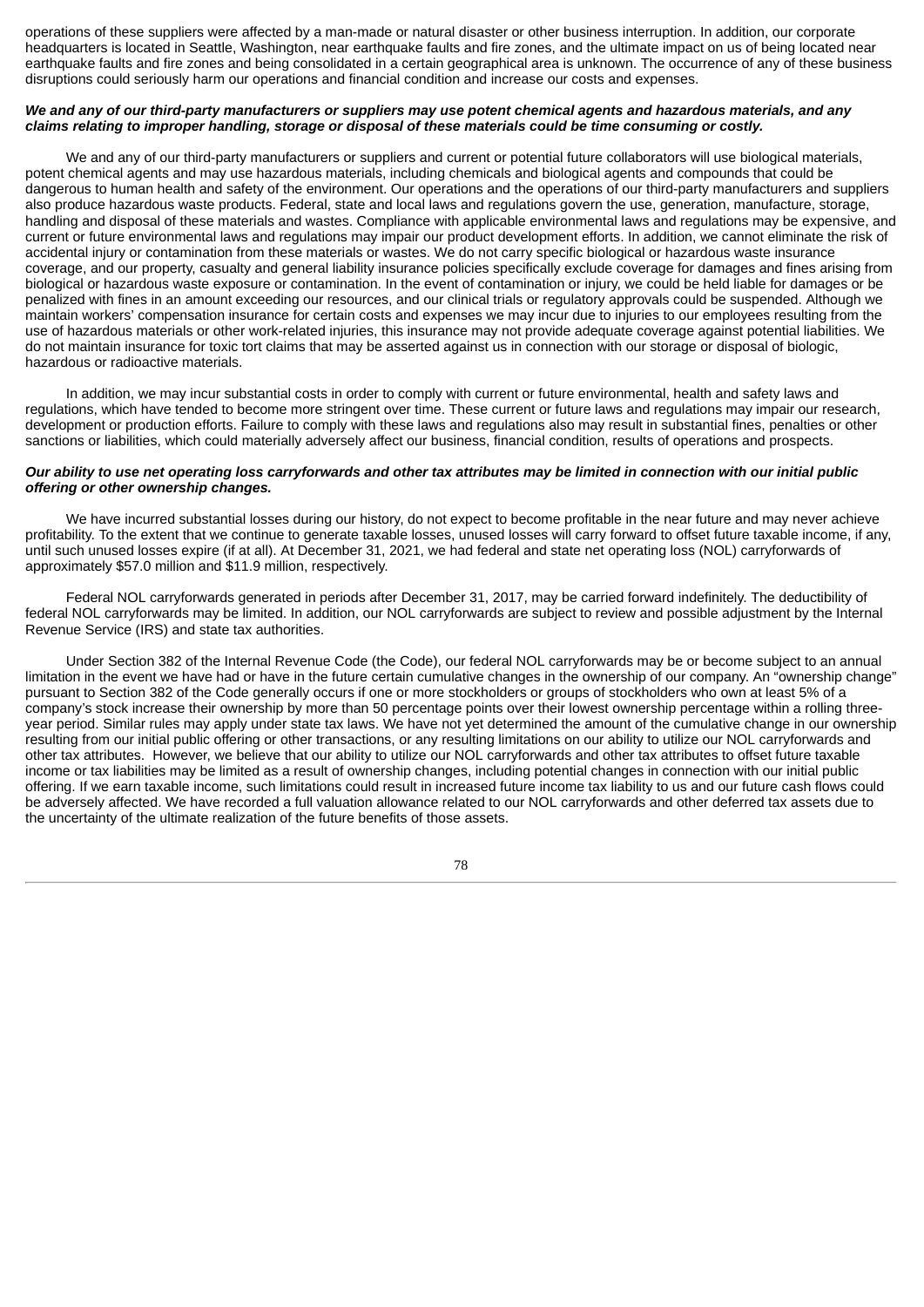### Changes in tax law may materially adversely affect our financial condition, results of operations and cash flows.

New income, sales, use or other tax laws, statutes, rules, regulations or ordinances could be enacted at any time, or interpreted, changed, modified or applied adversely to us, any of which could adversely affect our business operations and financial performance. In particular, the U.S. government may enact significant changes to the taxation of business entities including, among others, an increase in the corporate income tax rate and the imposition of minimum taxes or surtaxes on certain types of income. The likelihood of these changes being enacted or implemented is unclear. We are currently unable to predict whether such changes will occur. If such changes are enacted or implemented, we are currently unable to predict the ultimate impact on our business. We urge our investors to consult with their legal and tax advisors with respect to any changes in tax law and the potential tax consequences of investing in our common stock.

#### If securities or industry analysts do not publish research or reports or publish unfavorable research or reports about our business, *our stock price and trading volume could decline.*

The trading market for our common stock depends in part on the research and reports that securities or industry analysts publish about us, our business, our market or our competitors. If one or more of the analysts who covers us downgrades our stock, our stock price would likely decline. If one or more of these analysts ceases to cover us or fails to regularly publish reports on us, interest in our stock could decrease, which could cause our stock price or trading volume to decline.

### If we fail to maintain proper and effective internal control over financial reporting, our ability to produce accurate and timely financial statements could be impaired, investors may lose confidence in our financial reporting and the trading price of our *common stock may decline.*

Pursuant to Section 404 of Sarbanes-Oxley, our management will be required to report upon the effectiveness of our internal control over financial reporting beginning with the annual report for our fiscal year ending December 31, 2022. When we lose our status as an "emerging growth company" and do not otherwise qualify as a "smaller reporting company" with less than \$100 million in annual revenue, our independent registered public accounting firm will be required to attest to the effectiveness of our internal control over financial reporting. The rules governing the standards that must be met for our management to assess our internal control over financial reporting are complex and require significant documentation, testing and possible remediation. To comply with the requirements of being a reporting company under the Exchange Act, we may need to upgrade our information technology systems; implement additional financial and management controls, reporting systems and procedures; and hire additional accounting and finance staff. If we or, if required, our auditors are unable to conclude that our internal control over financial reporting is effective, investors may lose confidence in our financial reporting and the trading price of our common stock may decline.

We cannot assure you that there will not be material weaknesses or significant deficiencies in our internal control over financial reporting in the future. Any failure to maintain internal control over financial reporting could severely inhibit our ability to accurately report our financial condition, results of operations or cash flows. If we are unable to conclude that our internal control over financial reporting is effective, or if our independent registered public accounting firm determines we have a material weakness or significant deficiency in our internal control over financial reporting once that firm begin its Section 404 reviews, investors may lose confidence in the accuracy and completeness of our financial reports, the market price of our common stock could decline, and we could be subject to sanctions or investigations by Nasdaq, the SEC or other regulatory authorities. Failure to remedy any material weakness in our internal control over financial reporting, or to implement or maintain other effective control systems required of public companies, could also restrict our future access to the capital markets.

#### **Item 2. Unregistered Sales of Equity Securities and Use of Proceeds**

## **Unregistered Sales of Equity Securities**

None.

### **Use of Proceeds**

On July 28, 2021, our registration statement on Form S-1 (File No. 333- 257733) was declared effective by the SEC for our IPO. At the closing of the offering on August 2, 2021, we sold 13,953,332 shares of common stock, which included the exercise in full by the underwriters of their option to purchase 1,819,999 additional shares, at an initial public offering price of \$15.00 per share and received gross proceeds of \$209.3 million, which resulted in net proceeds to us of

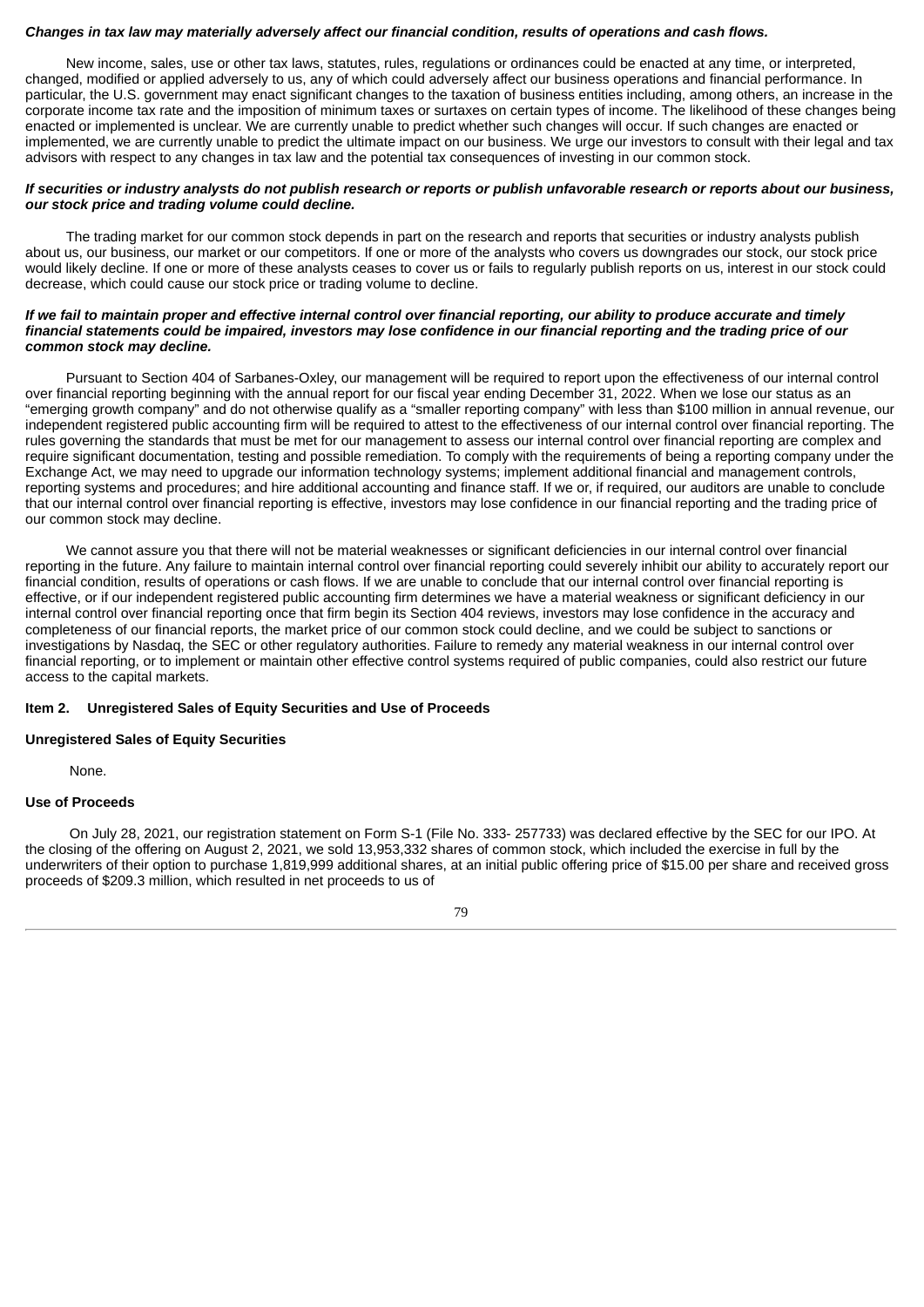approximately \$190.7 million, after deducting underwriting discounts and commissions of approximately \$14.7 million and offering-related transaction costs of approximately \$4.0 million. None of the expenses associated with the initial public offering were paid to directors, officers, persons owning 10% or more of any class of equity securities, or to their associates, or to our affiliates. Jefferies LLC, Cowen and Company, LLC and Evercore Group L.L.C. acted as joint book-running managers for the offering.

As of March 31, 2022, we have not used any of the proceeds from our IPO. There has been no material change in the planned use of proceeds from our initial public offering from that described in the prospectus for the IPO.

### **Issuer Repurchases of Equity Securities**

None.

#### **Item 3. Defaults Upon Senior Securities**

Not Applicable.

## **Item 4. Mine Safety Disclosures**

Not Applicable.

# **Item 5. Other Information**

#### None.<br>**Item 6.** Ex **Exhibits**

| <b>Exhibit</b><br><b>Number</b> | <b>Exhibit Description</b>                                                                    | Incorporated by Reference |          | <b>Filed</b><br><b>Herewith</b> |             |
|---------------------------------|-----------------------------------------------------------------------------------------------|---------------------------|----------|---------------------------------|-------------|
|                                 |                                                                                               | Form                      | Date     | <b>Number</b>                   |             |
| 3.1                             | <b>Amended and Restated Certificate of Incorporation</b>                                      | $8-K$                     | 8/2/2021 | 3.1                             |             |
| 3.2                             | <b>Amended and Restated Bylaws</b>                                                            | 8-K                       | 8/2/2021 | 3.2                             |             |
| 4.1                             | Specimen stock certificate evidencing the shares of common stock                              | $S-1/A$                   | 7/22/21  | 4.1                             |             |
| 4.2                             | Amended and Restated Investors' Rights Agreement, dated March 19,                             | $S-1/A$                   | 7/22/21  | 4.2                             |             |
|                                 | 2021, by and among the Registrant and certain of its stockholders                             |                           |          |                                 |             |
| 10.1                            | <b>Icosavax, Inc. Annual Bonus Plan</b>                                                       |                           |          |                                 | X           |
| 31.1                            | Certification of Chief Executive Officer required by Rule 13a-14(a) or                        |                           |          |                                 | $\times$    |
|                                 | <u>Rule 15d-14(a), as adopted pursuant to Section 302 of the Sarbanes-</u>                    |                           |          |                                 |             |
|                                 | <u>Oxley Act of 2002.</u>                                                                     |                           |          |                                 |             |
| 31.2                            | Certification of Chief Financial Officer required by Rule 13a-14(a) or                        |                           |          |                                 | X           |
|                                 | Rule 15d-14(a), as adopted pursuant to Section 302 of the Sarbanes-                           |                           |          |                                 |             |
|                                 | Oxley Act of 2002.                                                                            |                           |          |                                 |             |
| $32.1*$                         | Certification of Chief Executive Officer pursuant to Section 906 of the                       |                           |          |                                 | X           |
| $32.2*$                         | <b>Sarbanes-Oxley Act of 2002.</b>                                                            |                           |          |                                 |             |
|                                 | Certification of Chief Financial Officer pursuant to Section 906 of the                       |                           |          |                                 | X           |
|                                 | Sarbanes-Oxley Act of 2002.<br>Inline XBRL Instance Document – the instance document does not |                           |          |                                 | X           |
| 101.INS                         | appear in the Interactive Data File because XBRL tags are embedded                            |                           |          |                                 |             |
|                                 | within the Inline XBRL document                                                               |                           |          |                                 |             |
| 101.SCH                         | Inline XBRL Taxonomy Extension Schema Document                                                |                           |          |                                 | X           |
| 101.CAL                         | Inline XBRL Taxonomy Calculation Linkbase Document                                            |                           |          |                                 | X           |
| 101.LAB                         | Inline XBRL Taxonomy Label Linkbase Document                                                  |                           |          |                                 | Χ           |
| 101.PRE                         | Inline XBRL Presentation Linkbase Document                                                    |                           |          |                                 | X           |
| 101.DEF                         | Inline XBRL Taxonomy Extension Definition Linkbase Document                                   |                           |          |                                 | $\mathsf X$ |
| 104                             | Cover Page Interactive Data File (embedded within the Inline XBRL                             |                           |          |                                 | X           |
|                                 | document)                                                                                     |                           |          |                                 |             |
|                                 |                                                                                               |                           |          |                                 |             |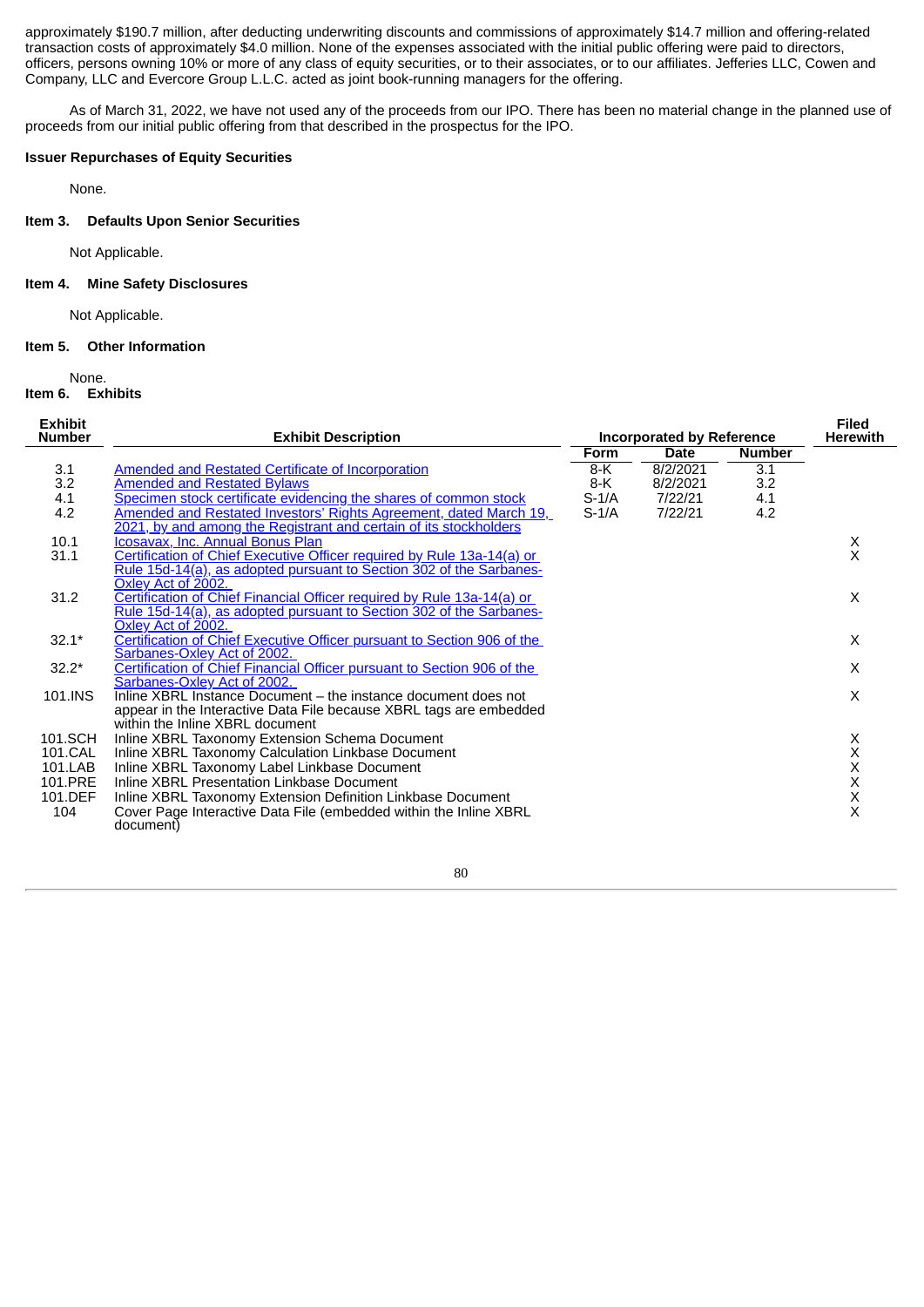## # Indicates management contract or compensatory plan.

\* This certification is deemed not filed for purpose of section 18 of the Exchange Act or otherwise subject to the liability of that section, nor shall it be deemed incorporated by reference into any filing under the Securities Act or the Exchange Act.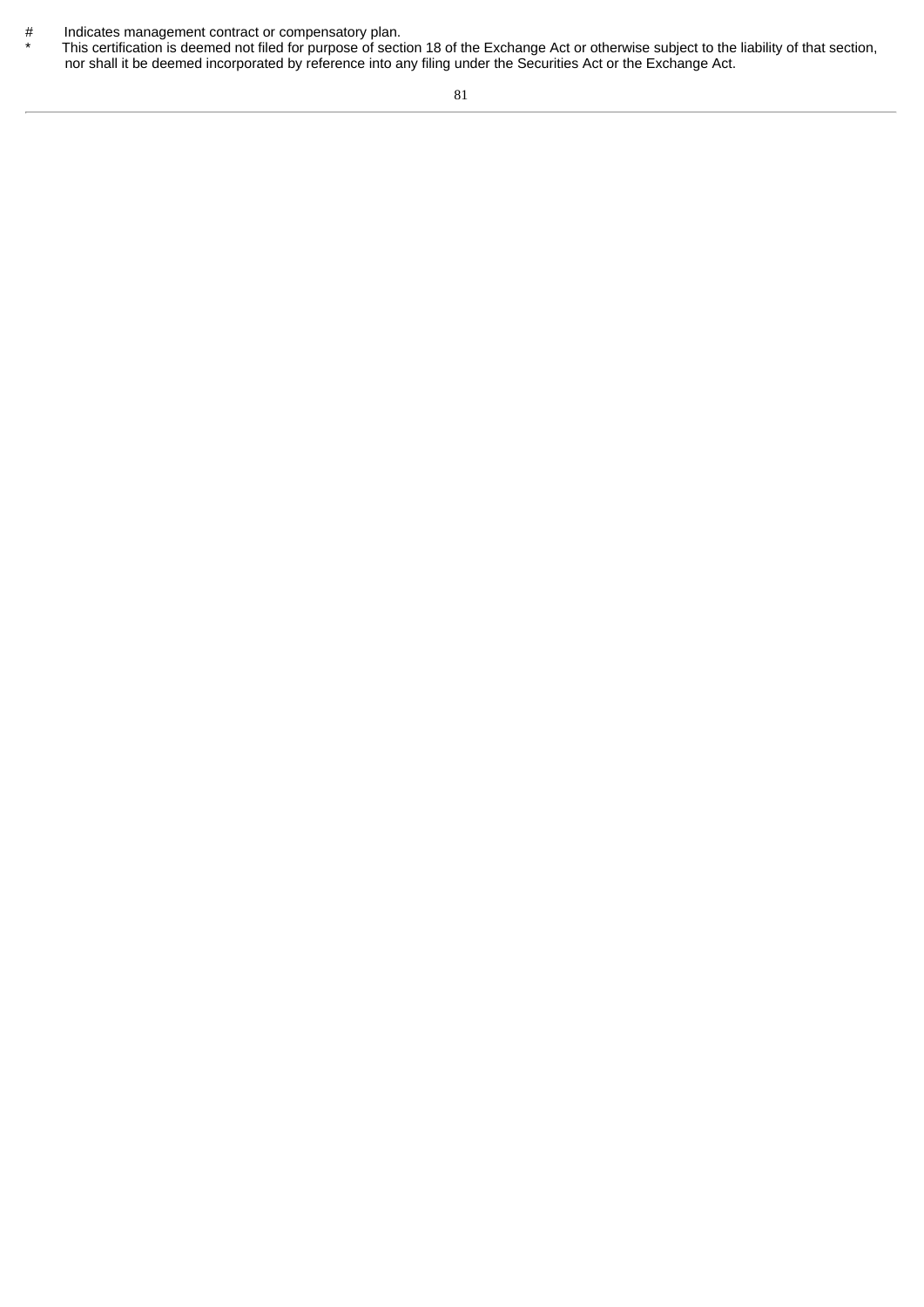## **SIGNATURES**

Pursuant to the requirements of the Securities Exchange Act of 1934, the Registrant has duly caused this report to be signed on its behalf by the undersigned, thereunto duly authorized.

Date: May 16, 2022

Date: May 16, 2022

ICOSAVAX, INC.

| Bv: | /s/ Adam Simpson                      |
|-----|---------------------------------------|
|     | Adam Simpson                          |
|     | President and Chief Executive Officer |
|     | (principal executive officer)         |
|     |                                       |
| Bv: | /s/ Thomas Russo, CFA                 |
|     | Thomas Ducco, CEA                     |

Thomas Russo, CFA Chief Financial Officer (principal financial and accounting officer)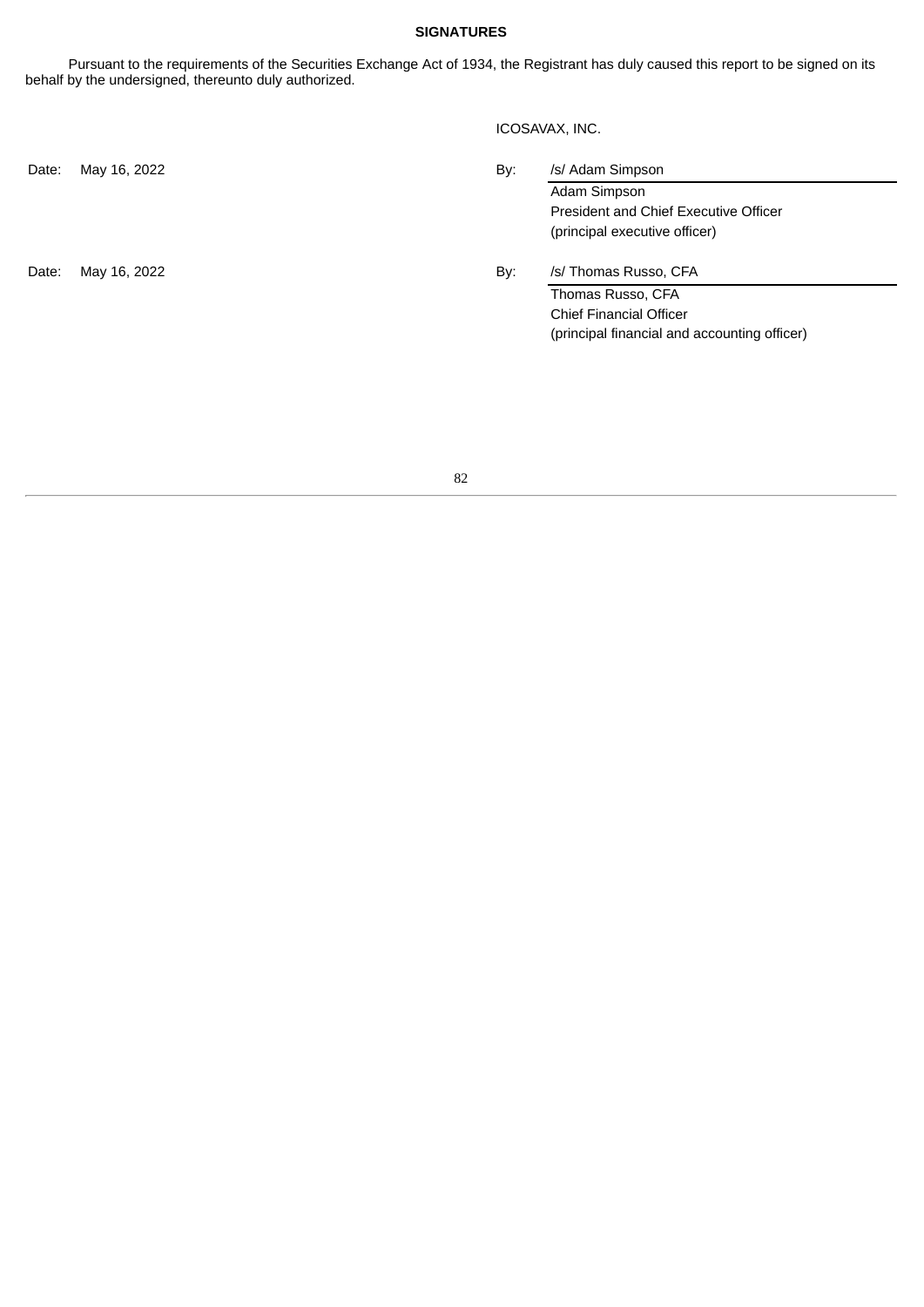## **ANNUAL BONUS PLAN**

## <span id="page-83-0"></span>1. PURPOSE

This Annual Bonus Plan (the "*Plan*") is adopted under the Icosavax, Inc. 2021 Incentive Award Plan (the "*2021 Plan*") and is intended to provide an incentive for eligible employees of Icosavax, Inc. (the "*Company*") to perform to the best of their abilities, to further the growth, development and financial success of the Company, and to enable the Company to attract and retain highly qualified employees. For purposes of the Plan, the "Plan year" shall mean each calendar year.

### 2. ADMINISTRATION

The Plan shall be administered by the Compensation Committee (the "*Committee*") of the Board of Directors of the Company, provided that the Company's Chief Executive Officer shall administer the Plan with respect to all Participants (as defined below) who are not executive officers of the Company (for purposes of Section 16 of the Securities Exchange Act of 1934, as amended). The Committee or the Chief Executive Officer, as applicable, shall be the "*Administrator*" for purposes of the Plan. The Administrator shall have the discretion and authority to administer and interpret the Plan, including the authority to establish one or more bonus programs under the Plan from time to time containing such terms and conditions as the Administrator may determine or deem appropriate in its discretion.

#### 3. PARTICIPANTS

All employees of the Company and its subsidiaries meeting the eligibility requirements set forth in this Section 2 shall be eligible to receive a bonus award (an "*Award*") hereunder (each such eligible employee, a "*Participant*"). To receive an Award under the Plan with respect to any Plan year, a Participant must:

(a) Be an "*Active*" employee as of the date of payment of his or her Award. For purposes of this Plan, "*Active*" shall mean an employee who is actively employed by the Company, including an employee on an approved leave of absence, such as medical, personal or military leave, but not an employee who has been moved to "inactive" status pursuant to the Company's employee handbook.

(b) Be a "*Regular Full-Time, Exempt Employee*" at the end of the relevant Plan year. For purposes of this Plan, "*Regular Full-Time, Exempt Employee*" shall mean an employee who is regularly scheduled to work at least 30 hours per week and is classified as an "exempt" employee. Temporary or seasonal employees, non-exempt employees (whether full-time or part-time), interns, independent contractors and consultants are ineligible to participate in the Plan.

(c) Have been an eligible employee for at least two consecutive months prior to the end of the relevant Plan year.

(d) Be an employee in good standing (e.g., not on a performance improvement plan or other disciplinary procedure) and performing at a minimum performance level as determined by the Administrator for bonus eligibility under this Plan at the time his or her Award is paid.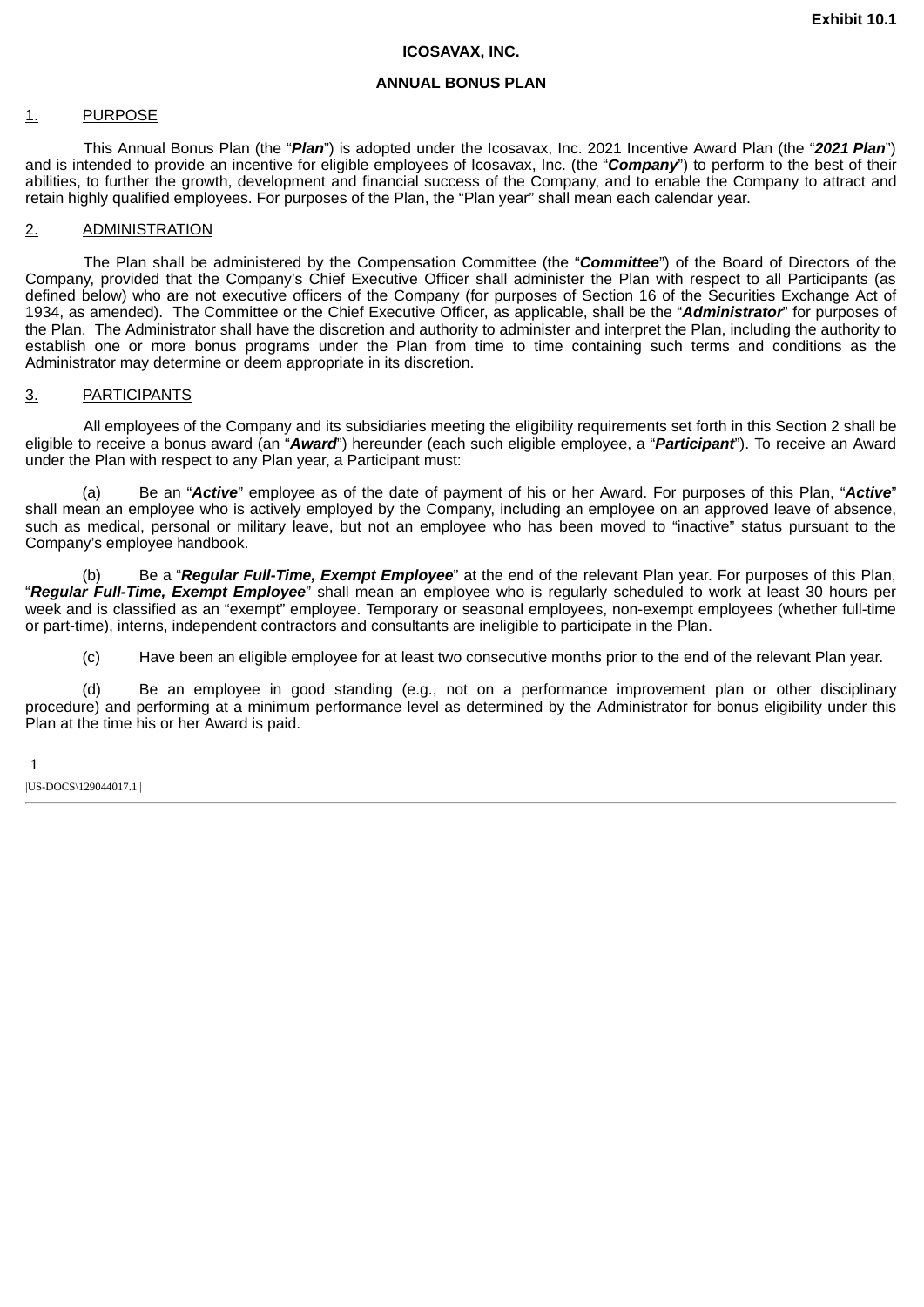(e) Not engage in and/or be involuntarily terminated as a result of misconduct or a violation of Company policy during the Plan year or prior to the payment of his or her Award, as determined by the Company.

Not be eligible for an annual bonus or annual incentive for the applicable Plan year under any other annual bonus or annual incentive program maintained by the Company.

## 4.CHANGE IN STATUS DURING THE PLAN PERIOD

(a) A Participant who has been an eligible employee for less than a year, but who is an eligible employee for at least two months prior to the end of a Plan Year and remains continuously employed through the end of such Plan year, will receive a pro-rata Award based on the portion of the Plan year he or she was an eligible employee.

(b) Award payments may also be prorated for any time during a Plan year an otherwise eligible employee was not classified as an Active employee or Regular Full-Time, Exempt Employee during such Plan year, in the discretion of the Administrator.

(c) For Participants who experience a change in job classification or promotion during the Plan year, the Award calculation may be prorated, based on the number of months at each position or job classification.

(d) If a Participant dies or a Participant's employment is terminated for any reason prior to the payment of his or her Award, the payment of any Award (and in the case of death, the person or persons to whom such payment shall be made) shall be determined at the sole discretion of the Administrator.

- (e) A Participant's Award may be prorated in the event of a leave of absence during the Plan year.
- (f) The foregoing proration requirements shall be applied, and can be waived, at the discretion of the Administrator.

## 5. TARGET AWARD PERCENTAGES

Each Participant will be assigned a "*Target Award Percentage*" based on his or her job classification and responsibilities. The Target Award Percentages will be initially established by the Administrator and may be adjusted by the Administrator as necessary or appropriate.

A "*Target Award*" for each Participant for each Plan Year will be determined by multiplying his or her "*Target Award Percentage*" by his or her base salary effective during such Plan year.

## 6. PERFORMANCE GOALS

The Plan is intended to provide incentive for the achievement of approved annual corporate and/or individual objectives with respect to each Plan year.

(a) *Corporate Performance.* For each Plan year, the Chief Executive Officer will present to the Committee a list of weighted corporate performance goals for the applicable Plan year, which are subject to approval by the Committee. It is intended that the corporate performance goals be based upon financial, operational or strategic objectives related to the Company's annual business plan, with the weighting of the various objectives to be approved by the Committee.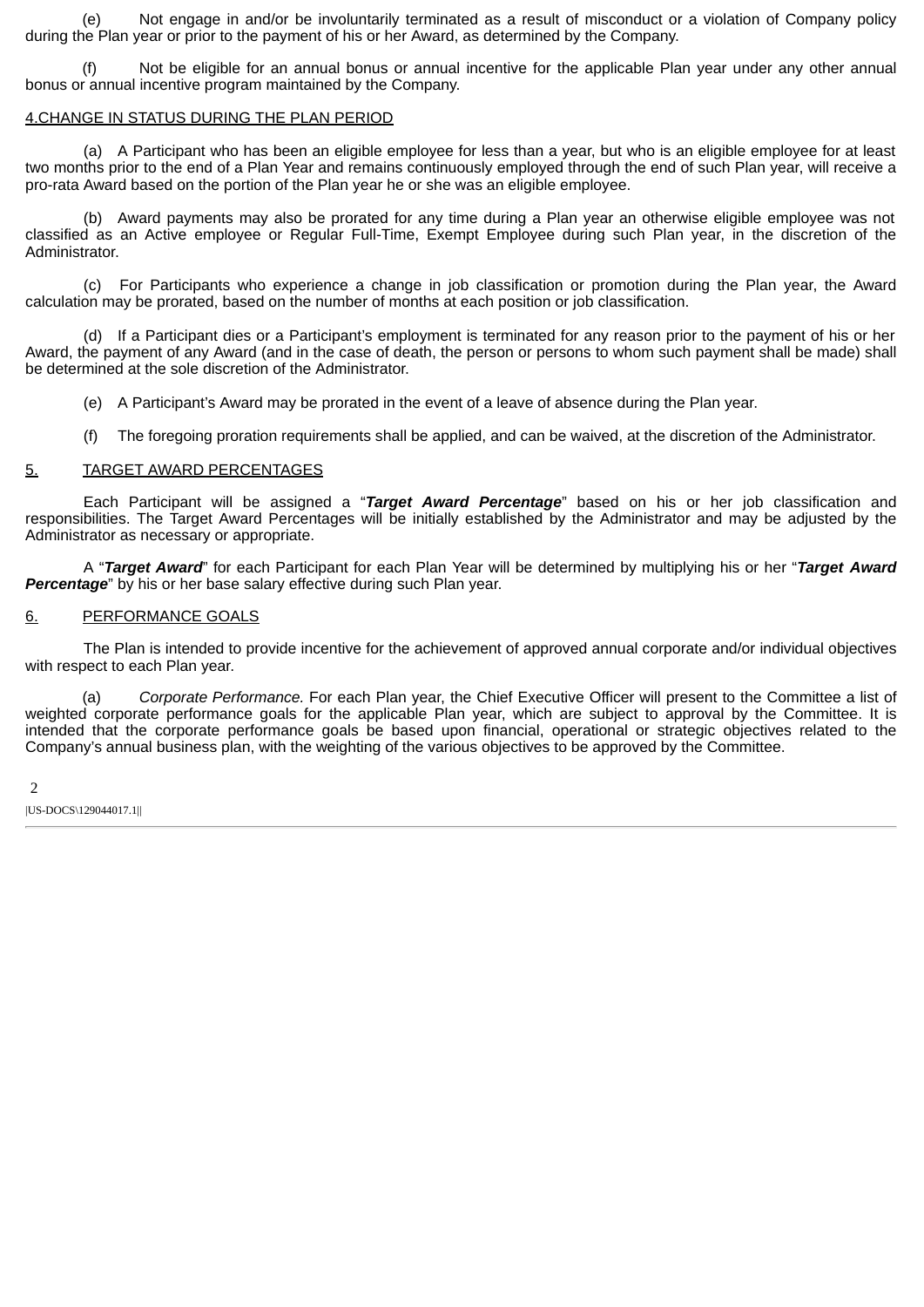(b) *Individual Performance*. Unless otherwise determined by the Administrator, all Participants in the Plan will work with their direct supervisors to develop a list of key individual performance goals, which individual performance goals will be subject to the approval of each Participant's direct supervisor. The individual performance goals for the executive officers of the Company, if applicable, will be approved by the Chief Executive Officer of the Company.

# 7. WEIGHTINGS

Other than the Chief Executive Officer of the Company, whose Award will be determined solely by reference to corporate performance goal achievement as set forth below, the relative weight between corporate performance and individual performance will be determined by the Administrator for each Participant and may be adjusted by the Administrator as necessary or appropriate, and may vary based on job classification and responsibilities.

## 8. PERFORMANCE MEASUREMENT

Separate achievement levels will be established for each of the corporate and individual components of each Award for each Plan year. Unless otherwise determined by the Administrator, the achievement levels will be expressed as a percentage, representing Award multipliers to be used to determine the final Award payments.

(a) *Corporate Performance*. The Chief Executive Officer of the Company will present to the Committee for its approval his assessment of the level of the Company's achievement of its corporate performance goals, in the Committee's sole discretion. The final corporate achievement level will be expressed as a percentage within the range specified by the Committee with respect to each Plan year, which achievement level may exceed 100%. Unless otherwise determined by the Administrator, the same corporate achievement level, as approved by the Committee, shall be used for the corporate component of each Participant's Award.

(b) *Individual Performance*. A Participant's achievement level with respect to the individual component of his or her Award will be expressed as a percentage within the range specified by the Administrator with respect to each Plan year, which achievement level may exceed 100%. While a Participant's direct manager shall take a Participant's achievement with respect to his or her individual performance goals for the Plan year, if applicable, into account in determining individual performance achievement, any such determination remains in the discretion of the direct manager based on their subjective assessment of a Participant's overall performance. If applicable, the proposed individual achievement levels for the executive officers of the Company will be presented by the Chief Executive Officer of the Company to the Committee for its approval, which shall retain the sole discretion to determine such executives' individual achievement level based on its subjective assessment of each executive's overall performance.

# 9. AWARD CALCULATIONS

The actual Award for a Participant will be calculated by the Administrator by allocating the Target Award for such Participant between the corporate and/or individual weightings for the relevant Plan year, if applicable, and then applying the corresponding corporate and individual achievement multipliers to such amounts, in the manner determined by the Administrator for such Plan year. Unless otherwise determined by the Administrator, a Participant's maximum Award under the Plan shall not exceed 200% of his or her Target Award.

3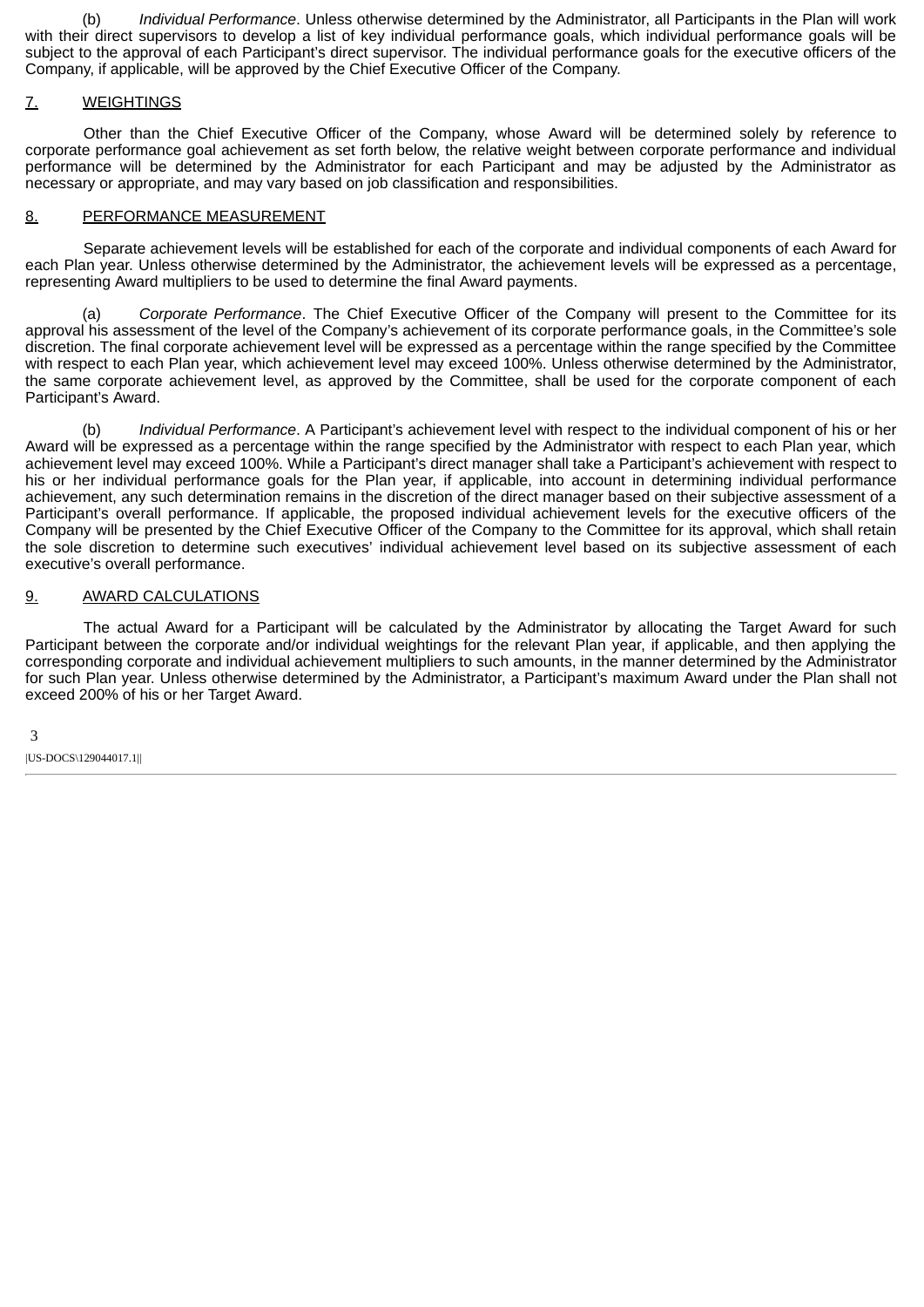The Administrator may, in its discretion, reduce or eliminate an Award otherwise payable to any Participant. Any such reduction or elimination may be made based on such objective or subjective determinations as the Administrator determines appropriate.

## 10. PAYMENT OF AWARDS

The payment of Awards under the Plan shall be made on any date or dates determined by the Company during the calendar year following the Plan year to which such Awards relate and shall be subject to such terms and conditions as may be determined by the Administrator in its sole discretion. As provided in Section 2, a Participant must be an Active employee of the Company or its subsidiaries and in good standing as of the date on which the Award is paid in order to be entitled to receive such Award.

Any Award that becomes payable under the Plan may be paid in the form of cash, shares of the Company's common stock, stock options or other equity-based awards or a combination of the foregoing, as determined by the Administrator in its sole discretion. To the extent that the Administrator determines to pay an Award in the form of shares of the Company's common stock, such shares shall be awarded under the 2021 Plan and shall be subject to the terms and conditions thereof.

## 11. AMENDMENT, SUSPENSION AND TERMINATION

The Administrator may amend, suspend or terminate the Plan at any time in its sole discretion. Such discretion may be exercised any time before, during, and after the Plan year is completed. No Participant shall have any vested right to receive any payment until actual delivery of such compensation. Participation in the Plan at any given time does not guarantee ongoing participation.

## 12. MISCELLANEOUS

(a) The Company shall deduct all federal, state, and local taxes required by law or Company policy from any Award paid hereunder.

(b) This Plan does not, and Company policies and practices in administering this Plan do not, constitute an express or implied contract or other agreement concerning the payment of any Award or the duration of any Participant's employment with the Company. The employment relationship of each Participant is "at will" and may be terminated at any time by the Company or by the Participant, with or without cause.

(c) The Plan shall be unfunded. The Company shall not be required to establish any special or separate fund or to make any other segregation of assets to assure the payment of any Award under the Plan.

(d) Awards granted under the Program are intended to constitute Other Stock or Cash Based Awards, as defined in and for purposes of the 2021 Plan.

 $\overline{A}$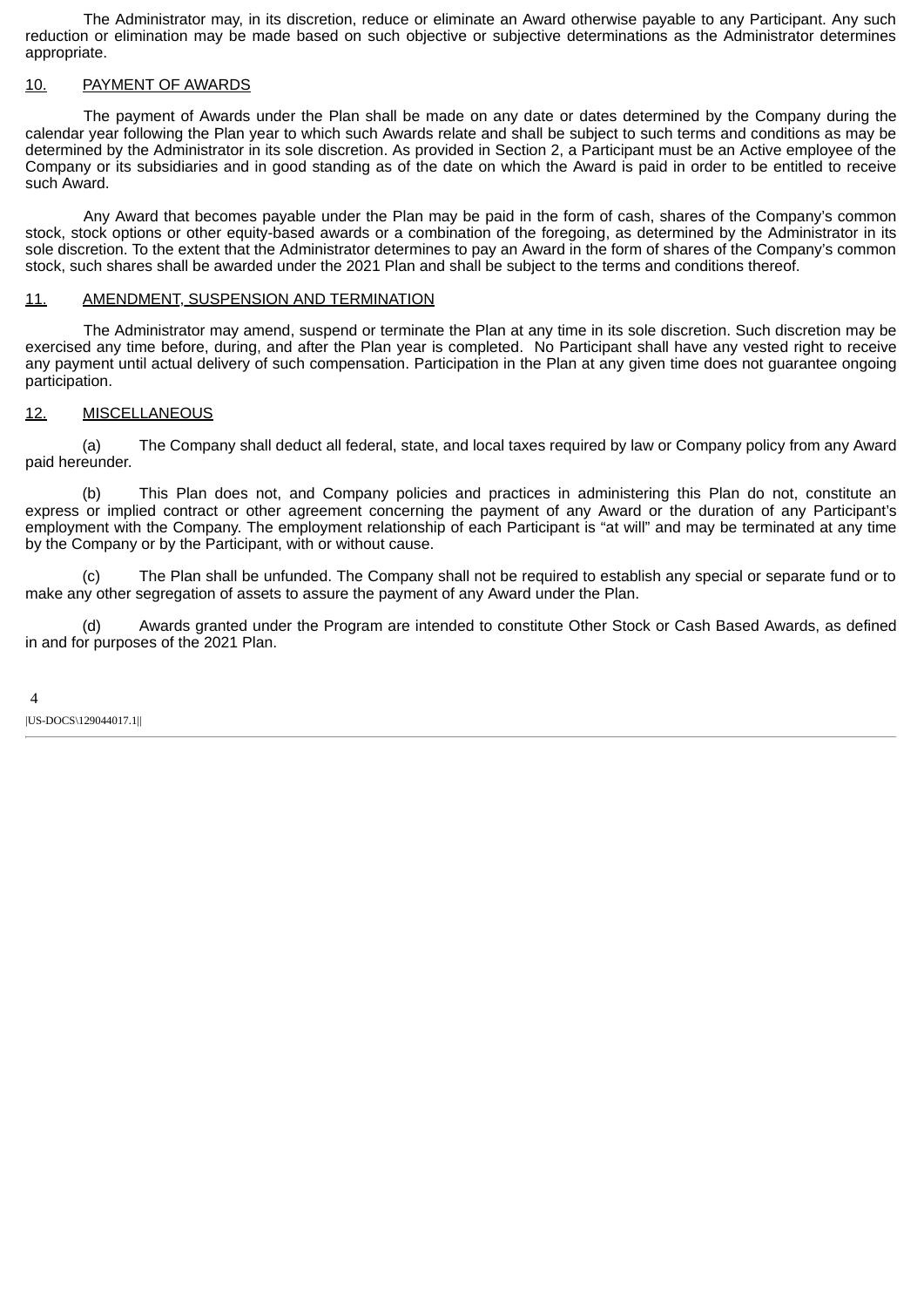### **CERTIFICATION**

<span id="page-87-0"></span>I, Adam Simpson, certify that:

- 1. I have reviewed this Quarterly Report on Form 10-Q of Icosavax, Inc.;
- 2. Based on my knowledge, this report does not contain any untrue statement of a material fact or omit to state a material fact necessary to make the statements made, in light of the circumstances under which such statements were made, not misleading with respect to the period covered by this report;
- 3. Based on my knowledge, the financial statements, and other financial information included in this report, fairly present in all material respects the financial condition, results of operations and cash flows of the registrant as of, and for, the periods presented in this report;
- 4. The registrant's other certifying officer(s) and I are responsible for establishing and maintaining disclosure controls and procedures (as defined in Exchange Act Rules 13a-15(e) and 15d-15(e)) for the registrant and have:
	- a) Designed such disclosure controls and procedures, or caused such disclosure controls and procedures to be designed under our supervision, to ensure that material information relating to the registrant, including its consolidated subsidiaries, is made known to us by others within those entities, particularly during the period in which this report is being prepared;
	- b) [omitted];
	- c) Evaluated the effectiveness of the registrant's disclosure controls and procedures and presented in this report our conclusions about the effectiveness of the disclosure controls and procedures, as of the end of the period covered by this report based on such evaluation; and
	- d) Disclosed in this report any change in the registrant's internal control over financial reporting that occurred during the registrant's most recent fiscal quarter (the registrant's fourth fiscal quarter in the case of an annual report) that has materially affected, or is reasonably likely to materially affect, the registrant's internal control over financial reporting; and
- 5. The registrant's other certifying officer(s) and I have disclosed, based on our most recent evaluation of internal control over financial reporting, to the registrant's auditors and the audit committee of the registrant's board of directors (or persons performing the equivalent functions):
	- a) All significant deficiencies and material weaknesses in the design or operation of internal control over financial reporting which are reasonably likely to adversely affect the registrant's ability to record, process, summarize and report financial information; and
	- b) Any fraud, whether or not material, that involves management or other employees who have a significant role in the registrant's internal control over financial reporting.

Date: May 16, 2022 **By:** *By: By: By: Islament By: Islament By: Islament By: By: By: Islament By: Islament By: Islament By: Islament By: Islament By: Islament By: Islament By* Adam Simpson President and Chief Executive Officer *(principal executive officer)*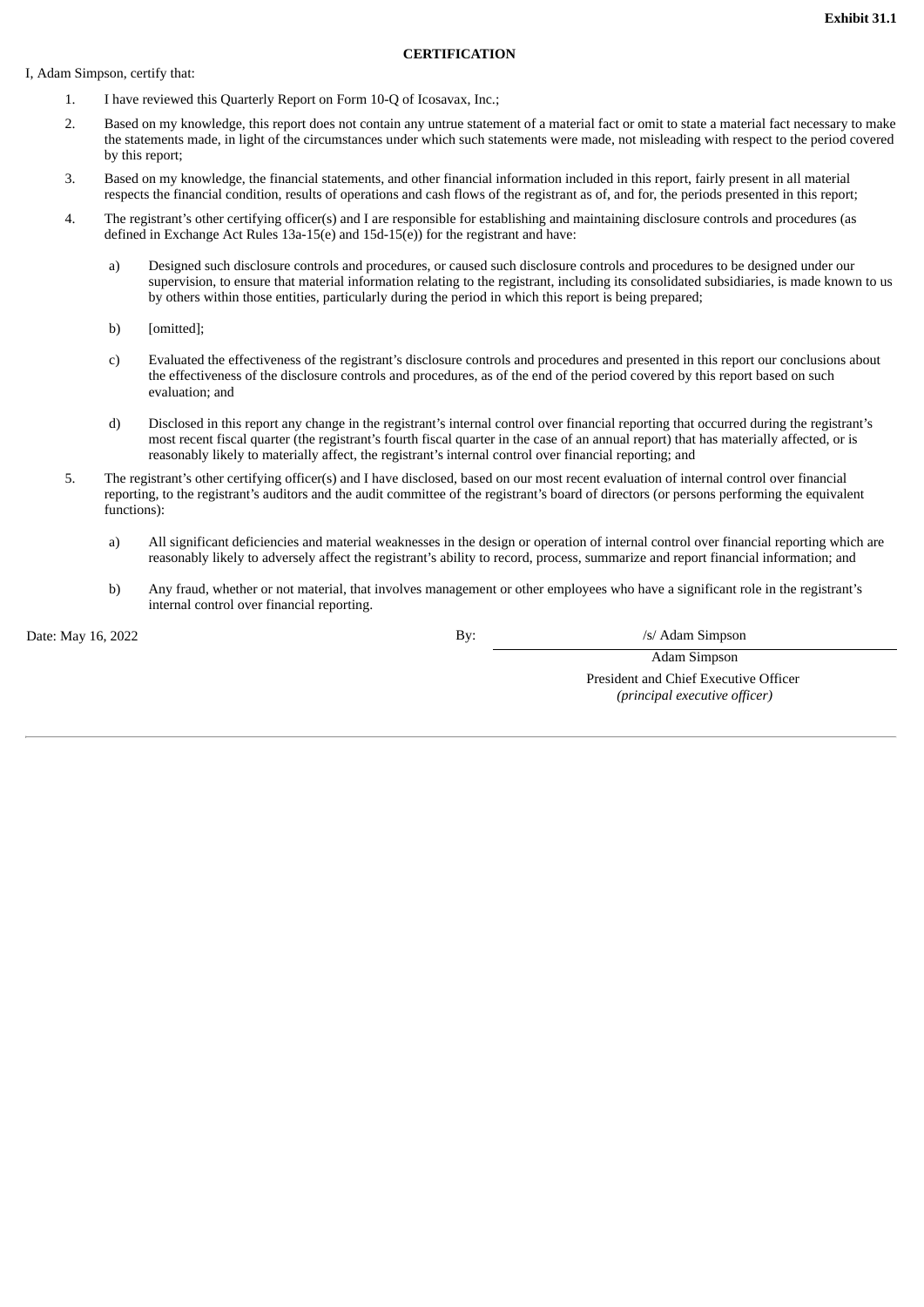### **CERTIFICATION**

<span id="page-88-0"></span>I, Thomas Russo, certify that:

- 1. I have reviewed this Quarterly Report on Form 10-Q of Icosavax, Inc.;
- 2. Based on my knowledge, this report does not contain any untrue statement of a material fact or omit to state a material fact necessary to make the statements made, in light of the circumstances under which such statements were made, not misleading with respect to the period covered by this report;
- 3. Based on my knowledge, the financial statements, and other financial information included in this report, fairly present in all material respects the financial condition, results of operations and cash flows of the registrant as of, and for, the periods presented in this report;
- 4. The registrant's other certifying officer(s) and I are responsible for establishing and maintaining disclosure controls and procedures (as defined in Exchange Act Rules 13a-15(e) and 15d-15(e)) for the registrant and have:
	- a) Designed such disclosure controls and procedures, or caused such disclosure controls and procedures to be designed under our supervision, to ensure that material information relating to the registrant, including its consolidated subsidiaries, is made known to us by others within those entities, particularly during the period in which this report is being prepared;
	- b) [omitted];
	- c) Evaluated the effectiveness of the registrant's disclosure controls and procedures and presented in this report our conclusions about the effectiveness of the disclosure controls and procedures, as of the end of the period covered by this report based on such evaluation; and
	- d) Disclosed in this report any change in the registrant's internal control over financial reporting that occurred during the registrant's most recent fiscal quarter (the registrant's fourth fiscal quarter in the case of an annual report) that has materially affected, or is reasonably likely to materially affect, the registrant's internal control over financial reporting; and
- 5. The registrant's other certifying officer(s) and I have disclosed, based on our most recent evaluation of internal control over financial reporting, to the registrant's auditors and the audit committee of the registrant's board of directors (or persons performing the equivalent functions):
	- a) All significant deficiencies and material weaknesses in the design or operation of internal control over financial reporting which are reasonably likely to adversely affect the registrant's ability to record, process, summarize and report financial information; and
	- b) Any fraud, whether or not material, that involves management or other employees who have a significant role in the registrant's internal control over financial reporting.

Date: May 16, 2022 <br>By: /s/ Thomas Russo

Thomas Russo Chief Financial Officer (*principal financial officer*)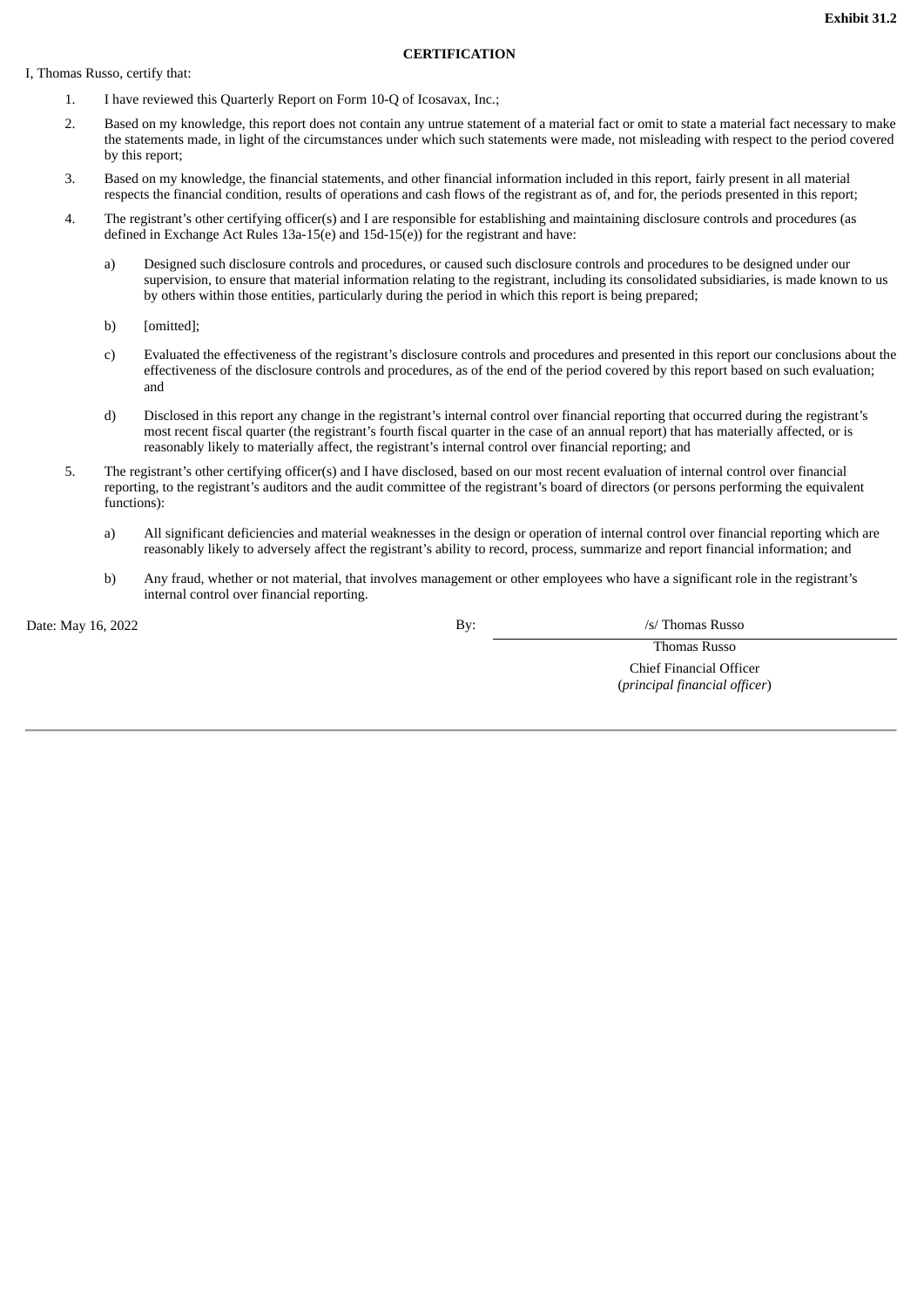# **CERTIFICATION PURSUANT TO 18 U.S.C. SECTION 1350, AS ADOPTED PURSUANT TO SECTION 906 OF THE SARBANES-OXLEY ACT OF 2002**

<span id="page-89-0"></span>In connection with the Quarterly Report on Form 10-Q of Icosavax, Inc. (the "Company") for the period ended March 31, 2022 as filed with the Securities and Exchange Commission on the date hereof (the "Report"), I certify, pursuant to 18 U.S.C. § 1350, as adopted pursuant to § 906 of the Sarbanes-Oxley Act of 2002, that, to the best of my knowledge:

- 1. The Report fully complies with the requirements of section 13(a) or 15(d) of the Securities Exchange Act of 1934; and
- 2. The information contained in the Report fairly presents, in all material respects, the financial condition and results of operations of the Company.

Date: May 16, 2022 **By:** /s/ Adam Simpson

Adam Simpson President and Chief Executive Officer *(principal executive officer)*